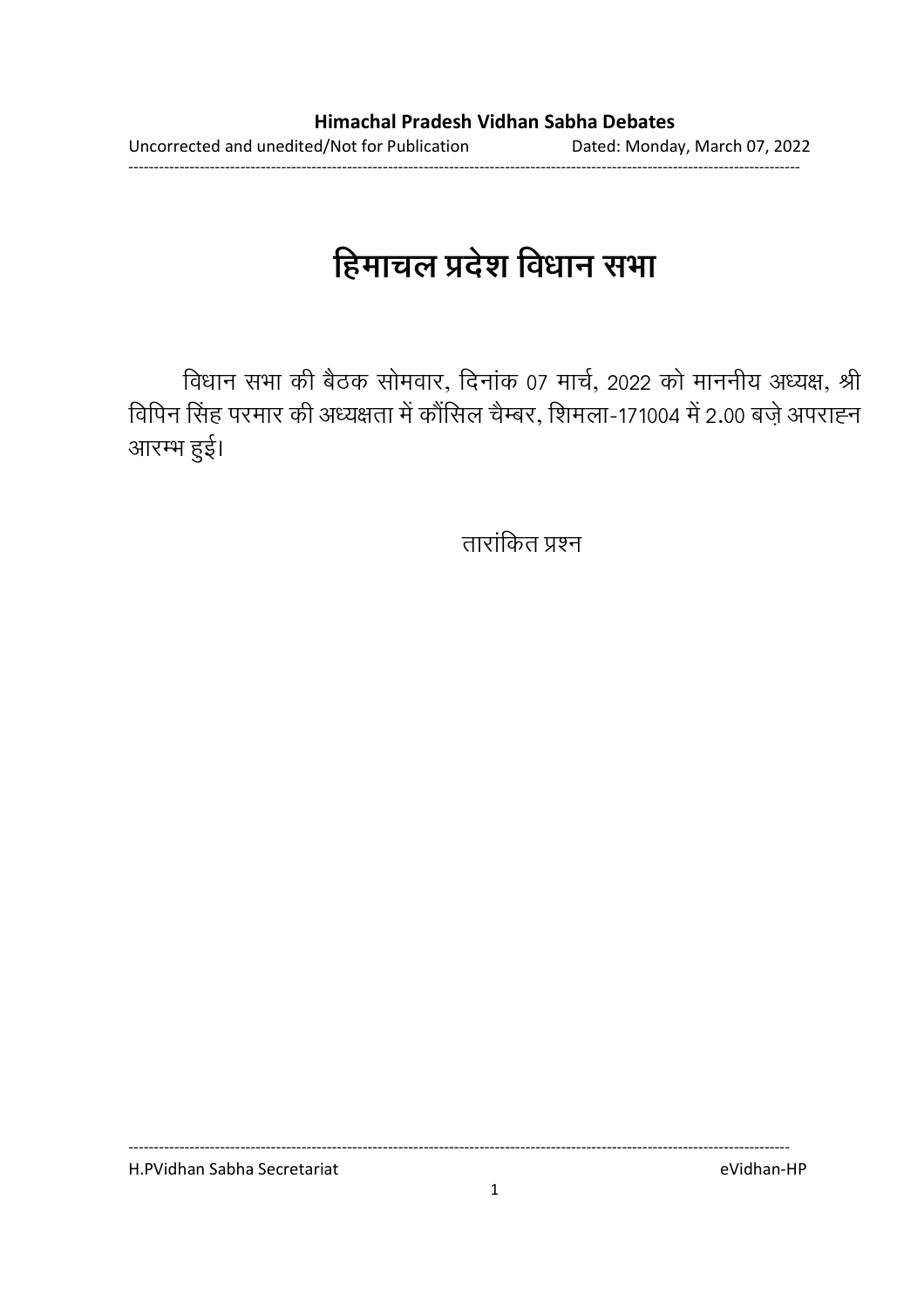# 07/03/2022/1400/टी0सी0वी0/डी0सी0/1

### <u> प्रश्न काल आरम्भ</u>

### प्रश्न संख्या: *181*9

**श्रीमती रीता देवीः** अध्यक्ष महोदय, इस प्रश्न के जवाब में लिखा है कि इस भवन का निर्माण कार्य इसी वर्ष आरम्भ कर दिया जाएगा। मैं आपके माध्यम से मंत्री जी से जानना चाहूँगी कि इस भवन का निर्माण कार्य कब तक आरम्भ कर दिया जाएगा?

**जल शक्ति मंत्री** : अध्यक्ष महोदय, मैं माननीय सदस्या को बताना चाहूंगा कि इन्दौरा में मिनी सर्चिवालय के भवन निर्माण कार्य में हुई देरी के कई कारण है। किसी भी भवन को बनाने के लिए जब तक उसके लिए जमीन का हस्तातरण नहीं होता है तब तक उसकी आगे की औपचारिकताएं पूरी नहीं की जा सकती हैं। जमीन का हस्तांतरण होने के पश्चात् उसका केस चीफ आर्किटेक्चर को भेजा जाता है। उसके बाद यह देखा जाता है कि इस भवन के लिए किन-किन विभागों की निर्विदाएं आई हैं क्योंकि वह भवन कई विभागों के कार्यालयों के लिए बन रहा होता है। इन सारी औपचारिकताओं को पूर्ण करने के बाद उसका डिजाइन तैयार किया जाता है और डिजाइन तैयार होने के पश्चात यह केस विभाग के पास आता है। फिर विभाग उसकी डी0पी0आर0 बनाता है। आपके इस भवन की औपचारिकताएं लगभग पूर्ण हैं। **मुख्य मंत्री जी ने इस भवन के लिए धन का प्रावधान किया** है और हम शीघ्र ही इस भवन के लिए टेडरिंग का प्रसिस शुरू करने जा रहे हैं l

प्रश्न समाप्त

H.PVidhan Sabha Secretariat eVidhan-HP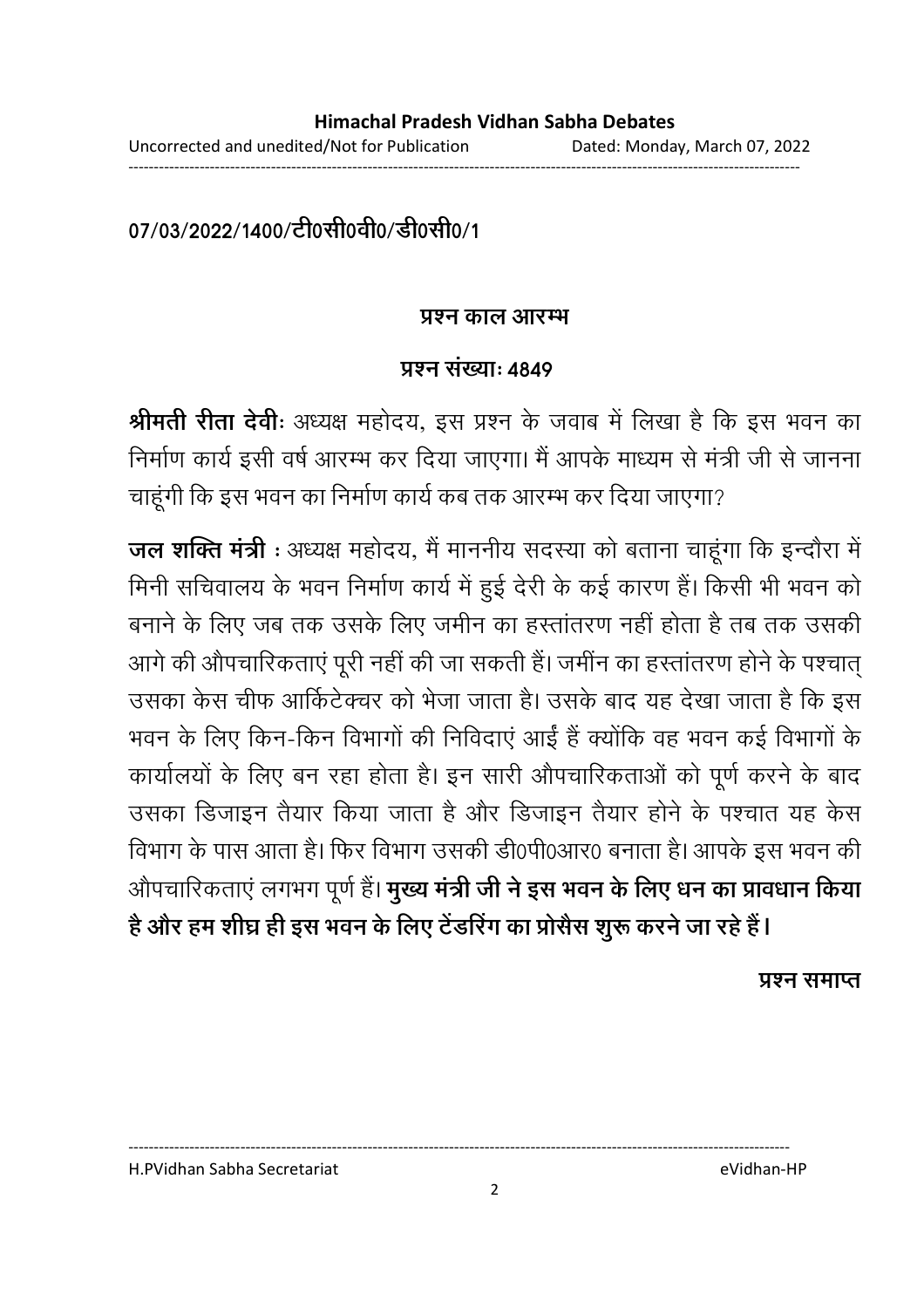Uncorrected and unedited/Not for Publication Dated: Monday, March 07, 2022

------------------------------------------------------------------------------------------------------------------------------------

07/03/2022/1400/टी0सी0वी0/डी0सी0/2

# **!" : 4850**

**श्रीमती आशा कुमारी** : अध्यक्ष महोदय, जो सूचना सभा पटल पर रखी गई है, उससे एक गभीर विषय सामने आता है कि जम्मू-कश्मीर की सरकार ने हिमाचल प्रदेश की 16954-08-00 बीघा जमीन पर कब्जा कर रखा है। यह 1954 के सैटलमेंट में अंकित हैं और यह सर्व आफ इंडिया के मैप में भी अर्कित हैं लेकिन यह इलाका ऐसा था जहां सड़क इत्यादि | की सुर्विधा नहीं थी और ये हिमाचल प्रदेश की जमीन पर कब्जा करते गए। वर्ष 2016-17 में यह विषय सरकार और विभाग के ध्यान में आया। उन्होंने हिमाचल प्रदेश की जमीन पर लगभग 9.5 किलोमीटर सड़क भी बना ली है। It is the most beautiful tourism place और इसके बारे में कुछ दिनों पहले हमारे अधिकारियों की मीटिंग भी हुई है। अध्यक्ष महोदय, मैं आपके माध्यम से मुख्य मंत्री और

... एन0एस0 द्वारा जारी ...

07-03-2022/1405/NS/YK/1

प्रश्न संख्या : 4850 ........ क्रमागत

श्रीमती आशा कुमारी — …… जारी

मंत्री जी से जानना चाहूँगी कि अधिकारियों के स्तर पर बातचीत हो रही है लेकिन आप भी जानते हैं और हम भी जानते हैं कि डिप्टी कर्मीश्नर इस मामले को नहीं सुलझा सकते। अपनी टेरीटरी को एज़ पर सेटलमेंट, एज पर सर्व आफ इंडिया मैप और वहां सैसंस कोड है और यह कोंड भी हिमाचल प्रदेश का है। क्या आप इस मामले को इटर स्टेट काउंसिल की मीटिंग में उठाएंगे? मंत्री जी से हिमाचल प्रदेश के लोगों का सरक्षण भी चाहूंगी। वहां ' पर प्राईवेंट लैंड में अगर कोई व्यक्ति कुछ बनाता है तो जम्मू-कश्मीर के सरकारी और दूसरे लोग आ करके उसको तोड़ रहे हैं। वे हमारे लोगों को अपनी जमीन में कोई फसल लगाने नहीं देते और न ही दुकाने बनाने देते हैं। जम्मू कश्मीर के सरकारी कर्मचारियों और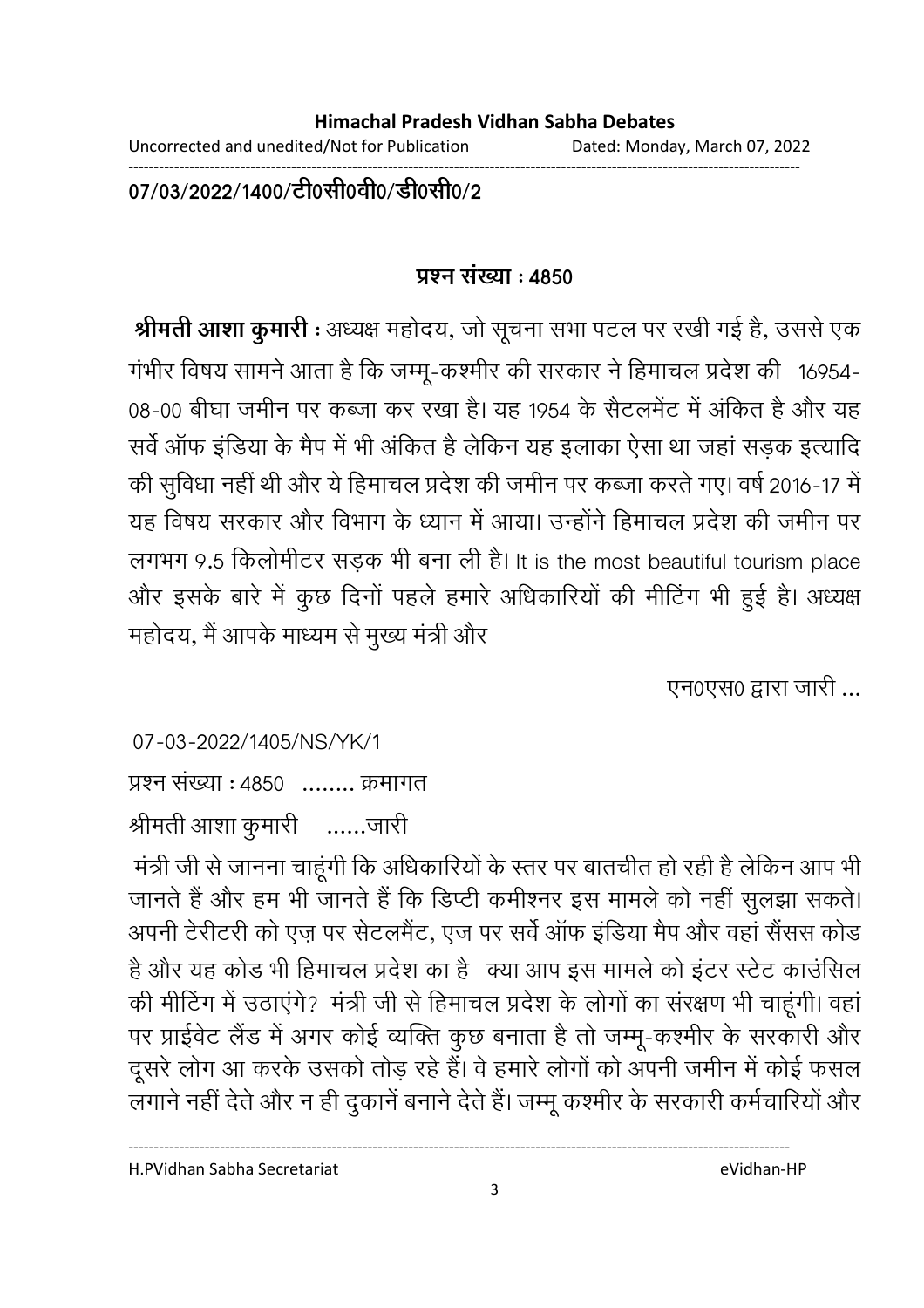Uncorrected and unedited/Not for Publication Dated: Monday, March 07, 2022

------------------------------------------------------------------------------------------------------------------------------------ लोगों को हिमाचल सरकार के जिला प्रशासन ने रोका तो उन्होंने वहां पर सड़क खोद दी और उसके ऊपर पेड़ गिरा दिया। इस तरह की हरकते जम्मू-कश्मीर न करें और हमारी टेरीटरी हमें वार्पिस करें तथा हम उसको रिक्लम करें क्या आप इस मामले को इंटर स्टेट काउसिल में उठाएंगे?

**जल शक्ति मंत्री** : अध्यक्ष महोदय, माननीय विधायिका जी ने ठीक कहा है कि वर्ष 2016-17 में यह पता चला कि जो हमारी सीमा चम्बा जिले की जम्मू-कश्मीर के साथ लगती हैं वहां पर जम्मू-कश्मीर ने 9.50 किलोमीटर सड़क जिला चम्बा की धरती पर बना ली है। यह मामला वर्ष 2016-17 में ध्यान में आया और उसके बाद लगातार हमारा कोरेसपोडेंस जम्मू-कश्मीर की सरकार के साथ चलता रहा। हमने दिनाक 16.01.2017, 31.07.2018, 28.01.2021 और 07.10.2021 को ज्वाईट डिमार्कशन करने के लिए जम्मू-कश्मीर सरकार को कहा। आप अदाजा लगाए कि वर्ष 2016-17 से ले करके वर्ष 2021 तक कितना पत्राचार हुआ। इतना पत्राचार करने के उपरांत इंटर स्टेट मोनिटरिंग डिसप्यूट को सैंटल करने के लिए ज्वाईट डिमार्कशन 10 दिसम्बर, 2021 को हुई। उस डिमार्कशन में जिला डोडा के डिप्टी कमिश्नर और जिला चम्बा के डिप्टी कमिश्नर भी शामिल थे और राजस्व विभाग के आंधकारी भी वहां पर गए थे। डिमार्कशन होने के उपरांत वे वहां पर अपना कब्जा बता रहें ' थे और उनके पास इसका कोई रिकोर्ड नहीं था। उनके पास इसका कोई ततीमा या अन्य आवश्यक रिकोर्ड नहीं

# 07-03-2022/1405/NS/YK/2

था लेकिन हमारे पास यह सब रिकोर्ड में दर्ज़ है। अध्यक्ष महोदय, जिला चम्बा में रेग्युलर बदोबस्त वर्ष 1951 से ले करके 1958 तक हुआ। हमारे पास सज़रा, किस्तवार, फील्ड बुक, मिस्सल हकीकत, हदवस्त नम्बर-138 कुल किता 22 और कुल एरिया 16954-08-00 बीघा में उन्होंने आगे बढ़ करके कब्जा किया हुआ था और मुहाल ठेकाधार पादरी पटवार सकेल भांडल तहसील संलूणी जिला चम्बा में यह हिमाचल प्रदेश के कब्जे में पाया गया है। उन्होंने जहां पर ये 9.50 किलोमीटर सड़क बनाई वहां पर इन्फ्रास्ट्रक्चर भी खड़ा कर दिया है और वहां पर पुलिस की पोस्ट स्थापित कर दी। वहां पर बर्फ ज्यादा पड़ती है तो कुछ समय के लिए पुलिस वहां से चली जाती है। यह एक गभीर विषय है। ऐसे विषयों पर पहले ही ध्यान देना चाहिए लेकिन इस पर ध्यान नहीं दिया गया।

H.PVidhan Sabha Secretariat eVidhan-HP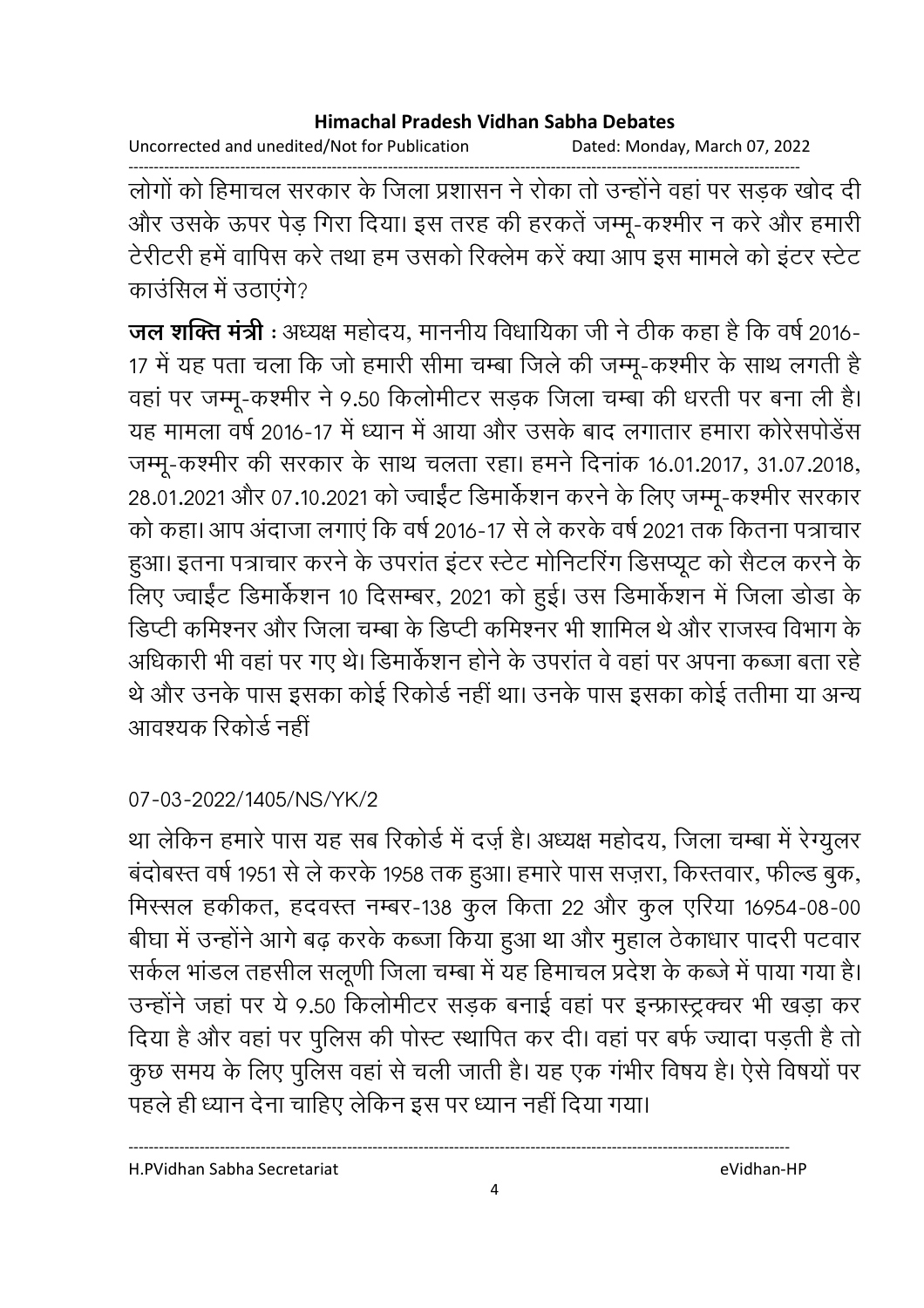Uncorrected and unedited/Not for Publication Dated: Monday, March 07, 2022

------------------------------------------------------------------------------------------------------------------------------------ श्री आर0 के0 एस0 द्वारा जारी।

07.03.2022/1410/RKS/AG-1

प्रश्न संख्या: 4850 जारी

जल शक्ति मंत्री… जारी

हम इस मामले को गृह मत्रालय के इटर स्टेट नार्थ जोन कौसिल में ले जाने की सोच रहे हैं। । पूरे देश के जितने भी इंटर स्टेट डिस्प्यूट्स होते हैं उनके लिए अलग-से कानून बने हैं। हम इस मामले को नार्थ जोन कौर्सिल में ले जाएंगे। इस तरह के विवाद प्रदेश के अन्य जिलों में भी चल रहे हैं। जिला लाहौल और स्पिति के सरचु क्षेत्र में भी लद्दाख रीजन की आर से ऐसे कब्ज़े हुए हैं। हम इस मसले को भी नाथ जोन कौसिल में ले गए हैं। हमारा परवाणू के पास भी हरियाणा राज्य से सीमा विवाद चला हुआ है। मैं सदन को विश्वास दिलाना चाहूंगा कि हमारी सरकार इस मसले को लेकर गभीर है और ) हम इस मसले को भारत सरकार के गृह मंत्रालय की नाथ जोन कौर्सिल में उठाएंगे। <u>हम इस मसले पर</u> शीघ्र फैसला करवाएंगे ताकि हमारी धरती पर दूसरे प्रदेश के लोग कब्जा न कर सकें।

**श्रीमती आशा कुमारी:** अध्यक्ष महोदय, मुझे माननीय मंत्री जी की नीयत पर कोई शक नहीं | हैं। मैं वर्तमान उपायुक्त, चम्बा को बधाई देना चाहूँगी कि उन्होंने इस मामले को टेक-अप किया। लेकिन जब ज्वाइट डिमार्कशन होती है और कोई प्रोपटी किसी के हक में पाई जाती है तो वहां हमें अपनी बुजिया लगानी चाहिए। जहा-जहां डिस्प्यूट नहीं है वहां तो कम-से-कम हमें अपनी बुजिया लगा देनी चाहिए। मैं मानती हूँ कि जगल के क्षेत्र में डिस्प्यूट है और इसके पेपर न हमारे पास है और न उनके पास। जहां हमारी पुलिस पोस्ट है उससे आगे 16,954 बीघा, यांनी साढ़े नौ किलोमीटर, हमारा एरिया लगता है। यह क्षेत्र बहुत सुन्दर है और यहां हम अपनी बुजिया लगा सकते हैं। जहा-जहां हम बुजिया लगा सकते हैं वहां हमें बुजिया लगा देनी चाहिए। ज्वाइट डिमार्कशन का मतलब क्या हुआ?

H.PVidhan Sabha Secretariat eVidhan-HP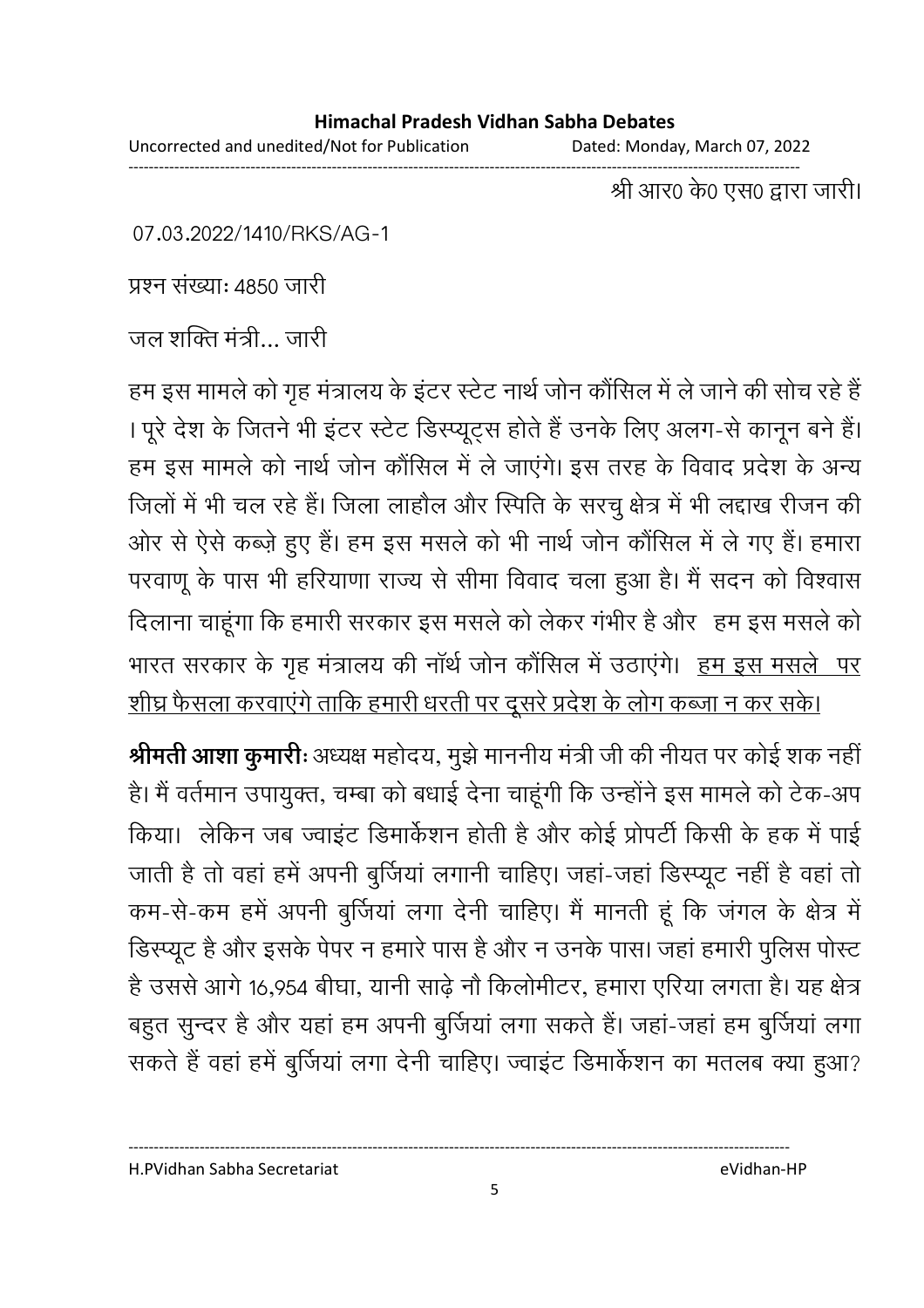| Dated: Monday, March 07, 2022 |
|-------------------------------|
|                               |

इसका मतलब हुआ कि दोनों राज्य सहमत हैं। वे भी ज्वाइंट डिमार्केशन के लिए सहमत थे। जब दोनों राज्य सहमत होते हैं तभी ज्वाइंट डिमार्केशन

07.03.2022/1410/RKS/AG-2

होती है। चम्बा जिला के उपायुक्त और उनके संबंधित जिला के उपायुक्त डिमार्केशन के समय वहां उपस्थित थे। जहां पुरानी जगह में बुर्जियां लगी थी लेकिन उन्हें जे.एंड के. वालों ने निकाल दिया था वहां तो कम-से-कम हमें बूर्जियों लगा देनी चाहिए। वहां पर उन्होंने टूरिज्म कॉम्पलैक्स खड़ा कर दिया है और आपको इस मामले को गृह मंत्रालय से टेक-अप करना पड़ेगा। लेकिन जो खाली भूमि है हम उस भूमि को तो कम-से-कम रिक्लेम कर सकते हैं।

**जल शक्ति मंत्री :** अध्यक्ष महोदय. मैंने बड़े विस्तार से प्रश्न का उत्तर दिया है। चम्बा जिला और उनके संबंधित जिला के उपायुक्तों के सामने यह डिमार्केशन हुई है। हिमाचल प्रदेश के पास इसका रेवेन्यू रिकॉर्ड है। उनके पास रिकॉर्ड है या नहीं यह अलग बात है। वे कह रहे हैं कि हमारे पास रेवेन्यू रिकॉर्ड नहीं है। हमने अपने रेवेन्यू रिकॉर्ड के अनुसार डिमार्केशन की है। हम सर्वे ऑफ इंडिया वालों से भी टेक-अप करेंगे। हम नहीं चाहते कि कोई झगड़े वाली बात हो। हमने उन्हें कहा है कि आपने जो स्ट्रक्चर स्थापित किया है उसे आप उखाड़ कर ले जाएं। <u>जैसा आपने अपनी सीमा पर बुर्जियां लगाने का सुझाव दिया है,</u> यह अच्छा सुझाव है और हम इस पर काम करेंगे।

# प्रश्न संख्याः ४८५१

# श्री रविन्द्र कुमार (जयसिंहपुर): उपस्थित नहीं

प्रश्न संख्या 4852,श्री बी.एस.द्वारा...जारी

07.03.2022/1415/बी.एस./ए0जी0/-1

H.PVidhan Sabha Secretariat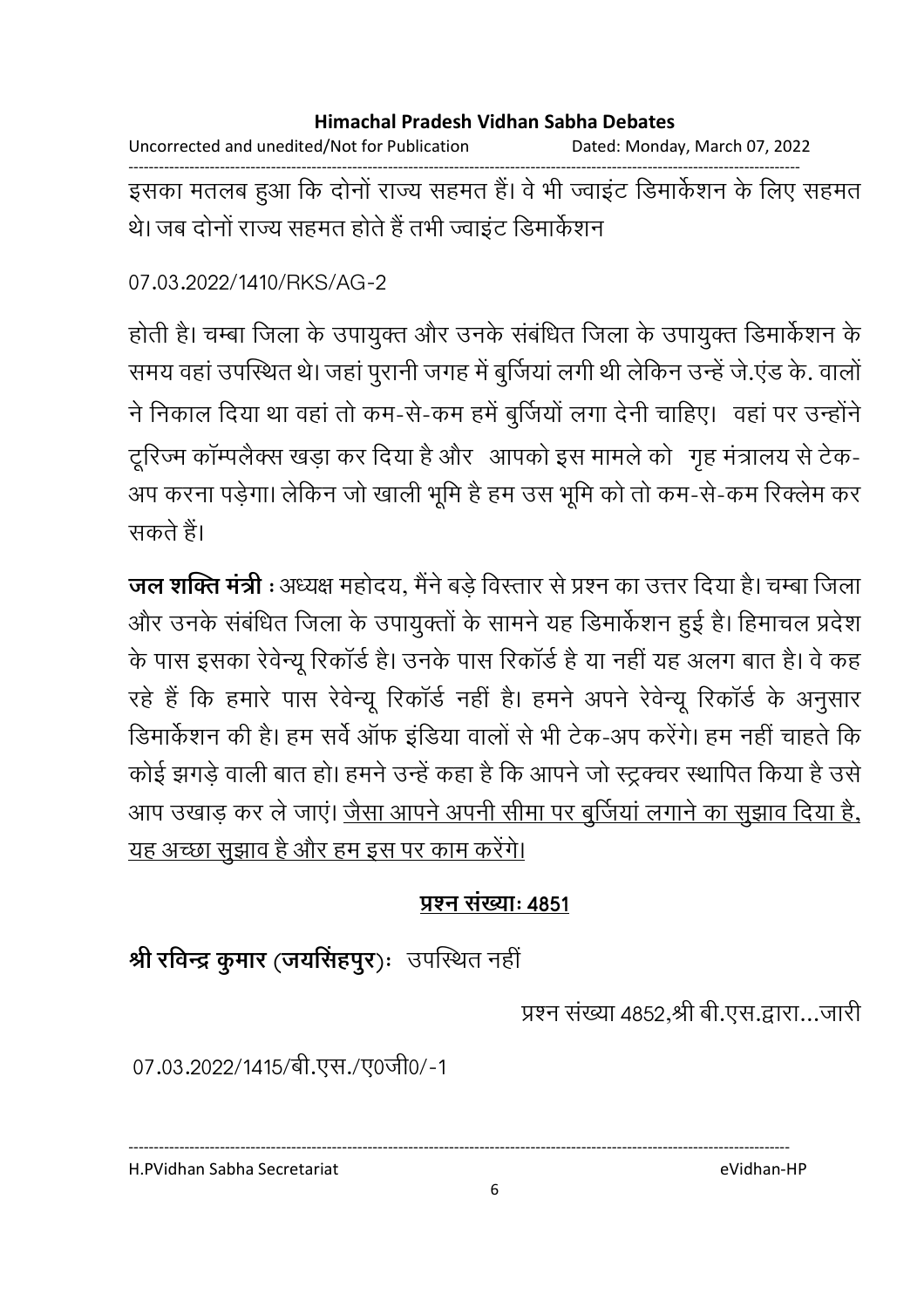Uncorrected and unedited/Not for Publication Dated: Monday, March 07, 2022

### <u> प्रश्न संख्याः ४८५२</u>

------------------------------------------------------------------------------------------------------------------------------------

**श्री मुकेश ओग्नेहोत्री** : अध्यक्ष महोदय, मै माननीय मंत्री जी से जानना चाहता हू कि वेटरिनरी फामोसिट के प्रदेश में कितने संस्थान है और इनमें कुल कितनी सिट्स है? इस वक्त कितने वेटरिनरी फामोसिस्ट अभी नौकरी के लिए कतार में लगे हैं? आपने 23 संस्थान दिए हैं, क्या आपके गृह जिला में किसी भी संस्थान की जरूरत नहीं थी?

**ग्रामीण विकास एवं पचायती राज मंत्रीः** माननीय अध्यक्ष जी, प्रतिपक्ष के नेता ने जो प्रश्न पूछा है, मैं उसके सदर्भ में कहना चाहता हूं कि प्रदेश में कुछ 26 वेटरिनरी संस्थान है और 23 संस्थानों के लिए लोगों ने अभी एप्लाई किया था और उन सभी को मापदंडों के अनुसार स्वीकृत भी किया है। इसके अलावा भी माननीय उच्च न्यायाल की रिकर्मेडेशन पर कुछ संस्थान देने पड़े हैं। इनमें हमारे पास अब तक 464 पद खाली है और जो हमारे पास रजिट्र्ड है परंतु पेडिंग हैं, वे कुल 663 है। हम जल्दी ही ये पोस्टे भर रहे हैं और अब तक जैसा आपने प्रश्न में पूछा है कि 23 संस्थानों में कितनी सीटे हैं तो मैं कहना चाहता हूं कि 1645 सीटे प्रदान की गई है। जहां तक आपने जिला ऊंना का प्रश्न किया है कि वहां पर संस्थान क्यों नहीं खुले, तो वहां पर अभी आवेदन आए हैं और हम यह भी देख रहे हैं कि जहां पर ज्यादा संस्थान खुल चुके हैं, वहां हम बंद भी करना चाहते हैं। हमने कहा है कि हम एक कर्मेटी बनाएंगे जो पूरा आकलन करेंगी कि हमें कितनी आवश्यकता है और कितनी सीटें हमें देनी हैं। अगर आवश्यकता हुई तो हम उसे रेशनलाइज भी करेंगे और सीटे कम भी करेंगे। लेकिन जहां पर नहीं है वहां हम संस्थान अवश्य देंगे। इसके साथ ही जहाँ जितनी आवश्यकता है वहाँ हमने उनरी सीटे दी है और आवश्यता पड़ी तो उसे रेशनेलाइज भी करेंगे।

प्रश्न समाप्त/

H.PVidhan Sabha Secretariat eVidhan-HP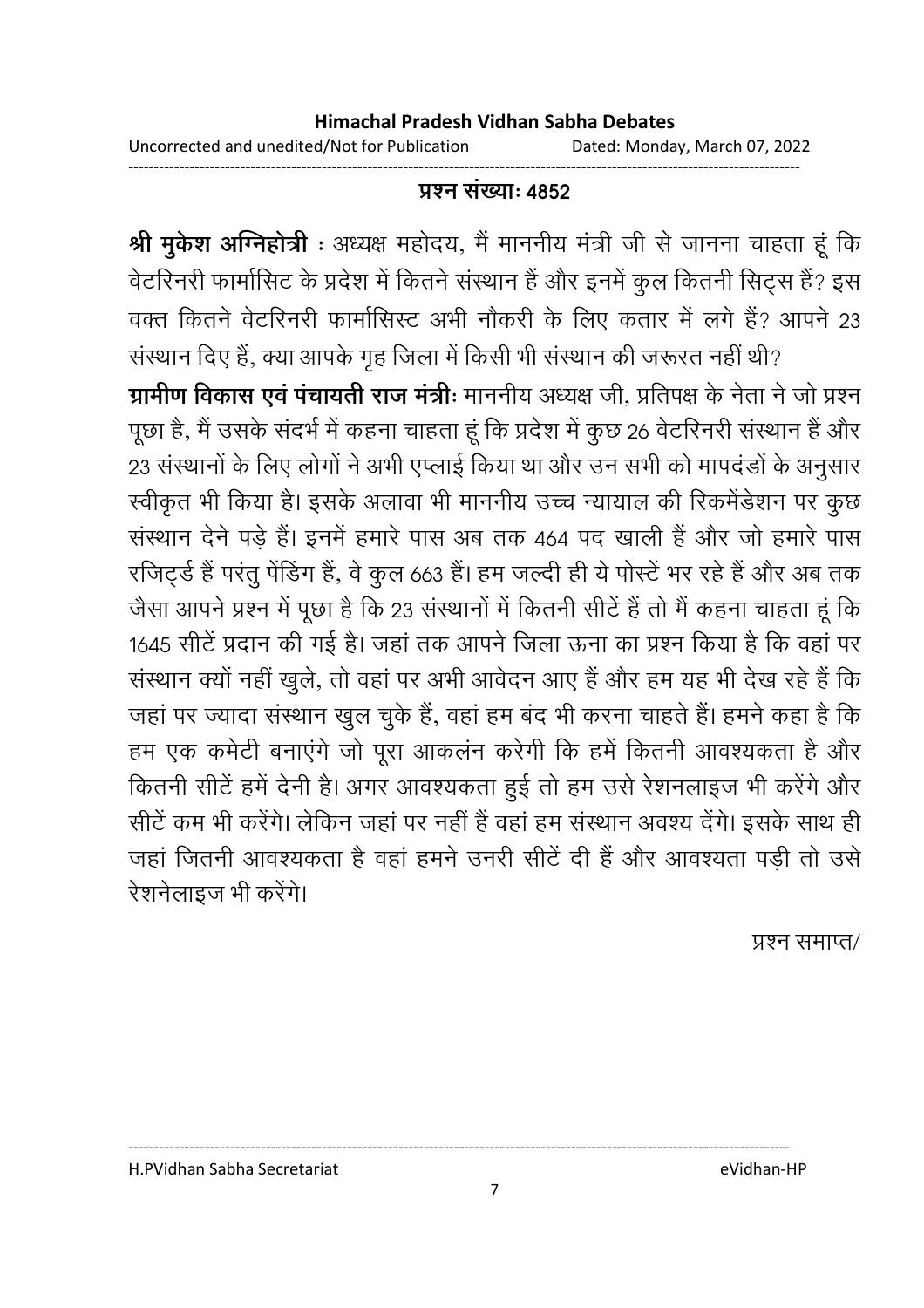Uncorrected and unedited/Not for Publication Dated: Monday, March 07, 2022 ------------------------------------------------------------------------------------------------------------------------------------

07.03.2022/1415/बी.एस./ए0जी0/-2

### **प्रश्न संख्या: 4853**

**श्री बलबीर सिंह वर्मा** : अध्यक्ष महोदय, हमारा 66 के0वी0 सब-स्टेशन चौपाल का कार्य बहुत जोरों पर चला है। मैं मुख्य मंत्री महोदय का चौंपाल की जनता और अपनी और से धन्यवाद करता हूं कि हमारा एफ0सी0ए0 केस भी इन्होंने क्लीयर करवाया है औरसाथ-ही-साथ 35 करोड़ रुपए के करीब इसकी कम्पलीशन के लिए इसी सरकार से प्राप्त हुआ हैं। मैं मंत्री महोदय से आग्रह करना चाहता हूं कि इस 66 के0वी0 बस-स्टेशन के कार्य को आप कब तक पूर्ण कर लेंगे?

**बहुउद्देश्यीय परियोजनाएं एवं ऊर्जा मंत्री** : अध्यक्ष महोदय, यह सच है कि इस सब-स्टेशन का कार्य पिछले लगभग 10 वर्षा से चला था क्योंकि कुछ निजी भूमि थी, जिसमें टावर लगने थे और कुछ फरिस्ट एरिया था, जिसकी अनुमति नहीं मिली थी। वर्तमान समय के सरकार में इसकी अनुमति मिली है और हमने इसकी डी0पी0आर0 भी रिवाइज कर दी है। अब इस पर 35 करोड़ 20 लाख रुपए के करीब खर्च होंगे। हम इस सब-स्टेशन को 31 मार्च, 2022 तक पूरा करके जनता को समर्पित कर देंगे।

**श्री बलबीर सिंह वर्मा :** अध्यक्ष महोदय, मैं माननीय मंत्री जी के ध्यान में लाना चाहता हूं कि इसमें अभी दो-तीन टावर अभी खड़े होने हैं, जिनमें पहले भूमि विवाद था परंतु उसे अब समाप्त कर दिया गया है। वहां ठेकेदार कार्य को शुरू नहीं कर रहा है। वहां पहले 80-82 टावर खड़े कर दिए गए हैं। मेरा निवेदन है कि आप अधिकारियों को आदेश दें कि वहां पर तेकेदार कार्य आरंभ कर दें।

श्री एन0 जी0 द्वारा जारी...

07-03-2022/1420/ए.एस.-एन.जी. /1

<u> प्रश्न संख्या - 4853......जारी</u>

H.PVidhan Sabha Secretariat eVidhan-HP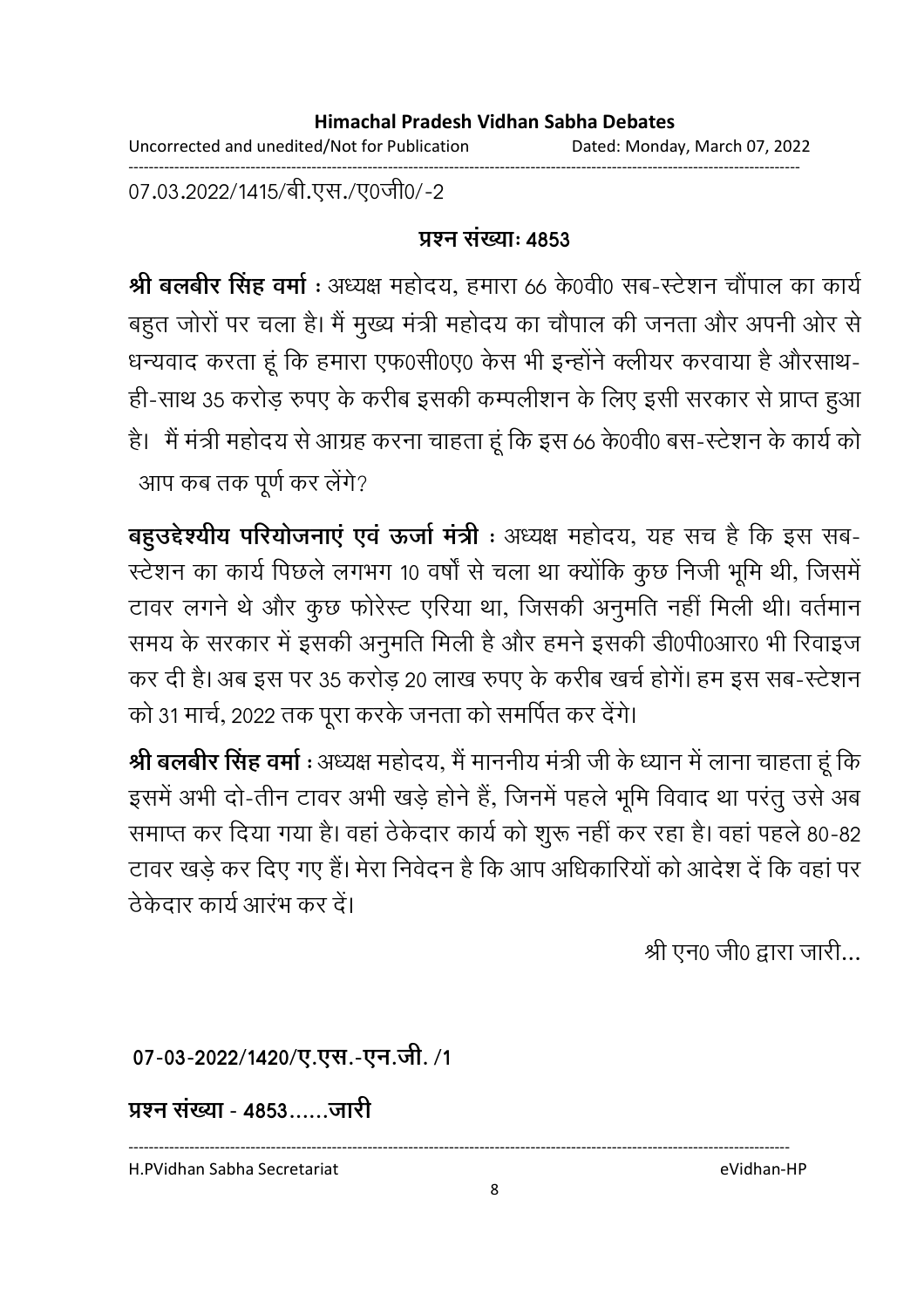Uncorrected and unedited/Not for Publication Dated: Monday, March 07, 2022

#### ------------------------------------------------------------------------------------------------------------------------------------ <u>श्री बलबीर सिंह वर्मा के पश्चात…</u>

**बहुउद्देश्यीय परियोजनाए एव ऊर्जा मंत्री** : अध्यक्ष महोदय, वहां पर दो टावर थे और उनमें कुछ विवाद था। उस विवाद को अब निपटाया जा चुका है। अब उन टावरों के फाउंडेशन का काम चल रहा है। **मैने पहले भी कहा है कि बहुत जल्दी उन्हें पूर्ण करके जनता को समर्पित कर देंगे।** मैं माननीय सदस्य जी को यह भी सूचना देना चाहता हूं कि आपके **चोपाल मण्डल में जितने भी लकड़ी के पोल है वे सभी मानसून से पहले बदल दिए** जाएगे।

प्रश्न समाप्त/-

### **प्रश्न संख्या - 4569**

<mark>श्री इन्द्र सिंह (बल्ह</mark>) : उपस्थित नहीं।

07-03-2022/1420/ए.एस.-एन.जी. /2

# <u> प्रश्न संख्या - 4854</u>

**श्री रोहित ठाकुर (जुब्बल-कोटखाई**)ः अध्यक्ष महोदय, कृषि व बागवानी क्षेत्र में आमतौर पर यह देखा गया है कि प्राकृतिक आपदा घटने के महिनो बाद नुकसान का आकलन होता है। उसके बाद राहत मिलेगी, यह भी सुनिश्चित नहीं होता। उदाहरण के तौर पर पिछले वर्ष अप्रैल माह में बेमोसमी बर्फबारी, ओलावृष्टि व बरसात के कारण लगभग 284 करोड़ रुपये की क्षति हुई और उसके आकलन के लिए केन्द्र की टीम नवम्बर माह में आती हैं। क्या सरकार यह सुनिश्चित करेगी कि भविष्य में बागवानी व कृषि के क्षेत्र में प्राकृतिक आपदा का आकलन एक निश्चित समयावधि में होगा? इसके अतिरिक्त किसानो-बागवानो को समय पर राहत मिल सके? दूसरा, इसके लिए जो रिलीफ नियमावली बनी है उसमें जहाँ बाकी घटकों में समय-समय पर संशोधन व बढ़ोतरी हुई है लेकिन मैं पिछले दो

H.PVidhan Sabha Secretariat eVidhan-HP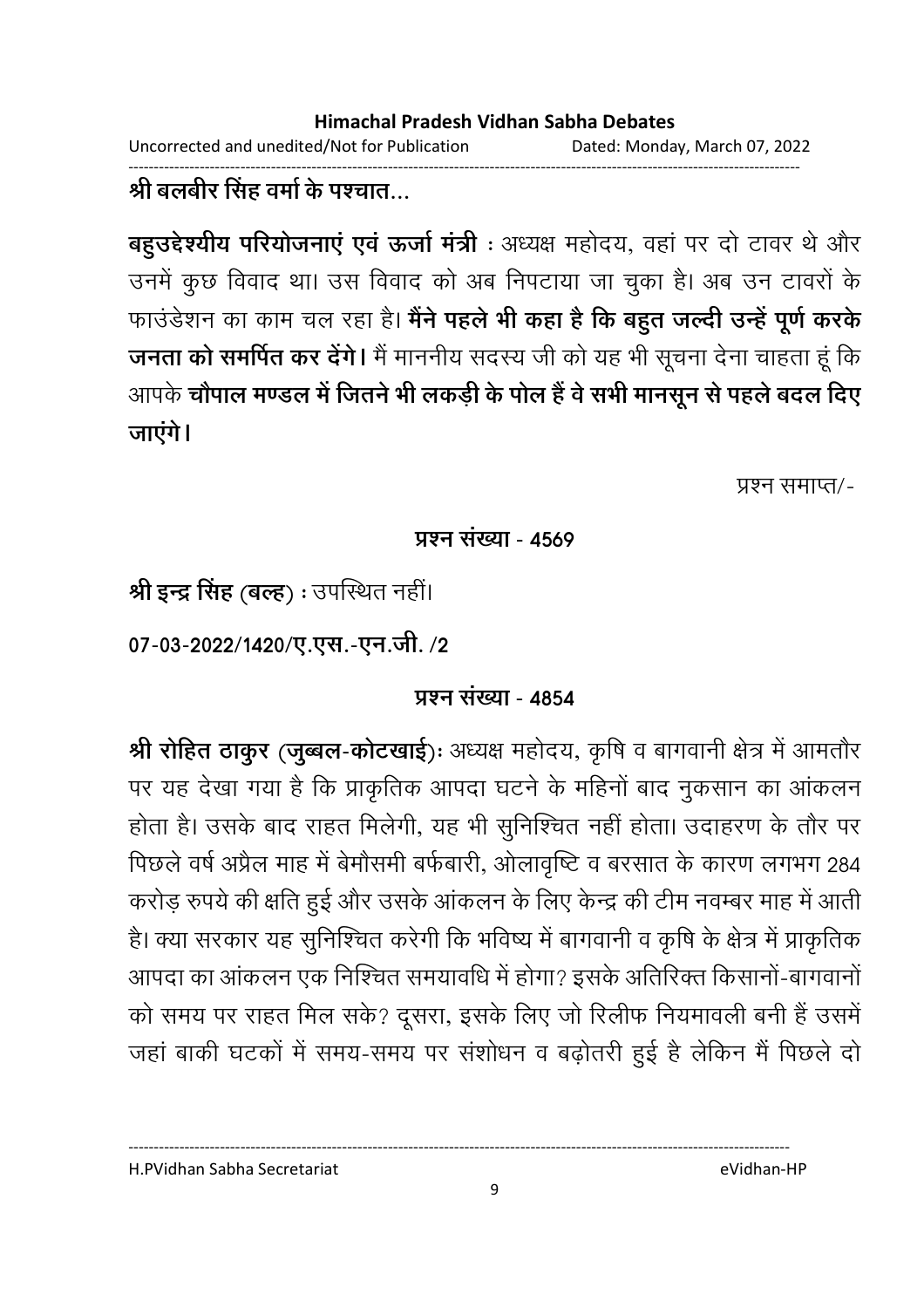Uncorrected and unedited/Not for Publication Dated: Monday, March 07, 2022

दशकों से देख रहा हूं कि किसान-बागवानों को अधिकतम राहत केवल 7,000 रुपये ही मिलती है। क्या सरकार इसे बढ़ाने का विचार रखती है?

जल शक्ति मंत्री : अध्यक्ष महोदय, माननीय सदस्य ने कहा कि पिछले वर्ष अप्रैल व मई माह में शिमला जिला में भारी बर्फबारी, बरसात व ओलावृष्टि हुई। मैं बताना चाहता हूं कि पिछले वर्ष अप्रैल-मई माह में बर्फबारी, बरसात व ओलावृष्टि केवल शिमला जिला में ही नहीं बल्की सिरमौर के ऊपरी भाग में, शिमला जिला के अनेक क्षेत्रों में, किन्नौर जिला, मण्डी जिला के ऊपरी भाग और चम्बा जिला में भी हुई है। इस बेमौसमी बर्फबारी की वजह से किसानों-बागवानों का बहुत ज्यादा नुकसान हुआ है। ऐसा नहीं है कि इससे केवल बागवानों का नुकसान हुआ बल्की इससे किसानों का भी बहुत नुकसान हुआ है। मैं माननीय सदस्य को अवगत करवाना चाहता हूं कि अप्रैल-2021 में बेमौसमी बर्फबारी व ओलावृष्टि से लगभग 211.59 करोड़ रुपये का नुकसान आंका गया है।

# 07-03-2022/1420/ए.एस.-एन.जी. /3

जिसमें से कृषि क्षेत्र का 72.80 करोड़ रुपये और बागवानी क्षेत्र का 138.79 करोड़ रुपये का नुकसान आंका गया है। सरकार ने इसके लिए एक विभागीय कमेटी बनाई थी और उस कमेटी ने हर क्षेत्र में जा कर नुकसान का जायज़ा लिया था जिसके बाद यह आंकड़ा हमारे सामने आया। इस सारे मामले की रिपोर्ट को सरकार द्वारा केन्द्रीय गृह मंत्रालय को अगस्त-2021 में भेजा गया था। उसके उपरांत श्री प्रमोद कुमार महेन्द्रा, संयुक्त सचिव, कृषि मंत्रालय भारत सरकार की अध्यक्षता में एक आठ सदस्यीय केन्द्रीय दल ने दिनांक 14-11-2021 से 17-11-2021 तक प्रदेश का दौरा किया था। उनका दौरा जिला शिमला, सोलन, सिरमौर आदि में हुआ। अप्रैल-मई में जो बर्फबारी, बरसात व ओलावृष्टि हुई उसके नुकसान का आंकलन लगभग 211 करोड़ रुपये किया गया है और यह सारा मामला हमारी सरकार की ओर से केन्द्र को चला गया है। अब उसके लिए हमारी सरकार कोशिश कर रही है। आपको पता है कि हमारी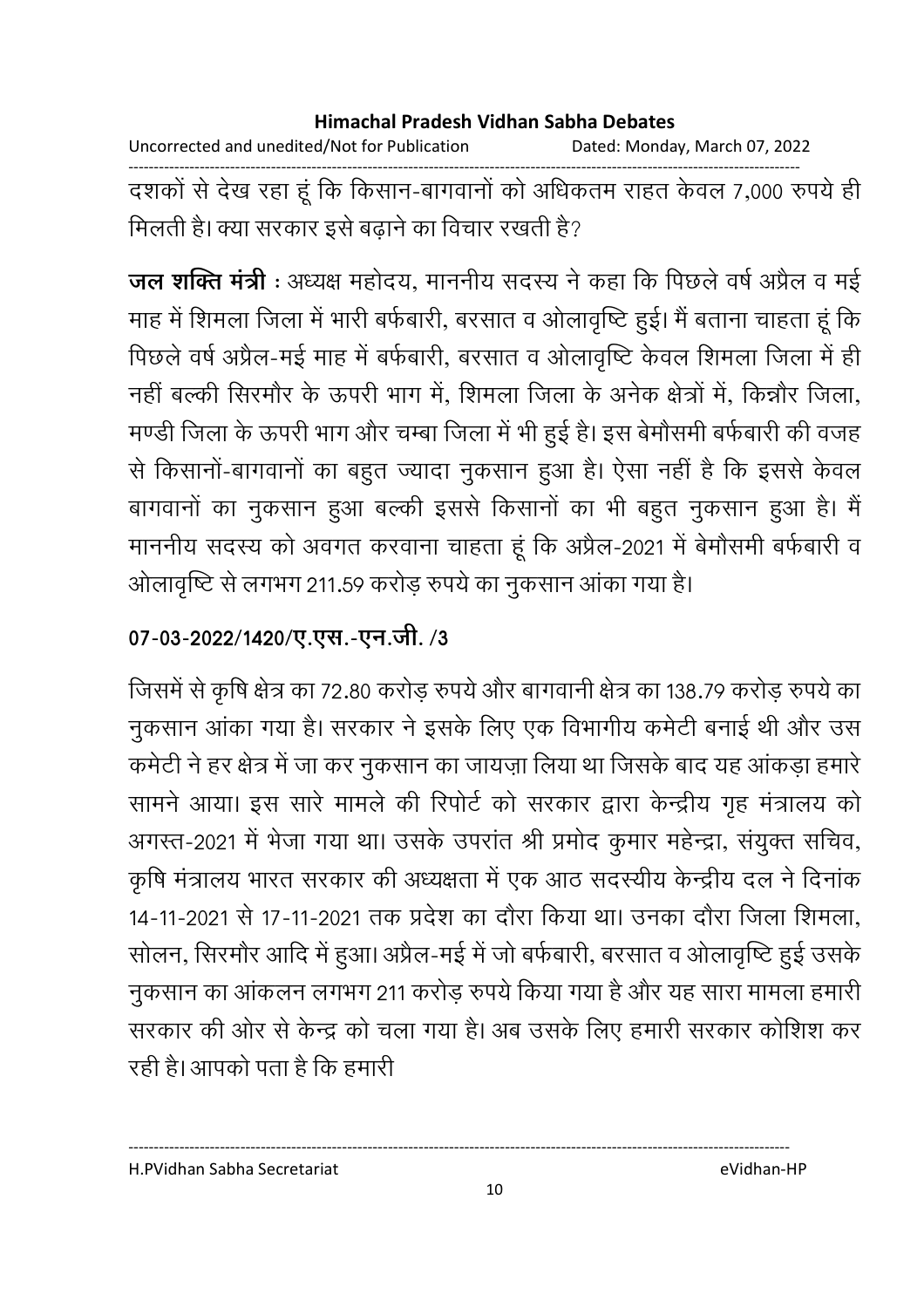Uncorrected and unedited/Not for Publication Dated: Monday, March 07, 2022 ------------------------------------------------------------------------------------------------------------------------------------

श्री जे.एस. द्वारा जारी.........

**07.02.2022/1425/JS/AS/1**

प्रश्न संख्या **4854:----जारी----**

# <u> जल शक्ति मंत्री:----जारी----</u>

उस रिलीफ मैनुअल में क्या-क्या दिखाया गया है, आप उसके बारे में जानना चाहे तो मैं उसके लिए भी तैयार हूं। माननीय अध्यक्ष महोदय, इसके उपरान्त फिर जब मानसून सीज़न आया, उसमें भी प्रदेश का बहुत ज्यादा नुकसान हुआ है। उसमें लगभग 1151.70 करोड़ रुपये का नुकसान हुआ है। हमने यह सारी रिपोर्ट भारत सरकार को भेजी। जैसे ही भारत सरकार से कोई राहत आएगी, उस राहत को हम उस आदमी तक पहुचाएंगे जिसका इसमें नुकसान हुआ है। वर्ष 2021 के दौरान मानसून के नुकसान का निरीक्षण करने के लिए 24.11.2021 से 27.11.2021 तक एक सात सदस्यीय दल केन्द्र से आया था। उन्होंने भी देखा कि हिमाचल प्रदेश के अन्दर बहुत ज्यादा नुकसान हुआ है। अध्यक्ष महोदय, पूरे देश में ही इस बार ऐसी अनहोंनी बारिश हुई कि समुद्री तूफान आए और बहुत। सारी लहरे वहां पर उठी जिससे बहुत ज्यादा नुकसान हुआ है। **जैसे ही हमें भारत सरकार** से राशि मिलेगी उसमे जो भी लाभार्थी होंगे, उन तक उस राशि को तुरन्त पहुंचाने की कोशिश की जाएगी।

**अध्यक्षः** राहित ठाकुर जी, बड़े विस्तार से उत्तर आ गया है।

**श्री रोहित ठाकुरः** अध्यक्ष महोदय, हम आशा रखते है कि दूसरा इजन जल्दी चलेगा। इसमें जो अधिकतम सीमा 7000 रुपये की रखी गई हैं, क्या इसको बढ़ाने का सरकार विचार रखती है क्योंकि बाकी जो भी आपके घटक थे उनमें बढ़ोत्तरी हुई है सिवाय इस घटक के तो मैं यह जानना चाहता हूं?

**जल शक्ति मंत्रीः** माननीय अध्यक्ष महोदय, मिनिस्ट्री आफ होम अर्फयर को नाम्ज़े बढ़ाने का प्रस्ताव हिमाचल प्रदेश सरकार ने आलरेडी भेज रखा है। हमने तो चाहा है कि वर्तमान

H.PVidhan Sabha Secretariat eVidhan-HP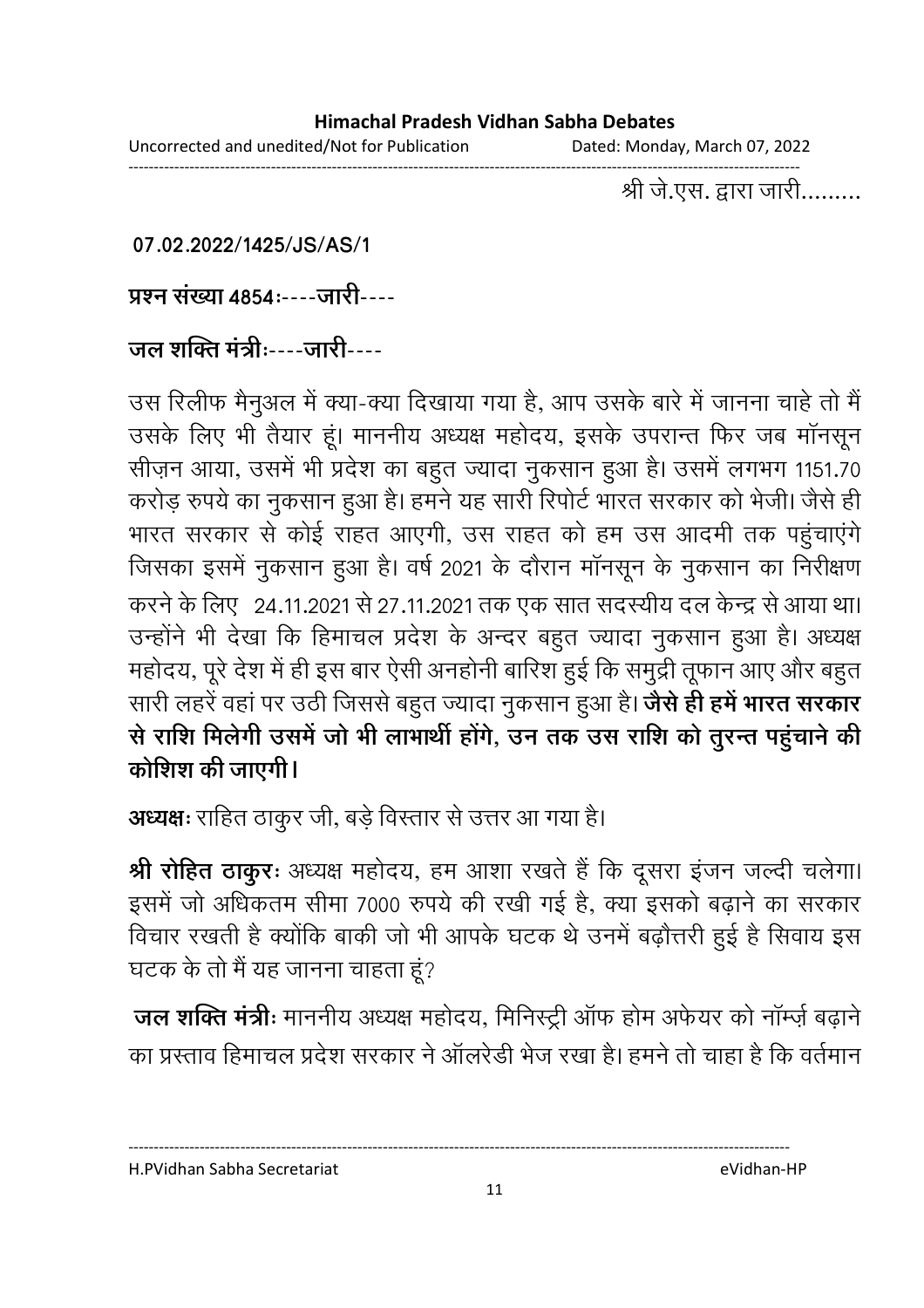Uncorrected and unedited/Not for Publication Dated: Monday, March 07, 2022

------------------------------------------------------------------------------------------------------------------------------------ के नाम्ज़े को डबल कर दिया जाए तार्कि किसानों या बागवानों का कोई भी नुकसान होता. है तो उनको उचित राहत मिल सके।

#### प्रश्न समाप्त

**07.02.2022/1425/JS/AS/2**

### **प्रश्न संख्या: 4855**

श्री प्रकाश राणाः अनुपस्थित।

**प्रश्न संख्या: 4856** 

श्री परमजीत सिंहः कोई अनुपूरक प्रश्न नहीं पूछा गया।

**07.02.2022/1425/JS/AS/3**

### **प्रश्न संख्या: 4857**

**श्री राकेश सिंघाः** अध्यक्ष महोदय, मैं माननीय मंत्री महोदय से जानना चाहूंगा कि असल में जो वर्ल्ड बैंक का यह प्रजिक्ट था, असल में क्लस्टर बनाने का उसका उद्देश्य यह था कि अर्कला किसान पानी नहीं पहुंचा सकता है इसलिए क्लस्टर के माध्यम से वह काम करें। लेकिन जिस समय यह रिपोर्ट बनी वह हिमाचल प्रदेश की भौगोलिक स्थिति को मध्यनज़र नहीं रखते हुए नहीं बनी। जो क्लस्टर का न्यूनतम एरिया था, जिसमें कल्टिवेशन होनी थी, वह लगभग 550 से 700 बीघा तक रखा गया। यानि जब हम उस जमीन को हैक्टेयर में तंबदील करेंगे तो वह इतना एरिया हो जाएगा। यह तो उसमें आया है लेकिन क्लीयर नहीं। हैं। अगर कम एरिया है ) तो उसमें संशोधित हो करके अनुमति दी जाएंगी या नहीं दी जाएगी?

श्री एस.एस. द्वारा जारी-------

H.PVidhan Sabha Secretariat eVidhan-HP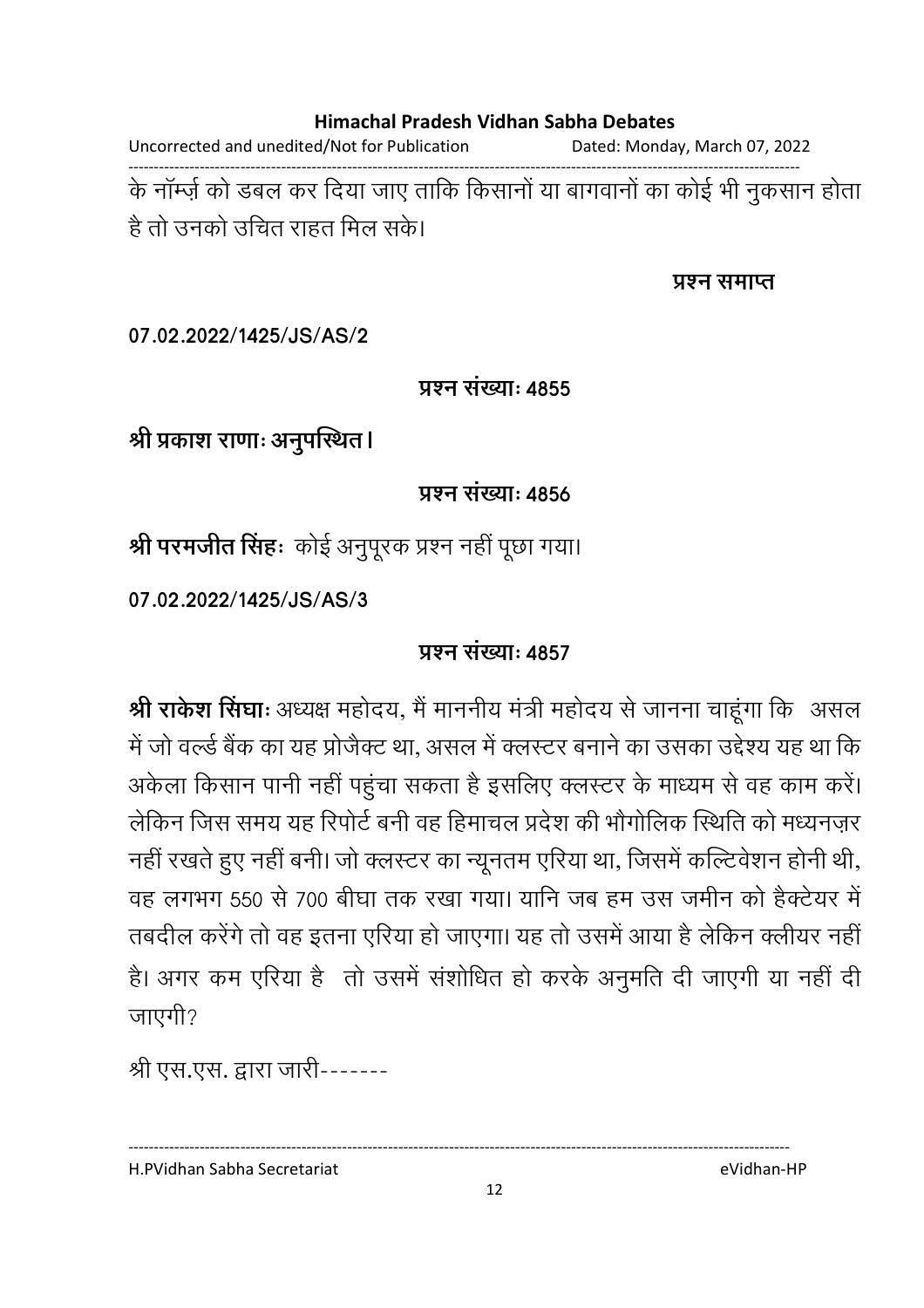**07.03.2022/1430/SS-DC/1**

<u> प्रश्न संख्या : 4857 क्रमागत</u>

# श्री राकेश सिंघा क्रमांगत ः

यह एक बात है। यह ठीक है कि सोर्स आफ वाटर एक ही होगा। जो आप कह रहे है कि औरों के अधिकार नहीं होने चाहिए, नेचुरल सोर्स वहीं से होगा जहां पर औरों के अधिकार नहीं हैं।

दूसरी बात, मैं आपसे पूछना चाह रहा हूं कि यह मानसिकता थी कि जो हम रूट स्टाक पर कल्टीवेशन करेंगे तो यह बड़ा भारी पानी मांगता है। अभी भी यही मानसिकता है। मैं गारटी देता हूँ और सिद्ध करूंगा कि जो छत का पानी है उससे जितने लोगों के पास रकबे हैं, कितने रकबे हैं? ढाई बीघे, तीन बीघे, चार-पाच बीघे या ज्यादा-से-ज्यादा 20 बीघे चला जाएगा $\ldots$ व्यवधान $\ldots$ 

```
अध्यक्ष : माननीय सदस्य, आप प्रश्न करे।
```
**श्री राकेश सिंघा** : सर, मैं प्रश्न को समझाने के लिए यह सब कह रहा हूं। तो छत के पानी से क्लस्टर को अवायड करते हुए क्या आप अनुमति देंगे? क्योंकि छत के पानी से क्लस्टर नहीं होगा।

मैं तीसरी बात कह दू कि बहुत-सा रूट स्टाक एम-9 को छोड़कर ज्यादा पानी नहीं मांगता। यह सिम्पल लाजिक है कि अगर पेड़ 30 फुट होगा तो उसको ज्यादा पानी चाहिए। पेड़ छोटा होगा तो उसको पानी कम चाहिए। रूट स्टाक का एडवाटेज है कि अगर एक कोली पानी डालोगे तो उसे 100 परसैट लेगा। सीडलिंग में आप ड्रम डालोगे तो एक बाल्टी लेगा। That is the advantage. इसलिए यह जो मानसिकता है कि नहीं लगेगा या नहीं होगा, सही नहीं है। इसलिए क्या आप अनुमति देंगे कि छत के पानी को टैप करके कोई

H.PVidhan Sabha Secretariat eVidhan-HP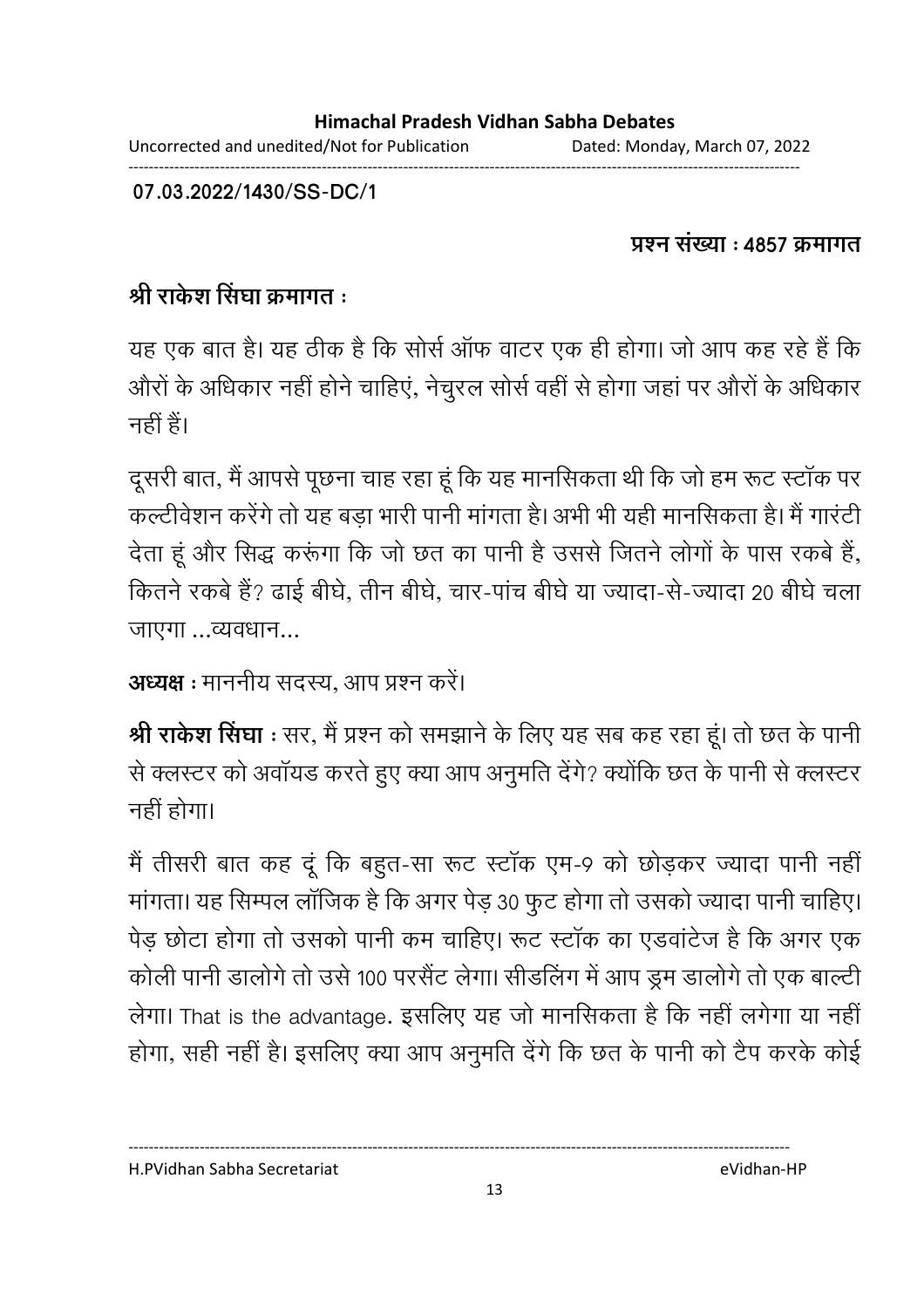Uncorrected and unedited/Not for Publication Dated: Monday, March 07, 2022 ------------------------------------------------------------------------------------------------------------------------------------ उसमें अपने आपको शामिल करना चाहता है तो वह 20 या 30 हजार लेटिर का टैक

बनाएं? ये तीन बाते में आपसे जानना चाहूंगा।

### **07.03.2022/1430/SS-DC/2**

**जल शक्ति मंत्री** : अध्यक्ष महोदय, एक बहुआयामी विश्व बैंक की योजना है जो हिमाचल प्रदेश के लगभग साढ़े 5-6 हजार फुट की ऊंचाई वाले क्षेत्रों के लिए भारत सरकार के माध्यम से हिमाचल प्रदेश को 2016-17 में प्राप्त हुई है। इसकी सारी प्रोजैक्ट रिपोर्ट बनाई गई और उसके मुताबिक फिर विश्व बैंक की गाइंडलाइन्ज़ के अनुसार प्रजिक्ट आगे बढ़ा। उसमें माननीय सदस्य सिचाई की व्यवस्था को लेकर चिंतित है। मैं माननीय सदस्य को बताना चाहता हूँ कि जो प्रजिक्ट रिपोर्ट बनी है उसमें विलेज वाटर यूजर एसोसियेशन बनाई गई है और उनको ही सारा अधिकृत कर दिया गया है। उनको कुछ टेक्निकल लोग दिए गए हैं ताकि वे मेक्सिमम ऐसी योजनाए बनाए जिन पर प्रति हैक्टेयर दो लाख रुपया खर्च हो। जो उठाऊ सिचाई योजनाए है उसको उन्होंने अधिकतर कोशिश की थी कि वे न बने। जैसे सिंघा जी कह रहे हैं, इनका कहना ठीक है। हमारी एक ऐसी कवैशन बन चुकी है कि रूट स्टाक बहुत ज्यादा पानी चाहता है। अब जितना बड़ा शरीर होगा उतनी ज्यादा उसको हर चीज़ की आवश्यकता होगी। उसमें खाद्य सामग्री की उतनी आवश्यकता होगी, पीने के पानी की भी उतनी आवश्यकता होगी। ठीक है, आप भी बागवान है और मैं तो छोटा-मोटा बागवान हूं। मैं भी ऐसा महसूस करता हूं कि जितना पेड़ छोटा होगा उसको उतने कम पानी की आवश्यकता होगी। लेकिन फिर भी मैं सिंघा जी को कहना चाहूंगा कि रूट स्टाक्स को अपने आधार के मुताबिक ज्यादा पानी की आवश्यकता होती है क्योंकि उसमें जो फ्रूटिंग होती हैं वह ज्यादा होती है। लकड़ी पानी कम लेती हैं। जब पौधा फैलेगा, टहनिया होगी, पत्ते होंगे तो ज्यादा पानी की आवश्यकता नहीं होंगी जितनी ज्यादा आवश्यकता फ्रूंट के लिए होती हैं।

जारी श्रीमती के0एस0

H.PVidhan Sabha Secretariat eVidhan-HP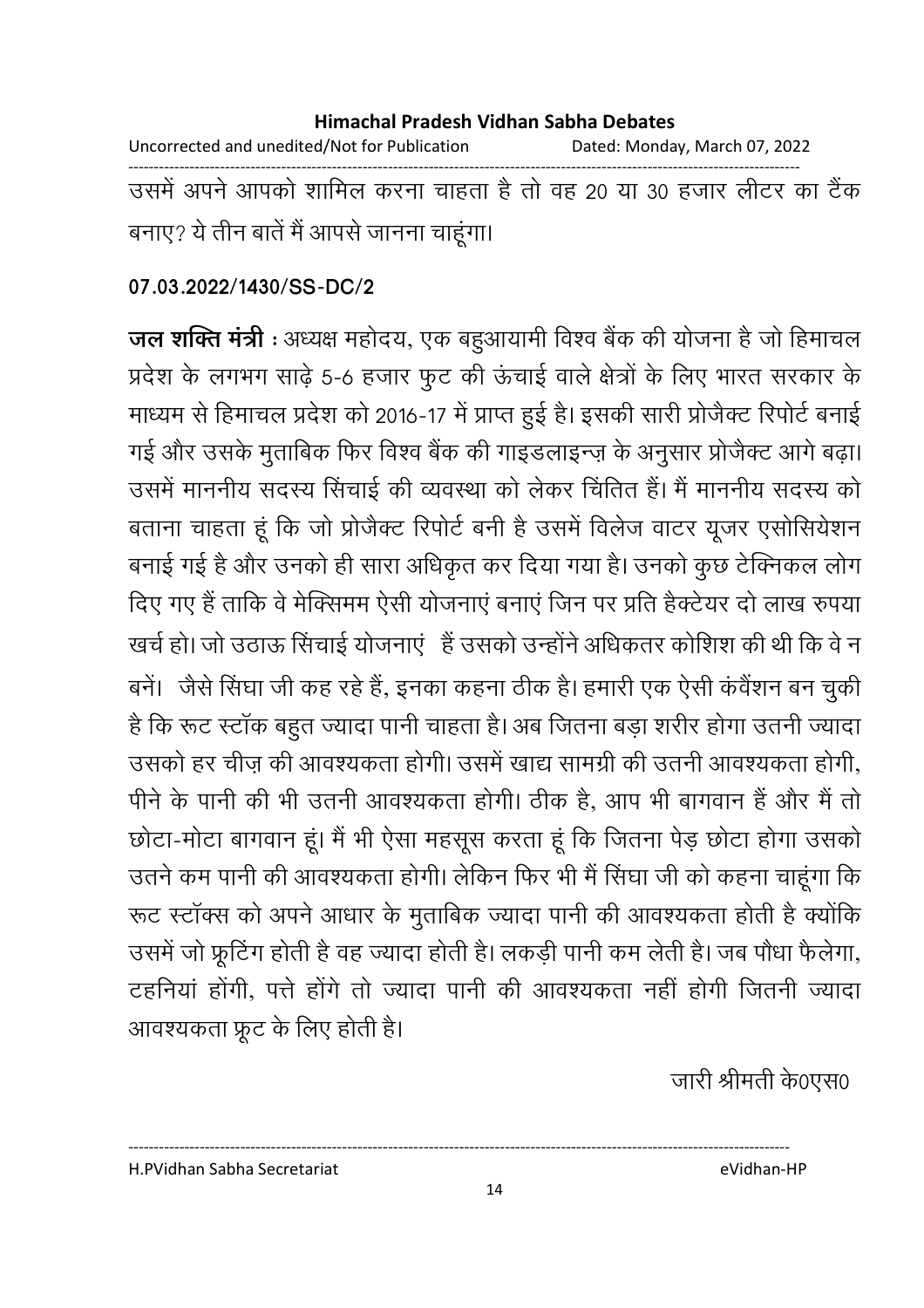07.03.2020/1435/केएस/डीसी/1

प्रश्न संख्या 4857 जारी

# <u> जल शक्ति मंत्री जारी--</u>

फ्रूट का साइज़ तभी बढ़ेगा जब उसको उसकी रिक्वायरमेंट के हिसाब से पानी मिलेगा। 281 क्लस्टज़े हमारे चिन्हित हुए हैं। उनमें से अधिकतर में सिचाई का काम कुछ जगह पूर्ण हो चुका है, कुछ जगह चला हुआ है। मैं आपको आश्वस्त करना चाहता हूं कि यह एक बहुत अच्छा प्रजिक्ट है। ठीक है, शुरूआत में इसमें कुछ दिक्कतें आई थी लेकिन अब विश्व बैंक ने भी उद्यान विभाग और इसमें जो अधिकारी/कर्मचारी काम कर रहे हैं, उनकी पीठ थपथपाई है कि आपने हिमाचल प्रदेश में अच्छा काम किया है। पीछे कोविड काल में जो चीज़े यहां आनी चाहिए थी, उनमें आने में देरी हो रही थी। मैं हाउस के माध्यम से आपको बताना चाहूँगा कि इस क्षेत्र के अंदर हमारा जिला सिरमोर, किन्नौर, शिमला, मण्डी जिला का हिस्सा, कुल्लू, लाहौल-स्पिति, चम्बा, सोलन और कागड़ा का हिस्सा है। हम भरपूर कोशिश कर रहे हैं कि इसके अच्छे परिणाम आए और आ रहे हैं। …(व्यवधान)… पानी की सप्लेमिट्री क्योंकि नेगी जी करने वाले हैं तो उसमें आगे बढ़कर में और बात करुंगा।

अध्यक्ष महोदय, यह वर्ल्ड बैंक पोषित परियोजना है। इसकी गाइंडलाइन वर्ल्ड बैंक के माध्यम से अप्रूव हो कर आई है। हम उससे हटकर काम नहीं कर सकते। मैंने जो गाइंडलाइन को स्टंडी किया है, उसमें रूफ हावेस्टिंग शामिल नहीं हैं।

**श्री जगत सिंह नेगीः** अध्यक्ष महोदय, मैं मंत्री महोदय से यह जानना चाहता हूं कि जो आपका क्लस्टर सिस्टम है, इन्होंने बहुत विस्तार से वह बात बताई जिसकी जानकारी हमें। नही चाहिए थी। असली बात तो बताई ही नहीं। किस कसल्टैंट ने क्लस्टर सिस्टम को उत्पन्न किया है? 50 या 60 हैक्टेयर जगह अगर खाली हो, तब तो क्लस्टर सिस्टम ठीक

है। मेरे किन्नौर में हर गाव में आपके विभाग द्वारा फ्लो इरिंगेशन की सुर्विधा है।

----------------------------------------------------------------------------------------------------------------------------------

H.PVidhan Sabha Secretariat eVidhan-HP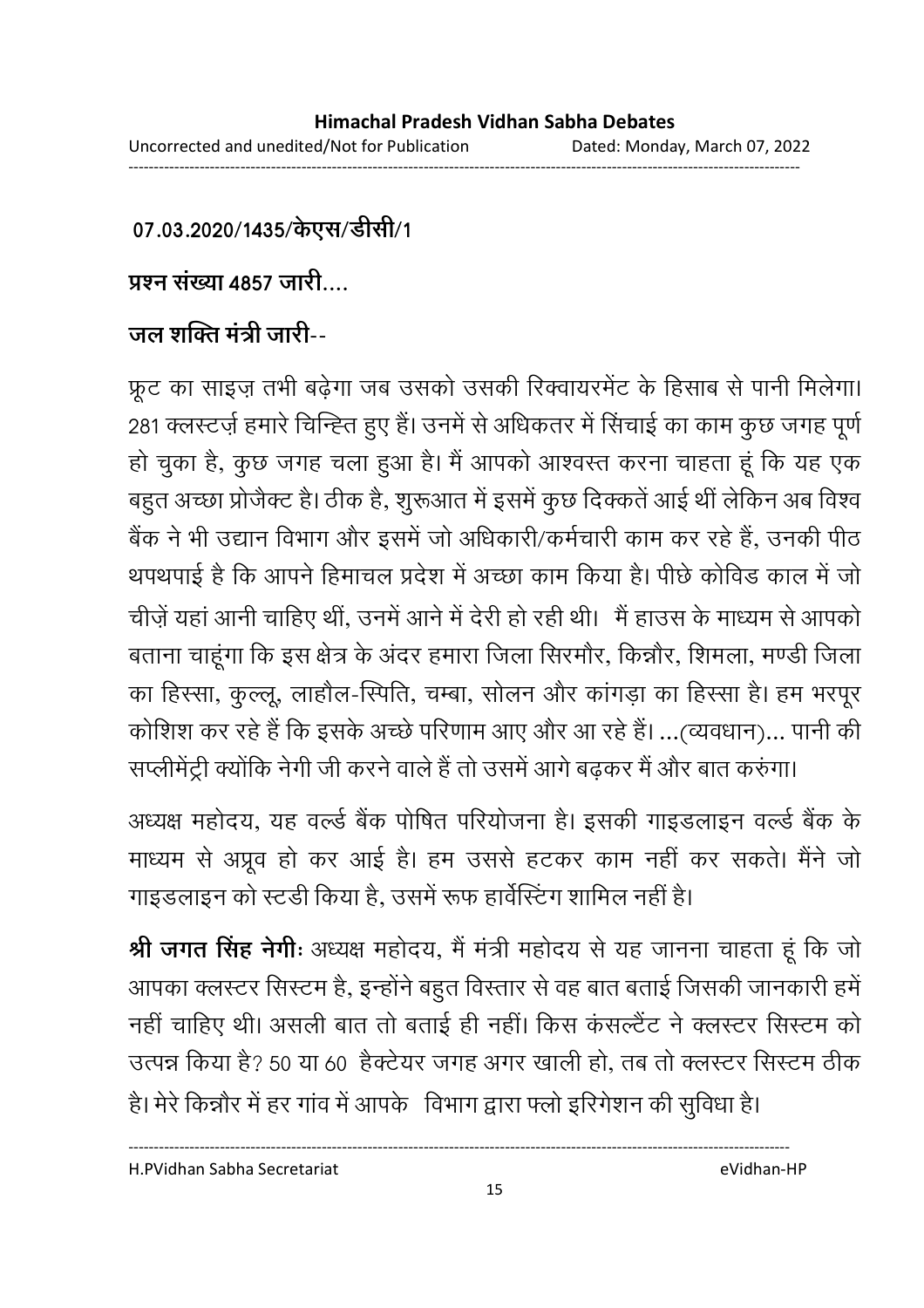Uncorrected and unedited/Not for Publication Dated: Monday, March 07, 2022 ------------------------------------------------------------------------------------------------------------------------------------

# 07.03.2020/1435/केएस/डीसी/2

वहां भी आप इसी स्कीम को ओवरलैप कर रहे हैं। जो इन्होंने 281 स्कीम बताई उसमें क्या हो रहा है, उसमें कोई 2000 लेटिर का, कोई 7000 लेटिर का टैक बन रहा है I उस टैक से क्या आप बागवानी में एक क्रांति लाएंगे? मैं यह जानना चाहता हूं कि यह जो क्लस्टर सिस्टम है, it is a total failure. क्या आप दोबारा से रिव्यू करेंगे कि जिस इलाके में जो ज़रूरत है और जो कसल्टैट ने दिल्ली या वाशिगटन में बैठकर यह सिस्टम बनाया है, उसको छोड़कर क्या आप इसको रीविज़िट करेंगे otherwise it is going to be a total failure. दूसरे, अध्यक्ष महोदय, मेरे चुनाव क्षेत्र में एक चौरा नामक गांव हैं जहां आई.पी.एच. में विधायक प्राथमिकता में पौने दो करोड़ रुपये की पानी की स्कीम है। वहां होटिकल्चर वाले फिर घुस गए। 67 लाख रुपये उसमें डालना चाह रहे हैं। इनके पास कोई काम ही नहीं है, they just want to build tanks and purchase HTP pipes. The entire money is going down the drains. मंत्री जी, आप चिंता करेंगे? क्या दोबारा से इस बारे में आप कोई सोच रखेंगे?

**जल शक्ति मंत्रीः** अध्यक्ष महोदय, मैं नेगी जी को बताना चाहूंगा कि वर्ष 2016-17 में यह प्राजैक्ट रिपोर्ट आपके कालखंड में ही बनी थी। जब वह प्रोजैक्ट रिपोर्ट बन कर विश्व बैंक को गई फिर उन्होंने इसके लिए जो गाइंडलाइन बनाई, मैं भी आपसे सहमत हूं कि जब भी कोई काम किया जाता है उसमें कई जगह कुछ कमिया रह जाती है। अब मान लो जो यह बिल्डिंग बनी है, जब इसकी फाउंडेशन बनी थी, अगर इसमें कोई कमी रह गई हो,

श्रीमती अ0व0 द्वारा जारी---

**07.03.2022/1440/av/hk/1**

प्रश्न संख्या : 4857----क्रमागत

<u>जल शक्ति मंत्री----जारी</u>

H.PVidhan Sabha Secretariat eVidhan-HP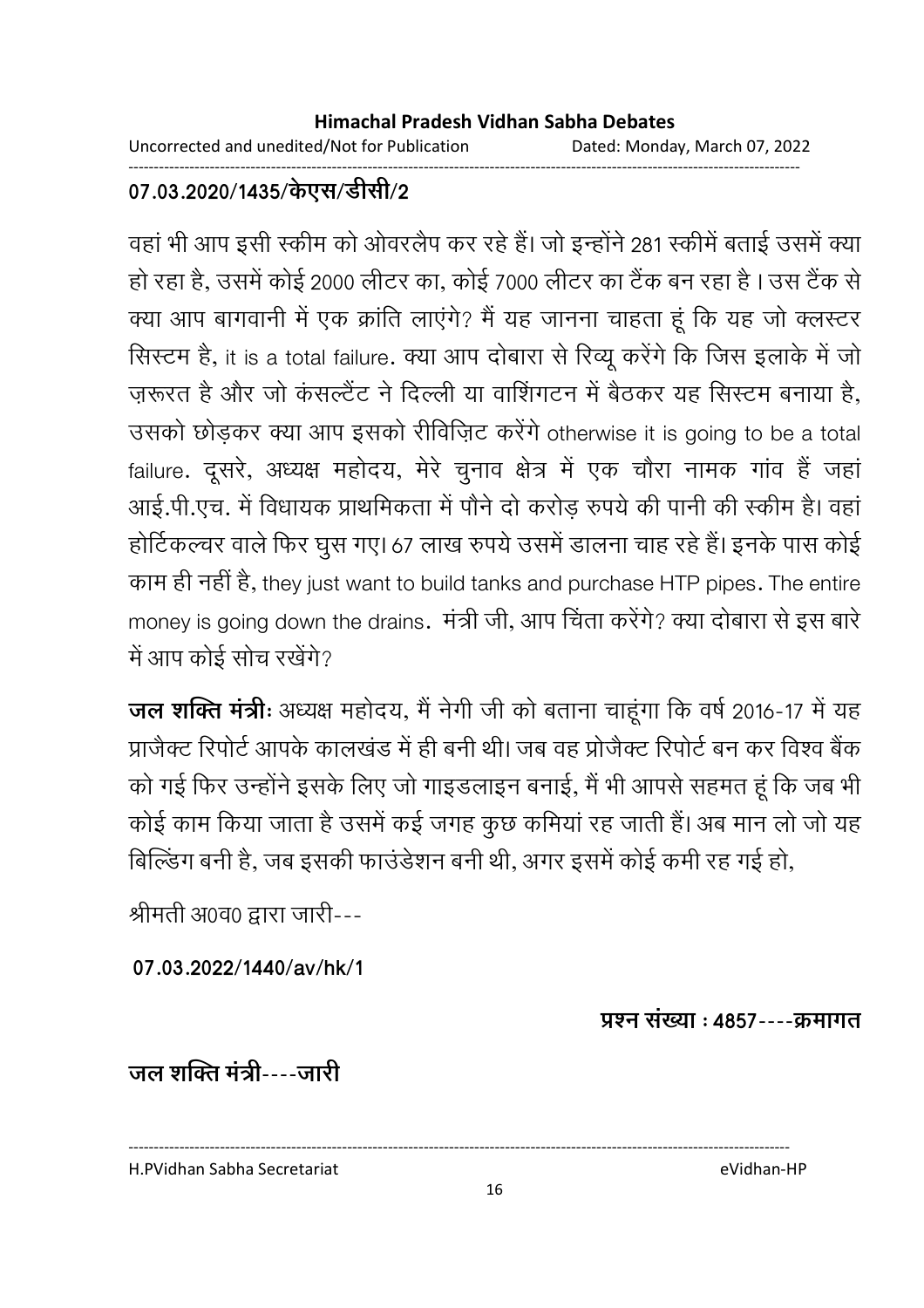Uncorrected and unedited/Not for Publication Dated: Monday, March 07, 2022

------------------------------------------------------------------------------------------------------------------------------------ अगर नीव डालते ही किसी प्रकार के सरिया या सीमेंट आदि की कमी रह जाए तो उसके उतने लाभप्रद परिणाम सामने नहीं आते। माननीय सदस्य, मैं भी आपकी चिंता के साथ हूं। अब तो यह प्रजिक्ट एक-दो वर्षों के लिए बाकी बचा है। अब इस स्टेज पर आकर मैं इस सदन के अंदर यह कह दू कि नहीं, हम इसको दोबारा से रिव्यू करेंगे। अब तो रिव्यू करने का समय निकल गया है। अब तो इसमें केवल किसी प्रकार की कमी को ठीक करने का कार्य ही किया जा सकता है और वह भी सबके सहयोग से हो सकता है। यह केवलमात्र आफिसजे की जिम्मेवारी नहीं हैं, उसमें बागवान और विलेज वाटर यूजर्स एसोसिएशन भी शामिल है। विलेज वाटर यूजर्स एसोसिएशन के माध्यम से जो टैक बन रहे हैं उसमें लोगों को भी देखना चाहिए कि उनमें ऐसी कोई कमी न रह जाए कि कल को उनसे पानी बाहर निकलता रहे। यह योजना ऊंचाई वाले क्षेत्रों के लिए हैं तथा विशेषकर के हमारे लाहौल-रिपीते, किन्नौर, शिमला के ऊपरी एरिया में जहां बर्फ बहुत पड़ती हैं; वहां सेमिट को पकड़ के लिए काफी समय लगता है। इसलिए अब जैसे हैं **अगर उसी में सुधार किया जाए तो हम** उस प्रकार से सुधार करने का आश्वासन देते हैं।

समाप्त

**07.03.2022/1440/av/hk/2**

# **प्रश्न संख्या: 4858**

**अध्यक्ष :** अब माननीय सदस्य श्री सुन्दर सिंह ठाकुर अगला प्रश्न करेंगे।

(अनुपस्थित)

# **प्रश्न संख्या: 4859**

**श्री नन्द लाल** : अध्यक्ष महोदय, साइल कज़र्वेशन डिपार्टमैंट के अंतर्गत चैंक डैम इत्यादि कई प्रकार के बहुत अच्छे काम हो रहे हैं। हमारे हिमाचल प्रदेश में ब्रैस्ट वाल्ज की बहुत

H.PVidhan Sabha Secretariat eVidhan-HP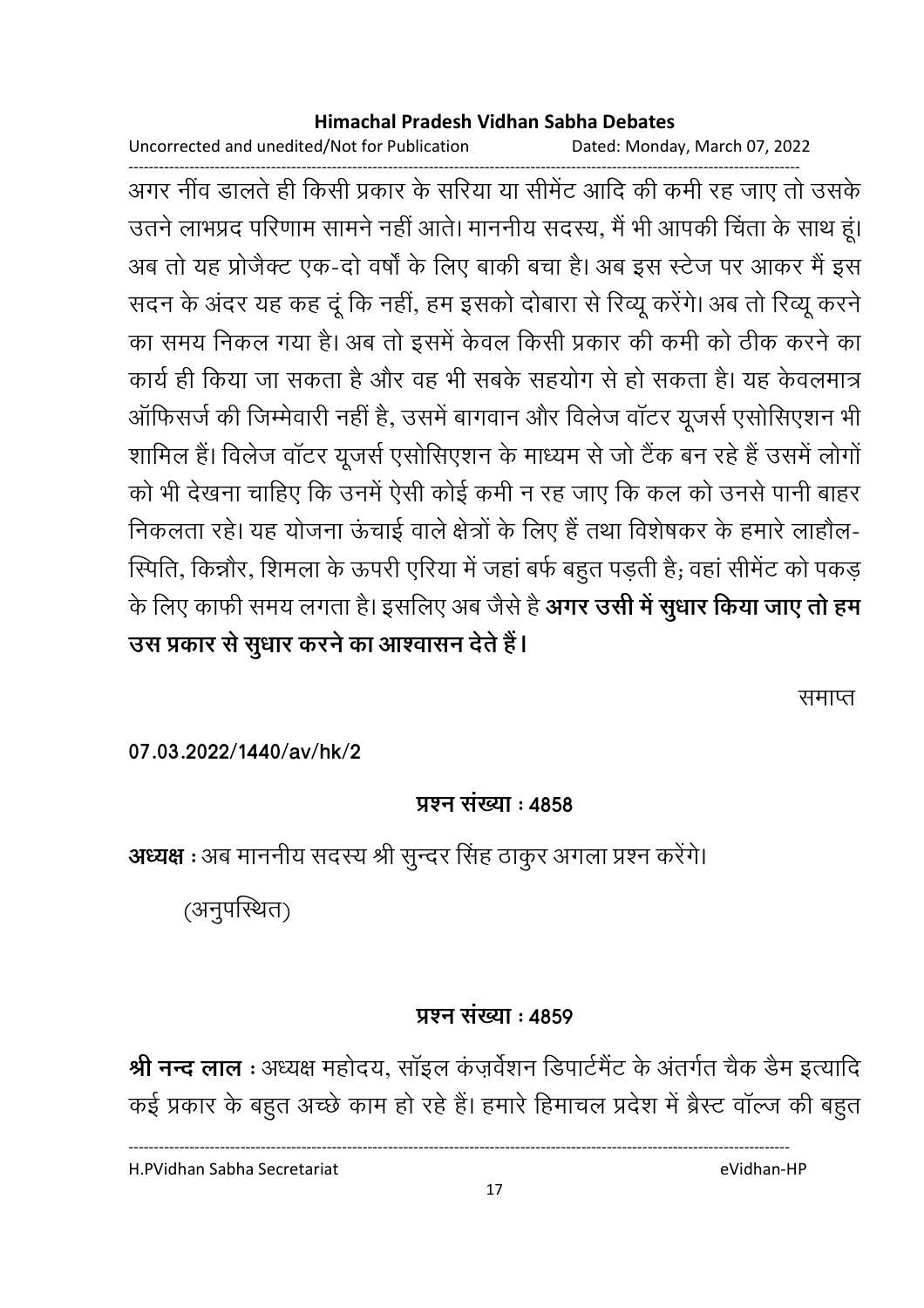Dated: Monday, March 07, 2022

Uncorrected and unedited/Not for Publication

जरूरत है और जितनी भी सड़कें बन रही हैं चाहे वह प्रधान मंत्री ग्रामीण सड़क योजना, नाबार्ड या लोक निर्माण विभाग द्वारा बनाई जा रही हैं; ये विभाग ब्रैस्ट वॉल लगाते भी हैं। मैं मंत्री जी से यह जानना चाहता हूं कि क्या आप सॉइल कंज़र्वेशन डिपार्टमेंट के तहत भी ब्रेस्ट वॉल लगाने हेतु कोई प्रोविजन करेंगे?

ग्रामीण विकास एवं पंचायती राज मंत्री : अध्यक्ष महोदय, माननीय सदस्य ने पिछले तीन वर्षों की सूचना मांगी थी और इनके रामपुर में बहुत अच्छे काम हुए हैं तथा उनकी प्रोग्रेस रिपोर्ट भी काफी अच्छी है। लेकिन आपने जो ब्रैस्ट वॉल के बारे में पूछा है तो यह जहां पर हमारी उपजाऊ जमीन है और वह बह रही है; तो केवल उसके लिए ही ब्रैस्ट वॉल का प्रावधान है। परंतु आबादियों के लिए इसमें प्रावधान नहीं है क्योंकि हमारा मुख्य उद्देश्य कृषि उपजाऊ भूमि के रख-रखाव से है।

समाप्त

### 07.03.2022/1440/av/hk/3

# प्रश्न संख्या : 4860

अध्यक्ष : अगला प्रश्न माननीय सदस्य श्री नरेन्द्र ठाकुर करेंगे।

श्री नरेन्द्र ठाकुर : अध्यक्ष महोदय, सभा पटल पर रखी गई सूचना के अनुसार हिमाचल प्रदेश में विभिन्न शिक्षा संस्थानों में लगभग 122 लाइब्रेरियन की पोस्ट्स सैंक्शन्ड हैं जिनमें से लगभग 50 प्रतिशत खाली हैं। प्रश्न के 'बी' पार्ट में मंत्री जी का जवाब है कि इनकी भर्ती का मामला अण्डर कंसिड्रेशन है। मैं यहां पर यह कहना चाहता हूं कि जिन्होंने लाइब्रेरियन के कोर्सिज किए हैं उनमें से बहुत से लोग तो ओवर एज हो गए हैं। मैं मंत्री जी से यह पूछना चाहता हूं कि पहले इनकी भर्ती किस वर्ष में हुई थी और क्या अभी आप इनकी भर्ती करने जा रहे हैं या नहीं? क्योंकि मुझे यह लगता है कि इनकी भर्ती शायद 15-20 वर्ष पूर्व हुई थी।

# टी सी द्वारा जारी

H.PVidhan Sabha Secretariat

eVidhan-HP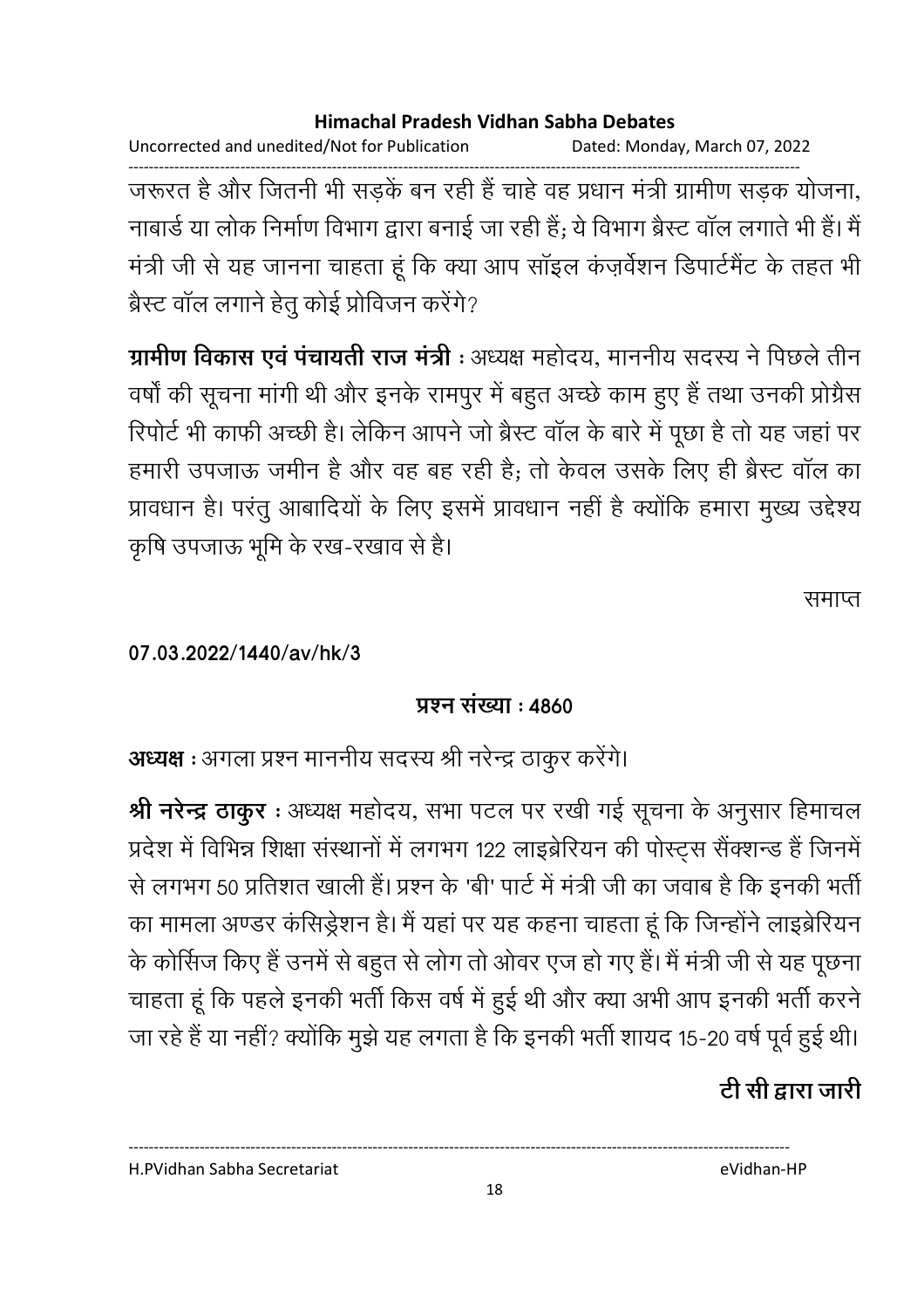Uncorrected and unedited/Not for Publication Dated: Monday, March 07, 2022 ------------------------------------------------------------------------------------------------------------------------------------

### 07/03/2022/1445/टी0सी0वी0/ए0जी0/1

### प्रश्न संख्याः **4860.... क्रमाग**त

श्री नरेन्द्र ठाकुर ... जारी

उनके बारे में भी सरकार विचार करें क्योंकि उनकी आयु 45-50 साल के होने वाली हैं। मेरा मंत्री जी से निवेदन रहेगा कि इन पर्दा को शीघ्रातिशीघ्र भरा जाए ताकि बेरोजगार युवाओं को इनका लाभ मिल सके।

**शिक्षा मंत्री** : अध्यक्ष महोदय, माननीय सदस्य ने ठीक कहा है कि रिक्तिया बहुत अधिक हैं। कुल 122 पद सैक्शन्ड है जिनमें से अभी 59 पद रिक्त है। यह मामला अभी शिक्षा विभाग और वित्त विभाग के पास विचाराधीन है और हम प्रयास करेंगे कि शीघ्र ही इन पर्दा को भरा जाए। इससे पहले असिस्टेट लाइब्रेरियन के कैंडर को डाईग कैंडर घोषित किया गया था लेकिन उसके बाद यह मामला कोर्ट में गया और कोर्ट के आर्दशानुसार इनको यू०जी०सी० का स्केल दिया गया। कार्य बाधित न हो, इसलिए इन लोगों को भी कालेजों में नियुक्त किया गया है। सरकार ने फैसला लिया है कि जे0ओ0ए0 के लगभग 700 पर्दों को भी शीघ्र ही भरा जाएगा। **इनके आर0एण्ड पी रुल्ज बन रहे हैं और मैं माननीय सदस्य को** आश्वास्त करना चाहूगा कि इन पर्दा को भरने की प्रक्रिया शीघ्र शुरू की जाएगी l

# 07/03/2022/1445/टी0सी0वी0/ए0जी0/2

# **प्रश्न संख्या: 4861**

**शिक्षा मंत्री** : अध्यक्ष महोदय, जो उत्तर माननीय सदस्य को भेजा गया है, यह पहले चला गया था। विभाग को दिनाक 28 फरवरी, 2022 को सूचना प्राप्त हुई है कि इससके लिए भूमि स्थानातरण की प्रकिया पूरी हो गई है। विभाग ने लोक निर्माण विभाग के चीफ आर्किटेक्चर को इसका नक्शा व एस्टिमेंट इत्यादि तैयार करके शिक्षा विभाग को प्रेषित करने लिए कहा है। जैसे ही यह प्रकिया पूरी हो जाएगी, हम इसकी आगे की कार्रवाई शुरू करेंगे।

प्रश्न समाप्त

H.PVidhan Sabha Secretariat eVidhan-HP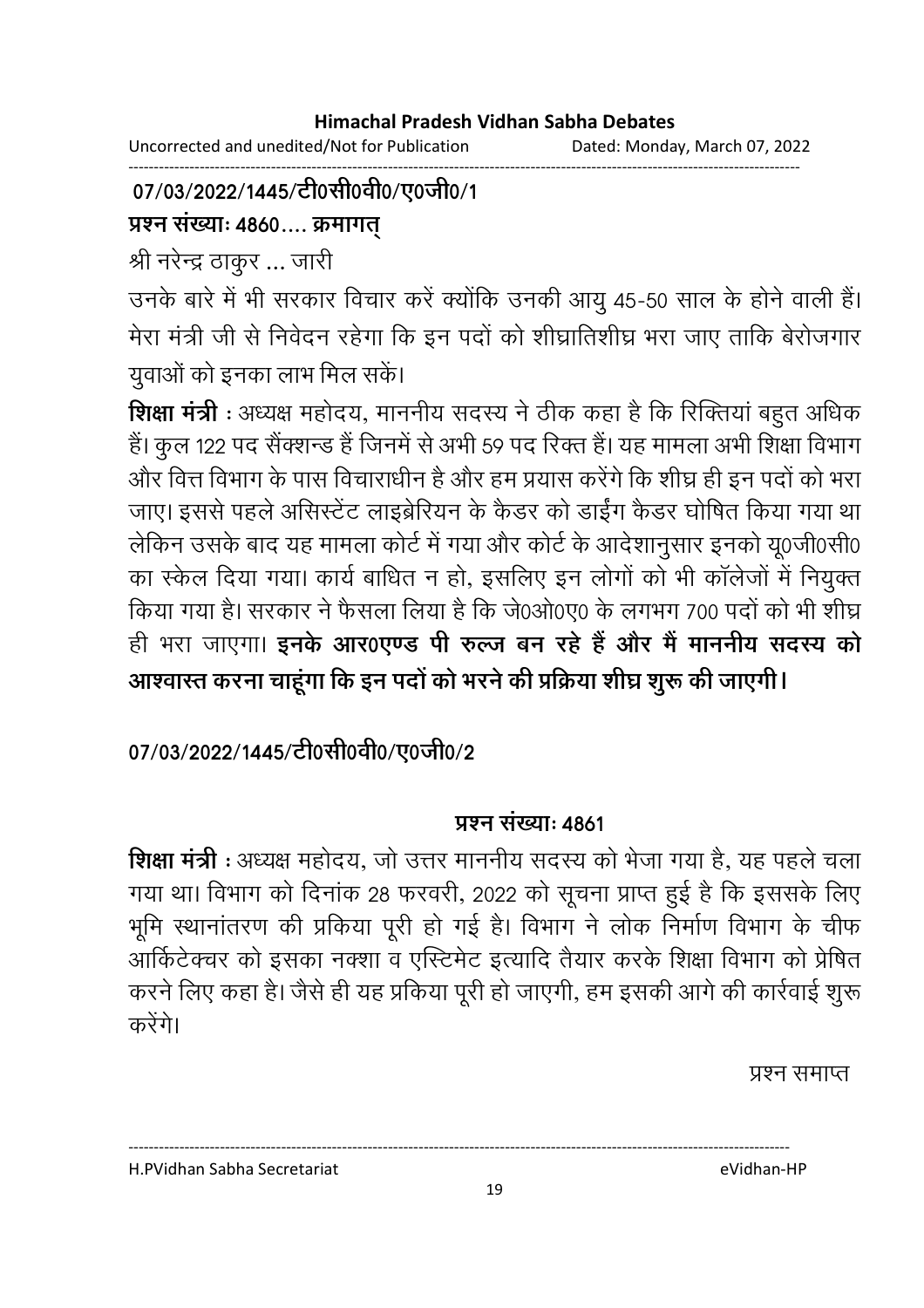Uncorrected and unedited/Not for Publication Dated: Monday, March 07, 2022

------------------------------------------------------------------------------------------------------------------------------------

07/03/2022/1445/टी0सी0वी0/ए0जी0/3

### **प्रश्न संख्या: 4862**

**श्री जिया लाल :** अध्यक्ष महोदय, जितनी भी भेड़-बकरिया गाड़ी के नीचे आती है उनको मु0 3000 रुपये मुआवर्ज के रूप में प्रति भेड़ या बकरी दिये जाते हैं लेकिन यह मुआवजा 30 या 31 भेड़-बकरियों के लिए ही दिया जाता है। मेरा मंत्री जी से निर्वेदन रहेगा कि जितनी भी भेड़ और बकरिया गाड़ी के नीचे आती है, उन सब के लिए मुआवजा दिया जाए और यह मुआवर्ज की राशि भी बढ़ाई जाए। क्योंकि जिसकी गाड़ी के नीचे भेड़ बकरिया गाड़ियों के नीचे आती है, उनके खिलाफ न तो कोई केस दर्ज़ किया जाता है और न ही कोई कार्रवाई होती है। मैं यह बात इसलिए कह रहा हूं क्योंकि जब मैंने एस0पी0 (ऊंना) से बात की तो उन्होंने कहा कि ड्राइवर बोलता है कि मेरे पास पैसे नहीं है और मालिक कहता। है कि मैं मुआवजा नहीं दूँगा। इस तरह से तो सारी भेड़-बकरिया गाड़ी के नीचे आकर खत्म हो जाएगी। मैं निवेदन करना चाहूँगा कि उनके खिलाफ भी कार्रवाई की जाए।

**जल शक्ति मंत्री** : अध्यक्ष महोदय, निश्चिततौर पर यह एक ऐसा वर्ग है जो हमेशा ही खुले आसमान के नीचे रहता है। ये घरों से निकल जाते हैं और इनका जीवन भेड़-बकरियों के साथ ही गुजर जाता है।

एन0एस0 द्वारा जारी ...

07-03-2022/1450/NS/YK/1 प्रश्न संख्या : 4862 ........ क्रमागत जल शक्ति मंत्री $\overline{a}$ ......जार<u>ी</u>

माननीय सदस्य ने जो चिंता जाहिर की है वह बिल्कुल जायज है। ट्रक या अन्य वाहन अगर किसी जानवर को कुचल दें और उसके ऊपर कार्रवाई न हो तो मैं इस बात से सहमत नहीं हूं। निश्चित तौर पर यह एक अपराध है। अगर ऐसा होता है तो चालक के

H.PVidhan Sabha Secretariat eVidhan-HP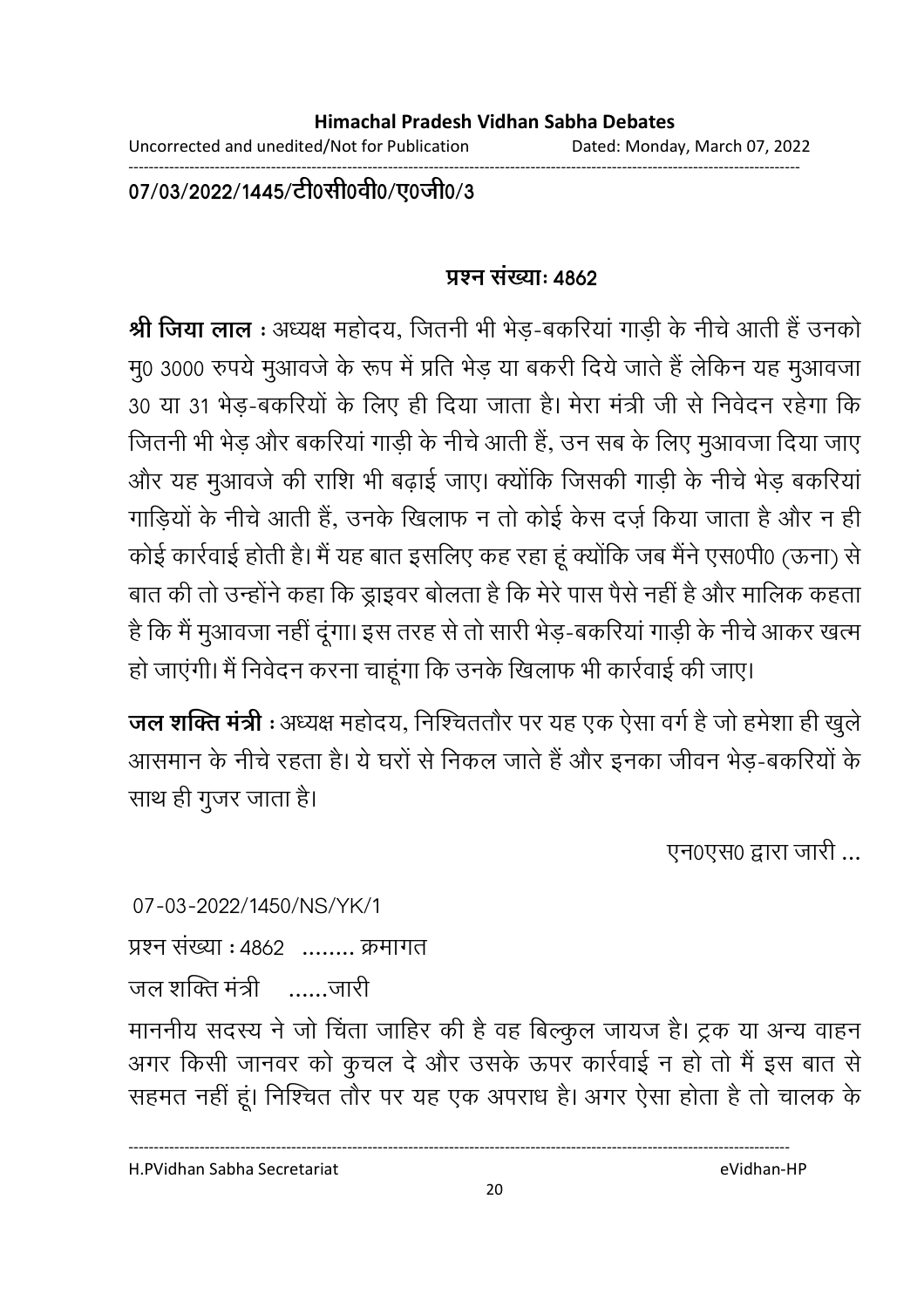Uncorrected and unedited/Not for Publication Dated: Monday, March 07, 2022

------------------------------------------------------------------------------------------------------------------------------------ खिलाफ़ नियमों के अंतर्गत कार्रवाई होती है। दूसरा, माननीय सदस्य ने कहा है कि मैक्सिमम यूनिट 30 लिए गए हैं। मैन्युअल में ही सारा कुछ दशोया गया है। आपने सुझाव दिया है कि इसमें 30 की कैप लगी है और इसको बढ़ा दिया जाए। मैंने यहां पर पहले भी कहा है जब माननीय रोहित ठाकुर जी का प्रश्न आया था कि हमने रिलीफ़ मैन्युअल में बढ़ौतरी करने के लिए भारत सरकार को लिखा है। भेड़-बकरियों को रिलीफ़ मैन्युअल के हिंसाब से 3000 रुपये दिए जाते हैं और हम उसको बढ़ाने की कोशिश कर रहे हैं। वर्ष 2015 के बाद इसके लिए नाम्ज़े नहीं बनाए गए हैं। इसके लिए मैं कोशिश करूंगा और भारत सरकार के गृह मत्रालय में व्यक्तिगत तौर पर जाकर मिलूगा ताकि नाम्ज़े में सशोधन हो सके। पूरे देश के लिए इन नाम्ज़े का सशोधन होगा न कि हिमाचल प्रदेश के लिए होगा। माननीय सदस्य ने जो मूल प्रश्न पूछा था तो उसके मुताबिक मालिको का इन भेड़-बकरियों के लिए जितना मुआवजा बनता था वह सारा मुआवजा दें दिया गया है। हम भेड़-बकरियों के मालिकों की संभव मदद करने का प्रयास करेंगे।

**श्री आशीष बुटेल** : अध्यक्ष महोदय, जिया लाल जी ने बताया कि बहुत बार ऐसा हुआ कि जब भेड़-बकरियों को चराने ले जाते हैं तो वे चोरी हो जाती है। चोरी हुई भेड़-बकरिया मिल ही नहीं पाती है और न ही उनका कोई मुआवजा मिलता है। मैं, मंत्री जी से जानना चाहूँगा कि क्या सरकार ऐसा कोई विचार रखती है कि इनको भी किसी तरह का मुआवजा मिले?

**जल शक्ति मंत्री** : अध्यक्ष महोदय, जब भेड़-बकरिया चोरी होती है तो उसकी एफ0आई0आर0 होती है और उसकी जांच होती है तथा कार्रवाई की जाती है। जहां तक मुआवर्ज की बात है तो जो फिजिकली है केवल उसी का मुआवजा दिया जाता है।

07-03-2022/1450/NS/YK/2

# **प्रश्न संख्या : 4863**

**श्री मोहन लाल ब्राक्टा** : अध्यक्ष महोदय, मैने मंत्री जी से पूछा था कि रोहड़ू विधान सभा निर्वाचन क्षेत्र के अंतर्गत एस0सी0डी0पी0 के तहत वर्तमान में कौन-कौन सी योजनाए, सड़के व भवनों का निर्माण कार्य प्रगति पर है; स्थिति का ब्योरा दें। मेरा, मंत्री महोदया से

H.PVidhan Sabha Secretariat eVidhan-HP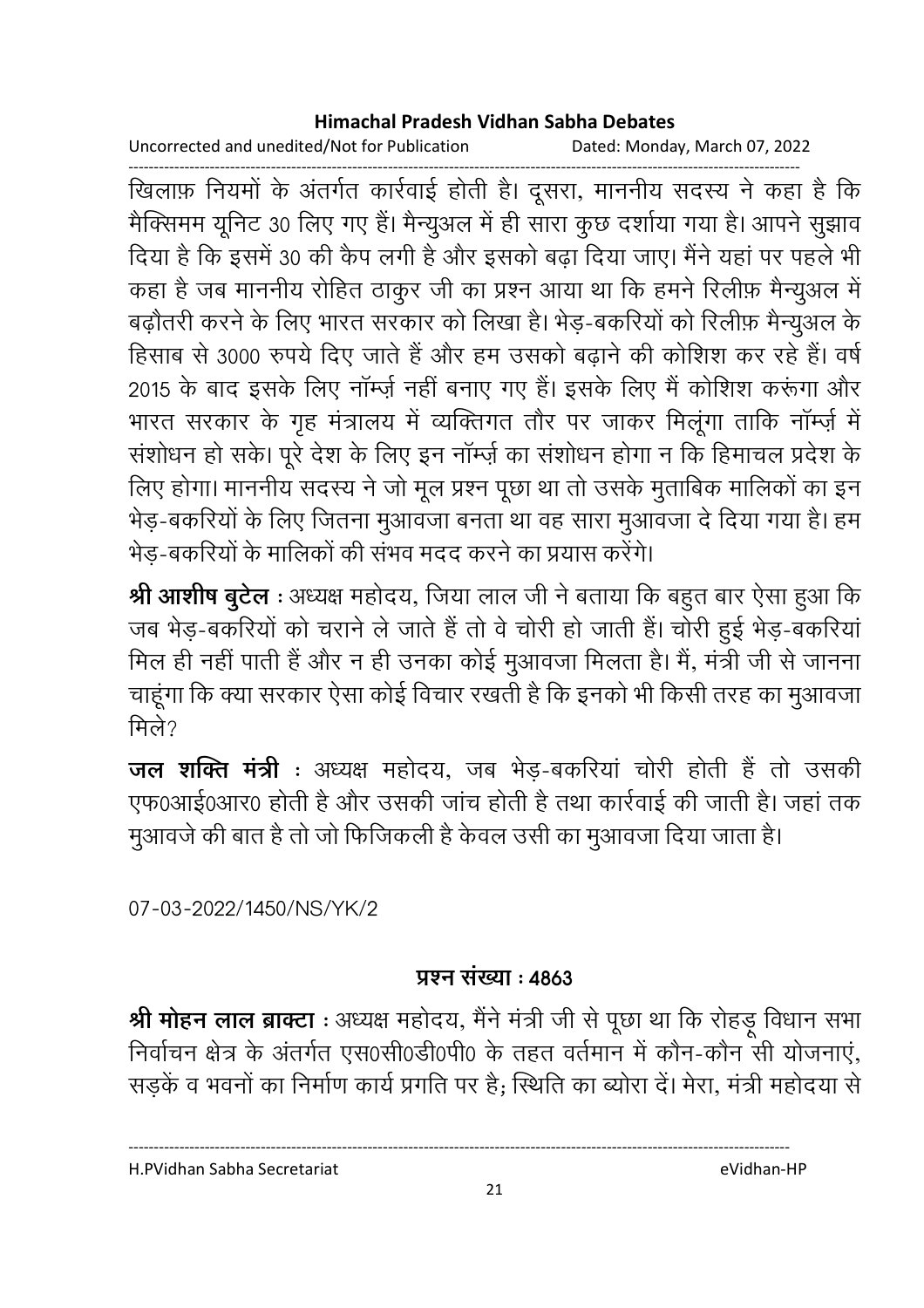Uncorrected and unedited/Not for Publication Dated: Monday, March 07, 2022

------------------------------------------------------------------------------------------------------------------------------------ अनुरोध है कि जो सूचना आपको दी गई है वह प्रोपर नहीं है। मैं आपको एक उदाहरण देना | चाहता हूँ कि समोली में पब्बर नदी पर डबल लेन ब्रिज बन रहा है और इसका 85 प्रतिशत कार्य पूर्ण हो चुका है। अध्यक्ष महोदय, मैं आपके माध्यम से मंत्री महोदया के ध्यान में लाना. चाहूँगा कि मुख्य मंत्री जी ने दो साल पहले इस पुल का उद्घाटन कर दिया है। यह हमारी सरकार के समय में बनना शुरू हुआ था और 85 प्रतिशत कार्य

श्री आर0 के0 एस0 द्वारा जारी।

07.03.2022/1455/RKS/YK-1

प्रश्न संख्याः 4863... जारी

श्री मोहन लाल ब्राक्टा…जारी

अगर इसके अलावा कोई और दूसरा पुल होगा तो इसकी जानकारी मुझे नहीं है।आपने 57 सड़को की बात की है और कहा है कि इन सड़कों में से किसी सड़क का 40 प्रतिशत, किसी का 35 प्रतिशत, किसी का 15 प्रतिशत, किसी का 10 प्रतिशत और किसी का 5 प्रतिशत कार्य हुआ है। मैं माननीय मंत्री जी से जानना चाहूंगा कि क्या कारण है कि इन सड़कों का निर्माण कार्य धीमी गति से चला हुआ है? क्या आपके पास इन सड़कों का कार्य पूर्ण करवाने के लिए पर्याप्त धनराशि उपलब्ध नहीं है? इसके अतिरिक्त भवन निर्माण के अंतर्गत डोडरा-क्वार में रेज कार्यालय का निर्माण, रोहड़ू में वन मंडल अधिकारी के कार्यालय का निर्माण कार्य, प्राथमिक स्वास्थ्य केन्द्र, शीलघाट के भवन का निर्माण कार्य व अन्य स्कूल भवनों का निर्माण कार्य भी करवाया जा रहा है लेकिन मुझे इनका ब्यौरा उपलब्ध नहीं करवाया गया है।

**सामाजिक न्याय एवं अधिकारिता मंत्री :** अध्यक्ष महोदय, माननीय सदस्य के निर्वाचन क्षेत्र | में गत चार वर्षा में 57 सड़क योजनाओं, तीन नये भवन निर्माण कार्य और अन्य 27 योजनाओं में काम चला हुआ है। वर्ष 2018-19 में 30 करोड़ रुपये, वर्ष 2019-20 में 16 करोड़ रुपये, वर्ष 2020-21 में 37 करोड़ रुपये और वर्ष 2021-22 में 28 करोड़ रुपये से ज्यादा धनराशि सामाजिक न्याय एवं अधिकारिता) विभाग द्वारा एस.सी. कम्पनिट से दी

H.PVidhan Sabha Secretariat eVidhan-HP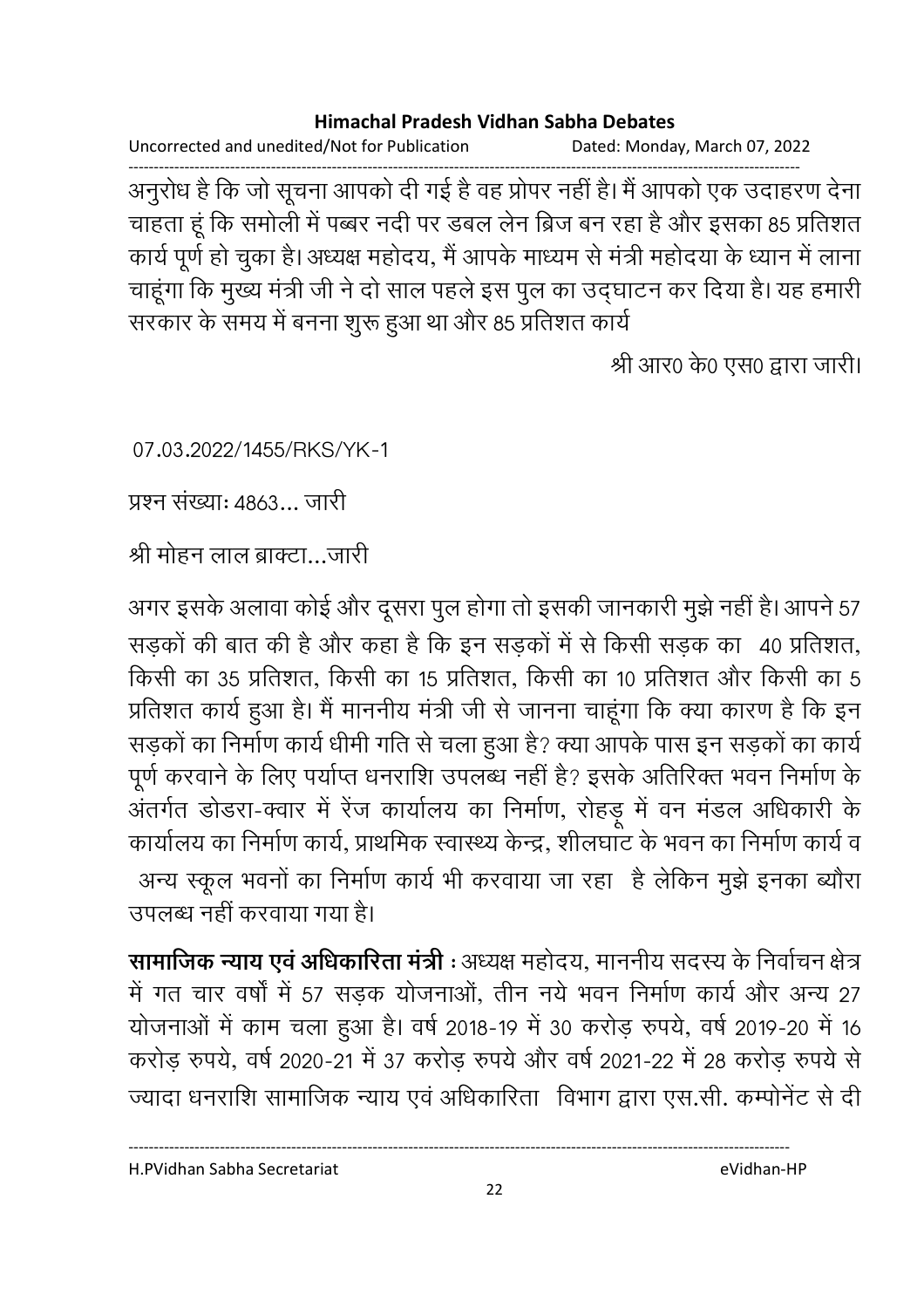Uncorrected and unedited/Not for Publication Dated: Monday, March 07, 2022

गई है। मैं सत्तापक्ष और विपक्ष के विधायकों को बराबर धनराशि आंबटित करने की कोशिश करती हूं। आपके निर्वाचन क्षेत्र के लिए गत चार वर्षों में 112 करोड़ रुपये की धनराशि प्रदान की गई है। जो आपने एक पुल के 85 प्रतिशत निर्माण कार्य पूर्ण करने की बात की है उसमें मैं यह कहना चाहूंगा कि कई बार उद्घाटन हो जाता है और देनदारियां रह जाती हैं। मैं इसकी पूर्ण सूचना ले लूंगी। अधिकतर यह होता है कि उद्घाटन हो जाता है और ठेकेदार की देनदारियां स्टैंड रहती है। मैं इसको चैक कर लूंगी। जो आप भवनों के निर्माण कार्य की बात कर रहे हैं, आपको इसके लिए संतुष्ट होना चाहिए कि आपके निर्वाचन क्षेत्र में इतने ज्यादा कार्य हो रहे हैं। अगर आपको कोई अन्य सूचना चाहिए होगी तो वह आपको उपलब्ध करवा दी जाएगी। धन्यवाद।

07.03.2022/1455/RKS/YK-2

### प्रश्न संख्याः ४८८४

कर्नल इन्द्र सिंह : अध्यक्ष महोदय, जो सूचना सभा पटल पर रखी गई है उसके अनुसार इस सब-स्टेशन का काम जून, 2022 तक शुरू हो जाएगा। लेकिन मैं माननीय मंत्री को बताना चाहूंगा कि इस सब-स्टेशन को स्थापित करने के लिए अभी भूमि अधिग्रहण का काम पूरा नहीं हो पाया है। मैं माननीय मंत्री जी से जानना चाहूंगा कि क्या माह जून तक यह कार्य पूर्ण हो जाएगा?

बहुउद्देश्यीय परियोजनाएं एवं ऊर्जा मंत्री : अध्यक्ष महोदय, इस 33 के.वी. सब-स्टेशन के लिए निजी भूमि चिन्हित की गई है। इसकी भूमि अधिग्रहण के लिए नेगोशिएशन चली हुई है। इस भूमि को शीघ्र अधिग्रहण करके सब-स्टेशन का काम शुरू कर दिया जाएगा। **अध्यक्ष** : प्रश्नकाल समाप्त।

श्री बी.एस.द्वारा...जारी

H.PVidhan Sabha Secretariat

eVidhan-HP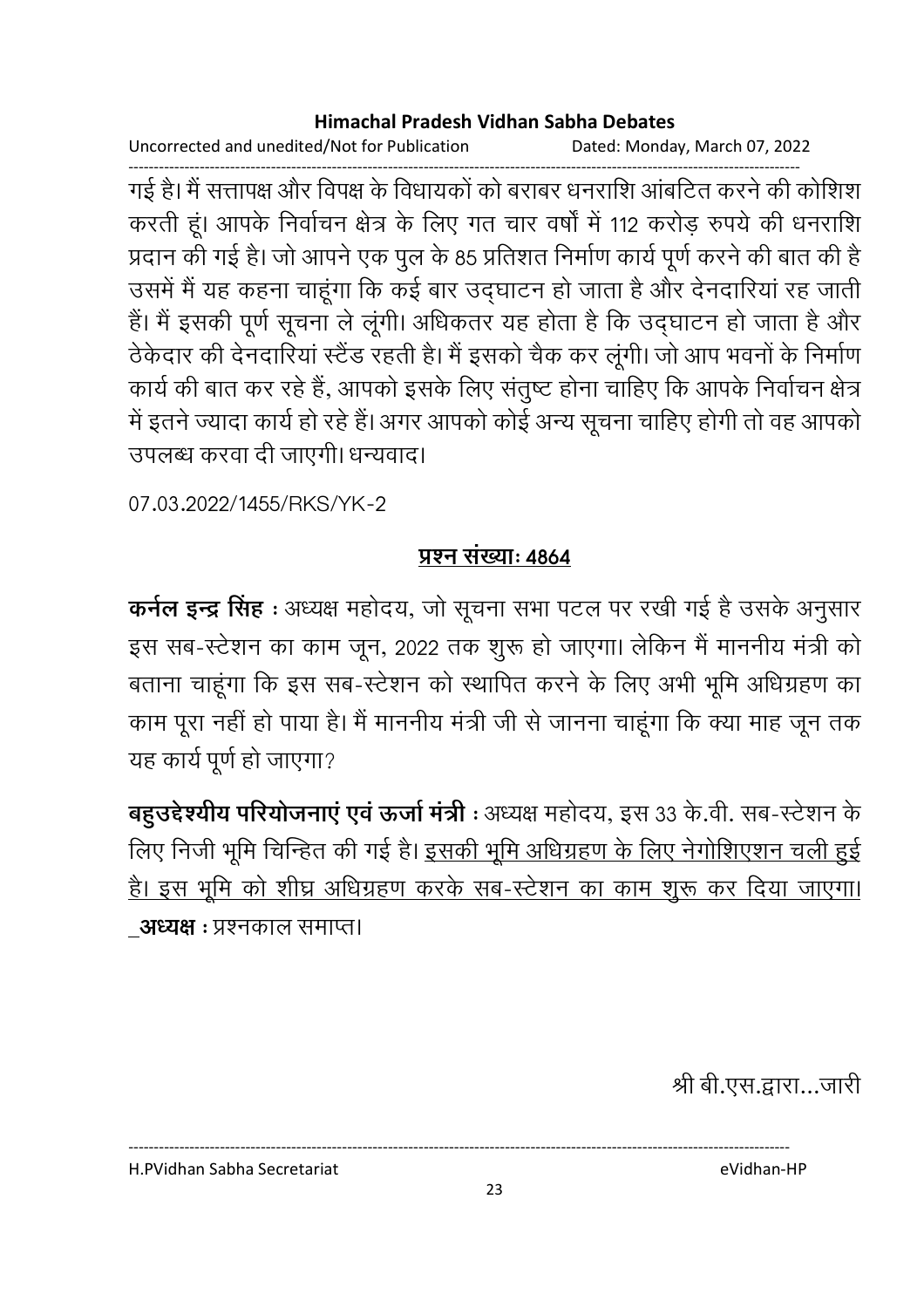------------------------------------------------------------------------------------------------------------------------------------

07.03.2022/1500/बी.एस./ए0जी0/-1

# <u>साप्ताहिक शासकीय कार्यसूची बारे वक्तव्य</u>

**अध्यक्ष** : अब माननीय मुख्य मंत्री जी, सदन को इस सप्ताह की शासकीय कार्यसूची से अवगत करवाएंगे।

**मुख्य मंत्री** : अध्यक्ष महोदय, मैं आपकी अनुमति से इस माननीय सदन को इस साप्ताह की शासकीय कार्यसूची से अवगत करवाता हूं, जोकि इस प्रकार हैं:-

सोमवार, ७ मार्च, २०२२ शासकीय/विधायी कार्य/ बजट अनुमान वित्तीय वर्ष 2022-23 पर सामान्य चर्चा।

मगलवार, 8 मार्च, 2022 शासकीय/विधायी कार्य/ बजट अनुमान वित्तीय वर्ष 2022-23 पर सामान्य चर्चा। बुधवार, 9 मार्च, 2022 शासकीय/विधायी कार्य/ बजट अनुमान वित्तीय वर्ष 2022-23 पर सामान्य चर्चा एवं समापन।

वीरवार, 10 मार्च, 2022 1. शासकीय/विधायी कार्य । 2. गैर-सरकारी सदस्य कार्य।

&0t, 11 , 2022 & /- / -ä +J 0 : 2022-23 मांगों पर चर्चा एवं मतदान।

07.03.2022/1500/बी.एस./ए0जी0/-2

# स्वीकृत विधेयक सभा पटल पर

**अध्यक्ष** : अब सचिव, विधान सभा द्वारा पारित विधेयक की प्रति, जिनमें महामहिम राज्यपाल महोदय की स्वीकृति प्राप्त हो चुकी है, सभा पटल पर रखेंगे।

----------------------------------------------------------------------------------------------------------------------------------

H.PVidhan Sabha Secretariat eVidhan-HP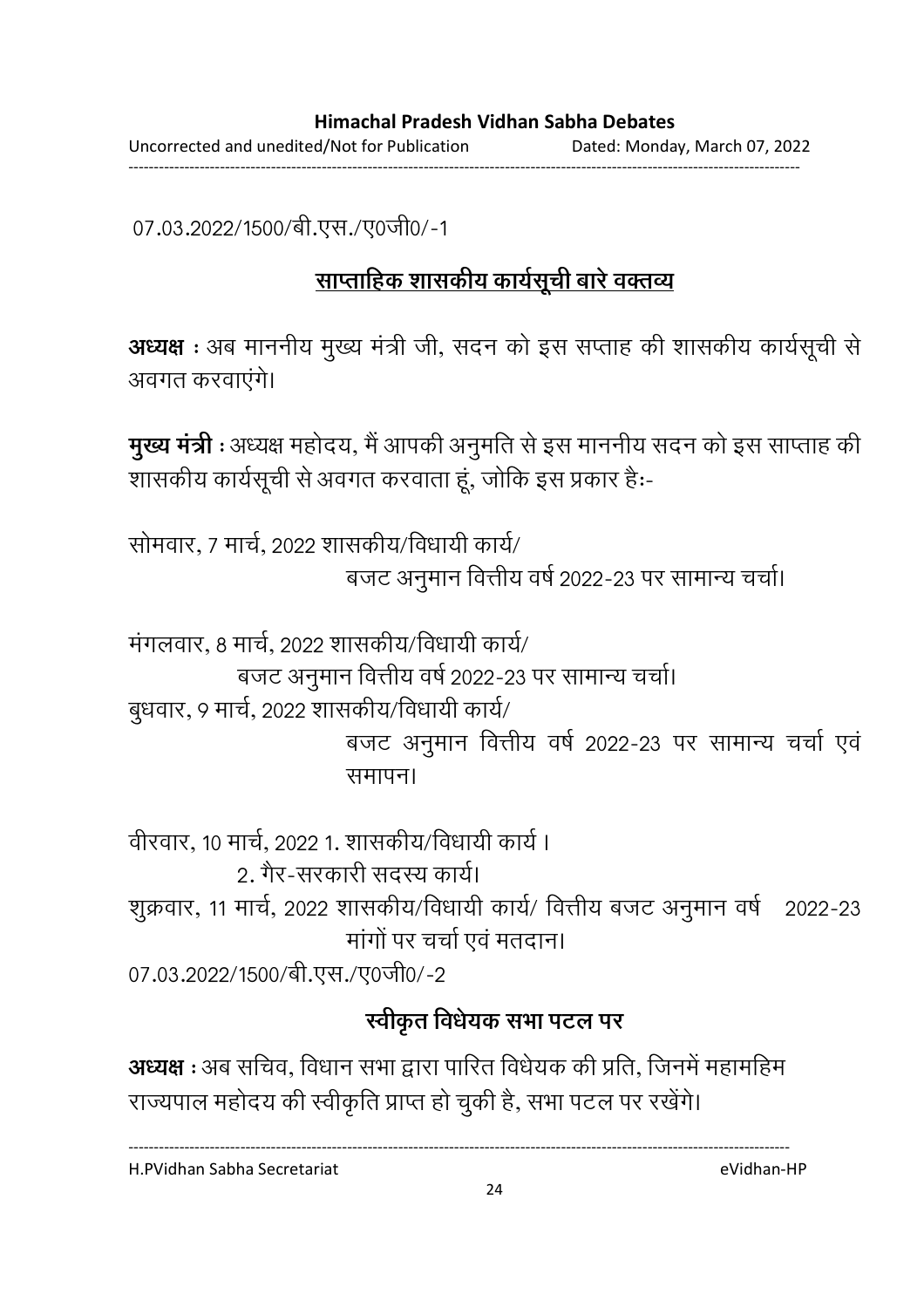Uncorrected and unedited/Not for Publication Dated: Monday, March 07, 2022

------------------------------------------------------------------------------------------------------------------------------------ **सचिव, विधान सभा** : अध्यक्ष महोदय, मैं आपकी अनुमति से **हिमाचल प्रदेश तकनीकी विश्वविद्यालय (सशोधन) विधेयक, 2021 (2022 का अधिनियम संख्याक 6) की प्रति ।** 

सभा पटल पर रखता हूं, जिसे सदन द्वारा पारित किए जाने के उपरान्त महामहिम राज्यपाल महोदय की स्वीकृति प्राप्तहों चुकी -है,की प्रति सभा पटल पर रखता हूं। 07.03.2022/1500/बी.एस./ए0जी0/-3

### <u>कागजात सभा पटल पर</u>

**अध्यक्ष** : अब सामाजिक न्याय एवं अधिकारिता मंत्री कुछ कांगजात सभा पटल पर रखेगी।

**सामाजिक न्याय एव अधिकारिता मंत्री** : अध्यक्ष महोदय, मैं आपकी अनुमति से , बाल अधिकार सरक्षण अधिनियम, 2005 की धारा 23(2) के अन्तर्गत बाल अधिकार सरक्षण राज्य आयोग का वार्षिक प्रतिवेदन, वर्ष 2019-20 की प्रति सभा पटल पर रखती हूं।

**अध्यक्ष** : अब ग्रामीण विकास एवं पंचायती राज मंत्री कुछ कांगज़ात सभा पटल पर रखेंगे।

**ग्रामीण विकास एव पचायती राज मंत्री** : अध्यक्ष महोदय, मैं आपकी अनुमति से बीज़ आंधनियम, 1966 के अन्तर्गत हिमाचल प्रदेश राज्य बीज़ एव जैविक उत्पादन प्रमाणीकरण अभिकरण का वार्षिक प्रतिवेदन, वर्ष 2020-21 (विलम्ब के कारणों सहित) | की े प्रति । सभा पटल पर रखता हूं।

**अध्यक्ष** : अब बहुउद्देश्यीय परियोजनाए एवं ऊर्जा मंत्री कुछ कांगज़ात सभा पटल पर रखेंगे।

**बहुउद्देश्यीय परियोजनाएं एवं ऊर्जा मंत्री** : अध्यक्ष महोदय, मैं आपकी अनुमति से कम्पनी | अधिनियम, 2013 की धारा 143(6)(b) के अन्तर्गत हिमाचल प्रदेश विद्युत सचार निगम सीमित का 12वा वार्षिक प्रतिवेदन, वर्ष 2019-20 (विलम्ब के कारणो सहित) की प्रति सभा पटल पर रखता हूं।

**अध्यक्ष** : अब खाद्य, नागरिक आपूर्ति एव उपभोक्ता मामले मंत्री कुछ कांगज़ात सभा पटल पर रखेंगे।

H.PVidhan Sabha Secretariat eVidhan-HP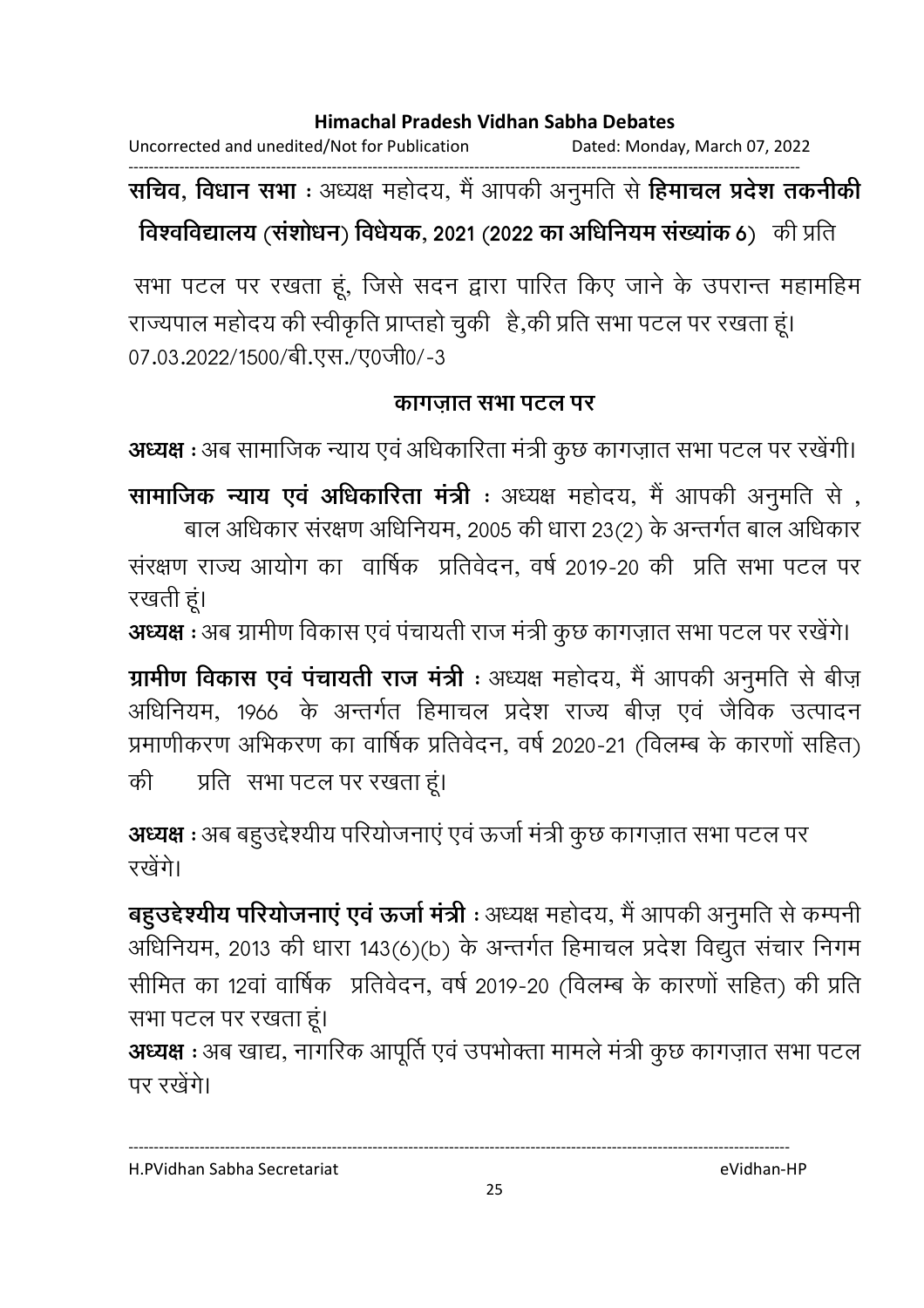07.03.2022/1500/बी.एस./ए0जी0/-4

**खाद्य, नागरिक आपूर्ति एव उपभोक्ता मामले मंत्री** : अध्यक्ष महोदय, मैं आपकी अनुमति से निम्न दस्तावेजो की एक-एक प्रति सभा पटलट पर रखता हू:-

(i) उपभोक्ता सरक्षण अधिनियम, 1986 (1986 का अधिनियम संख्याक 68) के अन्तर्गत हिमाचल प्रदेश राज्य उपभोक्ता । 1 वेवाद प्रतितोष आयोग का वार्षिक प्रशासनिक प्रो वर्ष 2019-20; और (ii) उपभोक्ता सरक्षण अधिनियम, 1986 (1986 का अधिनियम संख्याक 68) के अन्तर्गत हिमाचल प्रदेश राज्य उपभोक्ता विवाद प्रतितोष आयोग का वार्षिक प्रशासनिक प्रतिवेदन ) वर्ष 2020-21 I l07.03.2022/1500/बी.एस./ए0जी0/-5

# सदन की समिति के प्रतिवेदन

**अध्यक्ष** : अब श्री कर्नल इन्द्र सिंह, सभापति, लोक उपक्रम समिति, लोक उपक्रम समिति | के प्रतिवेदनों की एक-एक प्रति सभा में उपस्थापित करेंगे तथा सदन के पटल पर रखेंगे।

**श्री कर्नल इन्द्र सिंह** : अध्यक्ष महोदय, मैं आपकी अनुमति से लोक उपक्रम समिति के प्रतिवेदनों की एक-एक प्रति सभा में उपस्थापित करता हूं तथा सदन के पटल पर रखता। हूं:-

> <u>i. समिति का **49वा मूल प्रतिवेदन**(तेरहवी विधान सभा) जोकि भारत के </u> नियन्त्रक एवं महालेखापरीक्षक के प्रतिवेदन सार्वजनिक क्षेत्र के उपक्रम(आर्थिक क्षेत्र) (वर्ष 2017-18) 31 मार्च, 2018 के आर्डिट पैरा 5.3 की सर्वीक्षा पर आधारित तथा **हिमाचल प्रदेश समान्य उद्योग निगम सीमित** से सम्बन्धित हैं; और

(ii) समिति का **50वा मूल प्रतिवेदन** (तेरहवी विधान सभा) जोकि भारत के नियन्त्रक एवं महालेखापरीक्षक के प्रतिवेदन सार्वजनिक क्षेत्र के उपक्रम (आर्थिक क्षेत्र) (वर्ष 2017-

----------------------------------------------------------------------------------------------------------------------------------

H.PVidhan Sabha Secretariat eVidhan-HP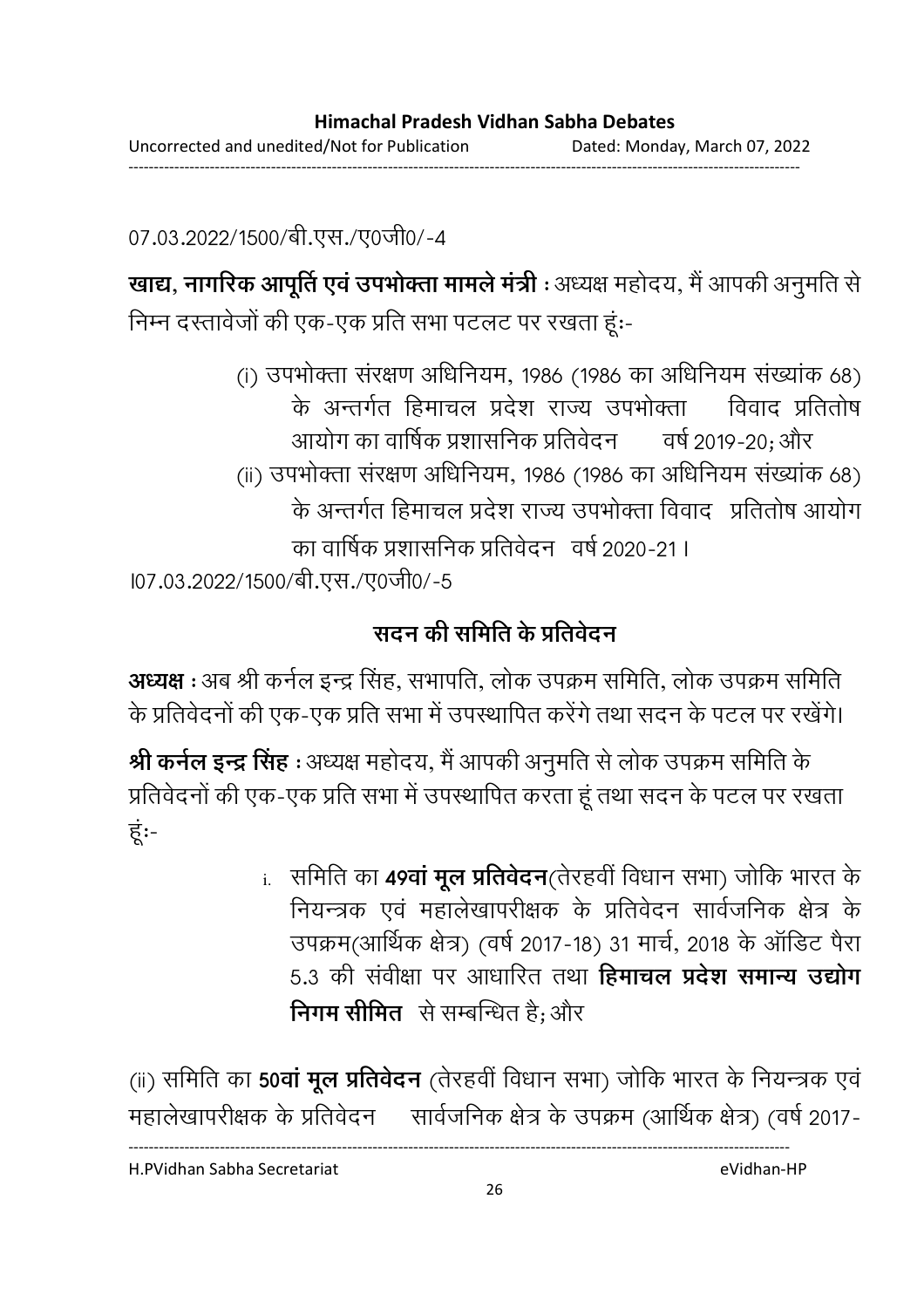Uncorrected and unedited/Not for Publication Dated: Monday, March 07, 2022

------------------------------------------------------------------------------------------------------------------------------------ 18) 31 मार्च, 2018 के आर्डिट पैरा 5.4 की सर्वीक्षा पर आधारित तथा **हिमाचल प्रदेश राज्य हस्तकला एव हथकरघा निगम** से सम्बन्धित हैं

**अध्यक्ष** : अब माननीय मुख्य मंत्री जी यूक्रेन में फर्स हिमाचल के छात्रों के बारे में इस माननीय सदन में वक्तव्य देना चाहते हैं।

**मुख्य मंत्री** : माननीय अध्यक्ष महोदय, यूक्रेन में जो हिमाचल के बच्चे फर्स हैं, उनकी वजह से हम सब चितित हैं और उनके परिवार जन, वे तो बहुत ही चिचित है। आदरणीय, प्रधान मंत्री नरेन्द्र मोदी जी ने इस दिशा में बहुत गंभीर प्रयत्न किए हैं और जितने भी भारतीय यूक्रेन में फर्स हैं, चाहें वे छात्र है, चाहें अन्य नागरिक हैं। उन्हें बचाने के लिए, भारत पहुचाने के लिए

श्री एन0जी0 द्वारा जारी...

# 07-03-2022/1505/ए.जी.-एन.जी. /1

# मुख्य मंत्री..... जारी

एक बहुत बड़े अभियान के रूप में उस कार्य को गति देने की कोशिश की है और उसमें सफलता भी हासिल की है। वहां पर जो बच्चे फर्स हुए हैं उनके माता-पिता के साथ हम लगातार सम्पर्क में हैं। इसी बीच में बच्चों के साथ भी हमने वीडियो कान्फ्रेंस के माध्यम से सवाद किया था। उस समय बच्चों ने जो हमारे साथ जानकारी साझा की कि किस प्रकार उन्हें वहां से निकाला जा सकता है और क्या करना उचित रहेगा, क्योंकि वहां की परिस्थिति को वे बहुत करीबी से देख व समझ रहे हैं। ऐसे में जो भी जानकारिया हमारी तरफ से केन्द्र सरकार को दी जानी चाहिए थी वह हमने दें दी हैं और उसका परिणाम भी अच्छा रहा है।

अध्यक्ष महोदय, आपकी अनुमति से मैं इस माननीय सदन को लेटस्ट स्थिति से अवगत करवाना चाहता हूं। यूक्रेन में युद्ध की स्थिति से उत्पन्न सकट में वहां से प्रदेश के छात्रों की संकुशल वापसी की नवीनतम स्थिति से मैं आज पुनः सदन को अवगत कराना

H.PVidhan Sabha Secretariat eVidhan-HP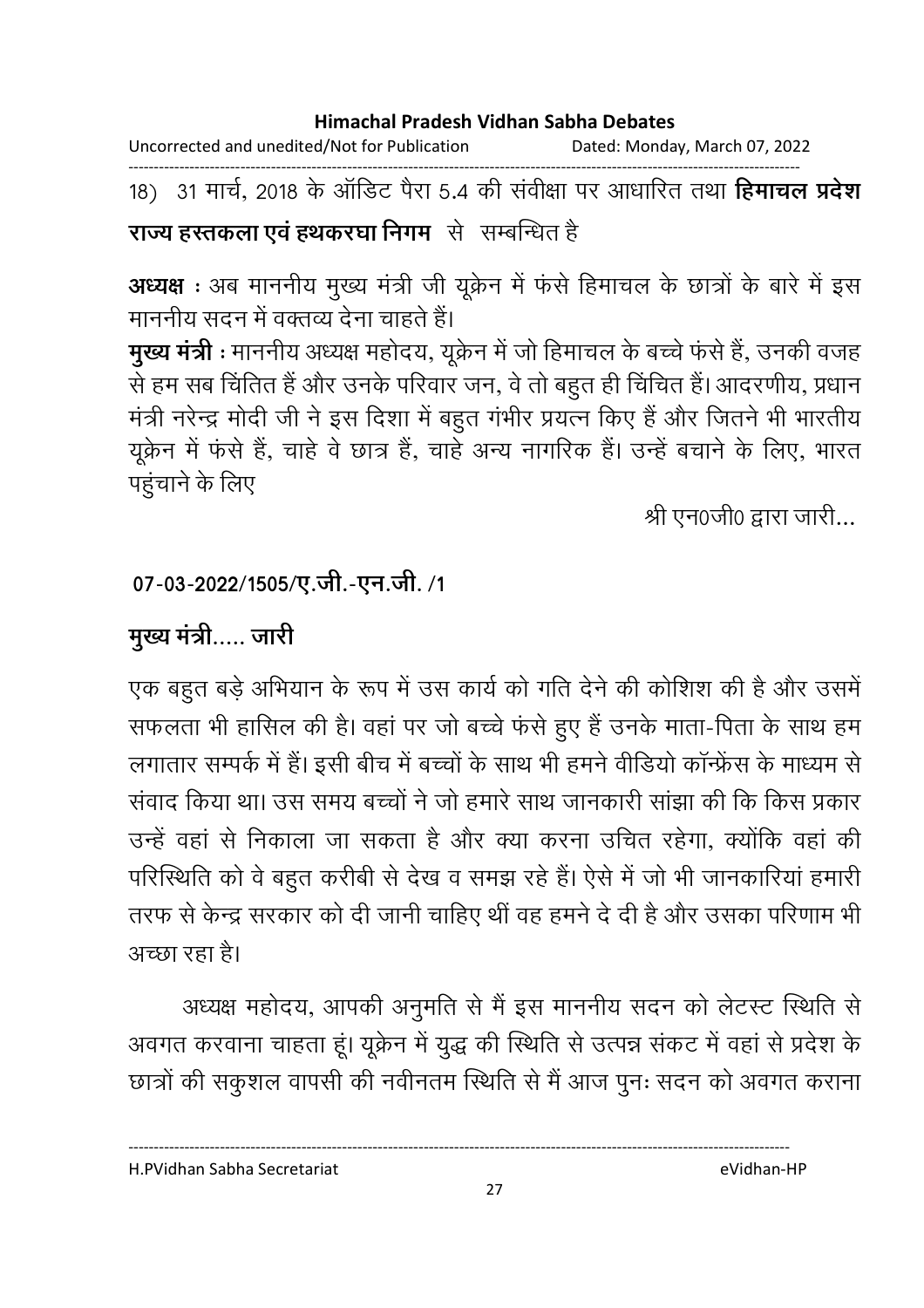Uncorrected and unedited/Not for Publication Dated: Monday, March 07, 2022

------------------------------------------------------------------------------------------------------------------------------------ चाहता हूं। यूक्रेन में फर्स भारतीयों को सुरक्षित वापिस लाने के लिए पड़ोसी देशों से 'आर्प्रेशन गंगा' के तहत कमर्शियल व भारतीय वायु सेना के विमानों की उड़ाने संचालित की जा रही है। इस सदर्भ में प्रदेश सरकार पूर्ण सर्वदनशीलता से विदेश मंत्रालय एवं यूक्रेन व पड़ोसी देशों में फर्स प्रदेश के छात्रों व उनके परिवारों से लगातार संपर्क में हैं। अभी तक प्राप्त सूचना के अनुसार प्रदेश के 410 छात्र सकुशल वापिस पहुच चुके हैं। अभी प्रदेश के 58 छात्र यूक्रेन अथवा पड़ोसी देशों में हैं। उनकी वापसी के लिए प्रदेश सरकार प्रयासरत हैं। विदेश मंत्रालय से प्राप्त सूचना के अनुसार यूक्रेन के पूर्वी भाग में रूस की सीमा के पास रिथेत खारकीव से सभी भारतीय अब निकल चुके हैं। सूम्मी शहर में अभी भी भारतीय छात्र फर्स है जिन्हें निकालने के लिए विदेश मंत्रालय यूक्रेन व रूस दोनों देशों से संपर्क में हैं तथा हर सभव प्रयास किया जा रहा है।

# 07-03-2022/1505/ए.जी.-एन.जी. /2

हमें पूर्ण विश्वास है कि प्रदेश के शेष छात्र भी शीघ्र ही संकुशल लोटेंगे। इस सकट की घड़ी में प्रदेश सरकार सभी परिवारों के साथ खड़ी हैं।

अध्यक्ष महोदय, मैंने यह जानकारी के रूप में इस माननीय सदन को अवगत करवाया है क्योंकि सभी बच्चों के परिवारजन बहुत चिर्तित हैं। मुझे लगा कि जो भी जानकारी हम तक प्राप्त हो रही है उस जानकारी को मैं लगभग हर रोज इस माननीय सदन के माध्यम से प्रदेश के लोगों तक पहुंचाता रहूं।

# 07-03-2022/1505/ए.जी.-एन.जी. /3

# <u>व्यवस्था का प्रश्न</u>

**अध्यक्ष** : माननीय सदस्य श्री जगत सिंह नेगी जी कुछ कहना चाहते हैं।

**श्री जगत सिंह नेगी (किन्नौर)** : अध्यक्ष महोदय, मैं नियम-323 के अंतर्गत व्यवस्था के प्रश्न पर आपका ध्यान आकर्षित करना चाहता हूं। अध्यक्ष महोदय, मैं दिनाक 05-03-2022 को

H.PVidhan Sabha Secretariat eVidhan-HP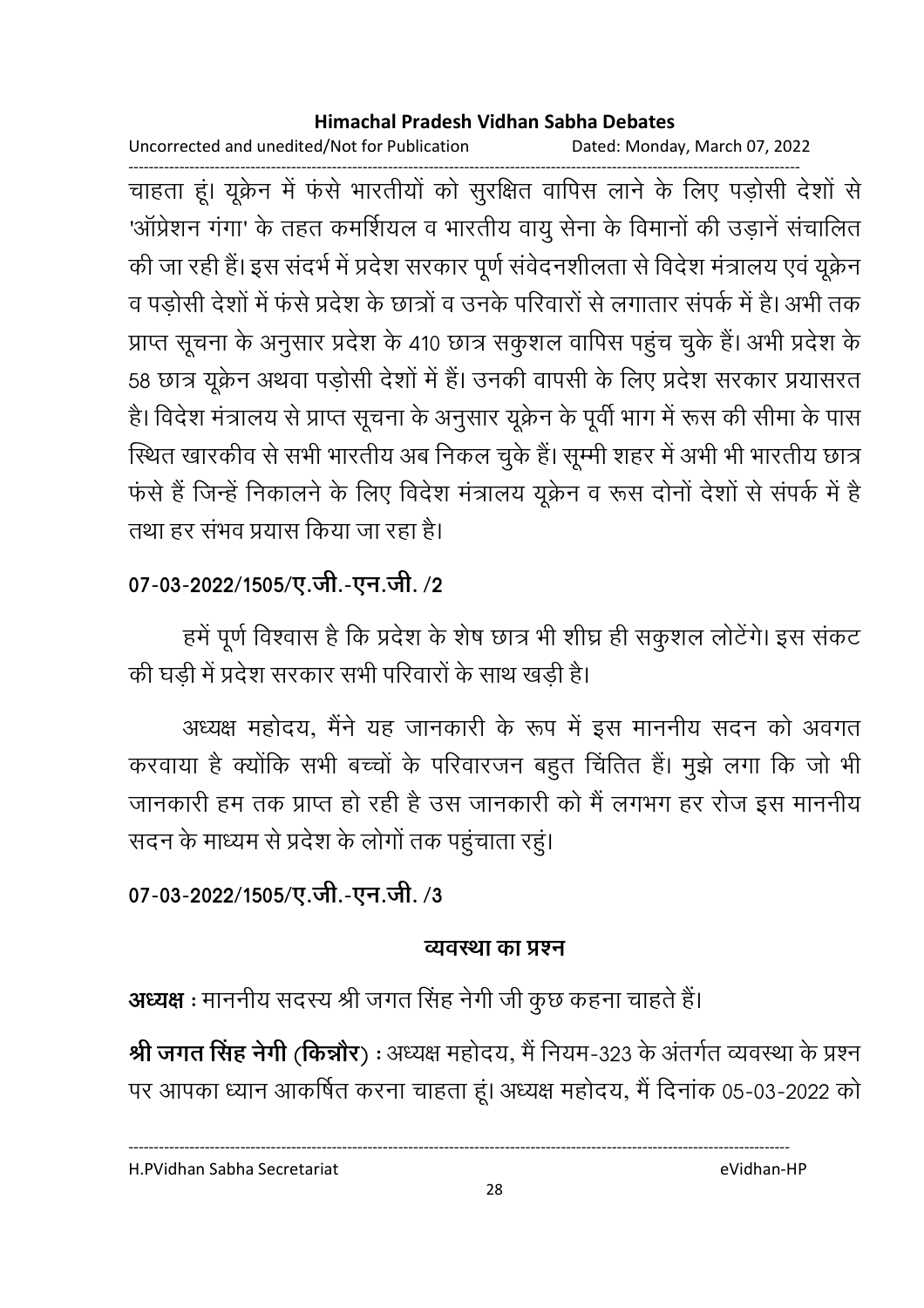Uncorrected and unedited/Not for Publication

Dated: Monday, March 07, 2022

बजट अनुमान की चर्चा पर भाग ले रहा था और उस समय माननीय मुख्य मंत्री जी इस माननीय सदन में उपस्थित नहीं थे। परंतु माननीय मुख्य मंत्री जी बीच में इस माननीय सदन में आए और उसमें इन्होंने दख़ल दिया। इन्होंने जिस प्रकार से मुझे सम्बोधित किया, जिस प्रकार से डांट पिलाई, ऐसा तो स्कूल में भी बच्चों को नहीं करते। इन्होंने जिन शब्दों का प्रयोग किया वह अभद्र व अशिष्ट भाषा थी। माननीय मुख्य मंत्री जी इस माननीय सदन के नेता भी हैं और इनके शब्द, इनके पद की गरिमा के अनुरूप नहीं थे। इन्होंने कहा कि 'इस आदमी ने', 'यह आदमी हमें सिखाएगा', 'यह बकवास करता है', 'यह प्रधान मंत्री को गालियां देता है'। अध्यक्ष महोदय, आप कार्यवाही निकालिए और देखिए कि कहीं पर भी मैंने प्रधान मंत्री जी को गाली दी हो. यह ठीक है कि उनकी जो नीतियां खराब हैं उनको मैंने यहां पर भरपूर उठाया है। अध्यक्ष महोदय, मैंने आपको लिखित में भी दिया है कि इन्होंने जो भी अशिष्ट शब्द यहां पर कहे हैं, यदि माननीय मुख्य मंत्री इसी प्रकार की शब्दावली मेरे से भी अपेक्षा करते हैं तो मैं भी इन्हें 'ये मुख्य मंत्री नहीं ये आदमी' कहूंगा। अध्यक्ष महोदय, इसके ऊपर आप व्यवस्था दीजिए और कार्यवाही में जो इस प्रकार की शब्दावली आई है

श्री जे.एस. द्वारा जारी.........

07.02.2022/1510/JS/AS/1

# श्री जगत सिंह नेगी:-----जारी-----

नियम 331 के तहत उन शब्दों को एक्सपंज किया जाए। आगे के लिए मुख्य मंत्री को भी, मंत्रियों को भी और सभी को दिशा-निर्देश दें कि किस तरह से हमने एक-दूसरे को सम्बोधित करना है। अध्यक्ष महोदय, मैं आपसे इतना ही कहना चाहता हूं और इस पर आप अपनी व्यवस्था दीजिए। धन्यवाद। ... (व्यवधान)...

H.PVidhan Sabha Secretariat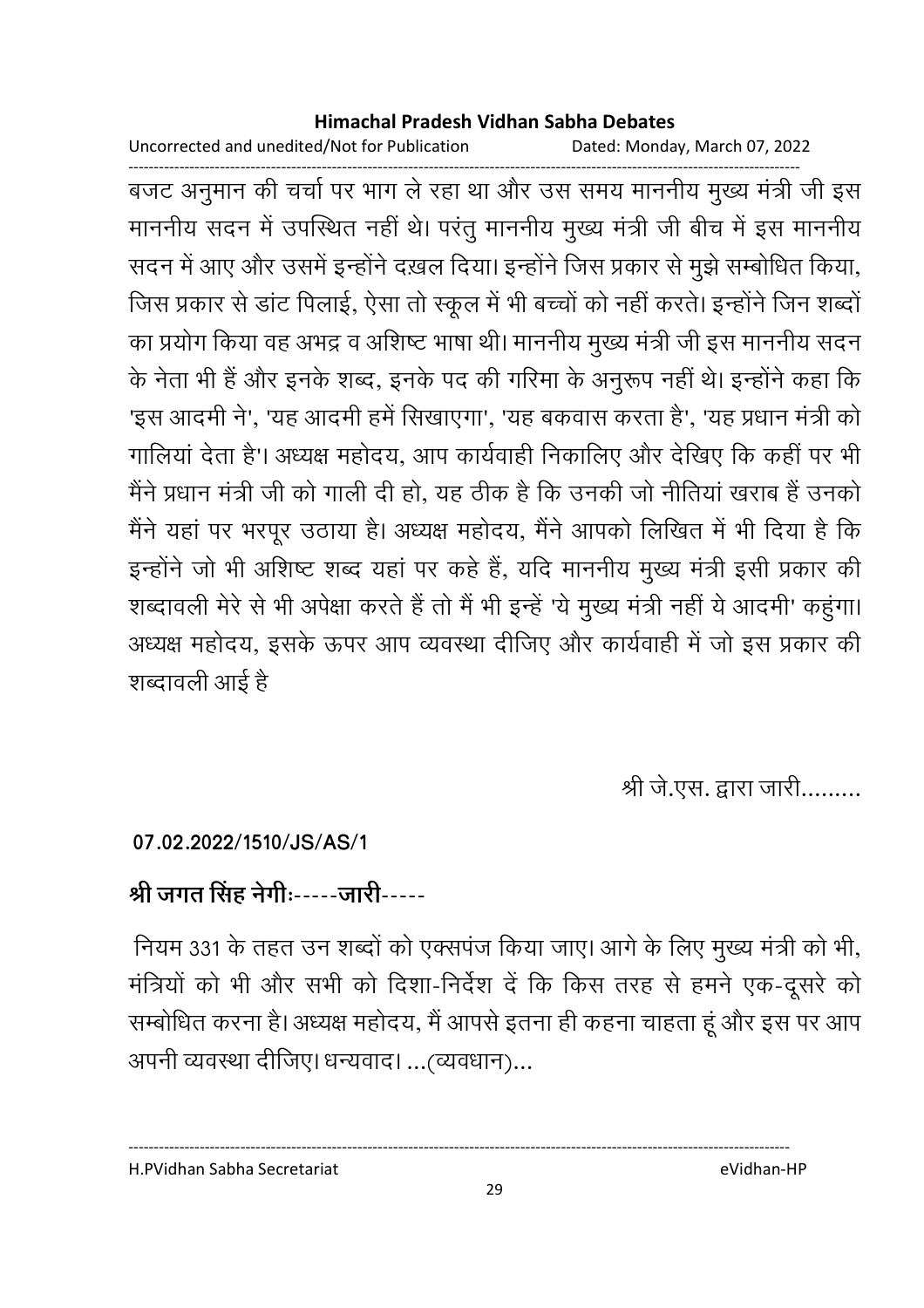Uncorrected and unedited/Not for Publication Dated: Monday, March 07, 2022 अध्यक्ष महोदय, मैं एक और बात कहना चाहूंगा कि रुल 299 को अगर सख्ती से लागू नहीं करेंगे तो इस माननीय सदन का जो पूरे हिन्दुस्तान में नाम है, फिर वह गरिमा नहीं रह पाएगी। उसमें लिखा गया है कि जब कोई सदस्य बोलेगा या मंत्री बोलेंगे तो बीच में कोई इन्टरवीन नहीं करेगा। उस नियम को आप सख्ती से लागू करें कि बैठे-बैठे न मंत्री बोलें और न ही माननीय विधायक बोलें। धन्यवाद।

मुख्य मंत्री: अध्यक्ष महोदय, अच्छी बात है आज विपक्ष बड़े ज्ञान के साथ हमारा मार्ग दर्शन कर रहे हैं। ये यहां पर नियमों का जिक्र कर रहे हैं। अगर आप लोगों ने नियमों की धज्जियां नहीं उड़ाई होती, आप लोगों को बात करने से कौन रोक रहा है? लोकतंत्र है और आपको अपनी बात कहने का अधिकार है। जिस प्रकार से जगत सिंह नेगी जी, आपकी बॉडी लैंग्वेज, जिस प्रकार से आपका व्यवहार यहां पर सब लोगों ने यहां पर देखा, ऐसा नहीं है कि किसी ने नहीं देखा है। अध्यक्ष महोदय, यह इनका स्वभाव बन गया है। इन्होंने पहले भी प्रधान मंत्री को गाली-गलौज की है। पिछली बार भी यानि पिछले साल की बजट की कार्यवाही अगर आप देखेंगे, इन्होंने प्रधान मंत्री जी के लिए किस प्रकार के शब्दों का चयन किया है? ये हर वक्त प्रधान मंत्री जी के लिए बोलते हैं। आपकी कांग्रेस पार्टी की सभा हो तो समझ में आता है कि आपको कुछ लोगों के बीच में एक माहौल खड़ा करना होता है, वहां पर आप बोलिए लेकिन इस माननीय सदन के अन्दर तो आप लोग शालीनता, सब्र और संयम रखिये। यदि आप लोग बोलते ही रहेंगे, हर-कुछ बोलते रहेंगे तो यह सम्भव नहीं है कि हम सामने से कुछ नहीं बोलेंगे। आप कैसे यह उम्मीद लगाए बैठे हैं।

# 07.02.2022/1510/JS/AS/2

अगर "यह आदमी" शब्द कहीं पर मैंने यूज़ किया, "यह आदमी" शब्द मेरे ख्याल से तो अससंदीय नहीं है। अगर हमने इस माननीय सदन में यह शब्द बोला है और अगर यह असंसदीय है तो आप इसे कार्यवाही से निकाल दीजिए, इसमें मूझे कोई आपत्ति नहीं है। आदमी तो आदमी है। यह भी आदमी है और वह भी आदमी है। आदमी से ऊपर भगवान तो

H.PVidhan Sabha Secretariat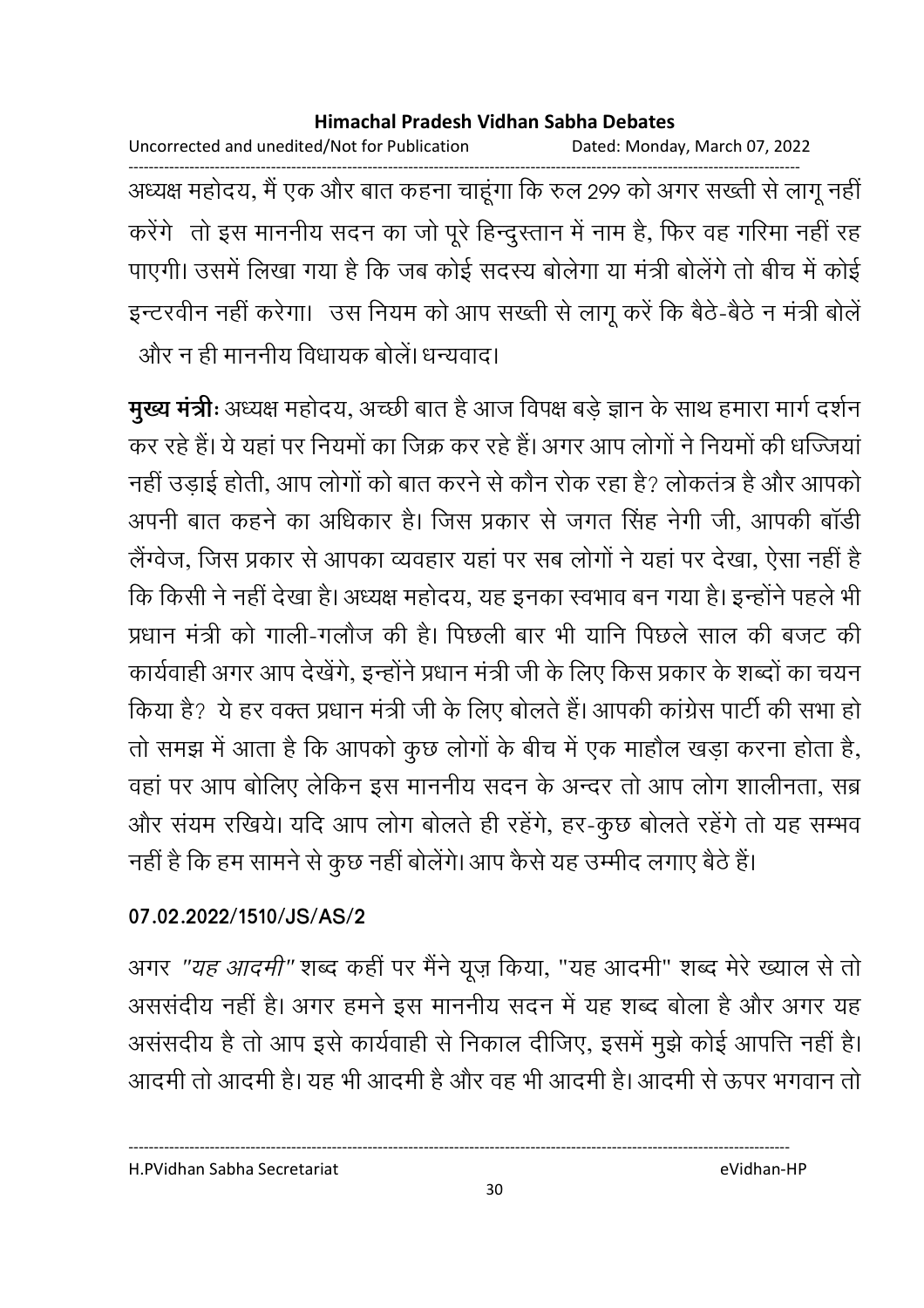Uncorrected and unedited/Not for Publication Dated: Monday, March 07, 2022

------------------------------------------------------------------------------------------------------------------------------------ में आपको नहीं बोल सकता। कम-से-कम आपको मैं भगवान तो नहीं बोल सकता हूं इसके लिए मुझे माफ करें। आप लोग इस तरह से शब्द सौ बार बोलते हैं। श्री जगत सिंह नेगी जी, आप इस तरह से शब्द सौ बार बोल चुके हैं। हमने यदि एक बार बोला और आपको आपत्ति | हो गई? अध्यक्ष जी, जो इन्होंने यहां पर नियमों का हवाला दिया है, नेगी जी, आपको सारी चीजों का ज्ञान है और आपने उपाध्यक्ष के नाते इस चेयर की भी शोभा बढ़ाई है। आपको तो बहुत ज्यादा ख्याल रखना चाहिए। आप तो ऊपर ही बैठते थे हम तो नीचे ही बैठते थे। न उस वक्त ऊपर बैठते थे और न आज। मुझे लगता है कि इस तरह की आपको बाते नहीं। करनी चाहिए आपको सब्र करना चाहिए। गुस्सा आ भी जाता है कि जब आप ज्यादा ही बोलेंगे, बोलते ही रहेंगे और हर कुछ बोलते रहेंगे तो स्वाभाविक रूप से हमें भी गुस्सा आएगा। गुस्सा इसलिए आता है कि हम सब भेदभाव भुला कर चले हैं। जो आदमी अपने आपको इस माननीय सदन में डिफैंड नहीं कर सकता है उसके बारे में हमें नहीं बोलना चाहिए। जब माननीय प्रधान मंत्री देश का नेतृत्व कर रहे हैं, आज की तारीख में वे देश के प्रधान मंत्री हैं वे अपना पक्ष इस सदन के अन्दर तो प्रस्तुत नहीं कर सकते, अपनी बात नहीं कह सकते । आप बोलिए, उनकी नीतियों के खिलाफ बोलिए, उनकी योजनाओं के खिलाफ बोलिए लेकिन आप टिप्पणी करते-करते उनकी मिमिक्री करने लग जाएंगे तो वह बहुत दुखद परिस्थिति होती है। इसलिए आप अगर सब्र रखेंगे तो हमें तो पहले से ही सब्र है। अध्यक्ष महोदय, मै यही शब्द यहां पर कहना चाहता हूं। …(व्यवधान)…

**अध्यक्षः** माननीय सदस्य,अब यहां पर बात आ गई है। कोई भी बात एक तरफा नहीं हैं। यहां से जगत सिंह नेगी जी ने कहा और वहां से माननीय मुख्य मंत्री जी ने कहा। अब मैं व्यवस्थता देता हूं। श्री मुकेश अग्निहोत्री जी बात आ गई है, आप बैठिए।

श्री एस.एस. द्वारा जारी---------

**07.03.2022/1515/SS-AS/1**

H.PVidhan Sabha Secretariat eVidhan-HP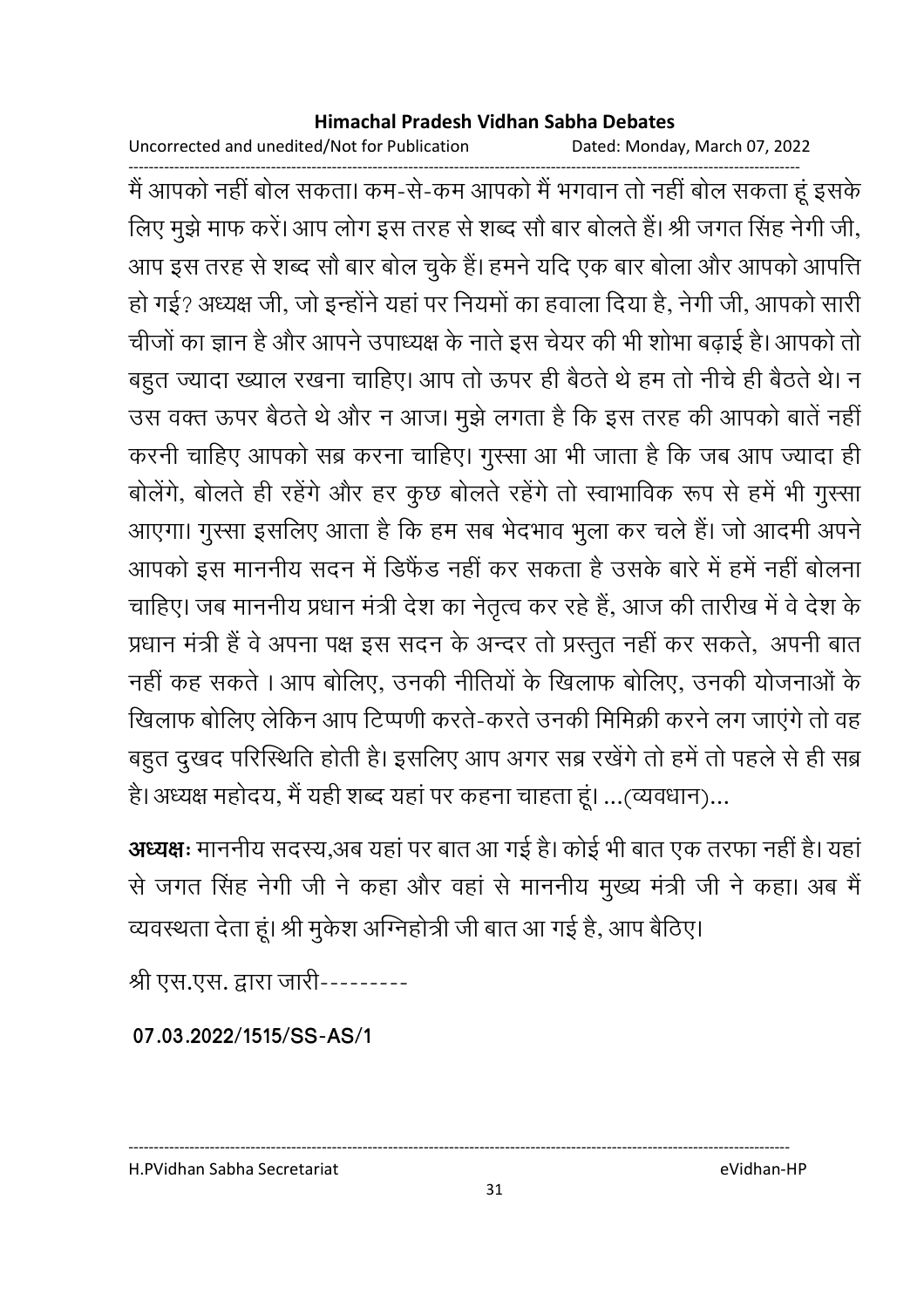Uncorrected and unedited/Not for Publication Dated: Monday, March 07, 2022

------------------------------------------------------------------------------------------------------------------------------------ **अध्यक्ष** : एक तरफा क्यो? यहां से नेगी जी ने कहा और यहां से इन्होंने (मुख्य मंत्री जी) कहा। अब मैं व्यवस्था दें देता हूं। मुकेश ओग्नेहोत्री जी बात आ गई है इसलिए आप बैठिए। ...व्यवधान...

**श्री मुर्कश अग्निहोत्री** (**हरलिो**) : अध्यक्ष महोदय, यह सदन की गरिमा का सवाल है। सदन में रोज़ पक्ष-विपक्ष की डिलिंग होती है। मुख्य मंत्री जी ने हमारे दो सदस्यों के लिए बातें कही है, एक जगत सिंह नेगी जी और दूसरी सुन्दर सिंह ठाकुर जी के लिए कही है। हम सब आपको क्या कहते हैं?

**अध्यक्ष** : माननीय सदस्य, आप बात सुनिए। आप बैठिए, मैंने आपको सुन लिया है। वह जगत सिंह नेगी जी ने कह दिया।

**श्री मुकेश अग्निहोत्री** : ऐसे नहीं होगा कि आप मुख्य मंत्री जी की सुन ले। हमें अपनी बात कहनी है।

**अध्यक्ष** : मैंने इनकी बात सुनी क्योंकि इन्होंने प्वाइट आफ आर्डर लिया।

**श्री मुकेश अग्निहोत्री** : मैं विपक्ष का लेंडिर बोल रहा हूं। क्या आप विपक्ष के लेंडिर को नहीं | सुनेगें? आप हमें भी समय दें। मुख्य मंत्री जी ने बात रख दी है और हमें भी अपनी बात रखनी है। बात ऐसे खत्म नहीं हो जाएगी कि आप हमारे सदस्यों को बदतमीज कहे, आप हमारे सदस्यों को कहेंगे कि तहजीब नहीं हैं, बकवास कर रहों हो। क्या आपसे ये एक्सपैक्टिंड है? ये रिकार्ड पर हैं। मुख्य मंत्री जी ने कहा कि बदतमीजी कर रहे हैं, तहजीब नहीं है। यह बात तब खत्म होगी जब मुख्य मंत्री जी द्वारा कहें हुए शब्दों को कार्यवाही से निकाला जाएगा। अध्यक्ष महोदय, अगर आप जगत सिंह नेगी और श्री सुन्दर सिंह ठाकुर के खिलाफ मुख्य मंत्री जी द्वारा कहे गए शब्दों को कार्यवाही से निकालते हैं तब ठीक होगा, नहीं तो बात बढ़ती रहेगी।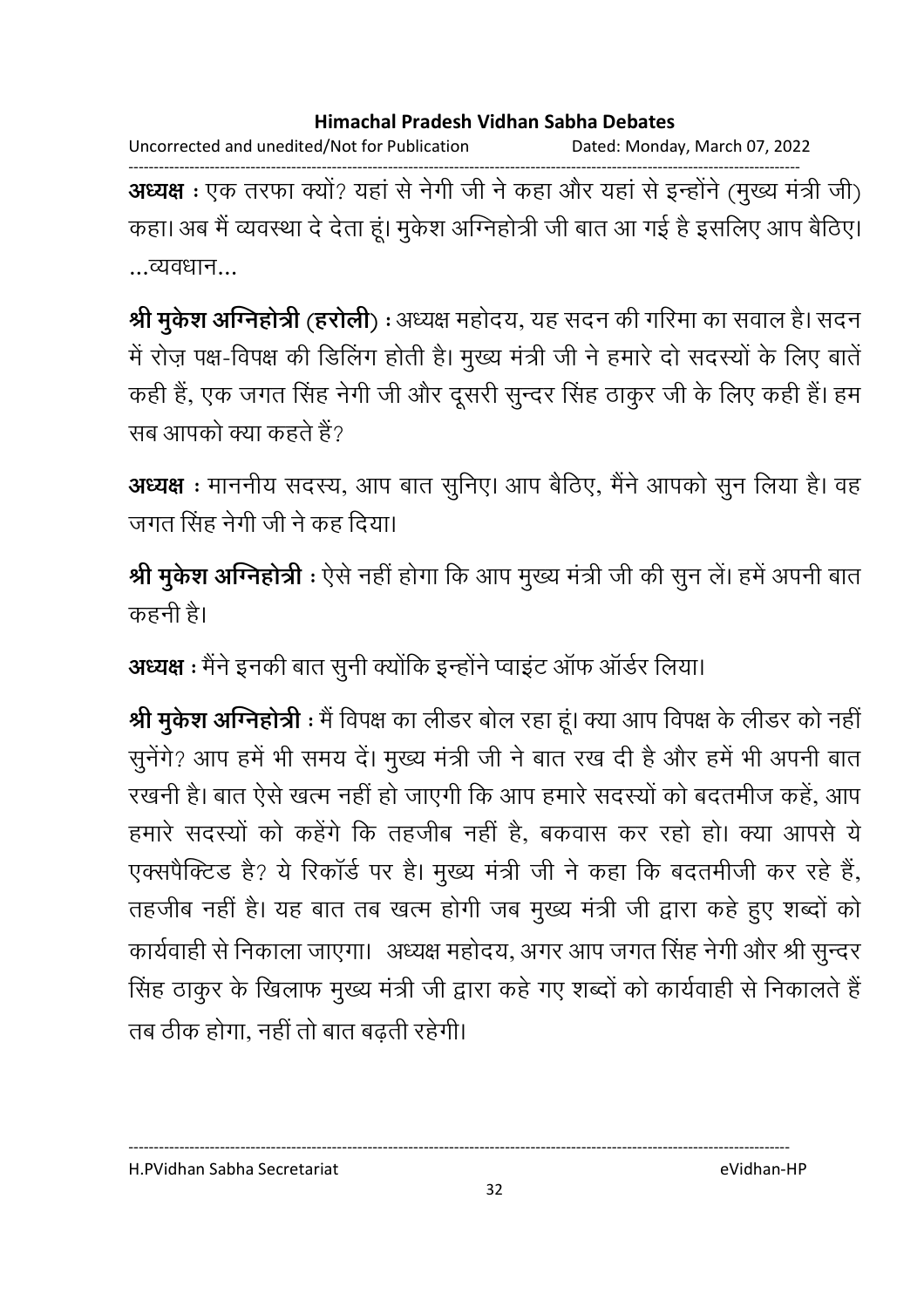Uncorrected and unedited/Not for Publication Dated: Monday, March 07, 2022

------------------------------------------------------------------------------------------------------------------------------------ **अध्यक्ष** : माननीय सदस्य, आप बैठिए। मैं व्यवस्था दें रहा हूं कि जो माननीय सदस्य श्री जगत सिंह नेगी जी ने प्वाइट आफ आर्डर लिया …व्यवधान… आप बैठिए।

### **07.03.2022/1515/SS-AS/2**

व्यवस्था मैं दूँगा या कि आप देंगे? प्वाइट आफ आर्डर जगत सिंह नेगी जी ने रेज किया।

**श्री मुकेश अग्निहोत्री** : सदन में हर सदस्य माननीय है। कोई भी सदस्य है तो वह माननीय है। माननीय मंत्री, माननीय सदस्य और ये आदमी हो गया। …व्यवधान… क्या ऐसा कहेंगे? ऐसा नहीं है। इसलिए इसको कार्यवाही से निकाल जाए। …व्यवधान…

**अध्यक्ष** : माननीय सदस्य, आप बैठिए। विनोद जी, आप क्या बोलना चाहते है? हर्षवर्धन जी, आप बैठिए। मैं व्यवस्था दे रहा हूं। विनोद जी, आपका क्या विषय है?

**श्री विनोद कुमार (नाचन) :** अध्यक्ष जी, मैं आपकी अनुमति से कहना चाहूंगा कि जो हमारे | मुख्य मंत्री जी के ऊपर आरोप लगा रहे हैं वे ज़रा अपना वक्त याद करें। इनके समय में विधायको को टोडा कहा गया। इनके समय में विधायकों को बंधुआ मजदूर कहा गया। इनके समय में विधायकों को कहा गया कि आपकी छाती पर मूग दलेंगे, तब आपको कुछ समझ नहीं आया। आज हमारे मुख्य मंत्री जी ने ऐसा क्या कह दिया जिसके कारण जगत सिंह नेगी जी इतना बर्खड़ा खड़ा कर रहे हैं? …व्यवधान…

# (विपक्ष के सभी माननीय सदस्य अपने-अपने स्थान पर खड़े हो गए।)

**अध्यक्ष** : व्यवस्था मैं दूंगा। माननीय सदस्य विनोद जी, बैठिए। मेरा सभी सदस्यों से निवेदन है कि वे बैठे। वे बैठ गए हैं और आप भी बैठें। …व्यवधान… ये जो विषय श्री जगत सिंह नेगी जी ने 5 मार्च, 2022 का उठाया जब ये बजट के ऊपर अपनी बात यहां पर रख रहे थे। **मे** इस सदन को यह बताना चाहता हूं कि मैं उस दिन की कार्यवाही को देखूगा। ...व्यवधान... **वह भी एक व्यवस्था का पार्ट है। उसको मैं देखूगा और अगर उसमें** असंसदीय शब्द होगा तो उसको कार्यवाही से निकालेंगे।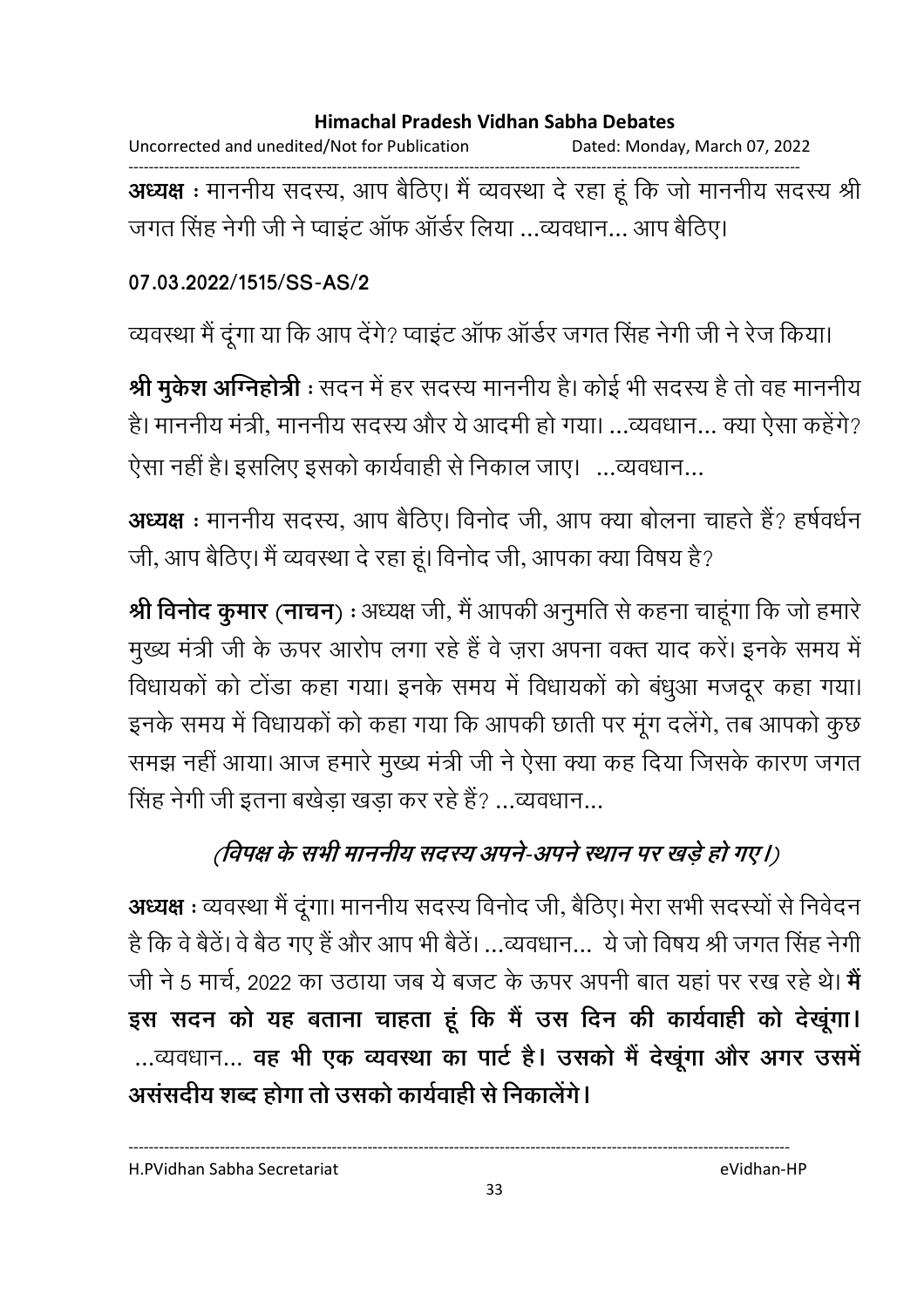Uncorrected and unedited/Not for Publication Dated: Monday, March 07, 2022 ------------------------------------------------------------------------------------------------------------------------------------

जारी श्रीमती के0एस0

# 07.03.2020/1520/केएस/डेसि1⁄1

### <u>अध्यक्ष जारी</u>

...(व्यवधान)... संसदीय क्या है और असंसदीय क्या है, वह इस चेयर को डिसाइड करना है। आप बैठिए। …(व्यवधान)… मुकेश जी, यही व्यवस्था है और क्या है? आप बैठिए। मै कार्यवाही देखूँगा और जो असंसदीय शब्द हैं, उसको हम निकालेंगे। माननीय सदस्य, मेरा आपसे यह भी निवेदन हैं कि जब हम विषय पर बोलते हैं, बजट पर बोलते हैं तो हम बजट तक ही सीमित रहे। ...(व्यवधान)...

**मुख्य मंत्रीः** अध्यक्ष महोदय, मुझे लगता है कि अब हमको सब्र करना चाहिए, बात का बतगड़ नहीं बनाना चाहिए। …(व्यवधान)…जो शब्द आपने बोले हैं, ये किसी भी प्रकार से असंसदीय, ठीक है गुस्से में जब बात होती है तो इन शब्दों का उच्चारण हो जाता है। ...(व्यवधान)... मेरी बात सुन लीजिए। आप सिरमोर की भाषा में यहां पर मुख्य मंत्री का नारा लगा रहे थे। जोइया राम मणदा नई, कर्मचारियों री शुणदा नई। What is this Joeya Ram? आप बताए, आप हमको ज्ञान मत दीजिए। ...(व्यवधान)... आप क्या बोलना चाह रहे हैं? आपको मालूम है इसका क्या मतलब होता है?

# <u>(कांग्रेस पार्टी के सभी सदस्य अपने-अपने स्थान पर खड़े हो कर शोर-शराबा करने लगे)</u>

आपको मेरे से ज्यादा पता है? आप यह मत सोचों कि आपको ही सबकुछ आता है। ...(व्यवधान)...मै यह आपको भी बोलूगा। अध्यक्ष जी, जो इस प्रकार की भाषा का इस्तेमाल करता है, उसको फिर हम क्या बोलेंगे? हम यही बोलेंगे और बार-बार बोलेंगे। सब बोलते हैं, पूरे प्रदेश में बोलते हैं ऐसा।...(व्यवधान)...

H.PVidhan Sabha Secretariat eVidhan-HP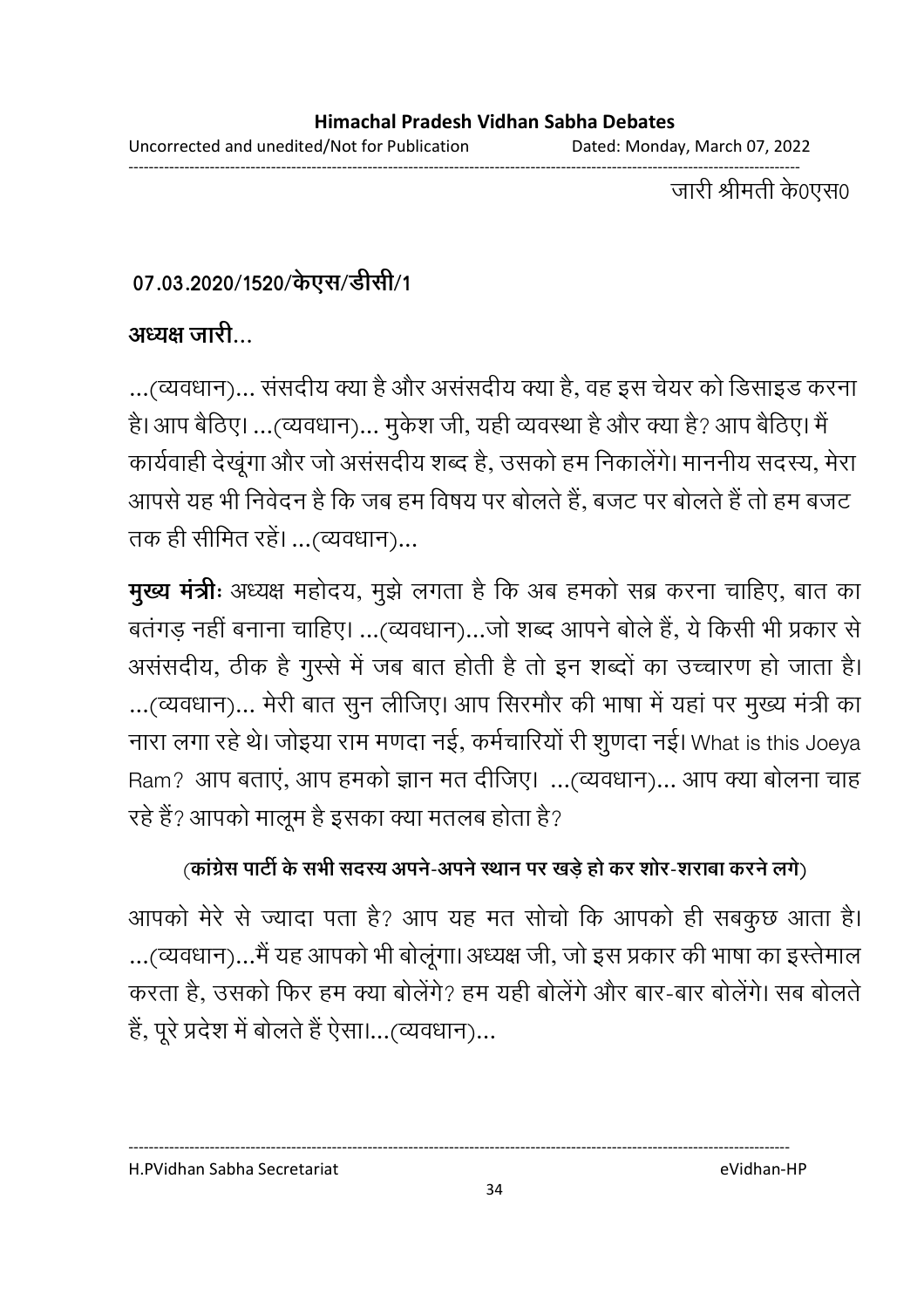Uncorrected and unedited/Not for Publication Dated: Monday, March 07, 2022 ------------------------------------------------------------------------------------------------------------------------------------ **अध्यक्षः** मैने व्यवस्था दे दी है। कृपया करके बैठिए। माननीय सदस्य, बैठिए। ...(व्यवधान)... माननीय सदस्य, बैठिए। मैने व्यवस्था दे तो दी। आप बैठिए।

(कांग्रेस पार्टी के सभी माननीय सदस्य अपने-अपने स्थान पर खड़े हो कर नारेबाजी करने )

# 07.03.2020/1520/केएस/डेसि**1**/2

**संसदीय कार्य मंत्रीः** माननीय अध्यक्ष जी ने व्यवस्था दे दी है कि मैं रिकार्ड देखूगा। फिर आप और क्या चाहते हैं?

**अध्यक्षः** माननीय सदस्य, आप बैठिए ना। मेरी बात सुनिए। ...(व्यवधान)... सत्ता पक्ष से भी माननीय मुख्य मंत्री जी ने यह कहा है कि अगर इस कार्यवाही में कुछ असंसदीय होगा तो उसको निकाल दें। मैं कार्यवाही देखूगा, यह व्यवस्था मैंने दें दी है और मुख्य मंत्री जी ने भी यही बात यहां से कही है तो आप बैठिए। …(व्यवधान)…

श्रीमती अ0व0 द्वारा जारी---

```
07.03.2022/1525/av/dc/1
```
# अध्यक्ष----जारी

अब वित्तीय वर्ष 2022-23 के बजट अनुमानों पर सामान्य चर्चा शुरू होगी। इसमें आज / (-) !H , 7 AL , \$ ह 6-\$; Ñ , 
+6; F इस प्रकार समय नष्ट मत कीजिए। ...व्यवधान... मैं अब माननीय वन मंत्री श्री राकेश पठानिया को चर्चा के लिए आमंत्रित करता हूं। I …व्यवधान…

(विपक्ष के सभी सदस्य नारे लगाते हुए बहिंगमन करके चले गए।)

माननीय शहरी विकास मंत्री, आप बोलिए।

**शहरी विकास मंत्री (संसदीय कार्य मंत्री) :** अध्यक्ष महोदय, सदन में विपक्ष की ओर से पीठ द्वारा दी गई व्यवस्था के बाद भी इस प्रकार का व्यवहार करना अपने आपमें असंसदीय है। पक्ष और विपक्ष की किसी मुद्दे पर लड़ाई हो सकती है मगर जो पीठ की ओर से व्यवस्था

H.PVidhan Sabha Secretariat eVidhan-HP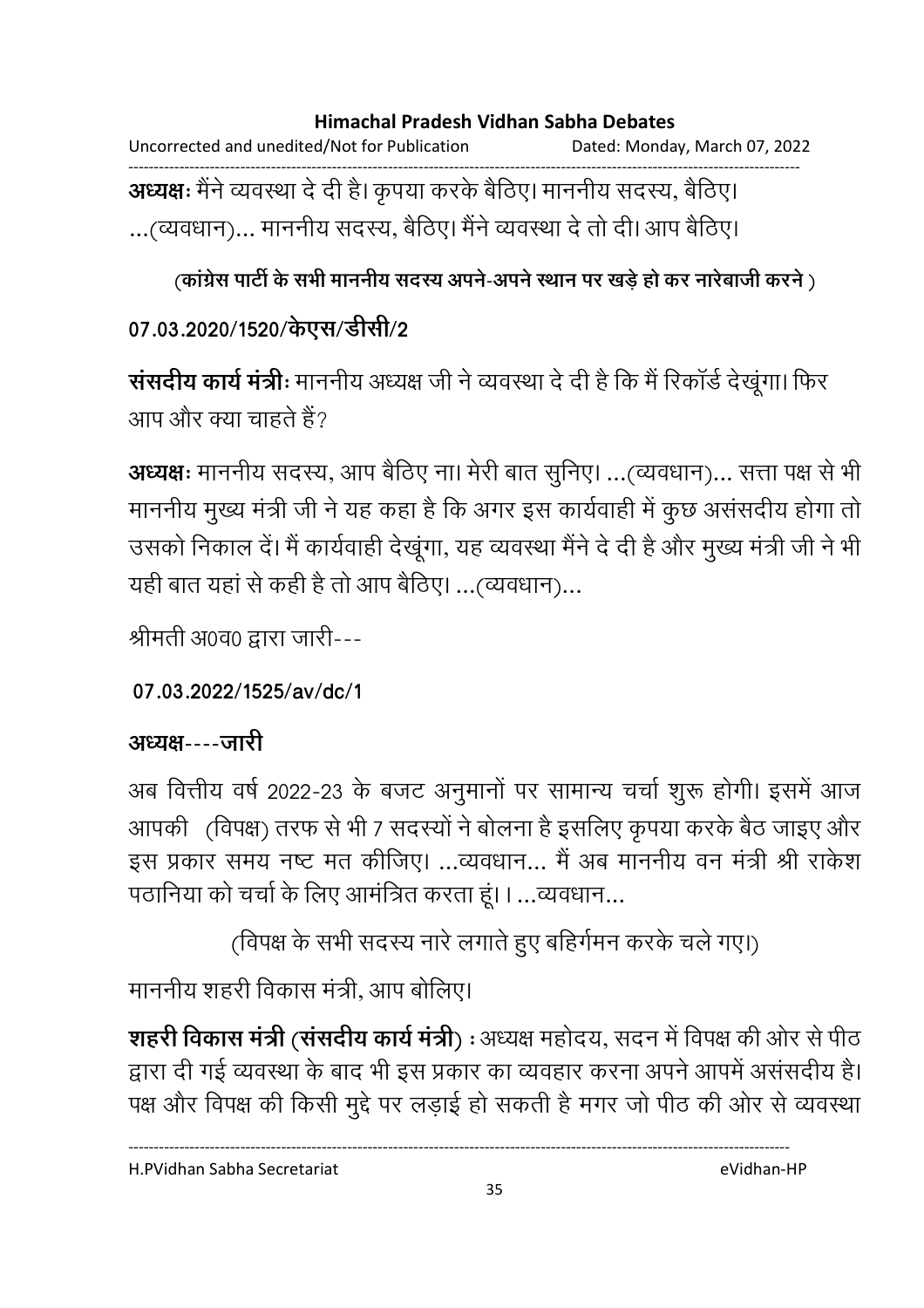Uncorrected and unedited/Not for Publication Dated: Monday, March 07, 2022

------------------------------------------------------------------------------------------------------------------------------------ आती हैं; यहां पर आपने रूलिंग दें दी कि मैं सारा रिकार्ड देखूंगा और उसमें यदि कोई असंसदीय शब्द पाया जाएंगा तो उसको निकाल दिया जाएंगा। मैं समझता हूँ कि इस प्रकार का वाकआउट व्यवस्था के विरुद्ध है और यह अपने आपमें सदन की मयोदा को भग करता है। इस प्रकार का व्यवहार निंदनीय है। प्रदेश के किसी भी विकासात्मक कार्य, बिल, बजट या बाकी किसी विषय पर वाकआउट किया जाए; तो वह बात समझ आ सकती है। लेकिन अध्यक्ष की रूलिंग के विरुद्ध इस प्रकार का व्यवहार करना और वह भी ऐसे व्यक्ति द्वारा जो सदन में प्रधान मंत्री जी का मजाक उड़ाते हैं, उनकी यहां पर मिमिक्री करते हैं | जोंकि सबने देखी है। उनका इस बारे में यह कहना है कि कोई शब्द नहीं बोले गए। बेशक शब्द नहीं बोले गए मगर व्यवहार में उन्होंने यहां रामलीला में रावण द्वारा लगाए जाने वाले. अट्टाहस का प्रयोग किया है; ये लोग यहां पर इस प्रकार का व्यवहार करते रहे हैं। उनका इस प्रकार का व्यवहार निंदनीय है। यहां सदन के अंदर चर्चा और वाद-विवाद करने के लिए प्रदेश की जनता का पैसा खर्च होता है। मगर ये लोग यहां अपनी व्यक्तिगत बात के लिए सदन से बहिंगमन करके जा रहे हैं; इसकी हम कड़े शब्दों में निंदा करते हैं और इस प्रकार के व्यवहार के लिए इनको कभी क्षमा नहीं किया जा सकता। माननीय मुख्य मंत्री ने भी कहा था कि अगर इस प्रकार का शब्द होगा तो उसको निकाल सकते हैं।

# **07.03.2022/1525/av/dc/2**

आपने भी रूलिंग दी कि यदि इस प्रकार का कोई शब्द इस्तेमाल हुआ होगा तो उसको निकाल देंगे। उसके बावजूद भी सदन से बहिंगेमन करना आपसी संधि और प्रदेश की जनता का सरासर अपमान है; जोकि निंदनीय है।

समाप्त

# **अध्यक्ष :** माननीय मुख्य मंत्री, आप बोलिए।

**मुख्य मंत्री** : अध्यक्ष महोदय, वास्तव में इन सारी बातों का अधिकार उस व्यक्ति को है जो इन्हें अपने ऊपर लागू करता हो। विपक्ष के लोग हमें नियम, भाषा और आचरण की बातें | सिखा रहे हैं मगर इनको देखना चाहिए कि इनका इस माननीय सदन के अंदर किस प्रकार का आचरण होता है। ये लोग माननीय राज्यपाल तथा प्रधान मंत्री जी के विरुद्ध तो

H.PVidhan Sabha Secretariat eVidhan-HP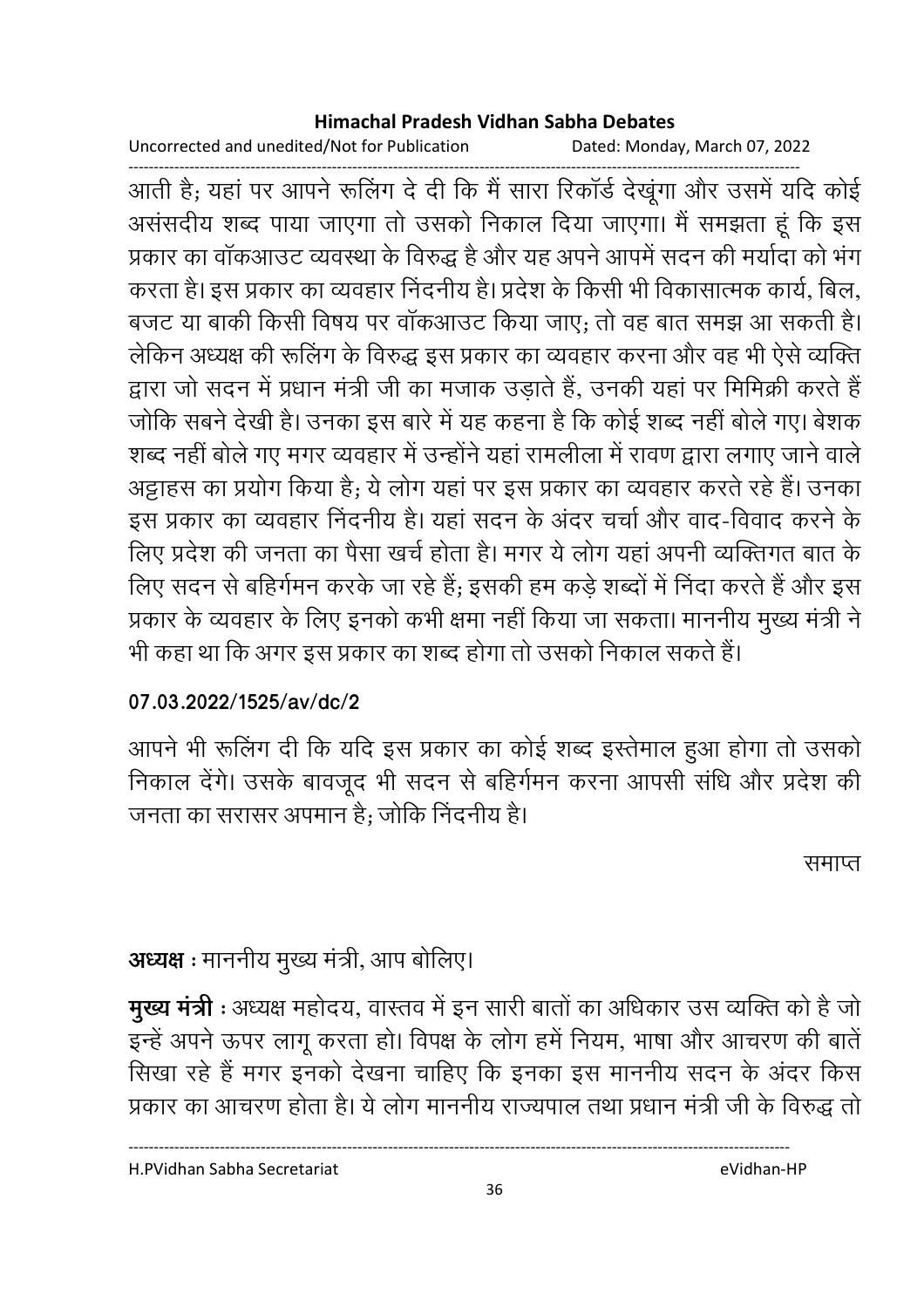Uncorrected and unedited/Not for Publication Dated: Monday, March 07, 2022

------------------------------------------------------------------------------------------------------------------------------------ टिप्पणी करते ही है मगर उसके बाद आसन के खिलाफ भी टिप्पणी करते हैं। अब किस हद तक इन सारी बातों को हम सहन करते रहेंगे। एक प्रश्न यह भी खड़ा होता है कि क्या एक व्यक्ति को इस प्रकार का अधिकार दिया जा सकता है कि वह यहां पर किसी के विरुद्ध कुछ भी बोलता जाए।

## <u>टी सी द्वारा जारी</u>

## 07/03/2022/1530/टी0सी0वी0/एच0के0/1

मुख्य मंत्री.... जारी

इस प्रकार की व्यवस्था को रोकने के लिए नियम बने हुए हैं और आपने नियम के अनुसार उचित व्यवस्था दी है। वे व्यक्ति जो शब्दावली के माध्यम से इस माननीय सदन का सबसे ज्यादा समय और माहौल खराब करते है, वे आज हमारा मार्गदर्शन कर रहे हैं कि ऐसा नहीं बोलना चाहिए। आपने इसके लिए व्यवस्था दी कि मैं पहले रिकार्ड की जांच करुंगा और उसमें यदि कोई असंसदीय शब्द पाया जाएंगा तो उसको रिकार्ड से निकाल दिया जाएगा। इसमें मुझे भी कोई आपत्ति नहीं है क्योंकि जब इस प्रकार का माहौल होता है तो गुस्से में कुछ ऐसे शब्दों का चयन हो जाता है। मैंने कहा कि अगर कोई ऐसा शब्द इस्तेमाल हुआ है जिसके कारण इस माननीय सदन की मर्यादा को ठेस पहुंची है तो उस पर अध्यक्ष महोदय विचार करें और निर्णय दे लेकिन व्यवस्था देने के बाद वे तो शांत हो गए परंतु उनके बाद विपक्ष के नेता जिनके बारे में सारा प्रदेश जानता है कि उनका व्यवहार कैसा है? उनकी भाषा किस प्रकार की होती है, इस बजट की चर्चा में वे किस प्रकार की टिप्णिया करते हैं? वे अपनी भाषा के कारण जाने-पहचाने जाते हैं। वे फिर से माहौल को खराब करने की कोशिश कर रहे थे। वे इस प्रकार से मार्गदर्शन करना छोड़ दें। उन्होंने जो अपनी बात कहनी थी, वह कह दी। उसके बाद आपने कहा कि मैं इस बारे में व्यवस्था दूंगा। क्योंकि आज इनके पास कोई मुद्दा नहीं था और इनको सदन से बाहर निकल कर खबर बनानी थी। इसका यह पहले से इतजाम करके आए थे कि हम मुख्य मंत्री या चेयर के खिलाफ वाकआउट करेंगे तो अपने आप खबर बनेगी। उनके द्वारा इस तरह के व्यवहार से इस माननीय सदन की मयोदा को ठेस पहुचाने के सिवाय कुछ नहीं हुआ। बजट पर इतनी

H.PVidhan Sabha Secretariat eVidhan-HP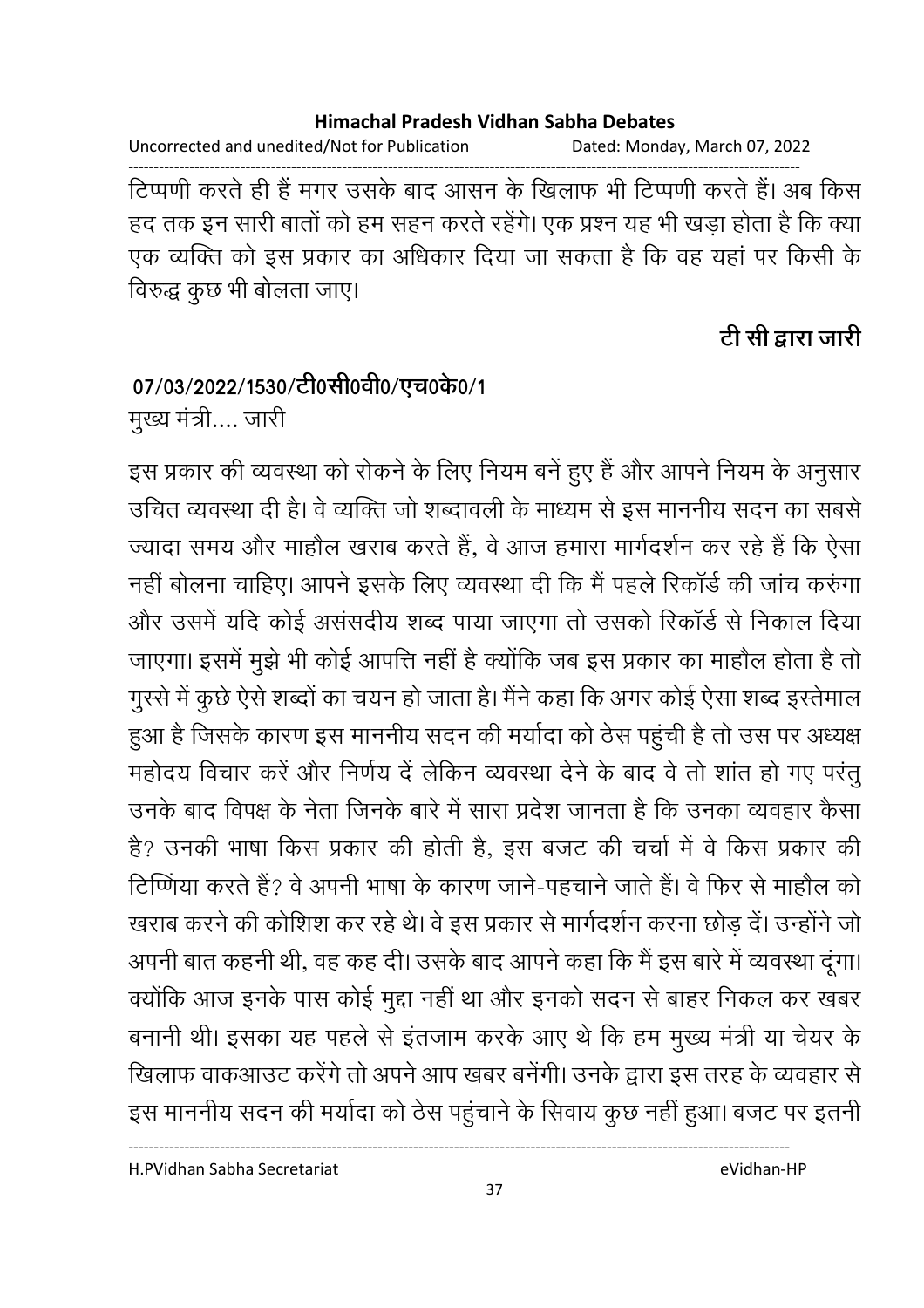Uncorrected and unedited/Not for Publication Dated: Monday, March 07, 2022

महत्वपूर्ण चर्चा हो रही है, उस चर्चा में भाग लेते और अपनी बात कहते तो अच्छा रहता। वे बजट पर कहां बोले, वे तो राष्ट्रीय और अंतर्राष्ट्रीय विषयों पर बोलते रहे। अध्यक्ष महोदय, मुझे इतना ही कहना है कि उनको संयम रखना चाहिए। जब वे इस तरह से सारी सीमाएं पार करते हैं तो हमें भी इस तरह से सब्र और संयम का पाठ पढ़ाने का काम बन्द करें। हम भी मनुष्य हैं,

## 07/03/2022/1530/टी0सी0वी0/एच0के0/2

देवता तो हम भी नहीं है और स्वाभाविक रूप से जब इस प्रकार की टिप्पणियां बार-बार सुनते रहेंगे तो उनको भी इस बात के लिए तैयार रहना चाहिए कि सामने से भी उसका जवाब आएगा। अगर हमारे सत्ता पक्ष के कुछ माननीय सदस्यों ने जवाब दिया है तो उसको सुनने के लिए भी उनको तैयार रहना चाहिए था। क्योंकि जितना वे बोले हैं, हमारे माननीय सदस्यों ने उस प्रकार की भाषा का इस्तेमाल नहीं किया। हमने इसी सदन में देखा है, हमें 'मक्कड़-झण्डू', 'बंधुवा मजदूर','टोंडे' और 'खेप्सू भाट' बोला गया। ऐसे एक नहीं, पता नहीं कितने शब्द बोले गए। मैं उनका ज़िक्र नहीं करना चाहता। लेकिन सभी सदस्यों को मर्यादा में रहना चाहिए। हमारा मकसद किसी की भावना को ठेस पहुंचाना नहीं है। इनकी आदत का यह एक हिस्सा बन गया है कि किस तरह से ऐसा माहौल खड़ा किया जाए जिससे सदन से बाहर जाने का रास्ता निकल सके और खबर बन जाए। आज बजट पर चर्चा होनी है और आज खबर नहीं बन पा रही थी। विपक्ष के नेता कई लोगों को फोन करते हैं कि today is my day और मुझे डियू कवरेज मिलना चाहिए। ये जाकर मीडिया के लोगों को कहते हैं कि आपने मुख्य मंत्री को कवरेज दी है लेकिन मूझे कवरेज नहीं दी है? It was my day.

एन0एस0 द्वारा जारी ...

07-03-2022/1535/NS/HK/1 मुख्य मंत्री ......जारी

H.PVidhan Sabha Secretariat

38

eVidhan-HP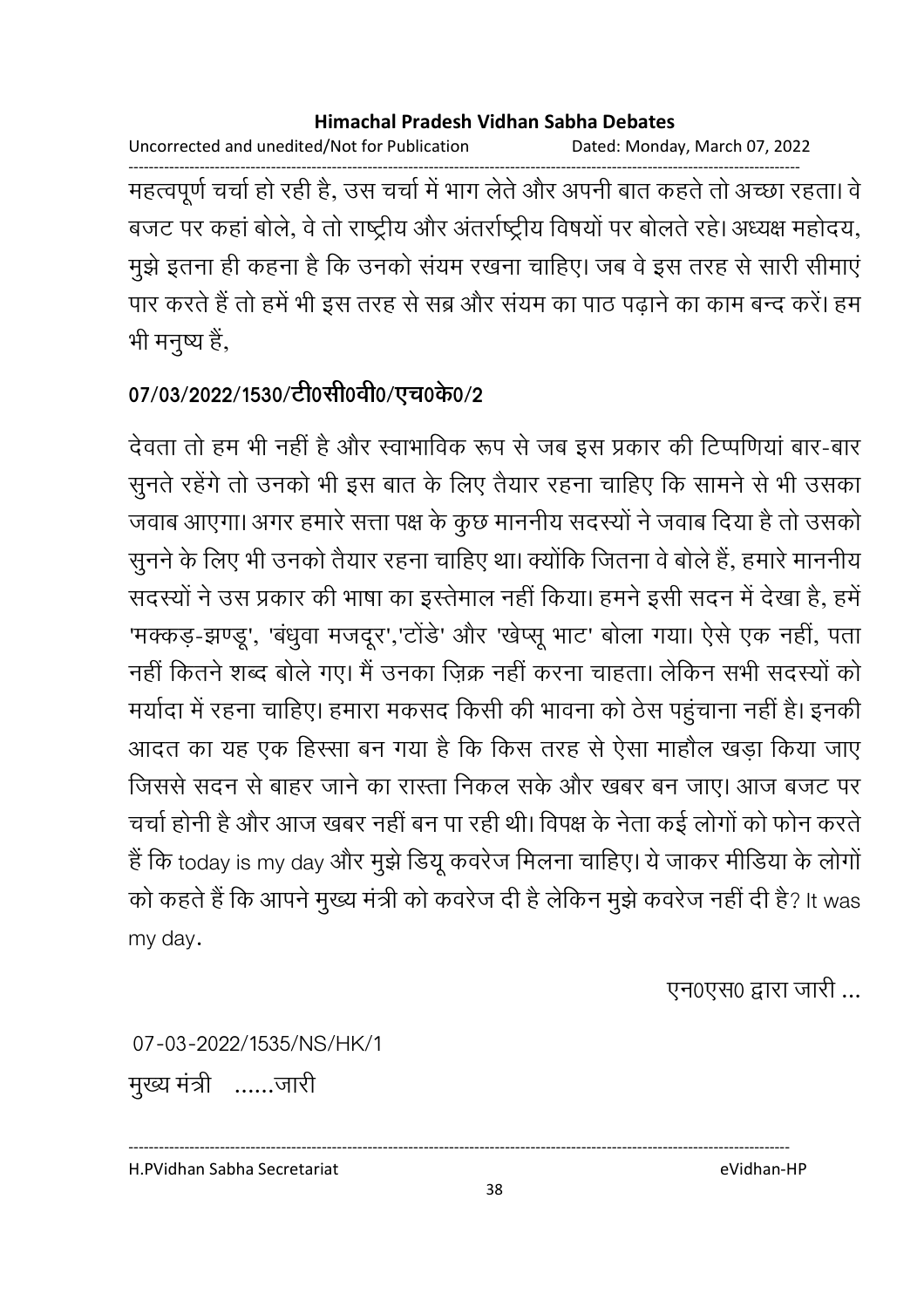Uncorrected and unedited/Not for Publication Dated: Monday, March 07, 2022

इसलिए मैं उन सारी बातों पर टिप्पणी नहीं करना चाहता हूं। यह सच्चाई है। अगर विषय पर बोलते और अच्छा बोलते तो अपने आप कवरेज़ मिलती। मुझे मालूम नहीं है कि कहां कमी रह गई होगी? इनको कवरेज़ तो मिली है लेकिन ये पूरे चार पेज़ चाहते होंगे। ऐसा तो संभव नहीं कि अखबार वाले नेता प्रतिपक्ष के चार पेज़ छाप देंगे। हमने तो आज तक मीडिया वालों को कुछ नहीं कहा चाहे खबर अच्छी लगी या बुरी लगी। मीडिया स्वतंत्र है और लोकतंत्र का चौथा स्तम्भ है और हमारा उनके प्रति सम्मान है तथा कभी टिप्पणी नहीं करते। उनका अपना आकलन है अगर ठीक नहीं लगी है तो उससे हमें मार्गदर्शन मिलता है कि ठीक करना है, बेहतर करना है और कमी रह गई तो उसको ठीक करना है। अध्यक्ष महोदय, लेकिन उनको तो तारीफ़ चाहिए। यहां सदन में उनकी इच्छा ऐसी होने लग पड़ी है जैसे कि वे हमसे भी चाह रहे हैं कि हम भी उनकी तारीफ़ करें। अगर तारीफ़ के काबिल होते तो हम करते। व्यवहार उनके बोलने से नहीं हो पाएगा जो वे कह रहे हैं। व्यवहार दिखना और लगना चाहिए। इसलिए मैं कह रहा हूं कि जो उन्होंने आज वाकआउट किया है वह बहुत दुर्भाग्यपूर्ण है।

07-03-2022/1535/NS/HK/2

## <u>वित्तीय वर्ष 2022-2023 के लिए बजट अनुमानों पर सामान्य चर्चा</u>

अध्यक्ष : अब वित्तीय वर्ष 2022-23 के बजट अनुमानों पर वार्षिक वित्तीय विवरण पर आगे चर्चा प्रारम्भ होगी। अब मैं श्री राकेश पठानिया जी, माननीय वन मंत्री को चर्चा के लिए आमंत्रित करता हूं।

वन मंत्री : अध्यक्ष महोदय, आदरणीय मुख्य मंत्री जय राम ठाकुर जी ने 4 मार्च, 2022 को जो बजट पेश किया है मैं उसके पक्ष पर बोलने के लिए खड़ा हुआ हूं।

## (कांग्रेस विधायक दल के कुछ माननीय सदस्य सदन में वापिस आए।)

अध्यक्ष महोदय, नेता प्रतिपक्ष ने परसों जिस तरीके से भाषण दिया। उसके लिए आदरणीय मुख्य मंत्री जी ने ठीक कहा कि वे बजट के ऊपर नहीं बोले। उन्होंने अपना विषय जी0डी0पी0 से शुरू किया कि आपने 8.2 का फिगर कहां से निकाल दिया और मुख्य मंत्री जी आपके पास जादू की कौन-सी लाठी है? हिमाचल प्रदेश देश का नम्बर वन प्रदेश रातोंरात कैसे बन गया और जी0डी0पी0 इतनी कैसे बढ़ गई? इससे बड़ा स्पष्ट होता है कि इन्होंने इस किताब को पढ़ा ही नहीं। इसको 'V Shape' में मानद किया जाता है। 'V

H.PVidhan Sabha Secretariat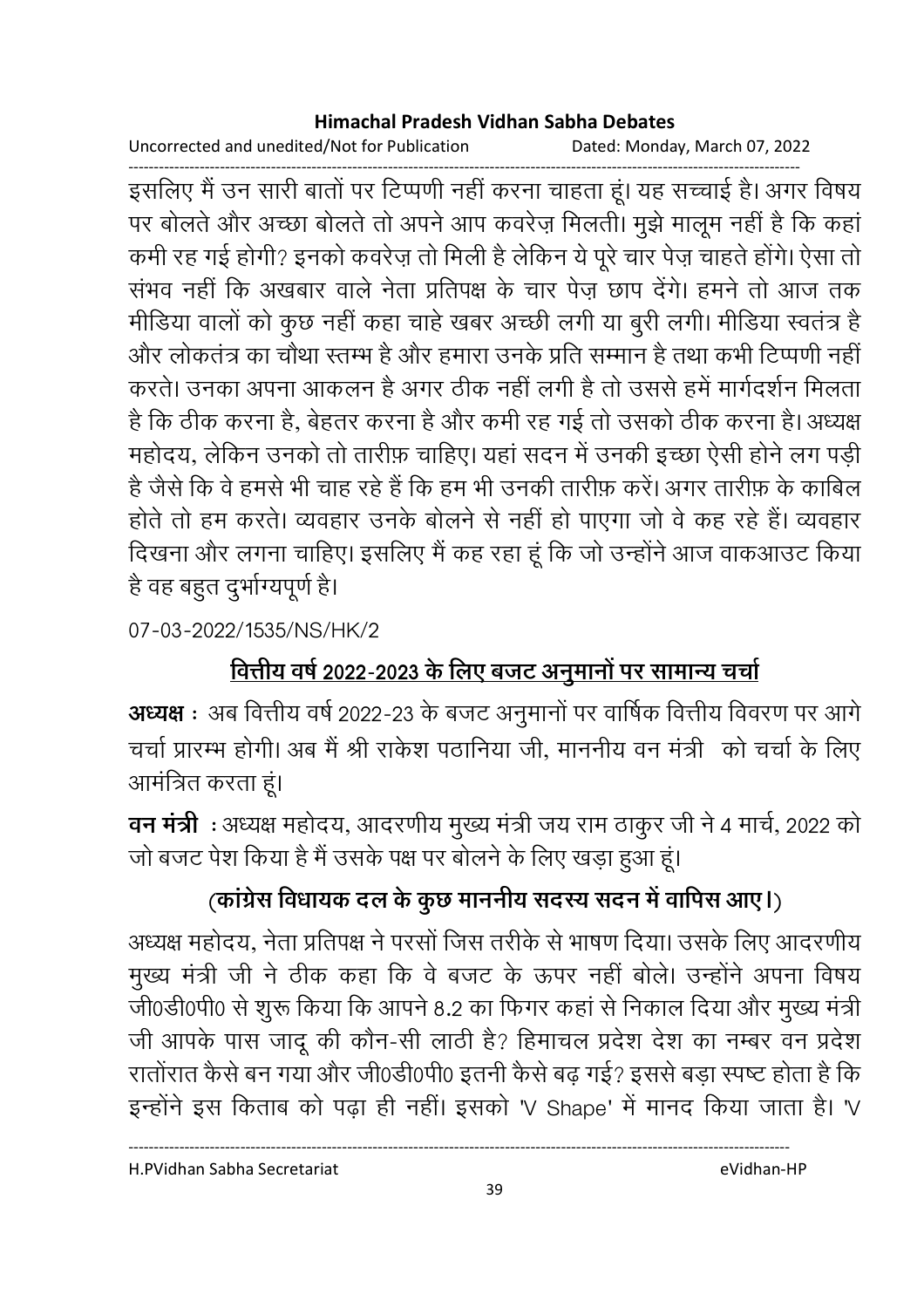Uncorrected and unedited/Not for Publication Dated: Monday, March 07, 2022

------------------------------------------------------------------------------------------------------------------------------------ Shape' का मतलब जिस तरीके से नीचे आती है उस तरीके से ग्रो करती है। कोविड के दौरान जी0डी0पी0 -5.2 आ गई थी और देश की जी0डी0पी0 -27 पर चली गई थी। उसके बाद 'V Shape' के फार्मूला में हमारी ग्रोथ वापिस ऊपर आई है उसके अंदर लगभग 20,000 करोड़ एकस्ट्रा ग्रोथ में आया है उसकी वज़ह से हम यहां पर पहुंचे हैं। बजट भाषण के पेज नम्बर-4 में मुख्य मंत्री जी ने बड़ा क्लीयर लिखा है कि 'Speaker, Sir, the economy of the State is expected to grow at 8.3 percent during 2021-22. Despite Pandemic adversity in 2020-2021, this increase is a big achievement of our Government.' इसमें बड़ा स्पष्ट बताया गया है कि सकल घरेलू उत्पाद 1 लाख 75 हजार 173 करोड़ रुपये रहेगा। पर बिना पढ़े केवल स्टैंड्ज़ को बोलना, मीडिया के लिए बोलना और केवल इस बात के लिए बोलना कि इस चीज़ का एक राजनीतिक इश्यू बने कि यह जांदू की छड़ी कौन-सी है जिसके माध्यम से जी0डी0पी0 ग्रोथ 8.3 हो गई। बड़े सही तरीके से इसको दो पेज में एक्सप्लेन किया गया है कि ग्रोथ रेट कैसे बढ़ा है? मैं आदरणीय जय राम ठाकुर जी को बंधाई देना चाहूंगा कि हिमाचल प्रदेश का ग्रोथ रेंट हिन्दुस्तान का वन आफ दि बेस्ट ग्रोथ रेंट आया है। इसके लिए भी यहां पर ऐसा व्यवहार किया गया कि

### 07-03-2022/1535/NS/HK/3

पता नहीं हमने क्या कर दिया? अध्यक्ष महोदय, जितने प्वाईट्स इन्होंने यहां पर बोले they were all address to the gallery, not to the Chair.इसके बाद इन्होंने अधिकारियों के ऊपर एक बड़ा लंबा-चौड़ा भाषण दे दिया। जैसे हम तो अधिकारियों का खून पीन आए हुए है, हम तो अधिकारियों के दुश्मन है और इनकी शक्ल नहीं देखना चाहते हैं।

श्री आर0 के0 एस0 द्वारा जारी।

### 07.03.2022/1540/RKS/YK-1

### वन मंत्री… जारी

हम कर्मचारियों की शक्ल नहीं देखना चाहते, हम कर्मचारियों पर लाठीचाजे करवा रहे हैं, आपने इस तरीके से अपने आप को चैम्पियन प्रमोट करने का प्रयास किया। आप यह कहने | का प्रयास कर रहे हैं कि जैसे आप ही कर्मचारियों के हितैषी है और हम उनके दुश्मन।

H.PVidhan Sabha Secretariat eVidhan-HP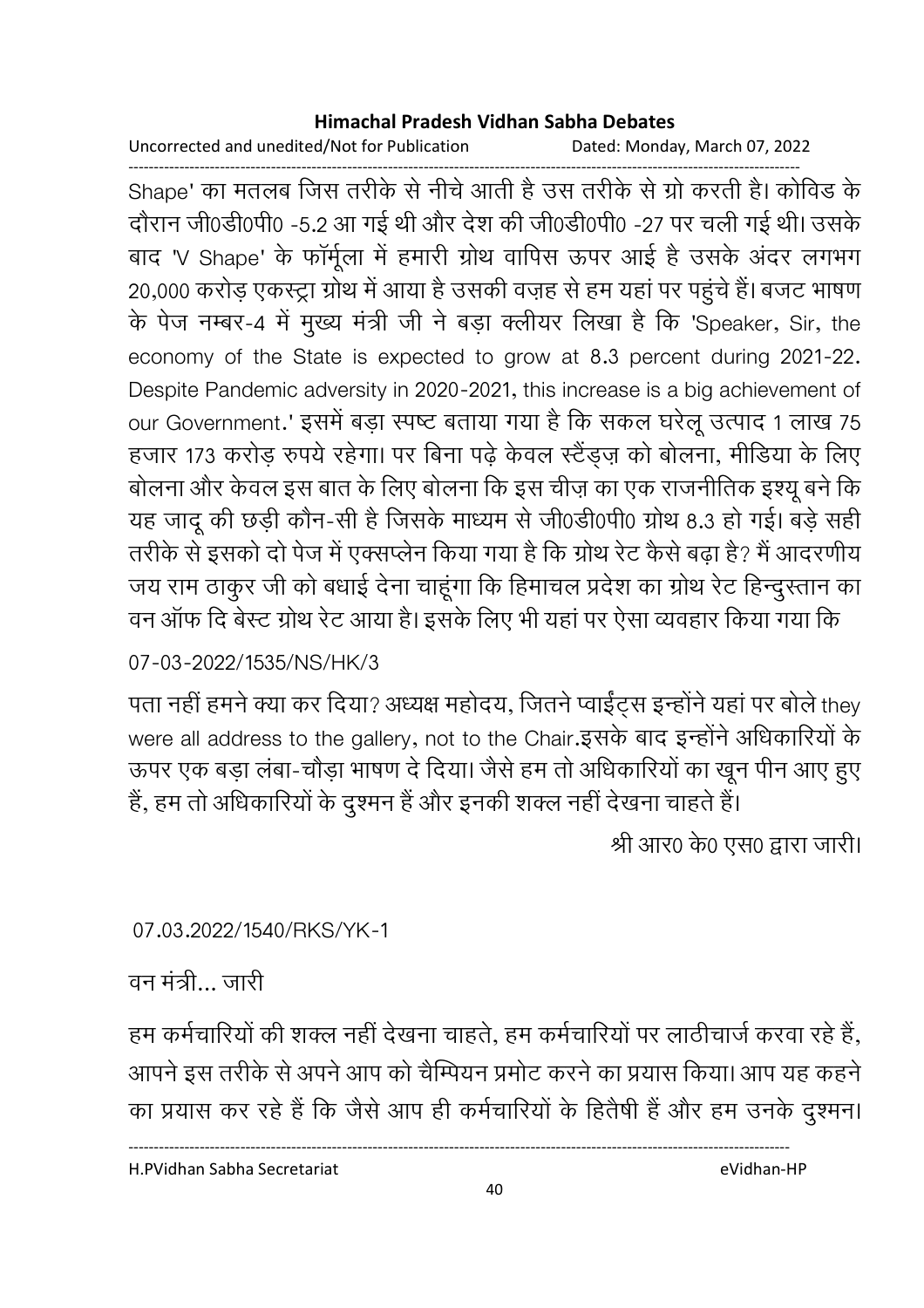Uncorrected and unedited/Not for Publication Dated: Monday, March 07, 2022

------------------------------------------------------------------------------------------------------------------------------------ लेकिन सच्चाई कुछ और है। जितना पैकेज श्री जय राम ठाकुर जी की सरकार ने कर्मचारियों को दिया है इससे ज्यादा शायद कभी नहीं दिया होगा। आप जिस तरीके से पत्रकार दीर्घा को अर्ड्रस करने की कोशिश कर रहे हैं कि यह सरकार कर्मचारी विरोधी है, यह बड़े शर्म की बात है। यहां पर सामाजिक सुरक्षा पेशन पर आर्ध घंटे का भाषण दिया गया और कहा गया कि पेशन के चार सलैब बना दिए। आपके समय में किस आयु में पेशन दी जाती थी? आप 80 वर्ष की आयु में पेशन देते थे जबकि हिमाचल प्रदेश के लोगों का लाइफ-स्पैन 77 वर्ष है। यानी जब इसान मर जाता था उसके बाद आप पेशन देते थे। हमारी सरकार ने 80 वर्ष की आयु सीमा को घटाकर 60 वर्ष किया और आप इस पर भी भाषण दे रहे हैं। आपको ऐसी बात कहते हुए शर्म आनी चाहिए। आपको इसके लिए सरकार का धन्यवाद करना चाहिए। आपने अभी तक जितने भी भाषण दिए हैं उसमें सिर्फ यही कहा गया कि इस सरकार ने कुछ भी नहीं किया है। मैं आपके कार्यकाल में प्रस्तुत हुए आतेम बजट का दस्तावेज लेकर आया हूं। मैंने इस दस्तावेज को पूरा पढ़ा है। आप कह रहें ' है कि हमने कुछ भी नहीं किया है। आप कह रहे हैं कि आपने पानी की पाइपे कहा बिछाई? हमने सारी पाइपे हिमाचल प्रदेश में ही बिछाई है। हमने लोगों के घर-घर में नलके लगाए। आपने 70 वर्षों में 7 लाख नलके लगाए जबकि हमारी सरकार ने गत चार वर्षों में 8 लाख नलके लगाए है। लेकिन आप इस बात पर भी टिप्पणी कर रहे हैं। इसके लिए आपको सरकार को बंधाई देनी चाहिए। अध्यक्ष महोदय, जब आप स्वास्थ्य मंत्री थे तो उस समय आपने हिम केयर कार्ड शुरू किया था। उस समय हिम केयर कार्ड एक साल के लिए वैलिड था। लेकिन अब इस कार्ड की नवीनीकरण अवधि एक साल से बढ़ाकर तीन साल कर दी गई है। इस योजना

07.03.2022/1540/RKS/YK-2

के अंतर्गत लाभार्थियों को 218 करोड़ रुपये की निःशुल्क चिकित्सा सेवाये प्रदान की गई है। हमने गृहिणी सुविधा योजना के अंतर्गत नये कनैक्शन पर एक वर्ष में तीन निःशुल्क सिलेंडर देने का प्रावधान किया है। लेकिन आपको कोई उपलब्धि नजर नहीं आ रही है।

H.PVidhan Sabha Secretariat eVidhan-HP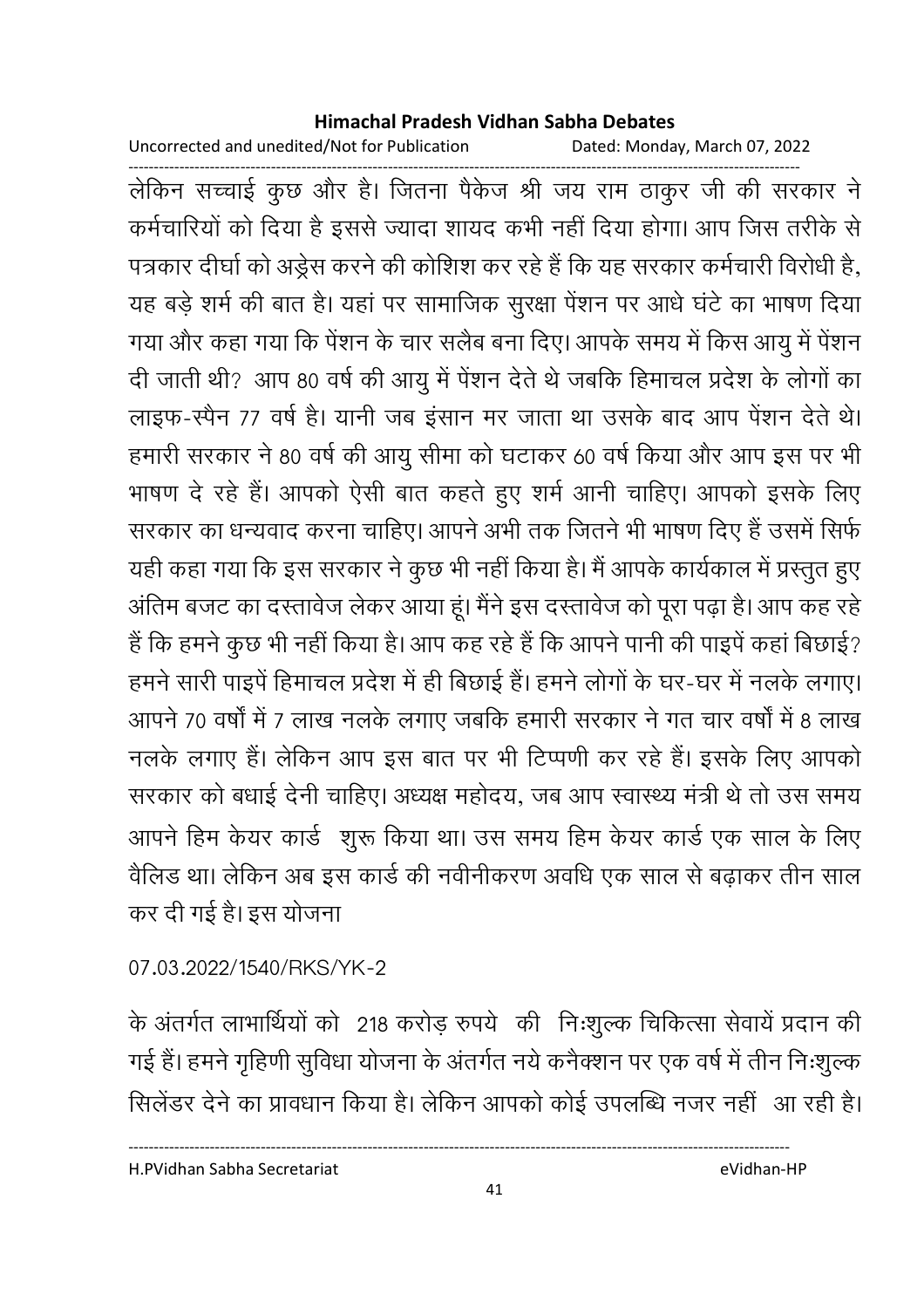Uncorrected and unedited/Not for Publication Dated: Monday, March 07, 2022

------------------------------------------------------------------------------------------------------------------------------------ नेता प्रतिपक्ष यहाँ उपस्थित नहीं है। आप भी पांच वर्ष मंत्री रहे। आपने अपने कार्यकाल में क्या किया? Ease of Doing Business में आपका क्या स्थान था? आप Ease of Doing Business में 16वें नम्बर पर थे लेकिन आज हम 7वें नम्बर पर आ गए हैं और इसके लिए मैं श्री जय राम ठाकुर और माननीय उद्योग मंत्री जी को बधाई देना चाहूगा। यहां पर इतनी बड़ी ग्राउंड ब्रेकिंग सेरेमनी और इन्वेस्टर मीट हो गई लेकिन आपको कुछ नजर नहीं आ रहा है। आदरणीय प्रधान मंत्री जी इन्वेस्टर मीट का उद्घाटन करने के लिए यहां आए परंतु आपको यह भी नज़र नहीं आ रहा है। लगभग 41 हजार करोड़ रुपये की ग्राउंड ब्रेकिंग सेरेमनी यहां हुई और आप कह रहे हैं कि हमें कुछ नज़र नहीं आ रहा है। आप उद्योग मंत्री रहे, आपने अपने कार्यकाल में क्या किया? लेकिन आप हमसे पूछ रहे हैं कि हमने क्या किया? हम इन चार वर्षा में हुए कार्या के बारे में बता रहे हैं। हमने सामाजिक सुरक्षा पेशन प्रदान करने के लिए 80 वर्ष की आयु सीमा को घटाकर 60 वर्ष किया है। हमने हिमकेयर कार्ड, मुफ्त राशन और मुफ्त सिलेंडर वितरित किए हैं। हमने जल जीवन मिशन के अंतर्गत हर घर को नल दिये, चैंक डैम बनाए, सड़के बनाई, अस्पताल बनाए, आर्क्सीजन प्लाट लगाए, वेटिलेंटर स्थापित किए और इस वैश्विक महामारी का सामना किया। लेकिन आपने अपने कार्यकाल में क्या किया? अगर आप अपने कार्यकाल में हुए एक काम के बारे में बता देते तो हम आपके लिए ताली बजाते। ...व्यवधान...

श्री बी.एस.द्वारा…जारी

07.03.2022/1545/बी.एस./वाई0के0/-1

## वन मंत्री जारी

आप इस सदन में बोल रहे हैं, आपने एक्साइज का बेड़ा गर्क कर दिया, आपने अपने समय में कोई नीलामी ही नहीं की। मैं यहां पर आपका सारा रिकार्ड ले करके आया हूं। You can see your record. वर्ष 2012-13 में निन्यूअल वर्ष 2013-14 में रिन्यूअल वर्ष 2014-15 में रिन्यूअल और वर्ष 2015-16 में रिन्यूअल, उसके बाद आपने टैंडर किया और जब टैंडर

H.PVidhan Sabha Secretariat eVidhan-HP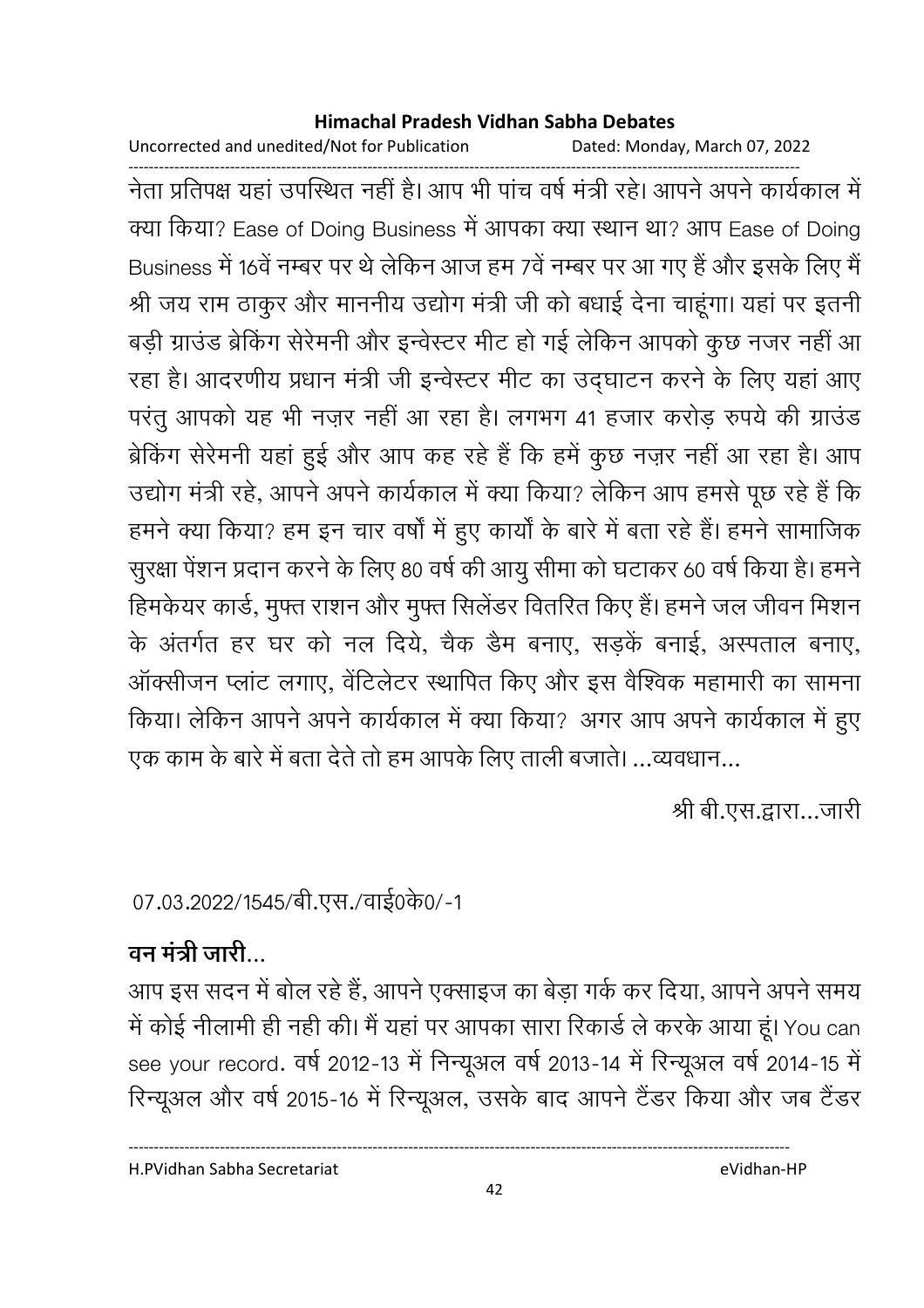Uncorrected and unedited/Not for Publication Dated: Monday, March 07, 2022

------------------------------------------------------------------------------------------------------------------------------------ किया तो आपने कारपोरेशन बना दी। यदि कारपोरेशन का नाम लेगे तो आपको राहत पड़ जाएगी।

## **श्रीमती आशा कुमारी :** मंत्री जी, आप बजट पर बोलिए।

**वन मंत्री :** मैडम, यह बजट का पार्ट है। Please, I am replying to the Leader of the Opposition. उनकी स्पीच में मैं साथ ले करके आया हूं। उन्होंने कहा कि आप शराब के ठेके क्यों नहीं बेचते हैं? इन्होंने 10 बार यही पूछा है। मैं आपसे पूछना चाहता हूं कि आपने ठेके कब बेचे हैं? आपने कारपोरेशन बना करके प्रदेश को ही बेच दिया। कारपोरेशन बनाने से एक वर्ष पहले आपकी ग्रोथ कितनी आई थी? 15.61 और अगले वर्ष कितनी आई? -26, प्रदेश को कितना नुकसान हुआ? प्रदेश की गरीब जनता को 170 करोड़ रुपए का नुकसान हुआ। आप बोलते हैं कि कुछ हुआ ही नहीं है। मैं मुख्य मंत्री जी को बधाई देना चाहता हूं कि आपने स्टोक्स परिवार के लिए सत्यानंद स्टोक्स ट्रेल की यहां पर घोषणा की है। But you didn't have the courtesy to say thank you even once. आपकी वरिष्ठ नेता रही है। प्रदेश का फ्रूट बाउल बनाने के लिए इनका बहुत बड़ा योगदान है। आज अगर हिमाचल प्रदेश की इकानमी ग्रो कर रही है it is because of that family. जो यहां पर सेब ले करके आए उस कारण से हो रही है। आज हिमाचल प्रदेश कहा-से-कहा चला गया है? परंतु आपके पास धन्यवाद के लिए एक शब्द नहीं था। क्या इसका यही कारण है कि मुख्य मंत्री जी ने अपने बजट भाषण में उनका नाम ले लिया है। आप अच्छे काम की भी तारीफ करना | सीखिए, आपको केवल और केवल आलोचना करनी आती है, इसके अलावा आपको कुछ नहीं आता है। आपने बार-बार कहा कि आपने रेवेन्यू मेनेजमैंट क्यों नहीं की? मैं आपसे पूछना चाहता हू कि आपने पिछली सरकार में राजा वीरभद्र सिंह जी के नेतृत्व में एक सब

07.03.2022/1545/बी.एस./वाई0के0/-2

कर्मटी बनाई थी, कर्मटी बनाई थी कि नहीं बनाई थी? क्या आपने इसकी एक भी मीटिंग की थी? You have not even held one meeting of that Revenue Committee और आज यहां पर गला फाड़-फाड़ के भाषण दे रहे हैं कि आप रेवेन्यू रिसोसिज के बारे में क्या

H.PVidhan Sabha Secretariat eVidhan-HP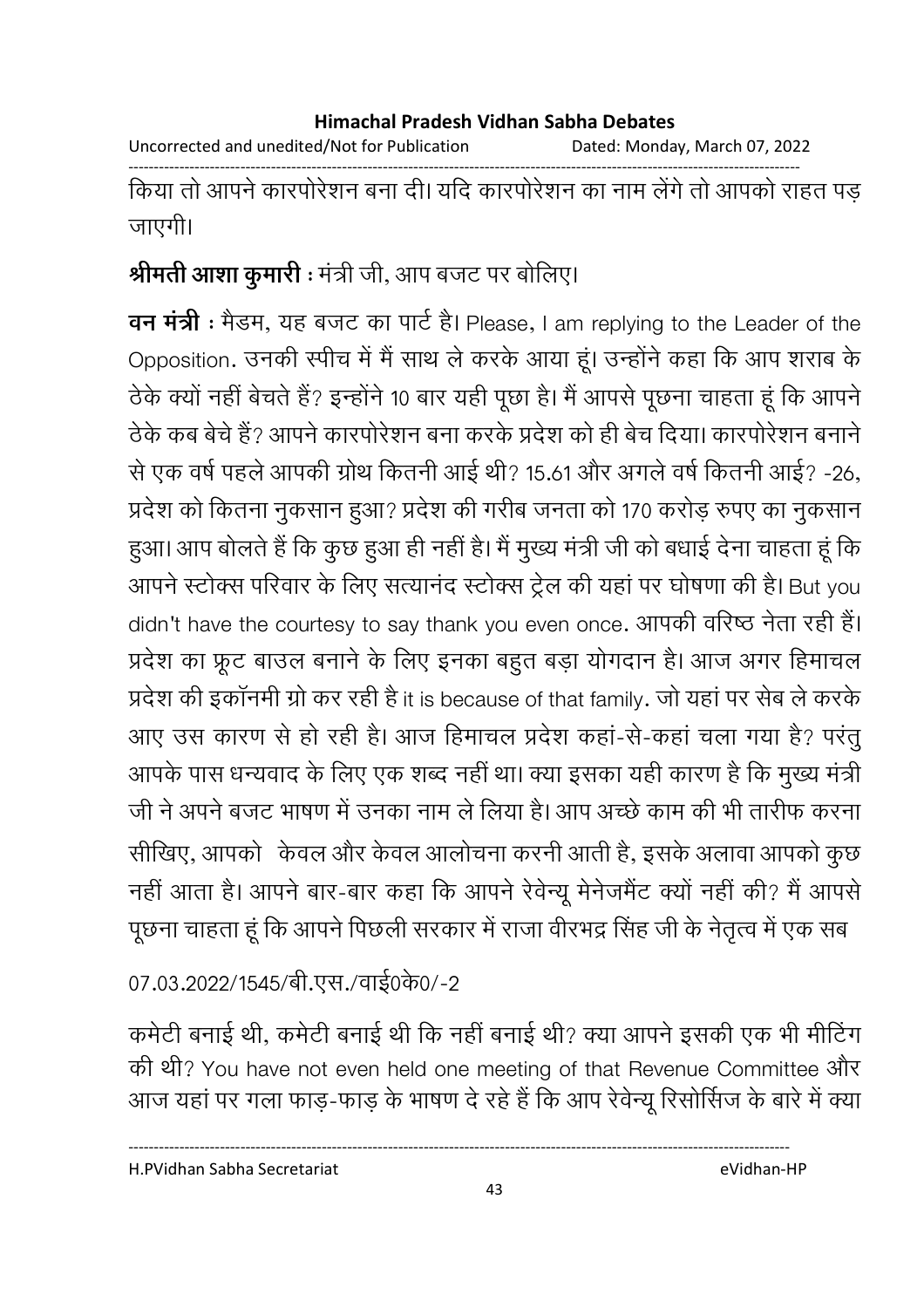Uncorrected and unedited/Not for Publication

Dated: Monday, March 07, 2022

कर रहे हैं? आप अपने समय में क्या कर रहे थे? अगर मैं आपकी कारपोरेशन की बात करूं, HPLB आपको होल सेल के लिए नॉमिनेट किया गया था। आपने इसके तीन जगह स्टोर्ज बना करके इसकी रिटेल स्पलाई आरंभ कर दी। उसके बाद आपने ऊना,चम्बा और किनौर के ठेकों में रिटेलिंग शुरू कर दी and that thing netted us a net loss of Rs. 79 crore. 80 करोड़ रुपए का आपने वहां अलग से नुकसान किया। जो हमें एक्साइज की कमाई आनी थी, उसे गवां करके -26 प्रतिशत ले गए। आपने अपने हाथों से हिमाचल प्रदेश को लूटा, आपने आपने हाथों से इस हिमाचल प्रदेश का गला घोंटा और आपने अपने हाथों से हिमाचल प्रदेश का बेड़ा गर्क किया और आज हमें भाषण दे रहे हैं कि हमने क्या किया? हमने जो किया वो तो हमने गिना दिया है। हमने महामहिम राज्यपाल महोदय के अभिभाषण में भी बताया है और मुख्य मंत्री जी ने जो बजट पेश किया, उसमें भी बताया है। आज में मुख्य मंत्री और उद्योग मंत्री जी को बधाई देना चाहता हूं। जो पार्क आपको मेडिसिन डिवाइस के लिए मिला, उसके लिए आप बधाई के पात्र हैं। बल्क ड्रग जो है इस वक्त ईन लाईन है। वह भी हिमाचल प्रदेश के अन्दर आने वाला है। Every Government is ongoing Government. आपने जो अच्छे काम किए उन्हें हम गिना रहे हैं Horticulture Mission of Project आपके समय में आया था, मैं इस बात को मानता हूं और मैं इसके लिए आपको बधाई देता हूं, आप एक अच्छा प्रोजैक्ट ले करके आए थे। आदरणीय महेन्द्र सिंह ठाकुर जी ने उसे कंटिन्यू किया। आज पूरे प्रदेश के अन्दर उद्यान की दिशा और दशा सूधर गई है। मैं हर एरिया में गया हूं, चाहे वह ट्रॉपिकल हो या सब-ट्रॉपिकल, हर एक एरिया में हमने उस पर काम किया है। आपने समय में आया we appreciate that. आप भी तो अच्छे काम की प्रशंसा करने की हिम्मत करें। आपके समय में जाइका का प्रोजैक्ट आया था, मैं उसकी भी प्रशंसा करता हूं। मैं वन मंत्री हूं, ठीक है, आप इस प्रोजैक्ट को ले करके आए थे, परंतु आपने जानबूझ करके कांगड़ा नहीं डाला था। बल्क डूग जो है इस वक्त ईन लाईन है।

श्री एन0 जी0 द्वारा जारी...

07-03-2022/1550/ए.जी.-एन.जी./1

वन मंत्री जारी

H.PVidhan Sabha Secretariat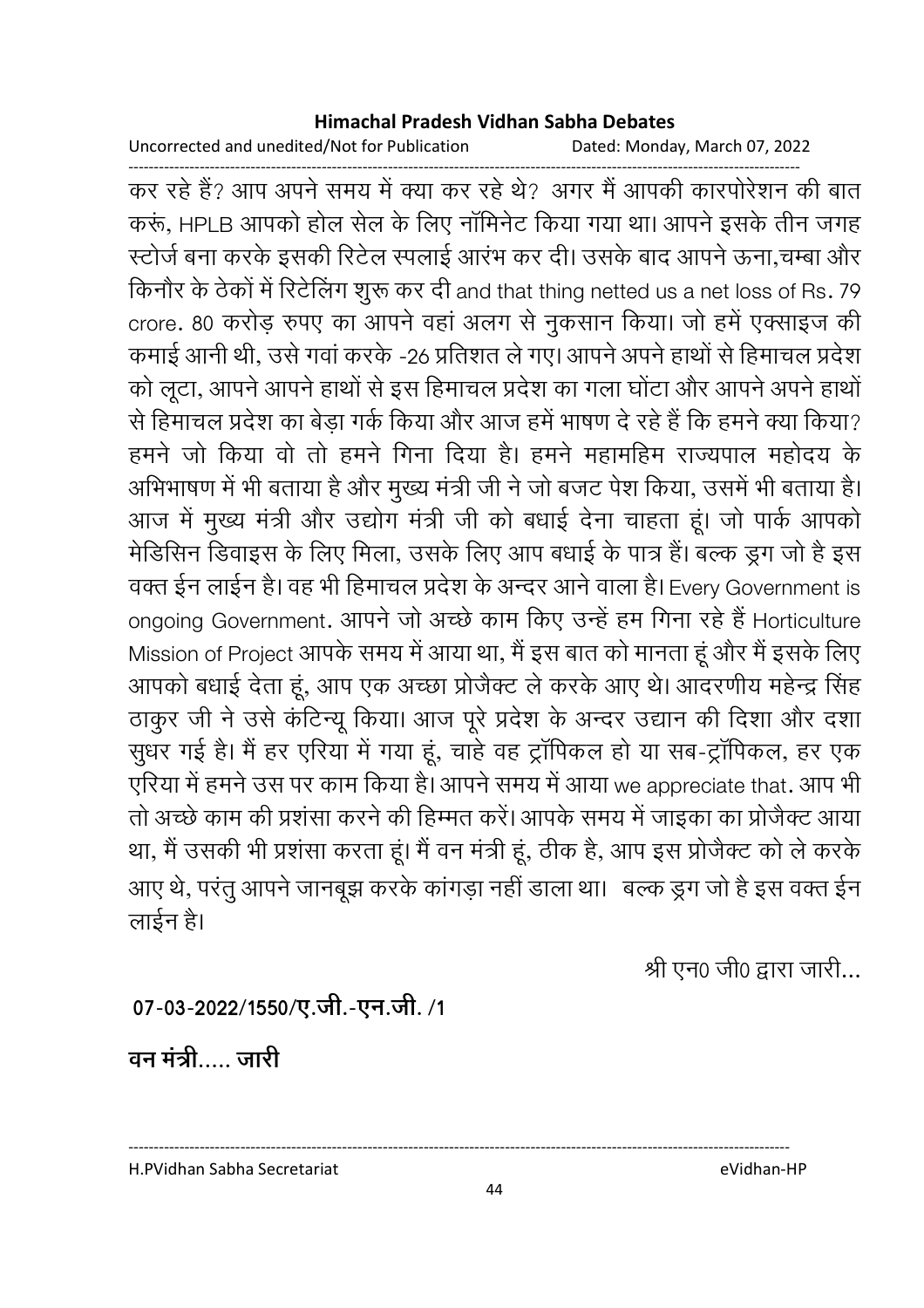Uncorrected and unedited/Not for Publication Dated: Monday, March 07, 2022 ------------------------------------------------------------------------------------------------------------------------------------ ठीक है जाइका का प्रजिक्ट आप लेकर आए थे लेकिन आपने उसमें कांगड़ा नहीं डाला था, जानबूझ कर नहीं डाला था। उसमें कांगड़ा व चम्बा जिला पूरा का पूरा नहीं है लेकिन अब हमने उसमें दोनों जिले डाले हैं। हम पूरे हिमाचल प्रदेश को एक नज़र से देखते हैं लेकिन आप नहीं देखते थे। मैंने आपको सारे आकड़े इसके अंदर दिए हैं। नेता प्रतिपक्ष जी आपका स्वागत है।

**खिजा आई पर फूल खिलते रहे,** 

तेज थी आधिया पर दीप जलते रहे,

शाख से झड़ जाए हम वो पत्ते नहीं,

## **आधियों को कह दो कि अपनी ओंकात में रहें** ।

माननीय श्री मुकेश ओग्नेहोत्री जी मैं आपको बधाई देना चाहूंगा कि आप पिछले. कल बहुत बढ़िया रैली करके आए हैं लेकिन आप इतने गुस्से में क्यों है? वहां पर आपने इतना बढ़िया भाषण दिया है और मुझे नहीं पता था कि आपकी बेटी भी इतना अच्छा बोलती है, मैं आपको बंधाई देता हूं। मैं आपकी कल की रैली देख रहा था और मैं आपको बंधाई देना चाहता हूं। मुझे लगता है कि आप फिर से जीत कर आएंगे लेकिन बैठेंगे इसी कुर्सी पर जहां आप आज बैठे हैं।

अध्यक्ष महोदय, ऐसा कौन सा सैक्टर है जिसे इस बजट में हाथ नहीं लगाया गश हो और माननीय श्री मुकेश अग्निहोत्री जी ऐसा कौन सा सैक्टर है जिसे आपने टच भी किया। हो? आपने यहां पर एक राजनैतिक भाषण देने का प्रयास किया और मैं उसका जवाब देने का प्रयास कर रहा हूं। जिस प्रकार से आपने हिमाचल प्रदेश की जनता को गुमराह करने का प्रयास किया,

07-03-2022/1550/ए.जी.-एन.जी. /2

---------------------------------------------------------------------------------------------------------------------------------- H.PVidhan Sabha Secretariat eVidhan-HP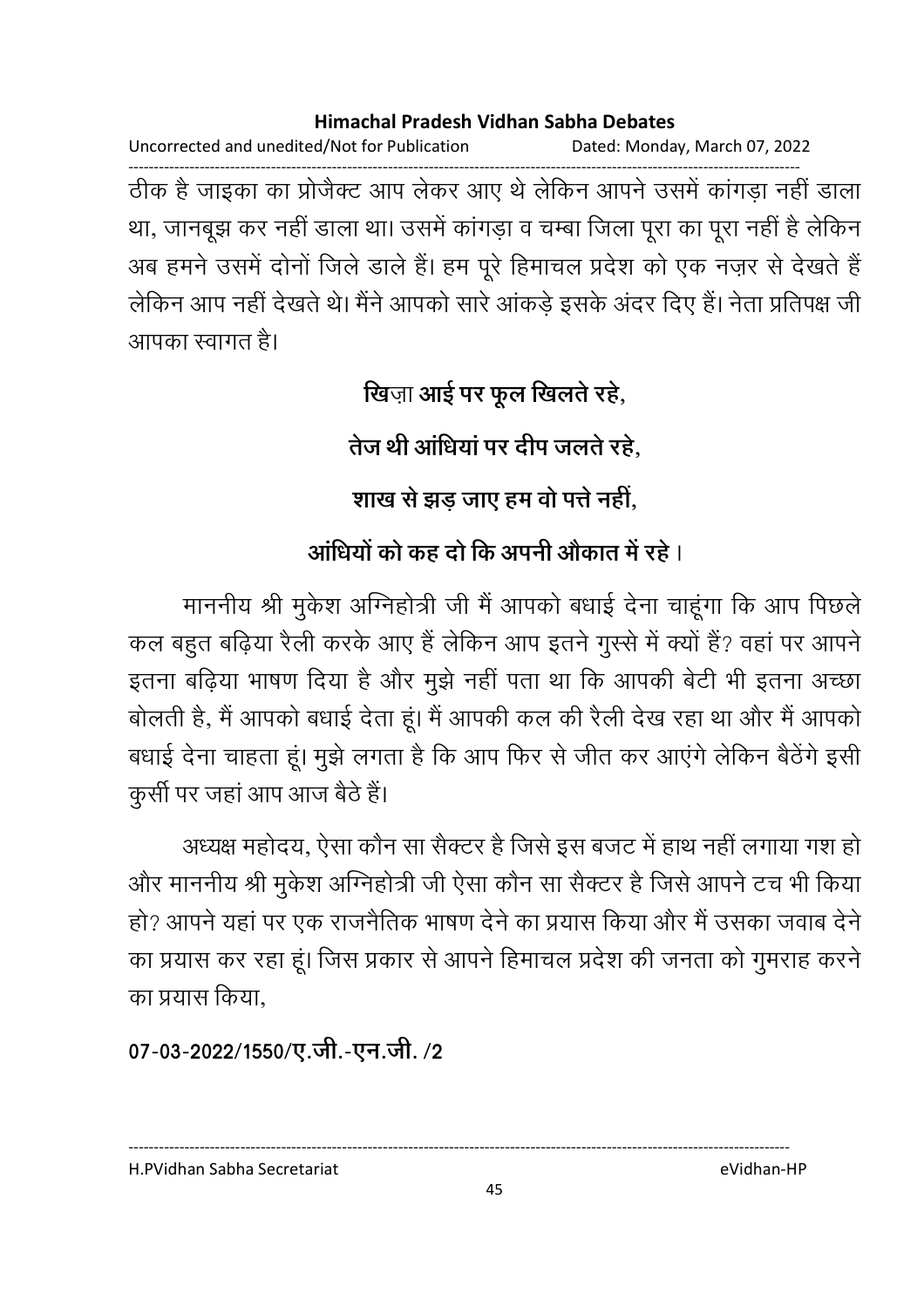Uncorrected and unedited/Not for Publication Dated: Monday, March 07, 2022

------------------------------------------------------------------------------------------------------------------------------------ जिस प्रकार से आपने हिमाचल प्रदेश की जनता के बीच में एक कसैप्ट पैदा करने का प्रयास किया कि इस बजट में कुछ नहीं है, यह बजट तथ्यों पर नहीं हैं और यह बजट केवल शब्दों का हेर-फेर है। It is gimmicks of words and figures. यह सब आप लोगों ने बाहर जा कर मीडिया को बाइट्स दी है और यहां पर खड़े होकर ड्रामा किया है। हम लोग क्या बेवकूफ है? चुनावी वर्ष में हम बजट दे रहे हैं और यदि इसे हम इम्पलेमिट नहीं। करेंगे तो किस मुंह से लोगों से वोट मार्गेंगे? …व्यवधान… हम आपके सामने कर के दिखाएंगे। पहले भी करके दिखाया है और आगे भी कर के दिखाएंगे। आज हिमाचल प्रदेश पहला ऐसा राज्य है जिसकी माननीय प्रधान मंत्री जी ने पीठ थपथपाई है। कोरोना काल में पूरे देश में यदि किसी प्रदेश का सबसे अच्छा प्रबंधन रहा है तो वह हिमाचल प्रदेश का है। Himachal Pradesh has come out as a warrior of Corona. हम जीत कर आए है और आपकी तरह हमने इसका मुकाबला पोलियो समझ कर नहीं किया, हमने इस महामारी का, जिसने पूरी दूनिया में कहर मचा दिया, उसका हमने पूरी ताकत के साथ मुकाबला किया है। आपकी तरह हमने फर्जी बिल बनाकर हाइकमान को नहीं भेजें हैं कि इतने करोड़ रुपये का खर्चा आ गया है और उसे वापिस दे दीजिए। हमने वास्तव में ग्राउड में जा कर काम किया है, मास्क बार्ट है, रोटिया बार्टी है, दवाइया बार्टी है और एक-एक व्यक्ति को मिलने के लिए घर-घर गए हैं। आपको हिमाचल की जनता वोट क्यों डालेंगी, क्या आप हिमाचल की जनता को बेवकूफ समझते हैं? आप लोगों के पास दिल्ली में रह क्या गया है? कभी 460 सासद होते थे आज केवल 55 बचे हुए हैं और अंगली बार तो ये भी उड़ जाएंगे। आपको हिमाचल की जनता वोट क्यो देंगी, क्या हिमाचल की जनता बेवकूफ हैं कि आपको वोट डालेंगी। आपको वोट डालकर उन्हें मिलेंगा क्या? आपसे उन्हें भ्रष्टाचार मिलेगा, आपर्स उन्हें प्रदेश का बेड़ांगके मिलेगा और इस बात को जनता अच्छे से जानती है कि किसे वोट डालना है और किसे नहीं, किसके माध्यम से विकास होगा व किसके माध्यम से प्रदेश आगे बढेगा। ...व्यवधान...

#### H.PVidhan Sabha Secretariat eVidhan-HP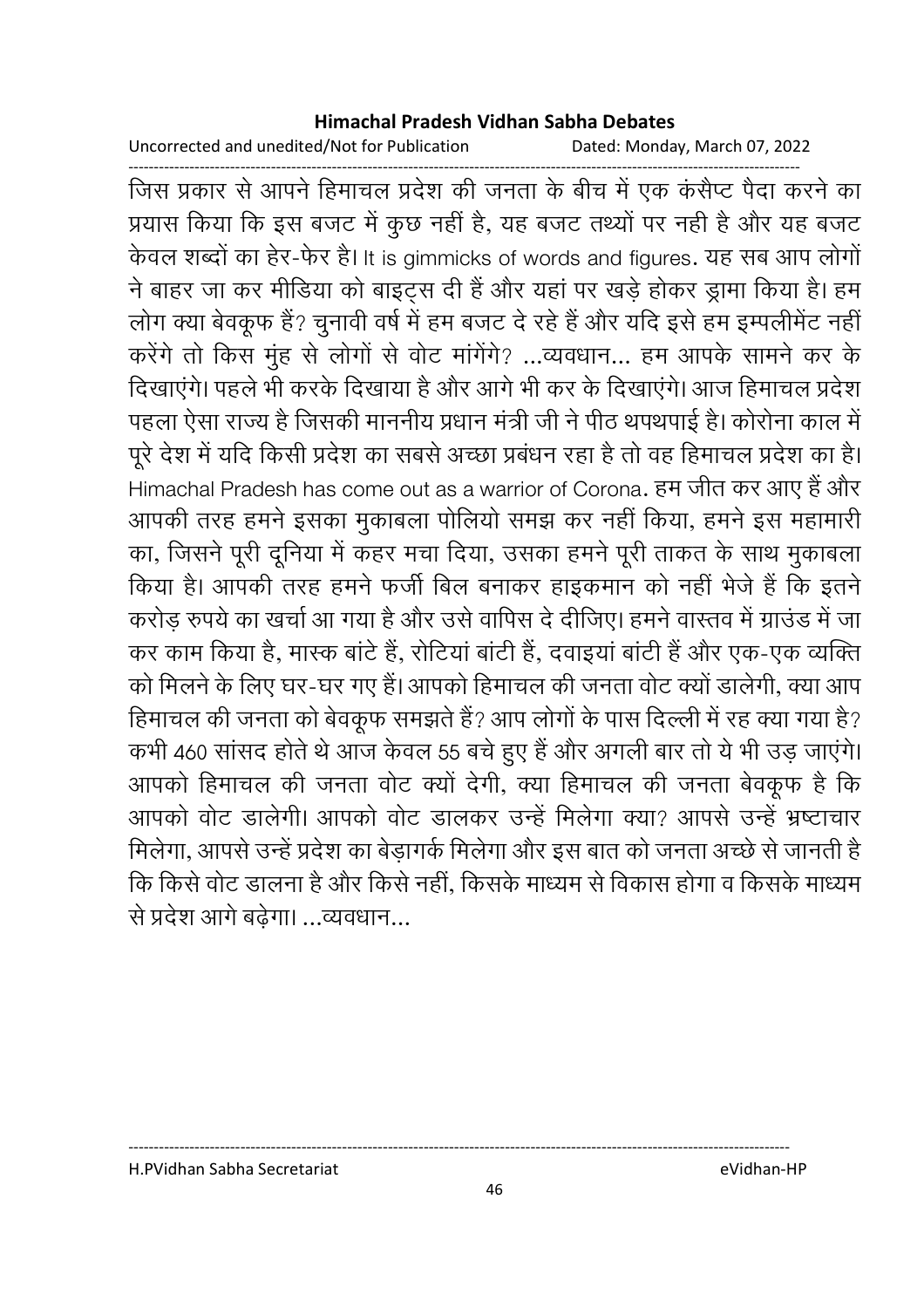Uncorrected and unedited/Not for Publication Dated: Monday, March 07, 2022

#### ------------------------------------------------------------------------------------------------------------------------------------ 07-03-2022/1550/ए.जी.-एन.जी. /3

माननीय सदस्य राणा जी उप-चुनावों में जीत से आप हवा में उड़ गए और हमने उससे सीख ली है। हम नीचे आ गए और आप ऊपर उड़ गए। अभी तो आपके मध्य मुख्य मंत्री पद के लिए 20-20 का वर्ल्डकप शुरू होगा।

हिमाचल प्रदेश की जनता को इस प्रकार का भाषण देकर, इस प्रकार से गुमराह करके, जी.डी.पी. में कौन सी छड़ी घुमा दी, नलके कहा पर लगा दिए, ये आपने क्या कर दिया आदि-आदि बातों से कोई फर्क नहीं पड़ने वाला। हिमाचल प्रदेश की जनता सब भली-भाति जानती है। अध्यक्ष महोदय, मैं माननीय सदस्य श्री विक्रमादित्य सिंह जी को कहना चाहता. हू कि you are like a younger brother to me. आपको मै बधाई देना चाहूगा और जिस प्रकार से आपने कल कहा कि मेरे परिवार के पास 20 सीटे हैं। 17 सीटे मण्डी लोक सभा क्षेत्र में हैं, एक आपकी अपनी सीट है, एक आप अपनी पैत्रिक सीट रोहडू और एक आप पैत्रिक सीट रामपुर मानते हो। क्या आपकी अपनी कोई अलग पार्टी है? आपकी कांग्रेस-बी है या कांग्रेस-सी है। …व्यवधान…

**श्री विक्रमादित्य सिंह** : आपने मेरे परिवार के बारे में बात की थी इसलिए मैंने आपको आइना दिखाया था।

**वन मंत्री** : मुझे आइना दिखाने वाले आप अभी पैदा नहीं हुए हैं। ...व्यवधान... माननीय सदस्य श्री विक्रमादित्य सिंह जी आपके ई.डी. के केस की सारी कार्पिया मेरे पास है। ...व्यवधान... इसमें आप Accused Number-9 हैं। ...interruption... You are an accused person.

श्री जे.एस. द्वारा जारी.........

**07.02.2022/1555/JS/AG/1**

वन मंत्रीः-----जारी-------

H.PVidhan Sabha Secretariat eVidhan-HP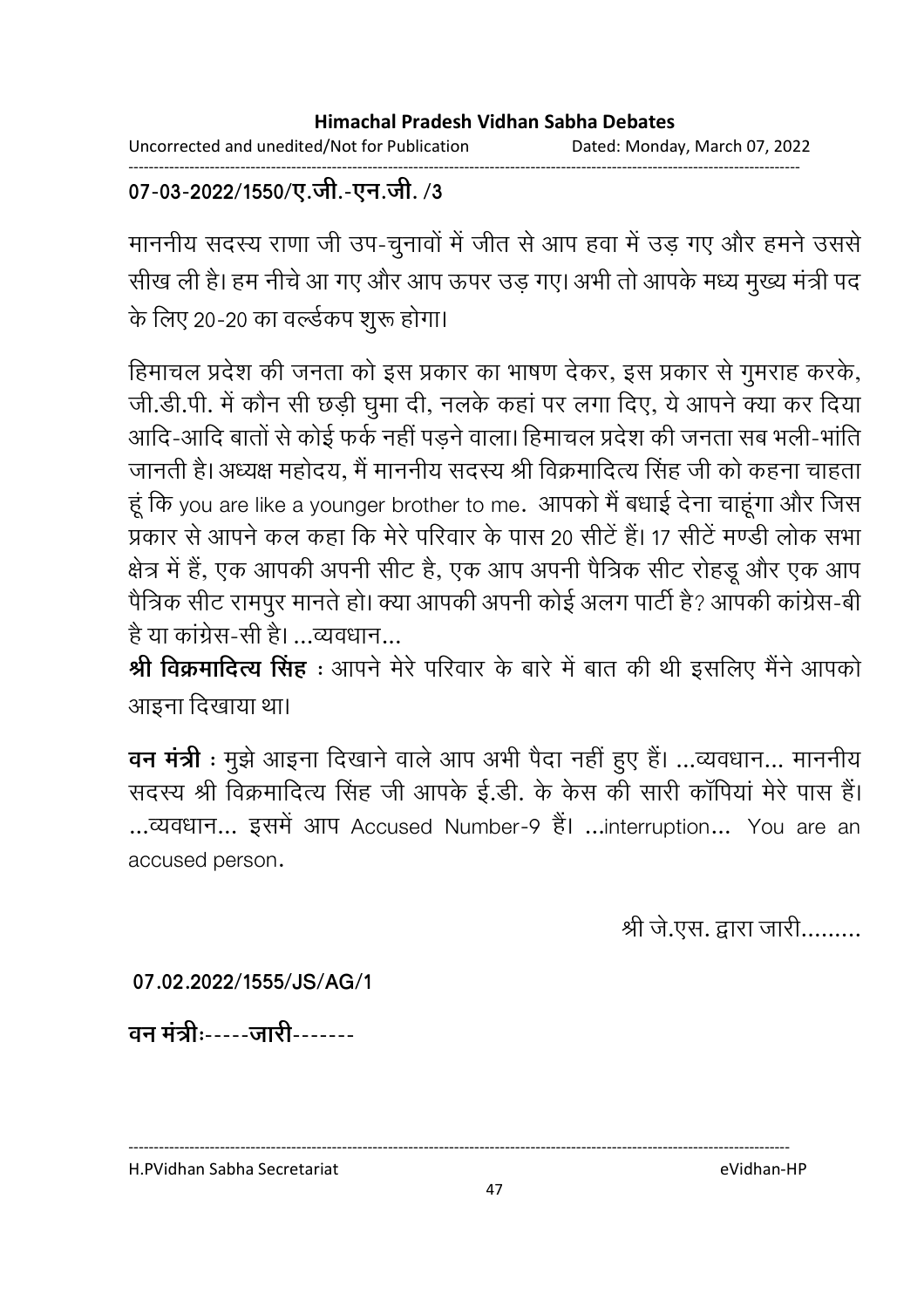Uncorrected and unedited/Not for Publication Dated: Monday, March 07, 2022

------------------------------------------------------------------------------------------------------------------------------------ आप अपनी खलड़ी में रहिये। …व्यवधान… मुझको पता है, मैंने कहा पर रहना है। किस खलड़ी में रहना है, मुझे पता है। You are an accused in ED case. होश में रहिये। ...(व्यवधान)...अध्यक्ष महोदय, I am not giving you certificate. The ED will give you certificate. They have already given you the certificate. I don't want to give you any certificate. मै इसके ऊपर सोटेफिकेट नहीं देना चाहता। अध्यक्ष महोदय, ...(व्यवधान)...देखो, आप फिर बीच में बोल रहे हैं। ...व्यवधान... विक्रमादित्य जी, मैंने आपर्स सर्टिफिकेट नहीं लेना है। आप मेरी बात को समझे और न ही मैंने ई.डी. से सोटेफिकेट लेना है कि किसी बात की चोरी का इल्ज़ाम मुझ पर लगा है। ...(व्यवधान)...मेरे भाई, आप जमानती आदमी हो, चुप रहो। आप यहां पर जमानत में आये हुए हैं। अभी भी ये लोग रजवाड़ाशाही में ही रहते हैं …(व्यवधान)… इतना highhandedness behaviour,अभी भी रजवाड़ाशाही आपके अन्दर भर-भर कर बोल रही है। हिमाचल प्रदेश के लोग भली-भाति जानते हैं कि ऐसे लोग आएंगे तो हिमाचल प्रदेश का क्या करेंगे। और ये लोग किस तरीके से हिमाचल को लूटेंगे। यह कार्पोरेशन भी आपने ही as a shadow मंत्री के रूप में चलाई हुई है। आपने ही इसको लूटा है और आपने

ही इस तरीके से एक्साइज का बेड़ांगके किया है। आप मेरा मुह मत खुलवाए। अध्यक्ष महोदय, यह बजट जो आदरणीय श्री जय राम ठाकुर जी ने यहां पर पेश किया, यह ऐसा बजट है जिसने हर वर्ग को हाथ लगाया है। छोटे-से-छोटा आदमी और गरीब-से-गरीब आदमी यानि उस व्यक्ति का ध्यान रखा गया जिसके बारे में कोई नहीं सोचता था। जहाँ मैं श्री जय राम ठाकुर जी को बंधाई देना चाहूँगा वहीं पर आपके माध्यम से सरकार को भी बंधाई देना चाहूँगा कि जो करोना की लड़ाई और जिस तरीके से आपने हिमाचल प्रदेश का नाम पूरे हिन्दुस्तान में रोशन किया है, उसके लिए मैं आपको बहुत-बहुत बधाई देता हूँ और इस बजट का समर्थन करता हूँ। अध्यक्ष महोदय, आपने समय दिया आपका बहुत-बहुत धन्यवाद।

**07.02.2022/1555/JS/AG/2**

**अध्यक्षः** माननीय सदस्य, श्री मुकेश ओग्नेहोत्री जी बैठ जाए प्लीज।

H.PVidhan Sabha Secretariat eVidhan-HP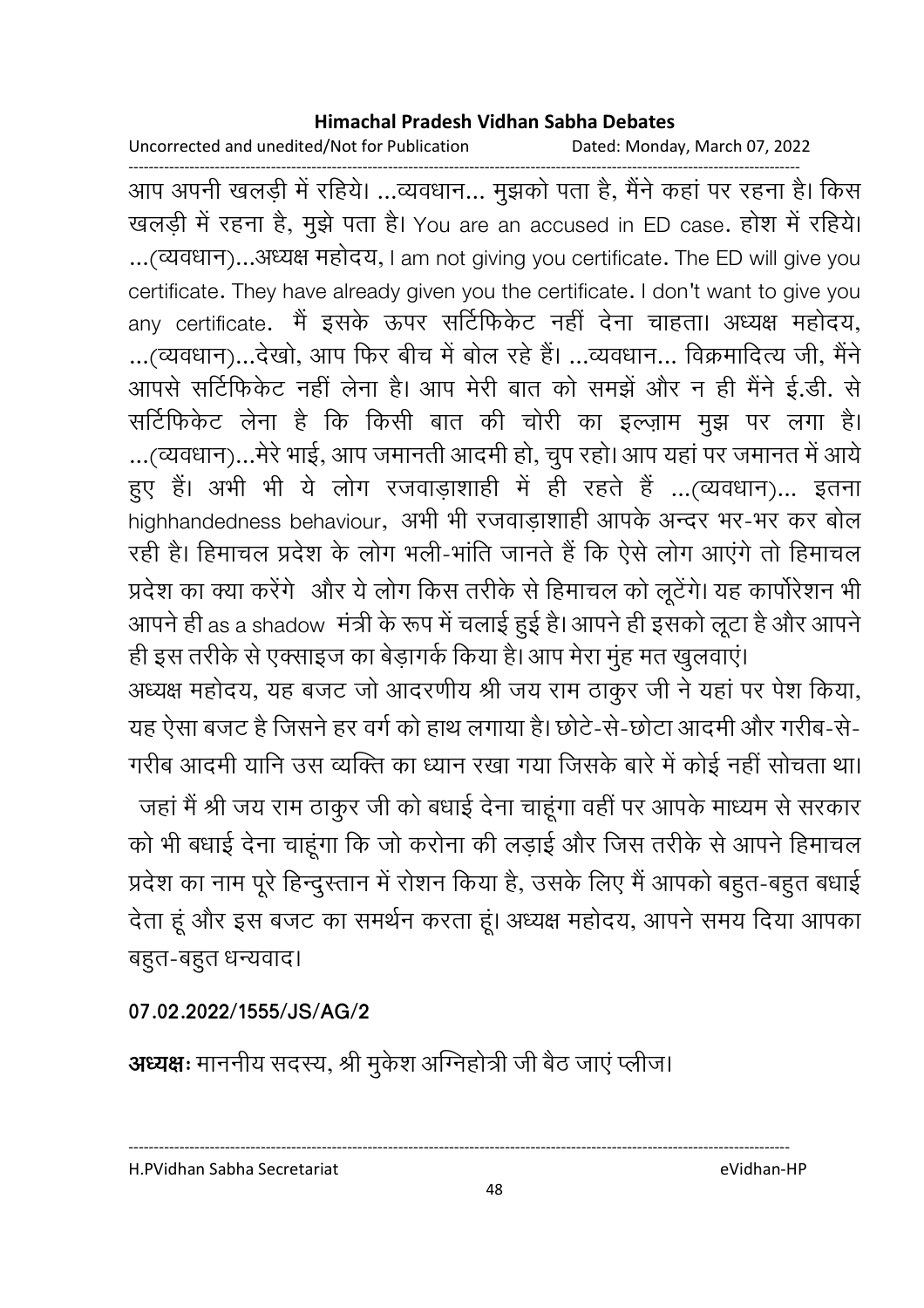Uncorrected and unedited/Not for Publication Dated: Monday, March 07, 2022

------------------------------------------------------------------------------------------------------------------------------------ **श्री मुकेश अग्निहोत्रीः** माननीय अध्यक्ष महोदय, स्व0 राजा वीरभद्र सिंह जी 14 बार जीते। और 6 दफा …(व्यवधान)…वन मंत्री जी, श्री विक्रमादित्य सिंह जी पहली बार विधान सभा में आए हैं …(व्यवधान)…आप प्रदेश सरकार में मंत्री हैं। आपसे हम यह उम्मीद नहीं करते कि आप ऐसी भाषा का प्रयोग करें। जिस ढंग से आपने बोला …(व्यवधान)… हमला कर देंगे, मैं एक बात कह देता हूं कि इस हाउस के सारे मैम्बज़े अपनी-अपनी खलड़ी में रहें अभी 6 महीने में चुनाव आ रहे हैं। …(व्यवधान)…

**07.02.2022/1555/JS/AG/3**

**अध्यक्षः** अब इस चर्चा में माननीय सदस्य श्री राम लाल ठाकुर जी भाग लेगे।

**श्री राम लाल ठाकुर (नैना देवीजी**)ः माननीय अध्यक्ष महोदय, जो इस माननीय सदन में माननीय मुख्य मंत्री जी ने दिनाक 4 मार्च, 2022 को बजट प्रस्तुत किया, मैं उसके ऊपर अपने विचार रखने के लिए खड़ा हुआ हूं।

माननीय अध्यक्ष महोदय, काफी गर्म और नरम वातावरण में बहुत सारी बातें हमारे साथियों | ने यहां पर रखी, मैं उनका धन्यवाद करना चाहूंगा कि गर्मी और नरमी आने के बाद भी आप लोग काफी सयम से बैठे। माननीय अध्यक्ष महोदय, जो माननीय मुख्य मंत्री जी ने यहां | पर बजट पेश किया है, इसमें मैं कहना चाहूंगा कि यहां पर बड़े अच्छे शब्दों का प्रयोग हुआ कि "हमने इतनी चुनौतियों के बावजूद भी जन-आकाक्षाओं को पूर्ण करते हुए प्रगति की **अभूतपूर्व गाथा लिखी है** और आज हमारा प्रदेश विकास के मार्ग में आगे चल रहा है"।आगे बड़े सुन्दर शब्दों में और कहा कि " **सेवा और सिद्धि के, चार साल समृद्धि के**"

श्री एस.एस. द्वारा जारी---

**07.03.2022/1600/SS-AS/1**

<u>श्री राम लाल ठाकुर क्रमागत ः</u>

H.PVidhan Sabha Secretariat eVidhan-HP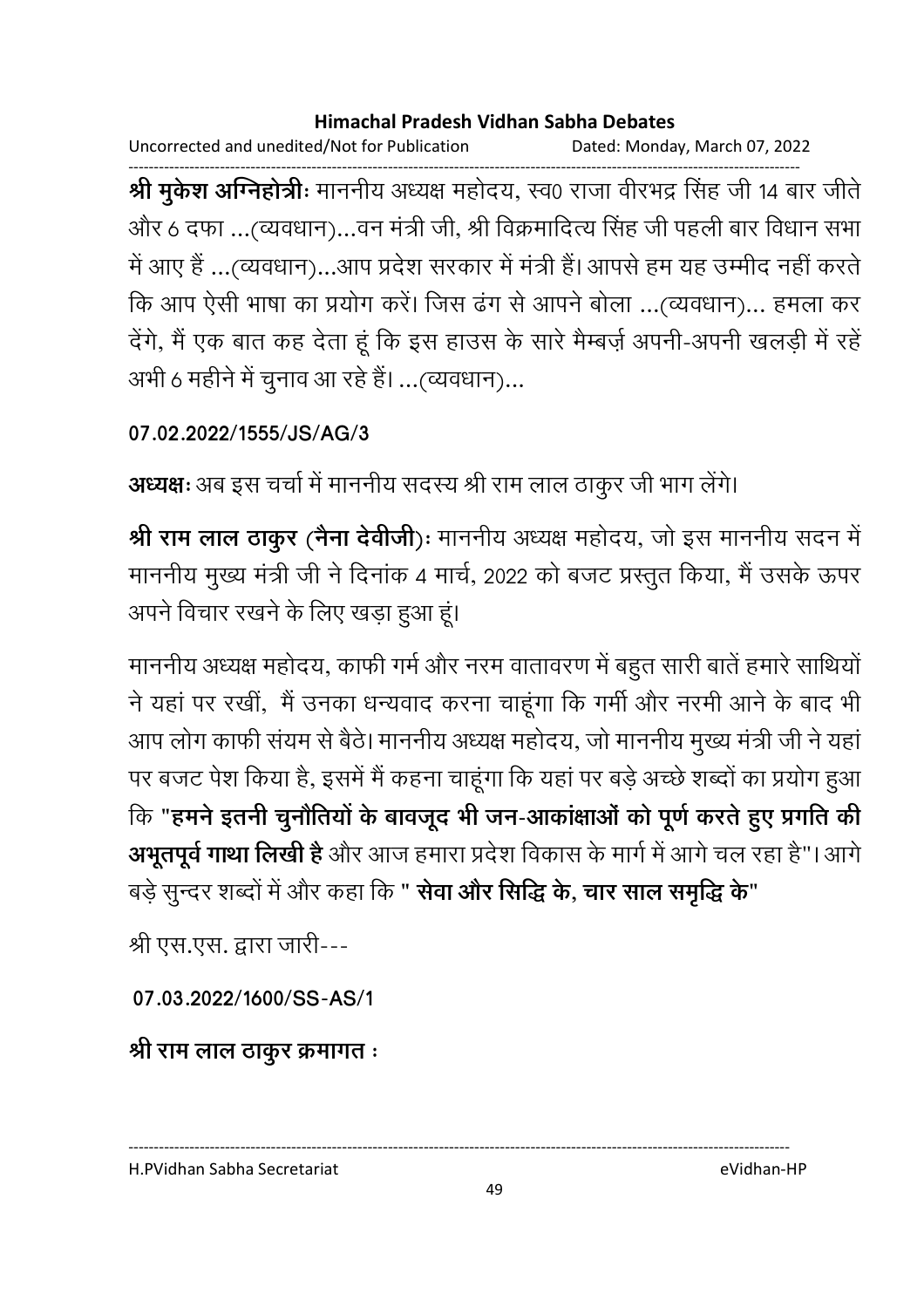Uncorrected and unedited/Not for Publication Dated: Monday, March 07, 2022

------------------------------------------------------------------------------------------------------------------------------------ और अगले पेज पर जाए तो वहां पर ये इंगित किया गया है कि सरकार सकल्पों व शक्ति. के साथ इस प्रदेश को आगे लेकर गई है। ईमानदारी और कार्यक्षमता के साथ आगे गई है। परन्तु मुख्य मंत्री जी जिन शब्दों का आपने प्रयोग किया, आप अपने मंत्रिमंडल से दिल पर हाथ रखकर पूछों कि जो आपने लिखा है और चाहा है तथा जो आप सर्देश प्रदेश के लोगो को देना चाह रहे हैं क्या हमारे साथी उसमें खरे उतरे भी हैं या इसमें कितने साथी है जिन पर आपके कहे अनुसार शब्द फिट नहीं होते? आपने यहां पर बजट भाषण दिया, सबने कहा और आपने भी कहा; यहां पर कर्जा की बात आई। हमारी तरफ से भी कहा गया कि आपने कर्ज उठाकर रिकार्ड बना दिया। मैं आपको याद दिलाना चाहूंगा कि जब आपने यह दृष्टि पत्र हिमाचल प्रदेश की जनता को दिया था तो उसका नाम बदल गया, कहीं पर इसका नाम दृष्टि पत्र से बदलकर संकल्प पत्र हो गया।

## (कर्नल इन्द्र सिंह, माननीय सभापति पीठासीन हुए।)

सभापति महोदय, सकल्प का अर्थ है कि मैं भगवान् को हाज़र-नाज़र रखकर कसम खाता. हू कि जो हमने वायदे किए है हम उनको पूरा करेंगे। ये दृष्टि पत्र या सकल्प पत्र चार सालों में प्रदेश के लोगों ने देख लिया कि हर साल नए-नए नाम से लुभावने नारे देकर आता है। मुख्य मंत्री जी ने अपना पाचवा बजट प्रस्तुत किया है, उसमें हम कितने खरे उतरे | हैं, कितना क्या हुआ है, वह पता लग जाएगा। जो ये कर्जा की बात करते हैं उसमें मैं कहना चाहूँगा कि ये कर्ज किस सरकार ने नहीं उठाए। माननीय शाता कुमार जी ने भी लिए थे। प्रो0 प्रेम कुमार धूमल जी दो बार मुख्य मंत्री रहे तो उन्होंने भी कर्ज लिए थे। क्योंकि काम चलाना है तो माननीय वीरभद्र सिंह जी के समय में भी कर्ज लिए गए। जो प्लानिंग कमीशन है और गवर्नमैंट आफ इंडिया के आर्देश हैं उसके मुताबिक कुछ परसैंटेज में प्रदेश को कर्ज लेने की इजाज़त है। तो हर मुख्य मंत्री और सरकार ने कर्ज लेकर प्रदेश को चलाया है। परन्तु सभापति महोदय, मैं आपके माध्यम से सरकार से पूछना चाहूंगा कि आप यह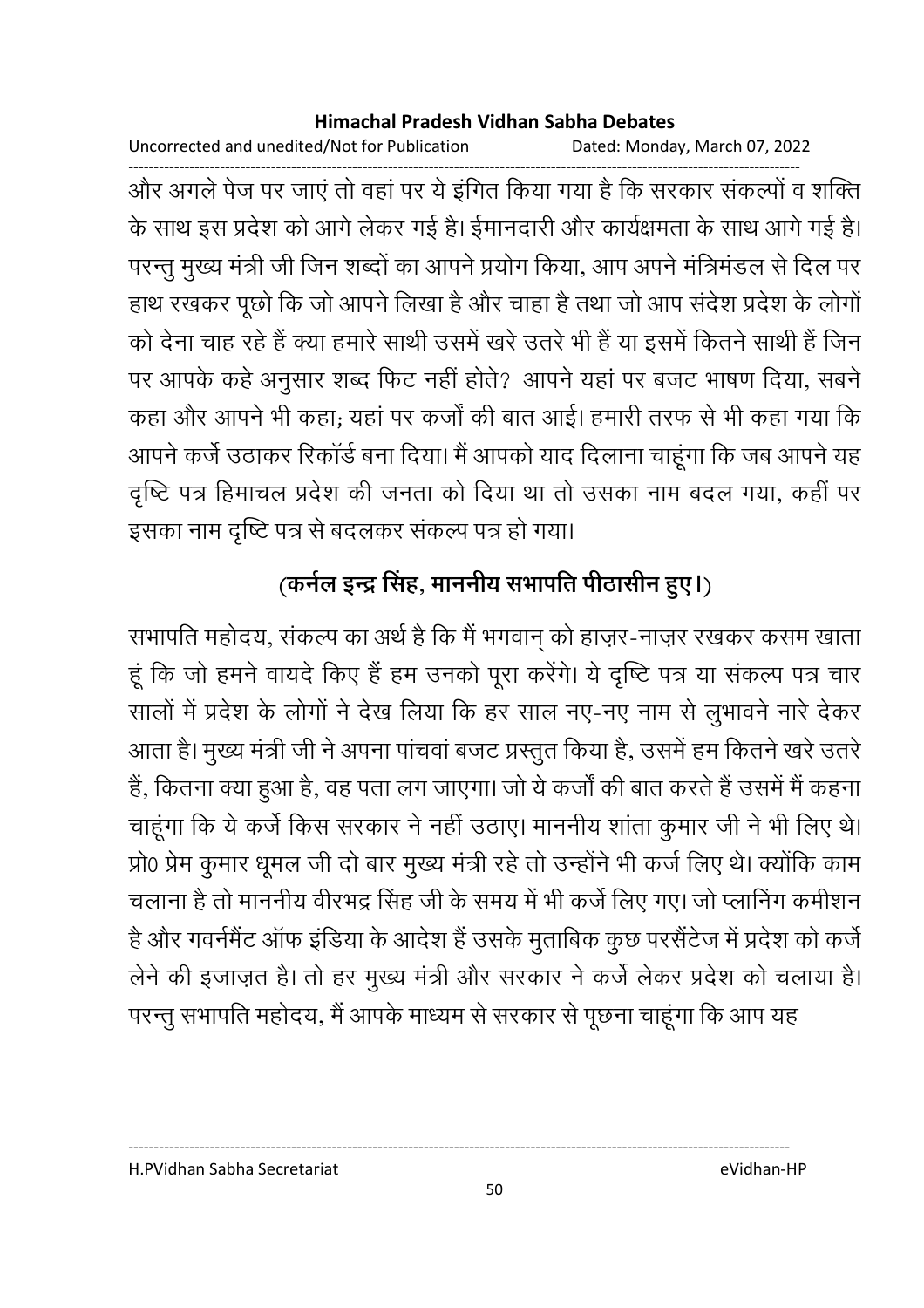Uncorrected and unedited/Not for Publication Dated: Monday, March 07, 2022 ------------------------------------------------------------------------------------------------------------------------------------

### **07.03.2022/1600/SS-AS/2**

बताए कि जब आपने यह सकल्प पत्र/दृष्टि पत्र लोगों के सामने दिया था तो आपने पब्लिक में जाकर यह कहा कि वीरभद्र सिंह जी की सरकार ने कर्ज बहुत ले लिए लेकिन हम प्रदेश को कर्ज मुक्त बनाएंगे और कर्जे नहीं उठाएंगे।

सभापति महोदय, अगर आज हम इस बजट को देखे तो 2021-22 के जो संशोधित अनुमान है उसमें ये कहा गया कि 2078 करोड़ रुपये का सरप्लस राजस्व प्रदेश को आया है। राजस्व व्यय 37034 करोड़ रुपये रहने का अनुमान पेज नं0 68 और 209 के ऊपर दशोया गया है। सभापति महोदय, मैं यह कहना चाहूंगा कि जब आपको राजस्व सरप्लस हो रहा है, आपकी जी0डी0पी0 ऊपर आ रही है तो फिर आपको ये रिकार्ड तोड़ कर्ज उठाने की ज़रूरत क्या पड़ी है? अभी मैं यह कहना चाहूगा कि बजट में हम 100 रुपये में से कितने रुपये विकास पर खर्च करेंगे? 100 में से सिर्फ 29 रुपये और उसके अंतर्गत अन्य गतिविधिया भी शामिल है। अब 2022-23 के लिए 51365 करोड़ रुपये का बजट प्रस्तुत किया है।

जारी श्रीमती के0एस0

## 07.03.2020/1605/केएस/एएस/1

## <u>श्री राम लाल ठाकुर जारी---</u>

कुल राजस्व प्राप्तिया 37,312 करोड़ रुपये की दशोई है और वर्ष 2021-22 के संशोधित अनुमानों के अनुसार फिर कहा गया है कि 278 करोड़ रुपये का राजस्व सरप्लस अनुमानित है। सभी जगह सरप्लस, सरप्लस हो रहा है। उसके बाद अगर आप देखें तो आज हिमाचल प्रदेश में जो बजट दिया है, इसमें वर्ष 2022-23 के लिए 40278 करोड़ रुपये। अनुमानित है जो हमारा खर्चा आएगा और उसके ऊपर राजस्व प्राप्तिया आपने 36,375 करोड़ रुपये बताई है। यह जो 3,903 रुपये का गैप बच गया है, क्योंकि हमारी प्राप्तिया कम है, खर्च ज्यादा है, मौजूदा साल में भी आकड़ों में भले ही आपने यह कह दिया कि कर

H.PVidhan Sabha Secretariat eVidhan-HP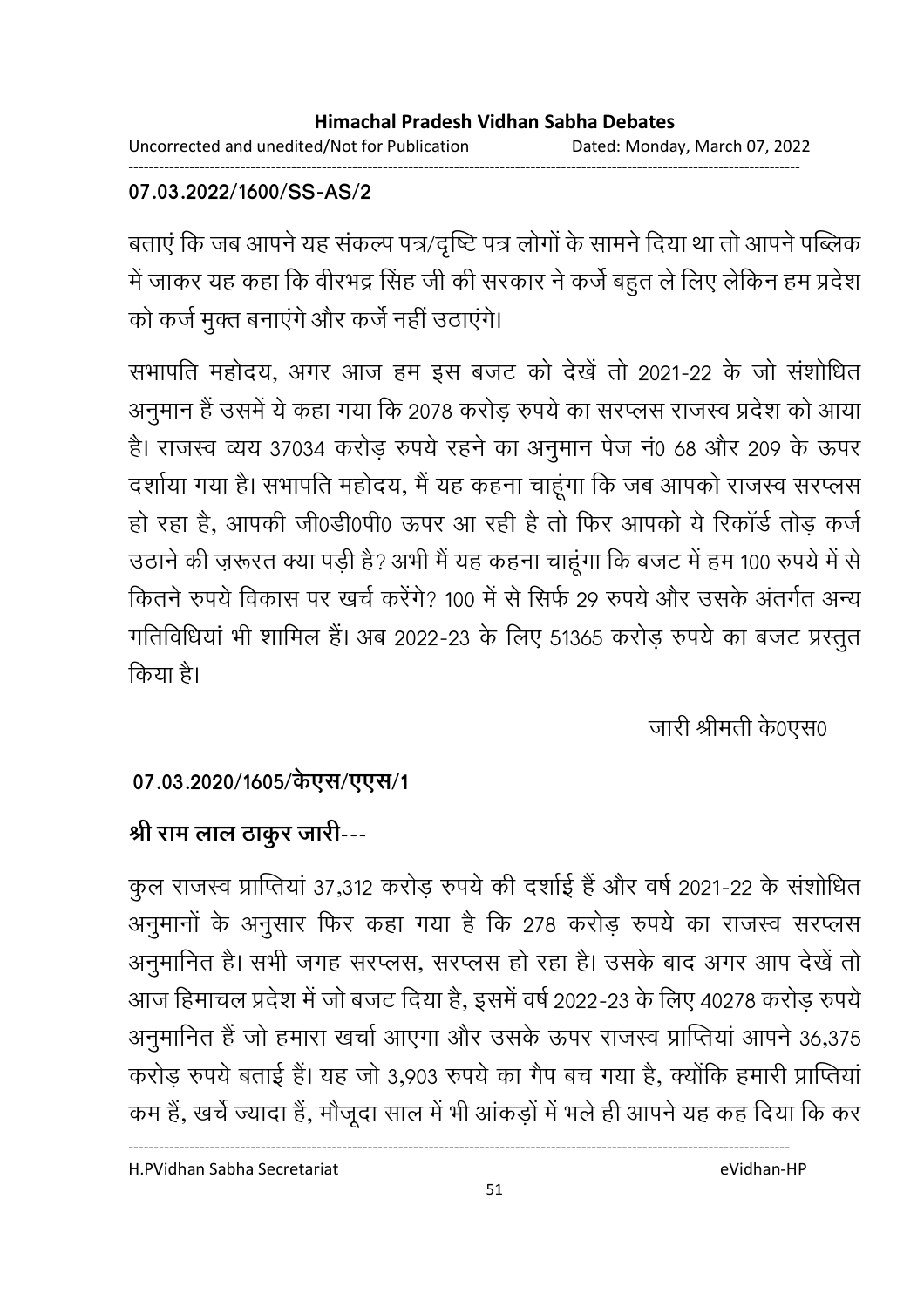Uncorrected and unedited/Not for Publication Dated: Monday, March 07, 2022

भी नहीं लगाएंगे तो मैं यह सोचता हूं कि बिना कर्ज लिए हुए यह काम पूरा नहीं हो पाएगा। जो आपने कहा कि प्रदेश को सैंट्रल गवर्नमैंट ने पैसा दिया, मैं यह जानना चाहूंगा कि कुल मिलाकर यह जो 9602 करोड़ रुपये का घाटा है, पिछले वर्षों में डबल इंजन की सरकार ने कितना पैसा केन्द्र से लाया? सरकार के प्रबन्धन की जो इन्होंने बात की है, उसमें यह कहा गया कि यह घाटा केन्द्र सरकार के सहयोग से और वित्त प्रबन्धन से पूरा किया जाएगा। सभापति महोदय, यह जो इतना ज्यादा गैप बचा है, जिसको पूरा करना है, प्रदेश को आगे चलाना है, उसमें चोर दरवाजे से लोगों के ऊपर टैक्स लगेंगे। यह ये नहीं कह रहे हैं लेकिन चोर दरवाजे से जो टैक्स लगेंगे उससे प्रदेश की जनता और भी दुखी होगी।

सभापति महोदय, इस बजट में अतिरिक्त सहायता की बात भी की गई है कि चालू वित्त वर्ष में 600 करोड़ रुपये अतिरिक्त सहायता मिली है और यह पूंजीनिवेश हुआ है। यह भी कहा गया है कि वर्ष 2022-23 में अभूतपूर्व वृद्धि की गई है और चिन्ह्ति कामों को छः महीने के अंदर-अंदर पूरा करेंगे। सभापति महोदय, इन कामों को पूरा करने के लिए पैसा कहां से आएगा, उसके बारे में एक शब्द भी नहीं लिखा गया है।

## 07.03.2020/1605/केएस/एएस/2

ये जो कार्य हैं और जो कार्य हो सके हैं इनके बारे में सभापति महोदय, मैं आपके माध्यम से सरकार से पूछना चाहूंगा कि बिना कर लगाए हमारा काम नहीं चलेगा। केन्द्र से आपको मदद नहीं मिलेगी। केन्द्र सरकार वहां पर मदद देती है जहां पर चुनाव होते हैं और वह मदद यू.पी. में भी मिली है। यू.पी. में क्या होगा, यह अभी 10 तारीख़ तक भविष्य के गर्भ में है। बाकी राज्यों में क्या होगा, यह भी पता लग जाएगा लेकिन हिमाचल प्रदेश में शुरूआत हुई है। बाई इलैक्शन का रिज़ल्ट आपके सामने है। मैं यह कहना चाहूंगा कि सरकार मंहगाई रोकने में और रोज़गार मुहैया करवाने में बिल्कुल विफल रही है। आज जितनी कीमतें बढ़ी हैं, किसानों का हाल बुरा हुआ है, उसमें मैं कहूंगा कि लोग यह समझ चुके हैं कि आने वाले समय में कांग्रेस पार्टी आगे आएगी। सभापति महोदय, पार्लियामेंट की एक और तीन विधान सभा की सीटें जो हम जीतकर आए हैं, लोग कांग्रेस पार्टी को इसके लिए

H.PVidhan Sabha Secretariat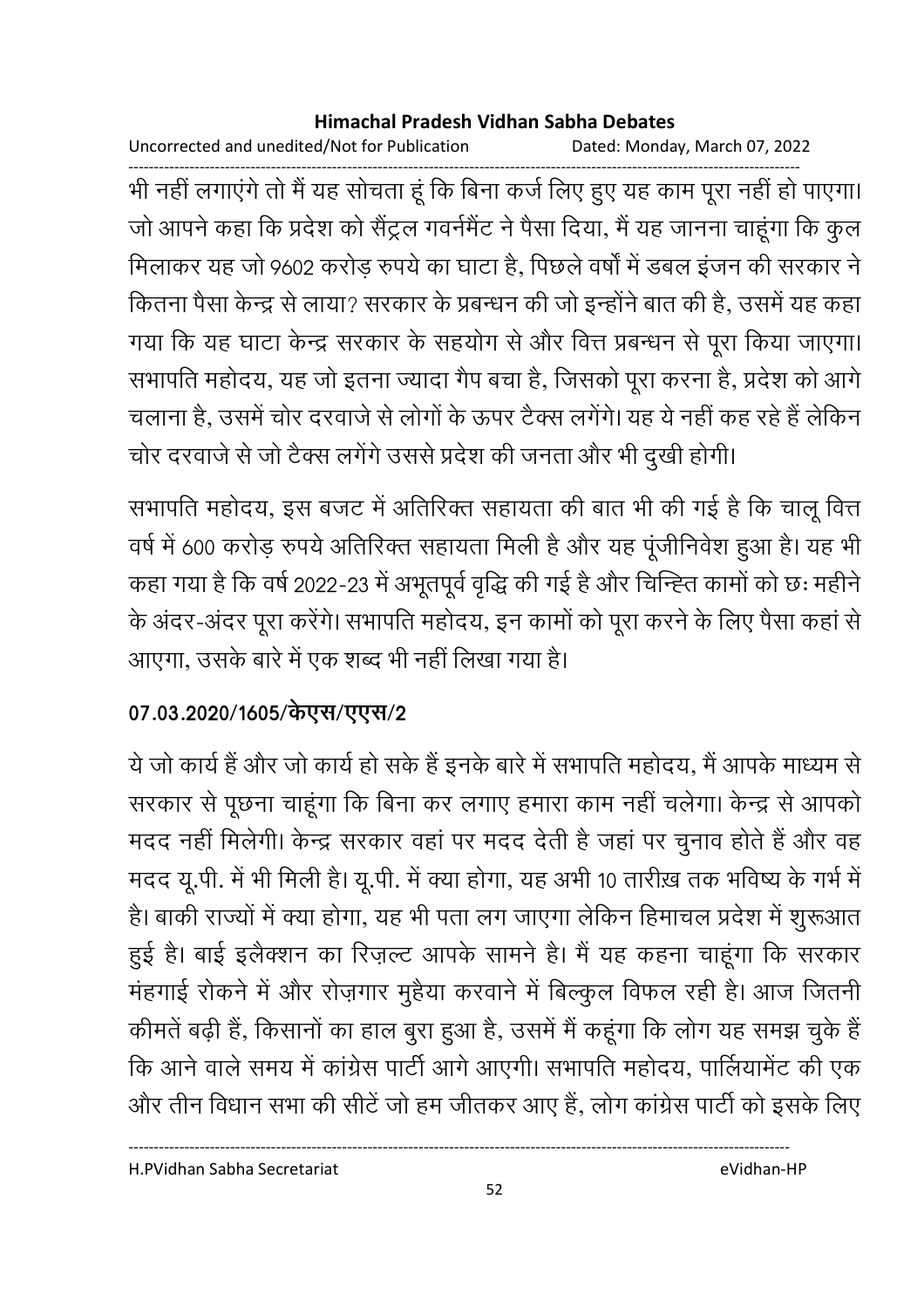Uncorrected and unedited/Not for Publication Dated: Monday, March 07, 2022

मुबारकवाद तो दे ही रहे हैं लेकिन यह जो सरकार बैठी है मैं इनसे कहना चाहूंगा कि शूरुआत हिमाचल के लोगों ने कर दी है। पिछली बार भी शिमला म्यूनिसिपल कॉर्पोरेशन में जब कांग्रेस पार्टी जीतकर आई थी।

श्रीमती अ0व0 द्वारा जारी---

07.03.2022/1610/av/dc/1

## श्री राम लाल ठाकुर ----जारी

तो पूरे भारत वर्ष में उसका डंका बजा था और पूरे प्रदेश में कांग्रेस पार्टी को राजनीतिक तौर पर बल मिला था। अभी यहां पर जल शक्ति मंत्री जी नहीं बैठे है। अगर सिंचाई और पीने के पानी की स्कीम्ज की बात की जाए तो इसका प्रदेश में एक ही मंत्रालय है। इस मंत्रालय द्वारा जिन-जिन स्कीमों को पैसा दिया गया है और जिन-जिन स्कीम्ज को आगे लाने के लिए कहा गया है; मैं उनके बारे में यह पूछना चाहता हूं कि क्या ये सभी स्कीम्ज एक साल में पूरी हो जाएगी? आपकी पुरानी स्कीम्ज नहीं चल रही है, पुरानी स्कीम्ज की मोटर्ज दो-दो वर्षों से खराब पड़ी हैं जिसके कारण उनसे पानी की सप्लाई नहीं आ रही है। मेरे निर्वाचन क्षेत्र में जगातखाना-तनबोल स्कीम माननीय श्री वीरभद्र सिंह जी के समय में शुरू हुई थी और उसके लिए पैसा भी सैंक्शन हो गया था। पिछले चुनाव आने पर उसकी सड़क के किनारे आधारशीला रखी गई थी कि तनबोल-जगातखाना को सिंचाई का पानी मिलेगा। मगर वह स्कीम आज तक पूरी नहीं हुई है। पहले इसको जून महीने में पूरी करने के बारे में कहा गया था, मगर अब अगला जून महीना आने वाला है। मुझे लगता है कि उसका काम अगले जून माह तक भी पूरा नहीं होगा। मेरे निर्वाचन क्षेत्र में दामीघाटी के लिए यू0एस0ए0आई0डी0 की मदद से एक स्कीम बनाई गई थी। मैं यह पूछना चाहता हूं कि क्या कारण है कि दो-दो वर्षों तक कोई स्कीम खड़ी रहे और उसकी रिपेयर के लिए पैसा न मिले। इसी तरह से कोठीपुरा की स्कीम है। मेरे निर्वाचन क्षेत्र में ही गम्बर नदी से छड़ोल पंचायत के दो-तीन गांवों को पानी उठाकर दिया गया मगर वहां कोई पानी नहीं

eVidhan-HP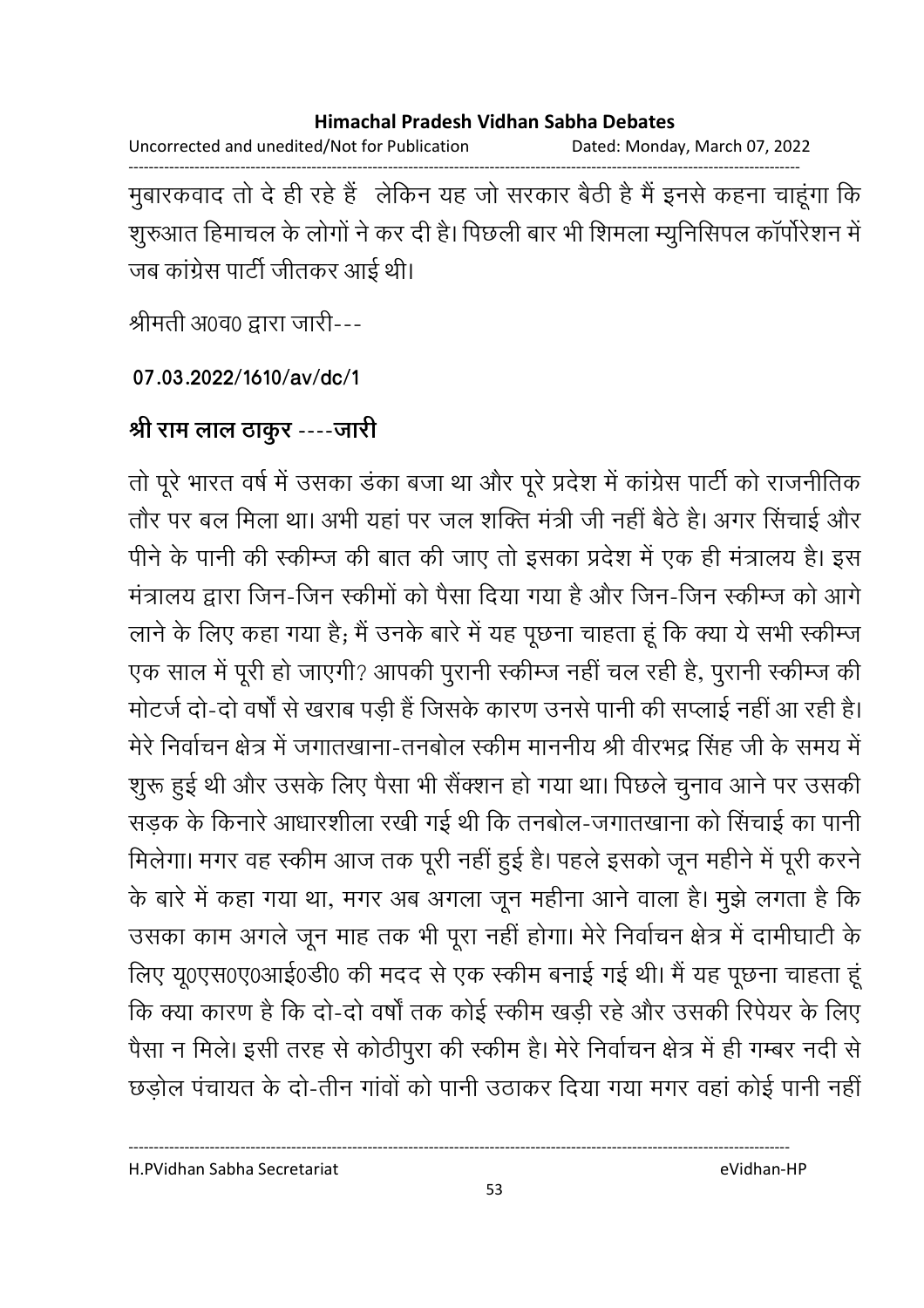Uncorrected and unedited/Not for Publication Dated: Monday, March 07, 2022

------------------------------------------------------------------------------------------------------------------------------------ पहुंचा। उसमें कारण यह है कि वहां जो भी इंजीनियर आता है वह नई बात करता है। एक इजीनियर यह कहता है कि इसका राइजिंग मेन ठीक नहीं है। इस राइजिंग मेन की पाइप मोटी होनी चाहिए और फिर दूसरा इजीनियर आता है और कहता है कि नहीं, छोटी होनी चाहिए। वहां न मोटी पाइप से पानी गया और न ही छोटी पाइप से पानी गया; फिर सरकार का कहना है कि हमें किसानों की इकम दोगुनी करनी है। इसके अतिरिक्त में यह कहना चाहूँगा कि प्रदेश में सेब या दूसरे फल उत्पादकों की अपनी जगह है। होटिकल्चर के

### **07.03.2022/1610/av/dc/2**

क्षेत्र में सरकार को जिस प्रकार से ध्यान देना चाहिए; वह हम नहीं दें पा रहे हैं। यहां इस बारे में माननीय सदस्य श्री रोहित ठाकुर का एक प्रश्न लगा था। यहां जिस प्रकार से उसका उत्तर दिया गया तो मैं तो यह कहना चाहूंगा कि उस प्रकार से पलस्तर करने की जरूरत नहीं है। यह रिकार्ड है कि एक या डेढ़ वर्ष पहले यहां बेमौसमी बर्फ या बारिश हुई थी जिसके कारण लोगों की फसले व सेब के पेड़ टूट गए थे; उनके बारे में आज की तारीख में कोई पूछने वाला नहीं हैं। मैं यहां पर किसी के ऊपर लाछन लगाने वाली बात नहीं कह रहा हूं। आप खुद देख सकते हैं कि जो किसानों को बूटे दिए जा रहे हैं वे किस कीमत पर दिए जा रहे हैं। पहले जो बूटा सो रुपये में मिलता था आज वह डेढ़-डेढ़ सो रुपर्य में मिलता है। आज बाजार में फंगीसाइंड और पैस्टीसाइंड भी नहीं मिल रही है। वर्तमान में खाद की कीमत भी बढ़ा दी गई है। खाद की बोरी का वजन 50 किलोग्राम से घटाकर 40-45 किलोग्राम कर दिया है और कीमत बढ़ा दी गई है। अब आप बताएं कि हम किसानों को क्या दें रहे हैं? केवलमात्र अच्छे भाषण देने से बात नहीं बनती। यह कहना कि हिमाचल प्रदेश फल उत्पादक राज्य है इसलिए इस ओर ज्यादा महत्व देने की जरूरत है। अगर वास्तव में देखा जाए तो प्रदेश में किसानो-बागवानों को कुछ भी नहीं मिल रहा है। इस बजट में मक्की और गेहूं का भी जिक्र आया है और यह कहा गया है कि मक्की के बीज पर पहले सरकार की ओर से 5 करोड़ रुपये मिलते थे तथा इस बार उस राशि को 5 करोड़ रुपर्य से बढ़ाकर 10 करोड़ रुपर्य कर दिया है।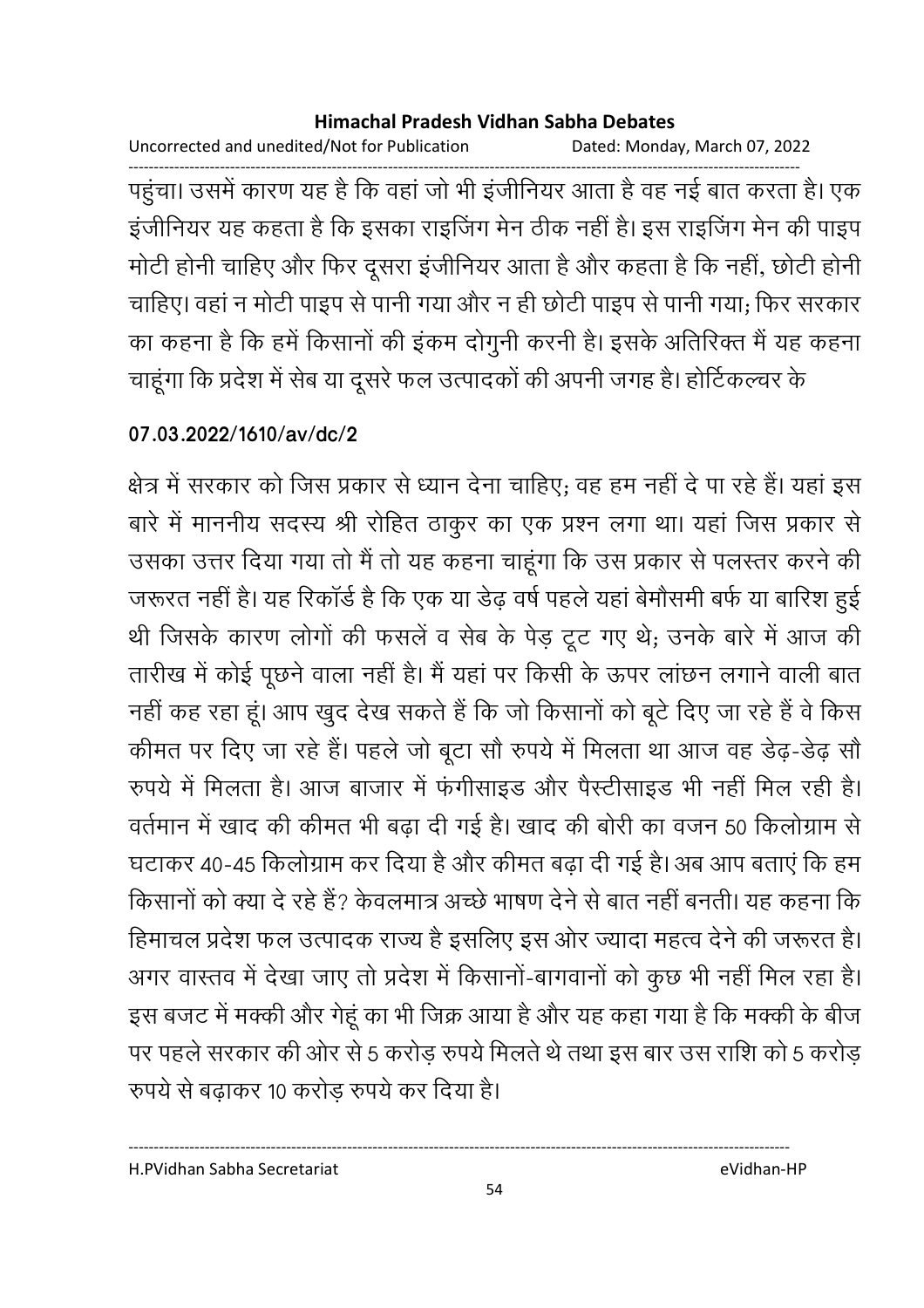## <u>टी सी द्वारा जारी</u>

### 07/03/2022/1615/टी0सी0वी0/डी0सी0/1

श्री राम लाल ठाकुर ... जारी

सभापति जी, उस फसल की कीमत थ्रो-वे प्राइस पर ली जा रही है। मैं आपको उदाहरण देना चाहूँगा। पिछली बार मक्की की 5 किलोग्राम की बोरी किसान को मु0 950 रुपये में मिली थी और किसान की मक्की मु0 1600 रुपये क्विटल के हिसाब से बिकी है। क्या इससे किसान की दोगुनी इनकम हो जाएगी। ऐसा ही हाल गेहूँ का है। विभाग कहता है कि आप गेहूँ ऊँगाओं और बीज के लिए हम आपकी गेहूँ खरीदेंगे। मैं अपने जिले की बात करना चाहूंगा। मेरे विधान सभा क्षेत्र में पंजाब के बार्डर के ऊपर एक मजयारी गांव है। उनको कहा गया कि आप अपनी फसल किसान भवन, बिलासपुर लेकर आओ और वहां पर आपकी गेहूँ खरीदी जाएगी। लेकिन वहाँ उनको कहा गया कि आपके 40 क्विटल बीज में से 5 क्विटल बीज ही ठीक है और 35 क्विटल बीज खराब है। यह बीज कृषि विभाग ने पैदा करवाया था और बीज भी उन्होंने ही दिया था। अब मान लो बीज ठीक नहीं निकला तो किसका कसूर है? आज कहा जा रहा है कि कोरोना काल में हमारी जी0डी0पी0 बढ़ गई है। कोरोना के समय में जो दुःख पहुचा है, वह सबको पहुचा है लेकिन हमारे किसानों ने हमें नीचे नहीं गिरने दिया। इसके लिए मैं उनको मुबारिकबाद देना चाहता हूं परंतु इसके लिए भी सरकार अपनी पीठ थपथपा रही है। आप मक्की का 5 किलोग्राम बीज मु0 950  $\,$ रुपर्य में दें रहे हैं, किसान पत्थरों से लड़कर सूखी जगह में दाले और सब्जिया पैदा कर रहा है लेकिन हम आज उसको क्या दे रहे है, इस बारे में में भी विचार करना चाहिए। जो हम बजट बुक में लिखते हैं, इसमें जमीन और आसमान का फ़र्क है। सभापति महोदय, मैं पशुपालन विभाग के बारे में भी बात करना चाहता हूं। यहां पर अभी मंत्री जी नहीं बैठे हैं, लेकिन उनके साथी मंत्री बैठे हैं। सरकार की तरफ से कहा गया कि हम इतनी गऊओ और भैसों को इजेक्शन लगाएंगे। मुझे विभाग के ही डाक्टरों ने बताया कि हम गाय और भैस को जो इजैक्शन लगाते हैं उसको बाहर से इम्पोर्ट करते हैं और कहा जाता है कि इस गाय के बछड़ी ही होगी बछड़ा नहीं होगा। अगर हम इस तरह का इजैक्शन लगाएंगे कि गाय जो बच्चा देंगी वह फॅमिल होंगी और मेल नहीं होगा तो क्या इससे इनबैलेस नहीं होगा। यदि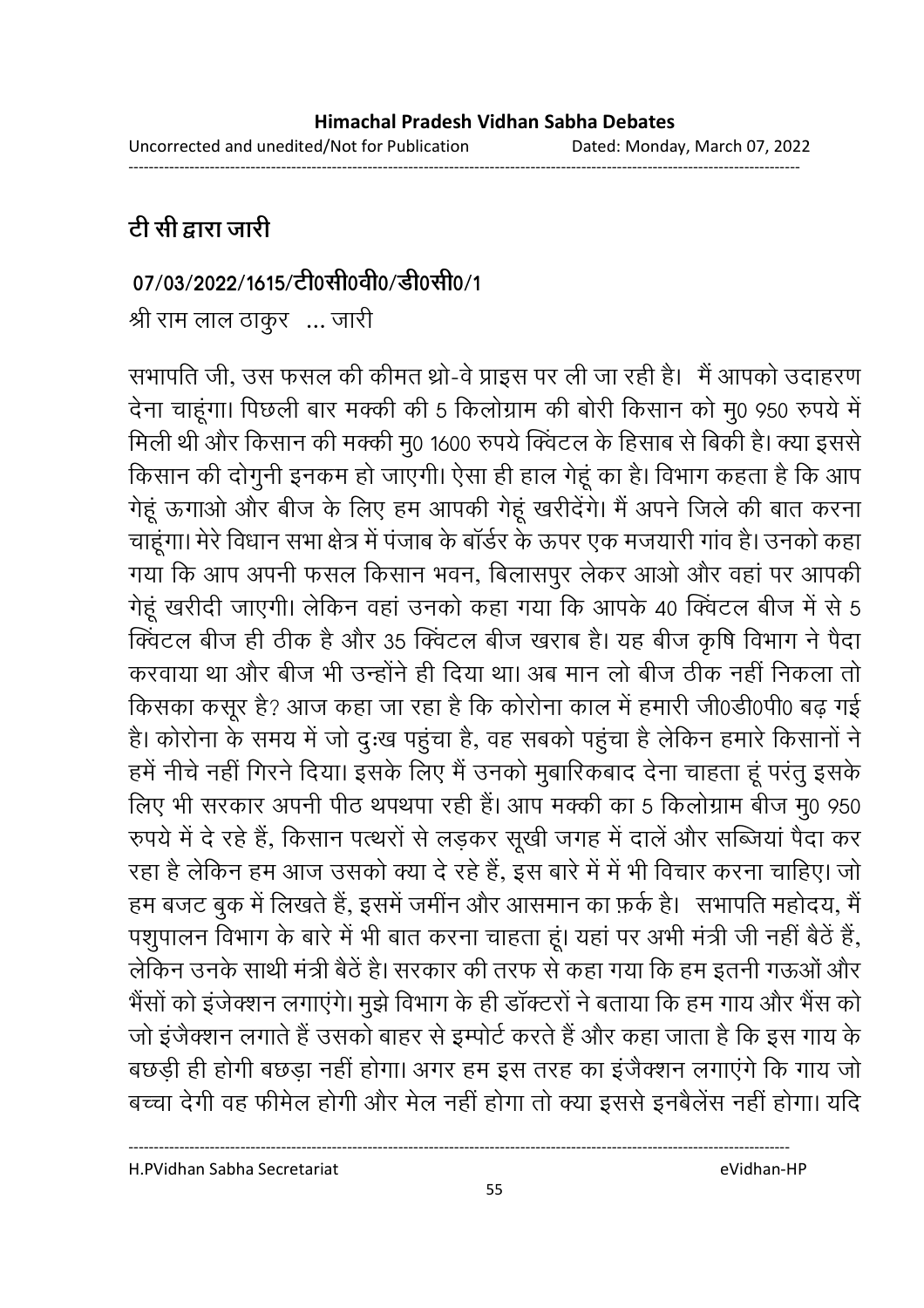Uncorrected and unedited/Not for Publication Dated: Monday, March 07, 2022

------------------------------------------------------------------------------------------------------------------------------------ गाय बछड़ा देती है तो उनको फामों में रखे और जो सीमन आप बाहर से मंगवा रहे हैं, वह यही पर उपलब्ध हो सकता है। हिमाचल प्रदेश में आज सिवाय पहाड़ों के कोई देसी गाय किसी के पास नहीं है। सभी के पास जर्सी या अन्य किरम की बड़ी-बड़ी गायें हैं। यहां पर कहा गया कि हमने 20 हजार पशुओं के लिए शैंड बना दिए, उनके लिए सैक्चुअरीज बना 2 = > + ! ह! ह? **.0.0 i ( ...**

07-03-2022/1620/NS/HK/1

श्री राम लाल ठाकुर – ……जारी

और यहां पर मेरे बिलासपुर के विधायक साथी बैठे हुए हैं तथा आप इनसे पूछों कि बिलासपुर शहर में कितनी गाये हैं जो ऐसे घूमती हैं? बिलासपुर शहर में जो कचरा इकट्ठा होता है उसको खाती है और वहीं घूमती रहती है। सभापति महोदय, बिलासपुर शहर में 100 से ज्यादा गाये और बैल सड़क के किनारे पर है। आप मुझे यह बताए कि क्या विभाग ने जो काम चलाए हुए है वे काफी है। हम इनको गों माता कहते हैं लेकिन इनको डर्ड मारने वाले कौन है? गाय जब दूध देती है तो गों माता है और जब गाय दूध नहीं देती तो उसको डडा मार कर सड़कों के किनारे छोड़ देते हैं तथा इधर-उधर घूमते हुए कभी ट्रक के नीचे आ रही है, कभी बाघ खा रहा है और कभी इनकी टार्ग टूट रही है। सभापति महोदय, इसके लिए भाषण ही ठीक नहीं है बल्कि कुछ करना भी पड़ेगा।

सभापति महोदय, सरकार ने इन गऊओं के लिए अब दूसरी बार शराब के ऊपर टैक्स लगाया है। पहले आपने एक रुपया प्रति बोतल लगाया था और अब 2 रुपये प्रति बोतल टैक्स है। मैं पूछना चाहता हूँ कि जो यह पैसा इकट्ठा हुआ इसको आपने किस अनुपात में बाटा? क्या इससे गो सदनों की मदद हुई? सरकार ने यह भी कहा था कि जो मंदिरों के ट्रस्ट है वे एक-एक गों सदन चलाएंगे। मैं जानना चाहता हूं कि क्या यह काम पूरा हो गया और क्या मंदिरों के ट्रस्ट से गऊओं के लिए आगे कार्यक्रम चलाया? संभापति महोदय, सरकार की करनी और कथनी में बहुत अन्तर है।

सभापति महोदय, यहां पर गैस सिलेंडर के बारे में भी कहा गया कि जिसके पास एक गैस सिलेंडर है उसको एक और सिलेंडर मुफ्त में दिया जाएगा और जिसके पास दो सिलेंडर है उसको तीसरा सिलेंडर मुफ्त में दिया जाएगा। मैं आपसे पूछना चाहता हूं कि गैस की कीमत को कौन कंट्रील करेगा? मैं यहां पर रिकांडे के अनुसार बोल रहा हूं। डा0 मनमोहन

H.PVidhan Sabha Secretariat eVidhan-HP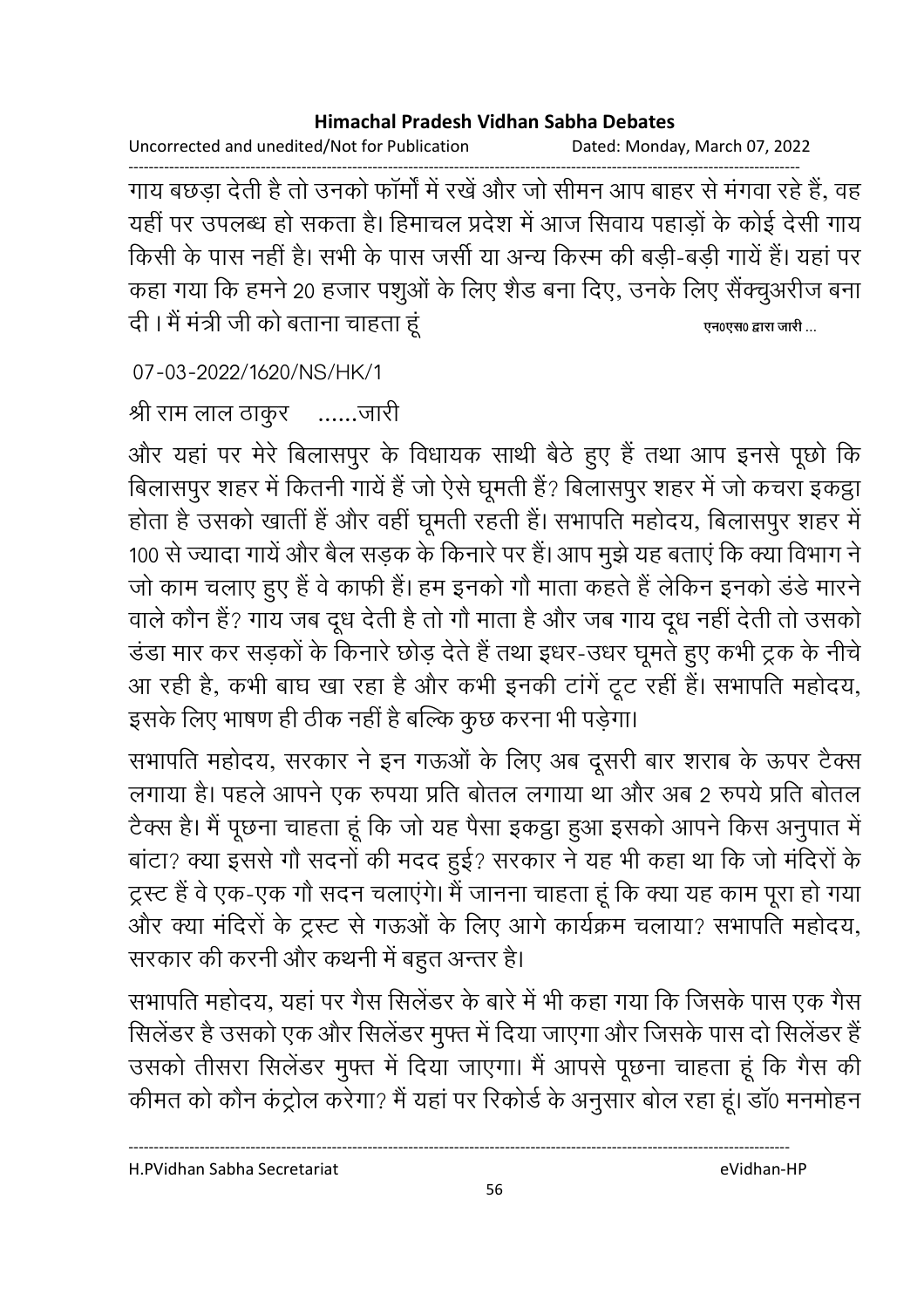Uncorrected and unedited/Not for Publication Dated: Monday, March 07, 2022

------------------------------------------------------------------------------------------------------------------------------------ सिंह जी के समय में गैस सिलेंडर 372 रुपये में मिलता था और आज यही सिलेंडर 1000 रुपर्य से ऊपर मिलता है। आप मुफ्त में देने की बात कर रहे हैं तो आप कब तक मुफ्त देंगे? आप कह रहे हैं कि हिमाचल प्रदेश धुआ रहित प्रदेश होगा। सभापति महोदय, सर्दियों में आग सेकने के लिए लकड़िया जलानी पड़ेगी। मुझे आप बताए कि आज भी गांव के अंदर लकड़ी से चूल्हा नहीं जलाएंगे तो सब्जी, दाल और सांग नहीं बनेगा। कांगजों में तो आपने बोल दिया कि धुआ रहित हो गया और

## 07-03-2022/1620/NS/HK/2

प्रधान मंत्री जी ने भी भाषण में कह दिया कि मैं माताओं और बहनों की आखों में आसू नहीं | देख सकता। सर्दियों में ट्राईबल एरिया, अप्पर शिमला और कुल्लू में लकड़ी नहीं जलाएंगे तो सदी से कैसे बचेंगे? बिलापुर में सुबह जीरो तापमान हो जाता है क्योंकि गोबिन्द सागर झील से धुध आती है। वहां पर अगर लकड़िया नहीं जलाएंगे तो काम कैसे चलेगा? इसलिए में कहना चाहूंगा कि करने में और कहने में बड़ा अंतर है। मेरा आपसे निवेदन हैं कि इसके लिए आप सही ढंग से सचि।

अब मैं जल शक्ति विभाग के बारे में कहना चाहूंगा। यहां पर लिखा गया है कि 'जल जीवन मिशन' के तहत 15.79 लाख नलकों के कनैक्शन हिमाचल प्रदेश में दें दिए गए हैं। यह आकड़ा देने से पहले क्या आपने पता भी लगाया कि हिमाचल प्रदेश में कितने परिवार है? में बताना चाहता हूं कि हिमाचल प्रदेश में 14.70 लाख परिवार है और आपने 15.79 लाख कर्नेक्शन दे दिए हैं। ये परिवार कांगजों में कहा से बढ़ गए? अभी आगे भी इसका काम चलेगा क्योंकि केंद्र सरकार से पैसा आ रहा है। सभापति महोदय, मैं कहना चाहूंगा कि यह जो आज लूटपाट हो रही

श्री आर0 के0 एस0 द्वारा जारी।

07.03.2022/1625/RKS/HK-1

श्री राम लाल ठाकुर… जारी

लेकिन इसमें जो लूट-खसोट हो रही है, वह ठीक नहीं है। मैंने विधान सभा प्रश्न में पूछा था कि जो पाइपे बिछाई जा रही है उनमें पानी कहा से आएगा? मेरे प्रश्न के उत्तर में यह कहा

H.PVidhan Sabha Secretariat eVidhan-HP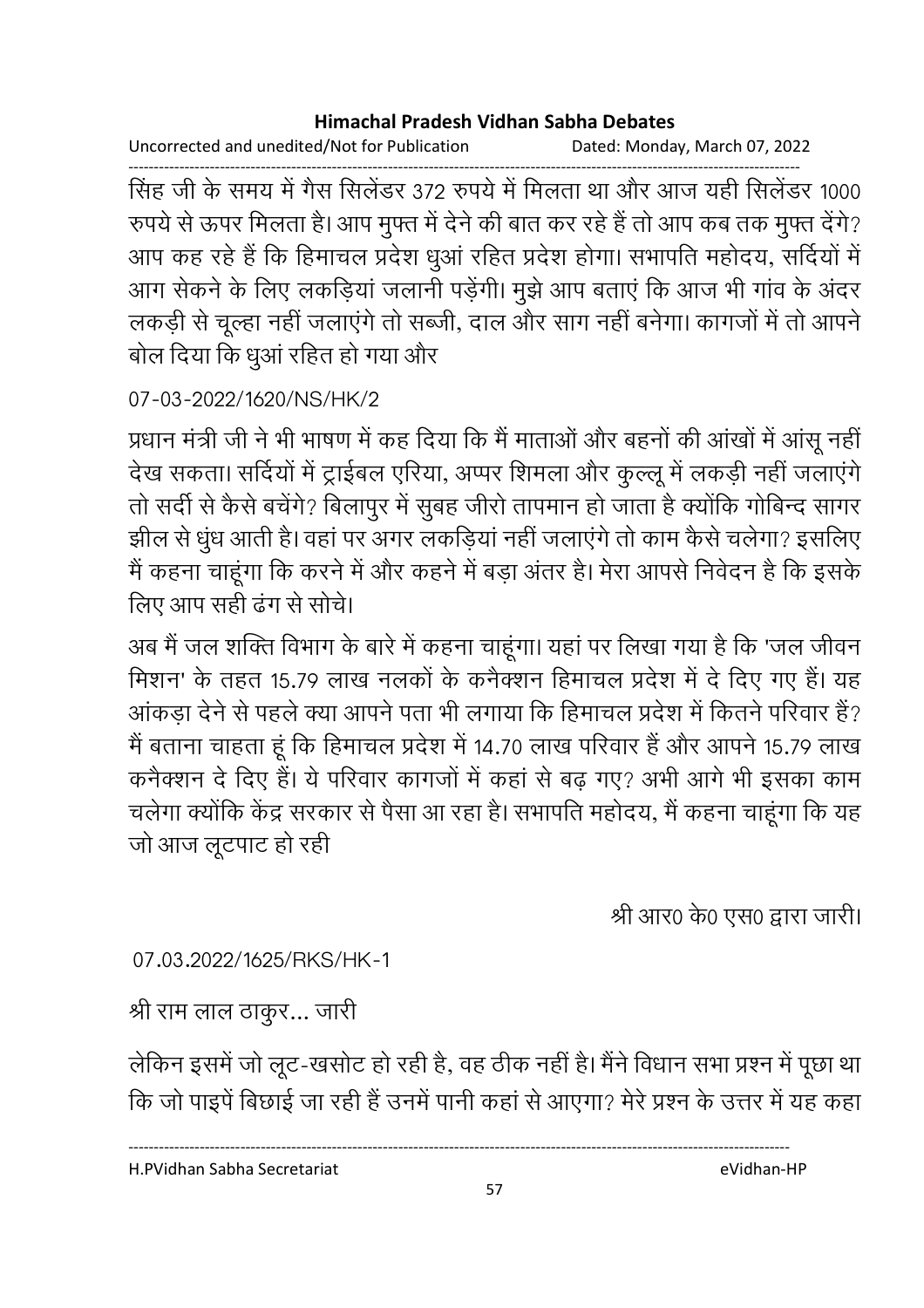Uncorrected and unedited/Not for Publication Dated: Monday, March 07, 2022

------------------------------------------------------------------------------------------------------------------------------------ गया था कि इसी वर्ष पाइपे बिछाने का कार्य किया जाएगा, क्योंकि इसके लिए केंद्र सरकार से धनराशि प्राप्त हो रही है। अगले वर्ष स्कीमों की मरमत करने का कार्य किया जाएगा। लेकिन मैं इनसे पूछना चाहता हूँ कि सूखे नलके लगाने की क्या आवश्यकता है? जिन स्कीमों से गुजारे लायक पानी आ रहा है वहां। आप सामुदायिक कर्नेक्शन्ज दे रहे हैं। मान लो एक परिवार में तीन भाई है और वे सब्सिडी लेने के लिए अलग-अलग राशन कार्ड बना लेते हैं लेकिन उनका चूल्हा एक है। उन तीन भाइयों के साथ उनके बच्चे और औरतें भी रह रही है। इस तरह एक ही घर में चार-चार) कर्नेक्शन्ज लगा दिए गए जिससे इन कनैक्शन्ज का नम्बर बढ़ गया है। आपने परिवारों को इक्ट्ठा होते हुए भी बाट दिया है। हिमाचल प्रदेश के नौजवानों को कुछ नहीं मिल रहा है। यहां पर श्री सुभाष ठाकुर बैठे हुए हैं। इनका विधान सभा निर्वाचन क्षेत्र और मेरा विधान सभा निर्वाचन क्षेत्र का आई.पी.एच. डिवीजन एक ही जगह है। इन्होंने भी कहा लेकिन इनकी भी किसी ने नहीं सुनी। हमारे विधान सभा निर्वाचन क्षेत्रों को क्लब कर दिया गया और माननीय मंत्री जी ने कहा था कि 18 करोड़ रुपये तक के कार्य हिमाचल प्रदेश के ठेकेदारों को दिए जाएंगे लेकिन ये काम हिमाचल प्रदेश के ठेकेदारों को नहीं मिले हैं। हमारे निर्वाचन क्षेत्र के कार्यों को क्लब करके लुधियाना के किसी ठेकेदार को दें दिया गया और पाइपे बिछाने के लिए उसे अग्रिम राशि दे दी गई। मैं झूठ नहीं बोल रहा हूं, आप इसका रिकार्ड देख सकते हैं। वहां के स्थानीय ठेकेदारों को पैसा नहीं दिया जा रहा है लेकिन बाहर की कंपनियों को अग्रिम राशि दी जा रही | है। माननीय वन मंत्री ने कहा कि 30 प्रतिशत नई प्लाटेशन की जाएगी। पहले दिल्ली की सरकार कहती थी कि हमने इतने प्लांट लगाने हैं और अब हिमाचल की सरकार कह रही है कि इतने प्लांट लगाए जाएंगे। आज प्लांटेशन के लिए ज़मीन कहा है? हम हर वर्ष लाखों-करोड़ों

07.03.2022/1625/RKS/HK-2

रुपर्य के पौधे लगा रहे हैं और जब वर्ना में आग लगाई जाती है तो वे सारे पौधे नष्ट हो जाते. हैं। लोग जगलों को जला रहे हैं। इसलिए आपको पहले लोगों को जागरूक करना होगा

----------------------------------------------------------------------------------------------------------------------------------

H.PVidhan Sabha Secretariat eVidhan-HP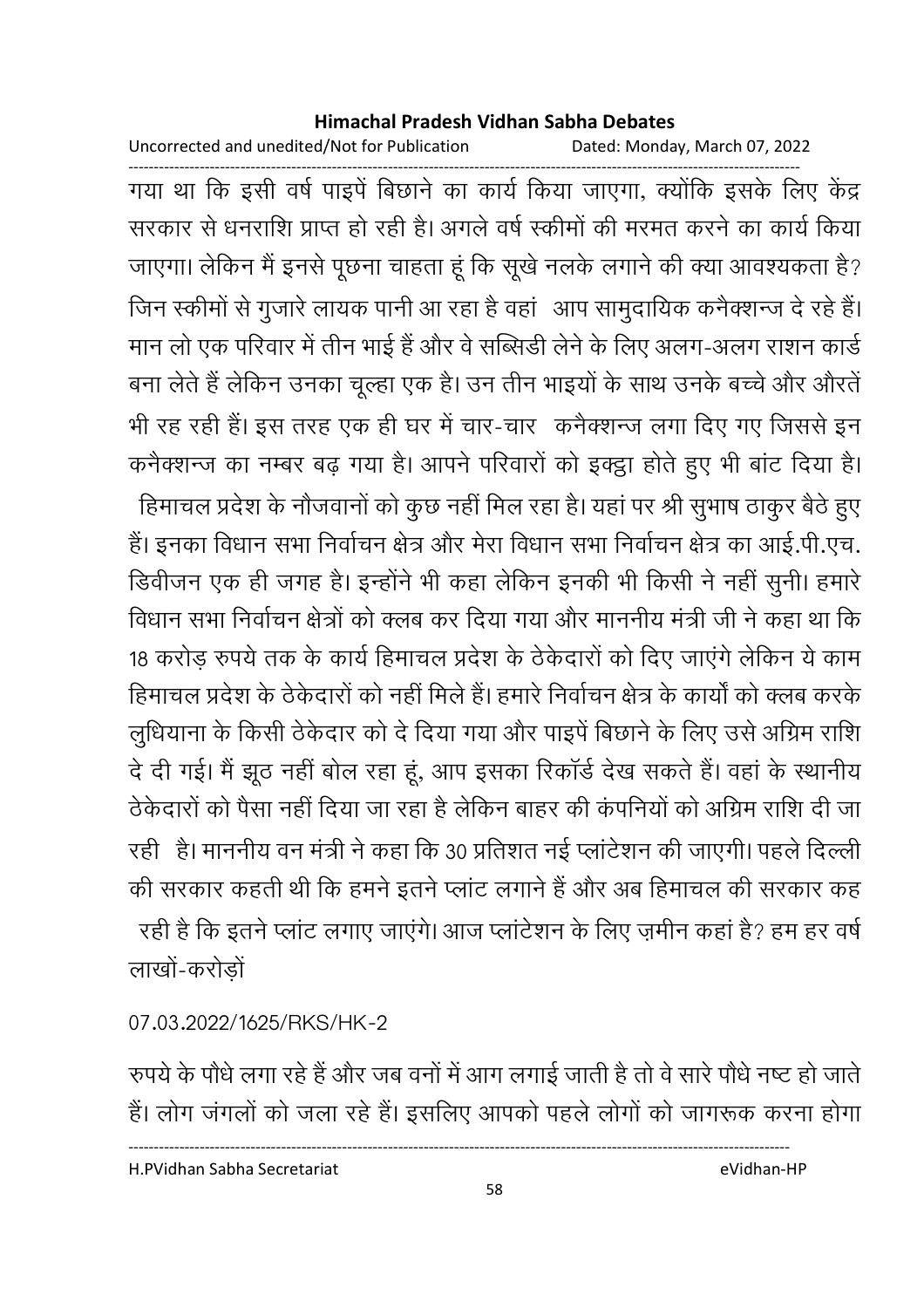Uncorrected and unedited/Not for Publication Dated: Monday, March 07, 2022

------------------------------------------------------------------------------------------------------------------------------------ और उन्हें बताना होगा |कि जगलों को |आग से बचाए। |जगलों की उपयोगिता लोगों को | बतानी होगी। उन्हें बताना होगा कि जगल से हमें आक्सीजन, बारिश और जमीन को नमी मिलती है। हम हर वर्ष वनों में पौंधे लगाते हैं। वन विभाग पौंधों का सरवाइवल रेंट 70 प्रतिशत कहता है लेकिन जमीन में एक भी पौधा नहीं मिलता। वन विभाग को इस पर चैक रखना चाहिए। जो लोग इमारती लकड़ी काटते हैं उन्हें पकड़ना चाहिए। आजकल खैर काटने का समय है। जब इन पौधों की मार्किंग की गई तो मार्किंग करने के लिए पटवारी, कानूनगो, गार्ड और रेजर गए। एक पेड़ की मार्किंग करने के लिए 292 रुपये रिश्वत ली जा रही है। जब एक्सपोर्ट परमिट लिया जाएगा तो उस वक्त भी पैसा खाया जाएगा। मेरा माननीय मंत्री से आग्रह है कि खैर वाले एरियाज में नजर रखी जाए ताकि वहां पर किसानों को लूटने से बचाया जा सके। खैर किसान की जमीन में लगे हुए हैं और रेवेन्यू डिपार्टमेंट मालिक बना हुआ है। जब खैर के पेड़ों की मार्किंग की जाती है तो दोनों विभाग वाले यह कहते हैं कि मार्किंग करने के लिए प्रति पेड़ इतना पैसा देना पड़ेगा। मेरी जानकारी के अनुसार मार्किंग के लिए 292 रुपये देने पड़ते हैं उसके बाद फैलिंग आर्डर मिलते हैं।

श्री बी.एस.द्वारा…जारी

07.03.2022/1630/बी.एस./वाई0के0/-1

## श्री राम लाल ठाकुर जारी...

मेरे को यह बताया गया कि पहले 292 रुपए कुल मिला करके जमा हुआ, तब आपकी फैलिंग और मार्किंग होगी। सभापति महोदय, मेरा एक और निवेदन रहेगा कि मेरे नैनादेवी में रुलंदू मेमोरियल कालेज खुला था, यह तब खुला था, जब माननीय शांता कुमार जी हमारे मुख्य मंत्री हुआ करते थे। रुलदू मेमोरियल कालेज इसलिए खुला क्योंकि रुलदू राम जी आदरणीय शांता कुमार जी के जानने वाले थे। यह सभी का होता है कि मित्रता है तो किसी-न-किसी तरीके से मदद की जाए। जब पंजाब में हालात बिगड़े थे तो वे सेफ जगह

H.PVidhan Sabha Secretariat eVidhan-HP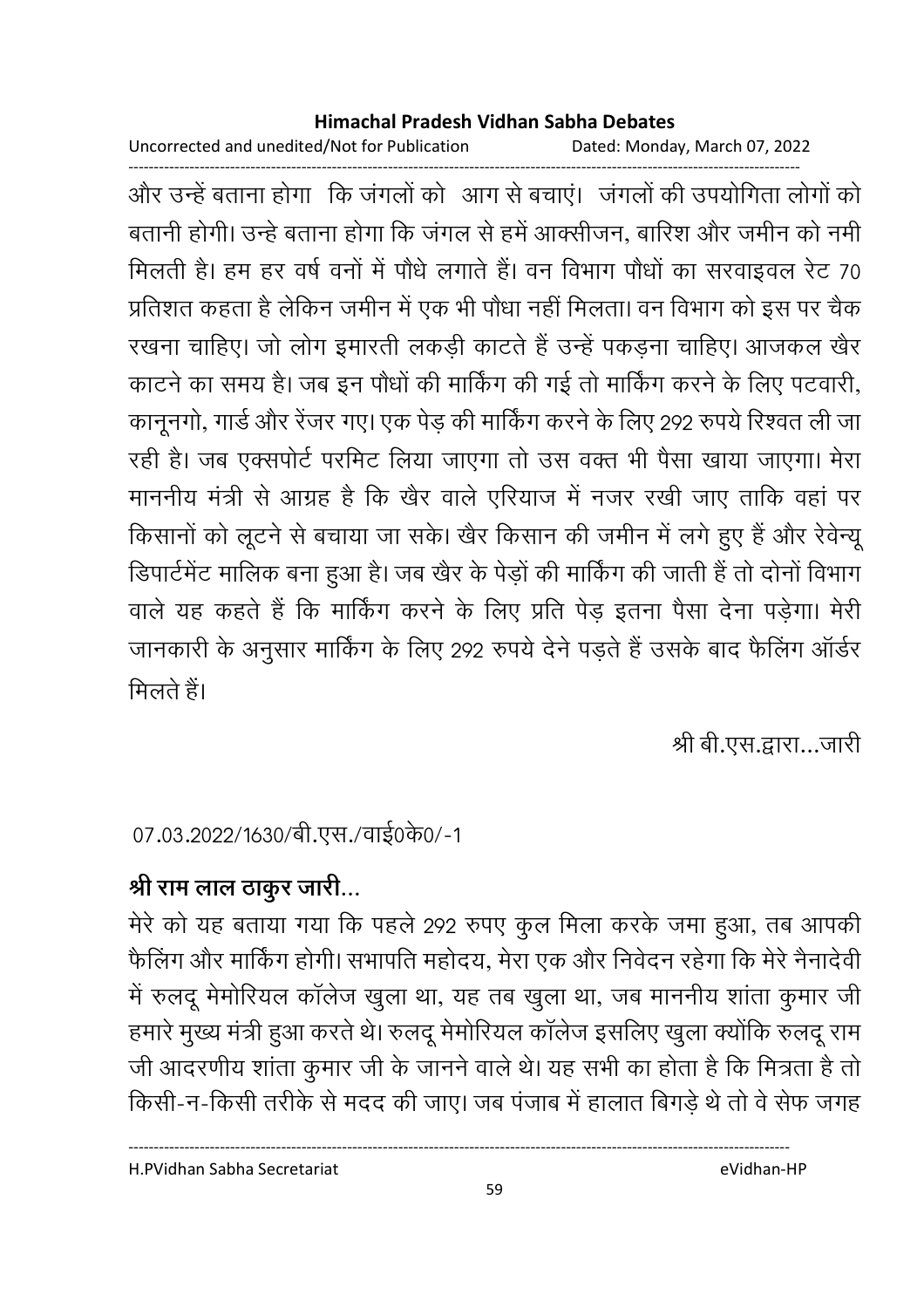Uncorrected and unedited/Not for Publication Dated: Monday, March 07, 2022

चाहते थे, इसलिए नैनादेवी में जमीन ट्रस्ट के नाम हुई, ट्रस्ट ने फिर वह जमीन रुलदू नाम मेमोरियम कॉलेज को दे दी। वहां पर कॉलेज चला और फिर बाद में उन्होंने लिख करके दे लिया कि हम कॉलेज नहीं चला सकते या मंदिर से हमारी मदद की जाए। जब वहां पर माननीय वीरभद्र सिंह जी ने डिग्री कॉलेज दे दिया तो मुझे यह बताइए कि जो रुलदू राम मेमोरियल कॉलेज है, उसके स्टाफ को किस रूप में टेक ऑवर किया गया? या तो सरकार रुलदू मेमोरियल कॉलेज को अपने अधीन ले लेती, तो यह हो सकता था, परंतू वह सरकार ने अपने अधीन नहीं लिया। रुलदू मेमोरियल कॉलेज भी चला और सरकारी डिग्री कॉलेज भी चला। इसके स्टाफ के लोग टेक ओवर कर लिए गए। जिसे आपने जमीन टैंपल ट्रस्ट से दिलाई और लीज पर दिलाई, जब यह छोड़ करे चला गया तो उनके स्टाफ के लोगों को शिक्षा विभाग में रखा गया।

सभापति : माननीय सदस्य कृपया समाप्त करें, अभी ग्यारह माननीय सदस्य ओर बोलने वाले हैं।

श्री राम लाल ठाकुर : मैं कर्मचारियों की ओल्ड पेशन स्कीम के बारे में कुछ कहना चाहता हूं। मेरे पास यह लैटर है, इसे सूचना के अधिकार द्वारा हमने ले रखा है। केन्द्रीय मंत्री आदरणीय अनुराग ठाकुर जी भी कह रहे हैं कि ओल्ड पेंशन स्कीम के लिए सरकार कदम उठाए। उसके बाद माननीय मुख्य मंत्री जी ने भी उन्हें लैटर लिखा था और उन्हें बधाई भी दी और कहा कि आपका जो मसला है, वह हमारे विचारधीन है। अब आपने कमेटी बना दी है। कमेटी उस विषय पर बनाते हैं जो काम सरकार को नहीं करना होता है, जिसे करना हो उसकी कमेटी नही बनती है। धर्मशाला में क्या हुआ? आपने

07.03.2022/1630/बी.एस./वाई0के0/-2

सवर्ण आयोग बनाया, मुझे बताइए कि संविधान को आगे रख कर सवर्ण आयोग से कुछ हासिल होगा? इस हिमाचल प्रदेश में आदरणीय वीरभद्र सिंह जी ने रापूत बोर्ड, ब्राह्मण बोड़ और गद्दी बोर्ड भी बना था। ये सारे अलग-अगल बनाए थे। अब आपका यहां पर राजपूत बोर्ड बना हैं, तो आपको सवर्ण आयोग बनाने की क्या जरूरत है? यहां पर हजारों नौजवान साथी आए, उन्हें आपने पानी तो नहीं पिलाया, लेकिन पानी मार करके भगाया।

H.PVidhan Sabha Secretariat

eVidhan-HP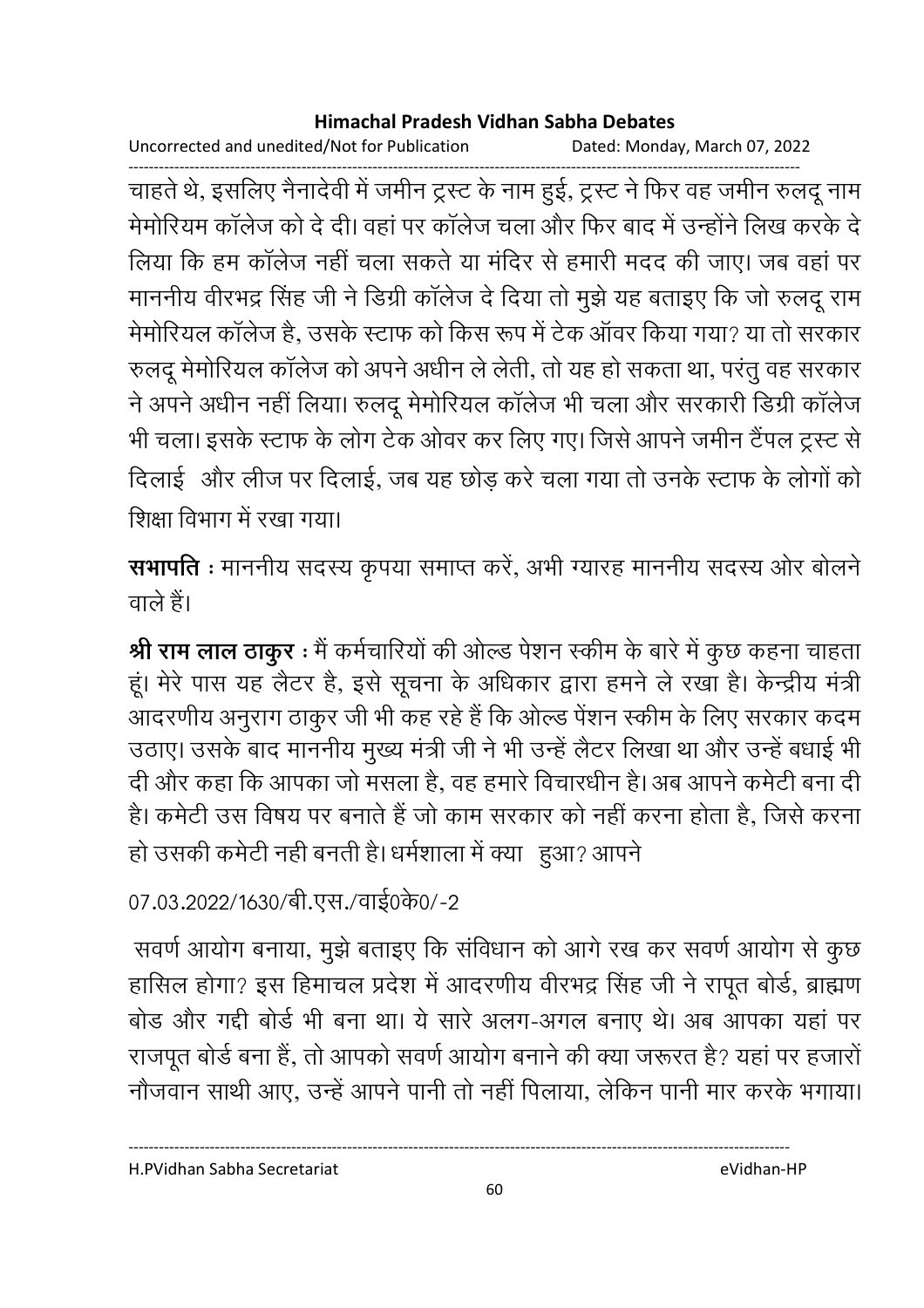Uncorrected and unedited/Not for Publication Dated: Monday, March 07, 2022

उनके ऊपर पुलिस बल भी प्रयोग हुआ। लेकिन क्या कारण है कि उनके बारे में सरकार उल्टा रवैया अपनाए हुए हैं? इसलिए मेरा आपसे निवेदन हैं, बहुत सारे इश्यूज हैं, जिन्हें में इस माननीय सदन में रखना चाहता था।

मैं एक बात के साथ समाप्त करना चाहता हूं कि यहां पर कहा गया कि ए0एन0एम0 और स्टाफ नर्सिज हैं, वे इतनी ट्रेंड हैं और इतनों को भरा जाएगा। मैं यह कहना चाहता हूं कि जो जिला अस्पताल हैं, मैं बिलासपुर का उदाहरण देना चाहूंगा कि वहां पर 150 बिस्तरों का अस्पताल है। जब मैं स्वास्थ्य मंत्री बना, तो मैंने जोनल सिस्टम चालू किया था, उस समय एक जोन मण्डी बना था, एक धर्मशाला बना था और एक शिमला बना था। जब आगे आपकी सरकार आई तो आदरणीय नड्डा जी स्वास्थ्य मंत्री बने और उन्होंने हर जिला का डिस्ट्रिक्ट हॉस्पिल को जोनल अस्पताल बना दिया।

श्री एन0 जी0 द्वारा जारी...

```
07-03-2022/1635/वाई.के.-एन.जी./1
```
## श्री राम लाल ठाकुर ..... जारी

आज मैं यह पूछना चाह रहा हूं कि नर्सिस की सैंक्शन्ड स्ट्रैंथ जो पहले थी वही आज है बल्की आज पेशंट बहुत बढ़ गए हैं। आज उनको ओवर टाइम भी नहीं मिल रहा है, आज उन्हें छुट्टियां भी नहीं मिल रही हैं, उनकी स्ट्रैंथ वही है जो 30 साल पहले थी, आज के समय में पेशंट बढ़ गए हैं, आपने अस्पताल का दर्जा भी बढ़ा दिया है, बैड की संख्या भी बढ़ गई हैं, इस सबका मतलब यही है कि पैरा मैडिकल स्टाफ की तरफ हमारा ध्यान नहीं जाता है। यहां पर 500 डॉक्टर्ज़ लगाने की बात कही गई है लेकिन पैरा मैडिकल स्टाफ जोकि एक अस्पताल को सही मायने में चलाता है उनकी ओर कोई ध्यान नहीं दिया गया। सभापति महोदय, माननीय मंत्री जी ने अपनी बात रखी है कि हम उन्हें लगाएंगे लेकिन मेरा यह निवेदन है कि आपके अस्पतालों में जो सैंक्शन्ड स्टाफ है उसके ऊपर आप नजरसानी करें। जहां पर आज 20 नर्सिस की पोस्टें हैं वहां पर 40 की जरूरत है लेकिन आप उनकी संख्या को नहीं बढ़ा रहे हैं। कृपया करके इनकी संख्या को बढ़ाया जाए।

H.PVidhan Sabha Secretariat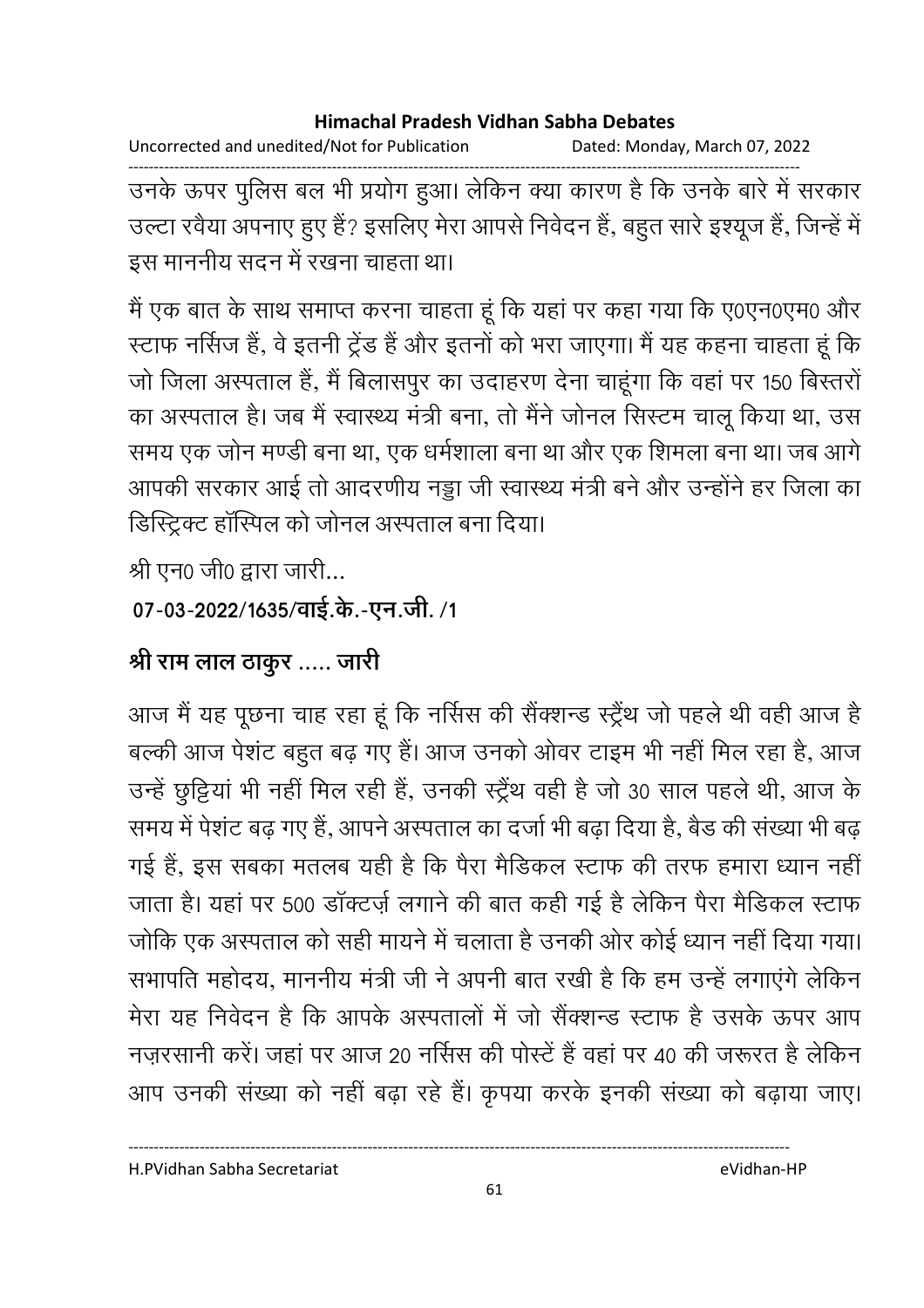Uncorrected and unedited/Not for Publication Dated: Monday, March 07, 2022 ------------------------------------------------------------------------------------------------------------------------------------ सभापति महोदय, बजट में जो है उसके बारे में तो यहां पर सभी ने बोला है, मैं भी बोलूगा कि ये झूठ का पुलिदा है तो ये आप अपने दिल से पूछ लीजिए कि ये क्या है, चुनाव आ गए है और चुनाव के लिए आपने लोगों को मूखे बनाने के लिए यह बजट पेश किया है और मैं।

इसका विरोध करता हूं। धन्यवाद।

## 07-03-2022/1635/वाई.के.-एन.जी. **/2**

**सभापति** : अब मैं इस चर्चा के लिए माननीय सदस्य डा0 राजीव बिन्दल जी को आमंत्रित करता हूं।

**डाॅ0 राजीव बिन्दल (नाहन)** : सभापति महोदय, आपका आभार क्योंकि जो बजट माननीय मुख्य मंत्री श्री जय राम ठाकुर जी ने प्रस्तुत किया उस पर अपनी बात कहने के लिए समय दिया। दिनाक 04-03-2022 को जो बजट प्रस्तुत हुआ उस पर मैं अपनी बात इस माननीय सदन में रखुगा। सभापति महोदय, लगातार हर वर्ष सरकार और सरकार के वित्त मंत्री अपना बजट प्रस्तुत करते हैं, बजट के ऊपर चर्चा होती है, सत्तापक्ष उस बजट को प्रस्तुत करने पर माननीय मुख्य मंत्री व माननीय वित्त मंत्री को बधाई देता है और प्रतिपक्ष उस बजट के अंदर कमिया ढूढ़ता है व उसका विरोध करने का प्रयास करता है। मुझे भी जनता ने आशीर्वाद दिया और मैं इसी माननीय सदन में यह 24वां बजट देख रहां | हूं। आंदरणीय श्री राम लाल ठाकुर जी इस माननीय सदन के बहुत वरिष्ठ सदस्य है, ये स्वास्थ्य मंत्री व वन मंत्री भी रहे हैं, पांच बार से माननीय विधायक है, ये अपनी बात को बहुत अच्छे तरीके व लहजे से कहते हैं, लेकिन जैसा मैंने कहा कि प्रतिपक्ष में है इसलिए इनके लिए वह रस्म निभाना जरूरी है। अंत में इन्होंने कह ही दिया कि मैं ऐसा तो नहीं कहूँगा कि इस बजट में कुछ नहीं है लेकिन मैं इसका विरोध अवश्य करूगा।

सभापति महोदय, मैं आज एक बात बड़े फक्र के साथ कहना चाहता हूं कि मैंने इस माननीय सदन में 24 बजट देखे हैं और हर बजट में कुछ-न-कुछ खूबी रहती है। वह बजट चाहे माननीय प्रो0 प्रेम कुमार धूमल जी ने प्रस्तुत किया हो, चाहे माननीय स्वर्गीय श्री वीरभद्र सिंह जी ने प्रस्तुत किया हो या पिछले पाच वर्षा से माननीय श्री जय राम ठाकुर जी ने प्रस्तुत किया हो। एक बात मैं दावें के साथ कह सकता हूं कि जितनी हिम्मत इस बजट को प्रस्तुत करने के लिए माननीय श्री जय राम ठाकुर जी ने दिखाई है वह हिम्मत असम्भव

H.PVidhan Sabha Secretariat eVidhan-HP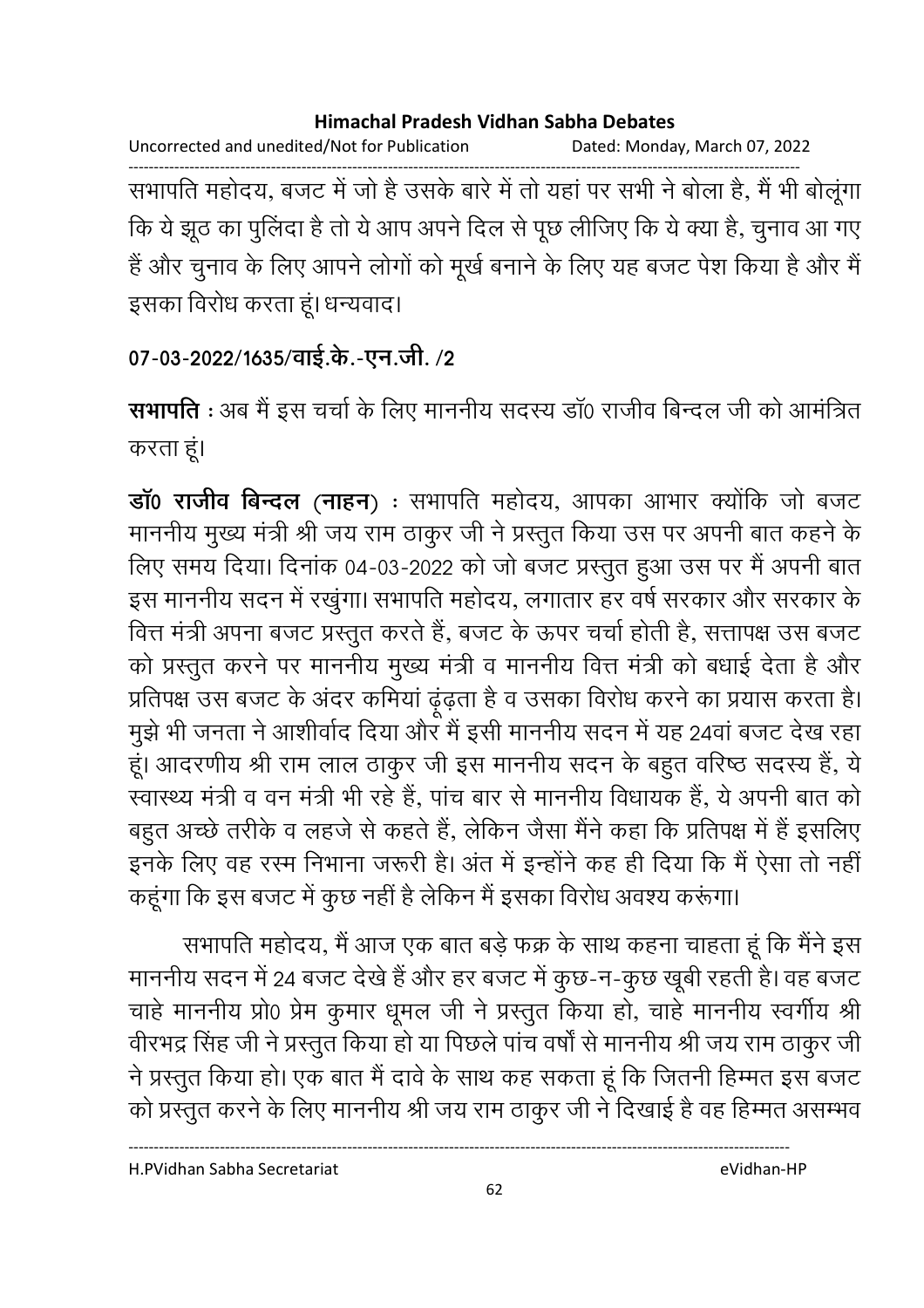Uncorrected and unedited/Not for Publication Dated: Monday, March 07, 2022

को सम्भव करने वाली है और हम उनको इसके लिए बधाई देते हैं। भारतीय जनता पार्टी की सरकार को और माननीय वित्त मंत्री के तौर पर इस बजट को प्रस्तुत करने के लिए माननीय मुख्य मंत्री जी को बधाई देते हैं। अब वह किस बात की बधाई है मैं केवल उन्हीं बिंदुओं पर आउंगा। आज मेरे सामने यहां पर सारे माननीय विधायक मौजूद हैं,

श्री जे.एस. द्वारा जारी.........

07.02.2022/1640/JS/AG/1

डॉ0 राजीव बिन्दलः-----जारी-----

हम लोग जनता के बीच में जाते हैं। विकास के कामों के लिए लड़ते हैं। क्लर्क से ले करके मुख्य मंत्री के दरवाजे तक हम लोग जाते हैं कि हमारी सड़क बननी चाहिए,पीने का पानी हमारे इलाके में होना चाहिए, पुल बनना चाहिए और उसके लिए नाबार्ड के माध्यम से हमारी एक किट्टी का निर्धारण हुआ। मुझे अच्छे से याद है कि लगभग वर्ष 1998 के आस-पास नाबार्ड का पैसा विधायक की अपनी किट्टी के माध्यम से यानि एम.एल.ए. प्रायोरिटी के माध्यम से लगना शुरू हुआ। यह बढ़ता चला गया। पिछले चार साल के अन्दर जो इस धनराशि में माकूल इज़ाफा हुआ है, शायद अगर मैं गलत न हूं तो 105 करोड़ रुपये से ले करके 150 करोड़ रुपये तक विधायक प्राथमिकता की धनराशि को श्री जय राम ठाकुर जी ने बढ़ाया है, हम इसलिए इनको बहुत-बहुत बधाई देते हैं। मैंने आग्रह किया कि मेरी किट्टी बहुत पहले खत्म हो गई जिसमें से 135 करोड़ रुपये पिछले वर्ष किया था, 120 करोड़ रुपया उससे पहले था और 105 करोड़ रुपया उससे पहले था। अब 150 करोड़ रुपया विधायक प्राथमिकता का है उसका इतना करना सचमुच में काबिले तारीफ है। इसके लिए भी बहुत-बहुत बधाई। इसी तरह से विधायक निधि भी जब शुरू हुई थी तो वह 15 लाख रुपये से शुरू हुई थी। वह बढ़ती चली गई जो कि बहुत अच्छा हुआ। पिछले चार साल में वह 1.50 करोड़ रुपये हुई और फिर 1.80 करोड़ रुपये से 2 करोड़ रुपये हुई। हम कहीं जा रहे हैं तो एक लाख रुपया सड़क के लिए देना है, एक लाख रुपया सामुदायिक भवन के लिए देना है, सामुदायिक भवन में रिपेयर के लिए देना है, महिला मण्डल भवन के लिए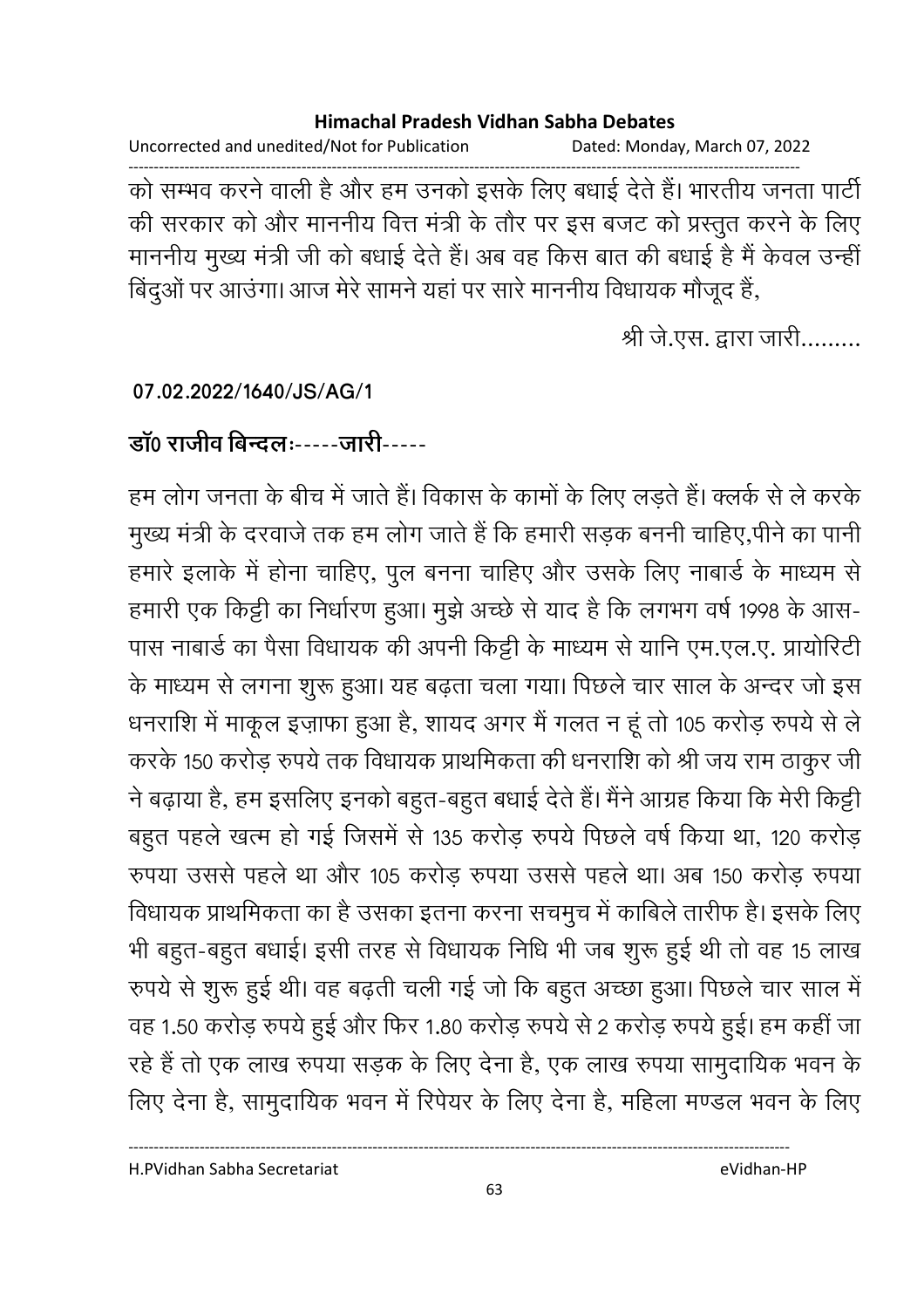Uncorrected and unedited/Not for Publication Dated: Monday, March 07, 2022

पैसा देना है और बहुत सारी चीजें हमारी सरकार ने, माननीय जय राम ठाकुर जी ने उसमें शामिल की हैं। जो पिछली बार किया वह अभी कांटिन्यू है कि रजिस्टर्ड सैल्फ हैल्प ग्रुप, महिला मण्डल है, उसको आप 50,000 रुपये तक) का सहयोग उसके रिवॉल्विंग फंड के लिए, विकास कार्यों के लिए दे सकते हैं। विधायकों की ताकत बढ़ाने के लिए जो कार्य माननीय जय राम जी ने किया, उसके लिए हम उनको बधाई देते हैं। मुझे लगता है इसके लिए तो ताली आपको भी

### 07.02.2022/1640/JS/AG/2

बजानी चाहिए। ....व्यवधान... हर्ष वर्धन जी आप हमारे परम् मित्र हैं। आप मेरे सिरमौरी भाई हैं। ऐच्छिक निधि को बढ़ा करके 12 लाख करना यह भी एक बहुत महत्व की बात है। जब हम स्कूल में जाते हैं, कहीं कार्यक्रम में जाते हैं वहां पर किसी की बीमारी के लिए पैसा चाहिए, कुछ सहयोग के लिए राशि चाहिए तो 5-10 हजार रुपया विधायक दे पाये, यह बहुत बड़ी बात है। माननीय सभापति महोदय हमारे प्रदेश के अन्दर सामाजिक कल्याण की दृष्टि से अनेक योजनाएं चल रही हैं। अभी तक सभी मुख्य मंत्रियों ने अपने-अपने समय के अन्दर इन योजनाओं को चलाया है। सभी ने इसको बढ़ाने का भी प्रयास किया। किसी ने 20 रुपये, किसी ने 50 रुपये, किसी ने 100 रुपये, किसी ने 10,000 रुपये का इज़ाफा किया, किसी ने 20,000 रुपये का इज़ाफा किया लेकिन एकमुश्त जो जबरदस्त इज़ाफा किया, इधर व उधर के विधायक साथियों को अनुमान नहीं होगा कि 70 वर्ष की आयु बिना आय सीमा के पिछली बार की थी और वह एकमुश्त घटा करके 60 वर्ष एक बार में कर दी जाएगी, यह हिम्मत सच में असम्भव को सम्भव करके दिखाने की बात है।

श्री एस.एस. द्वारा जारी----

07.03.2022/1645/SS-AG/1

डॉ0 राजीव बिन्टल क्रमागत :

H.PVidhan Sabha Secretariat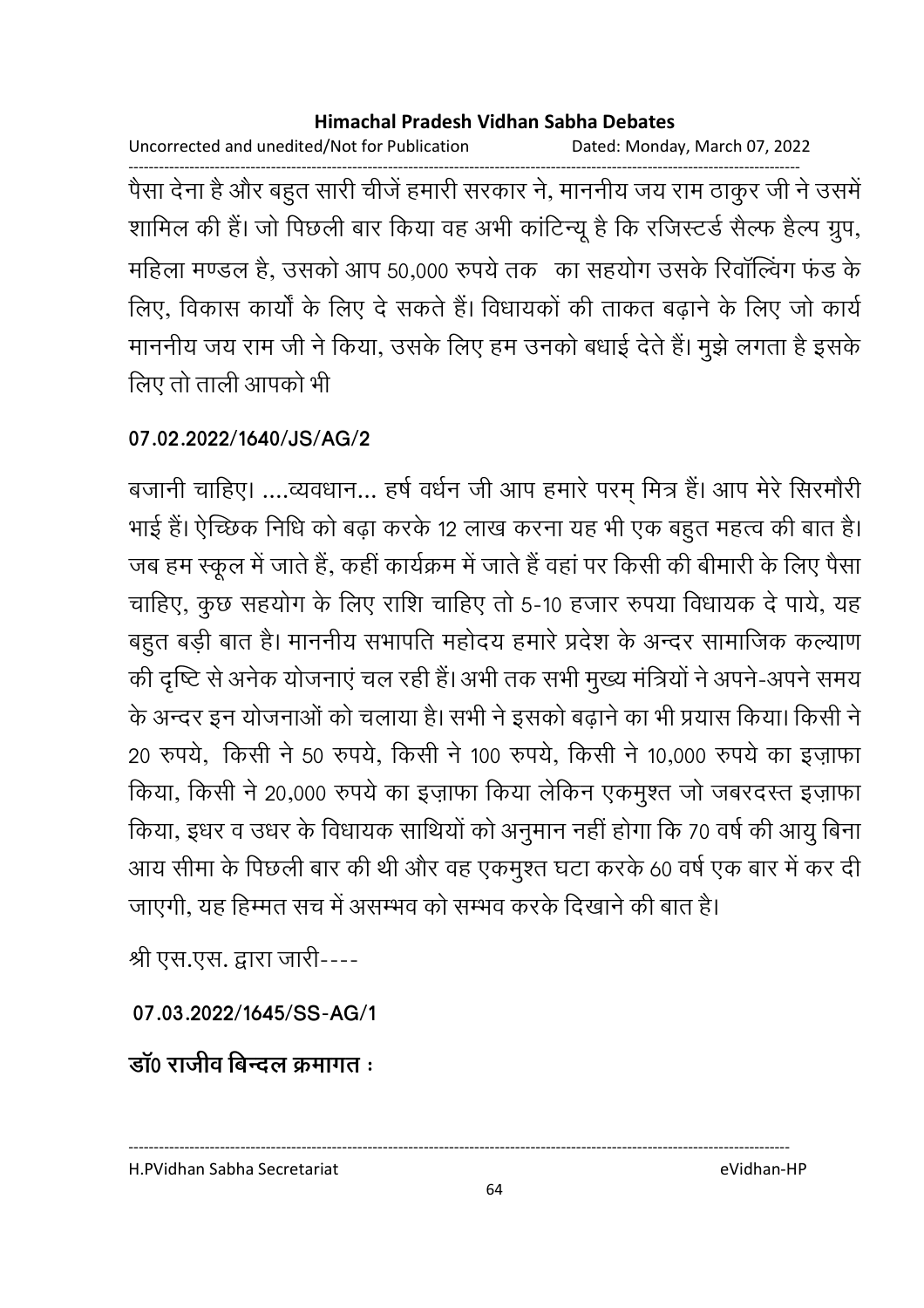Uncorrected and unedited/Not for Publication Dated: Monday, March 07, 2022

------------------------------------------------------------------------------------------------------------------------------------ कौन मान रहा है? चुनाव आएगा और जाएगा। ठाकुर साहब, कौन सदन में आएगा और कौन नहीं आएगा वह जनता निर्धारित करेगी। परन्तु एक बात निश्चित है कि आज तक इतनी बड़ी हिम्मत कोई नहीं दिखा पाया। मैं नाहन विधान सभा क्षेत्र से आता हूं। हमारे पड़ोस में हरियाणा लगता है। हरियाणा में 60 साल की उम्र के बाद पेशन का प्रावधान है। जब हम जाते थे तो हमने बोला कि 70 साल तो बोले कि बिल्कुल पड़ोस में मेरा सबधी है, मेरा रिश्तेदार है तो वहां 60 साल में पेशन लगती है। हम कल्पना भी नहीं करते थे कि 60  $\,$ साल के अंदर पेशन लग जाएगी और 60 साल की उम्र में पेशन लगाकर जो लाभ प्रदान किया है वह सचमुच में बहुत बड़ी बात है। सिर्फ लाभ प्रदान करने की बात नहीं है उसको बढ़ा करके कितना किया? विधवाओं, एकल नारी के लिए जो पेशन है उसको 700 रुपये से बढ़ा करके 1000 रुपये कर देना, अपगता-दिव्यागता की पेशन 70 साल से ऊपर वालों को 1100 रुपये से बढ़ा करके 1500 रुपये पेशन कर देना; 65 साल से 70 साल की बहने जो इस कैटेगिरी के अंदर आती है उनके लिए 1000 रुपये की प्रतिमाह पेशन कर देना और इतना ही नहीं इस साल 40 हजार पेशन और ऐंड कर देना, ये सच में कार्बिलेतारीफ़ हैं। हमारे साथी कई बार कहते हैं कि इम्प्लेमिट नहीं होगा। 70 साल वाला इम्प्लेमिट हो गया, बाकी सारे इम्प्लेमिट हो गए और मेरा विश्वास है कि जय राम जी ने कहा है, उनके साथ राम का नाम जुड़ा है तो ये इम्प्लेमिटेशन भी तीन महीने के अदर-अदर हो जाएगी। 40 हजार पेशन भी बढ़ जाएगी और 60 साल वाले जो बुजुर्ग है उनको पेशन भी मिल जाएगी। 35 हजार से 50 हजार जो वैल्फेयर स्कीम्ज के अंदर लगने वाली मिनीमम क्वालीफिकेशन है वह भी इंक्रीज हो जाएगी क्योंकि यह भारतीय जनता पार्टी की सरकार कमिटमैंट के साथ काम करने वाली सरकार है। मैं दो चीज़े रिकार्ड के ऊपर ज़रूर लाना चाहूगा।

सभापति महोदय, जो इस बजट बुक के अदर बताया, इस समय हिमाचल प्रदेश के अदर 6.35 लाख लोग इस प्रकार की सोशल पेशन प्राप्त कर रहे हैं और ये

**07.03.2022/1645/SS-AG/2**

---------------------------------------------------------------------------------------------------------------------------------- H.PVidhan Sabha Secretariat eVidhan-HP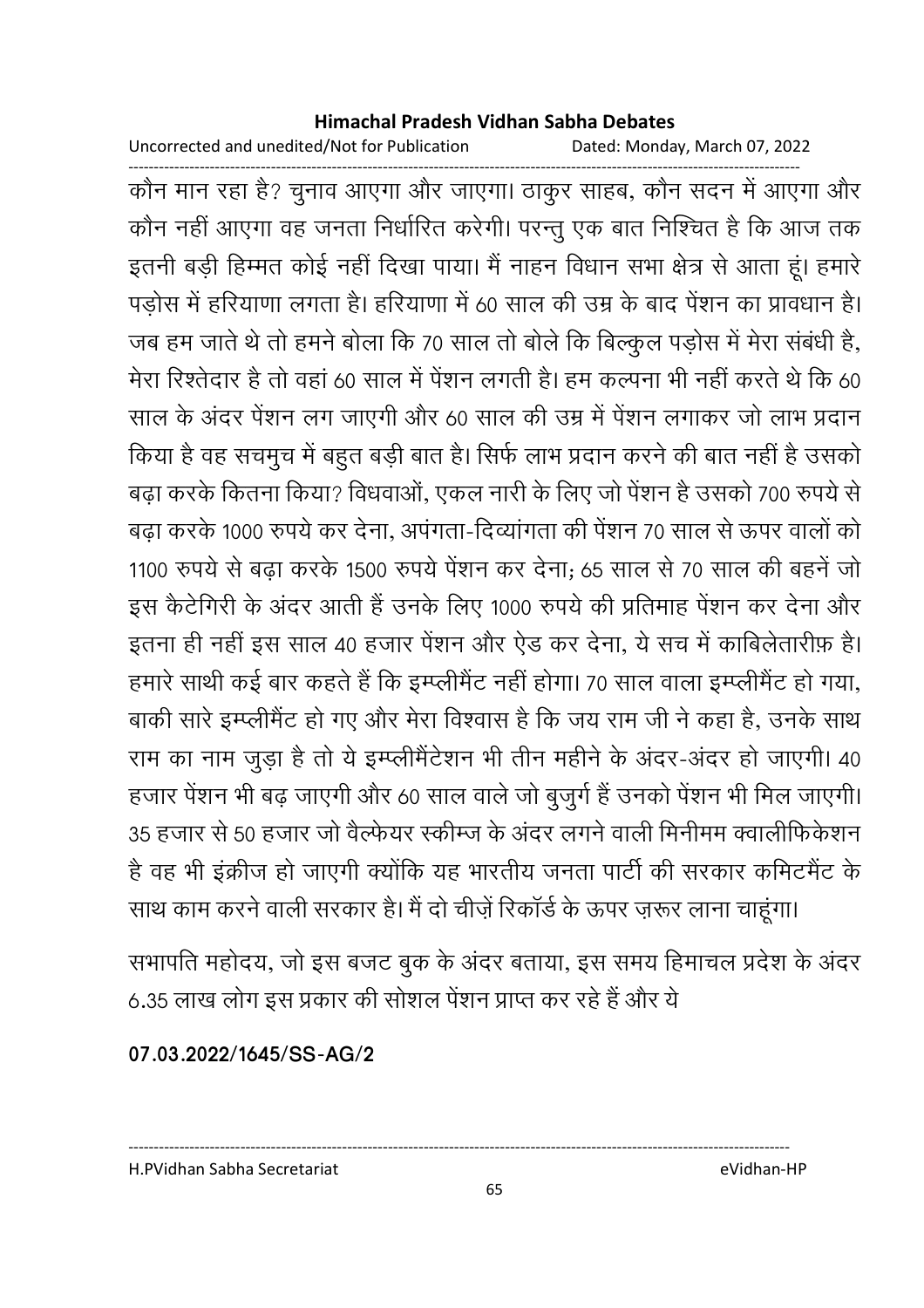Uncorrected and unedited/Not for Publication Dated: Monday, March 07, 2022

जो वद्धावस्था पेंशन बढ़ जाएगी और जो कैटेगिरीज बढ़ जाएंगी, इसके बाद सोशल पेंशन का आंकड़ा लगभग साढ़े 7 लाख होने वाला है। अगर 75 लाख की आबादी है और यह साढ़े 7 लाख हो रहा है यानी प्रदेश का 10 प्रतिशत मानव ऐसा है जिसको सोशल पेंशन मिल रही है। पूरे भारत के अंदर कोई प्रांत ऐसा नहीं है जहां 10 परसैंट लोगों को सोशल पेंशन का लाभ मिल रहा है। हिमाचल प्रदेश सेवा और पेंशन के मामले में तथा गरीबी की सेवा के मामले में अग्रणी भूमिका के अंदर आकर खड़ा होने वाला है। मैं इसके लिए भी जय राम ठाकुर की सरकार को बहुत-बहुत बधाई और साधुवाद देता हूं। एक और आंकड़ा बहुत ही महत्वपूर्ण है। अभी तक सोशल पेंशन के ऊपर 450 करोड़ रुपया प्रतिवर्ष खर्च होता है। ये बढ़ करके 1300 करोड़ रुपया यानी तीगुनी राशि इसके अंदर खर्च होने वाली है। अब इसके बाद भी अगर कोई बजट के लिए बधाई न दे तो सच में चिंता की बात है। कहीं-न-कहीं उनको विचार तो करना पड़ेगा कि उनके अंदर नेगेटिविटी का क्राइटेरिया कितना बढ गया है।

गौवंश की बात आई कि गौवंश का सम्वर्धन होना चाहिए, गौवंश का संरक्षण होना चाहिए। सालों से सड़कों के ऊपर गौवंश, जिसको बेसहारा गौवंश कहा है, जिसको हमारे प्रतिपक्ष के लोग आवारा गौवंश कहते हैं; अब उस गौवंश के लिए गऊ सैंक्चुअरी बनाने का काम किसने किया, हमारी जय राम ठाकुर जी की सरकार ने किया। सैंक्चुअरी में 20 हजार गौवंश को रखने का काम किसने किया, वह जय राम ठाकुर की सरकार ने किया।

जारी श्रीमती के0एस0

## 07.03.2020/1650/केएस/एएस/1

## डॉ० राजीव बिन्दल जारी----

और एक गोवंश के ऊपर 500 रुपये प्रतिमास सहयोग राशि देने का काम पहली बार हिमाचल प्रदेश के अंदर भारतीय जनता पार्टी की, जय राम ठाकुर की सरकार ने किया और इस बजट में 500 रुपये से बढ़ाकर 700 रुपये करने की घोषण जय राम ठाकुर जी ने

H.PVidhan Sabha Secretariat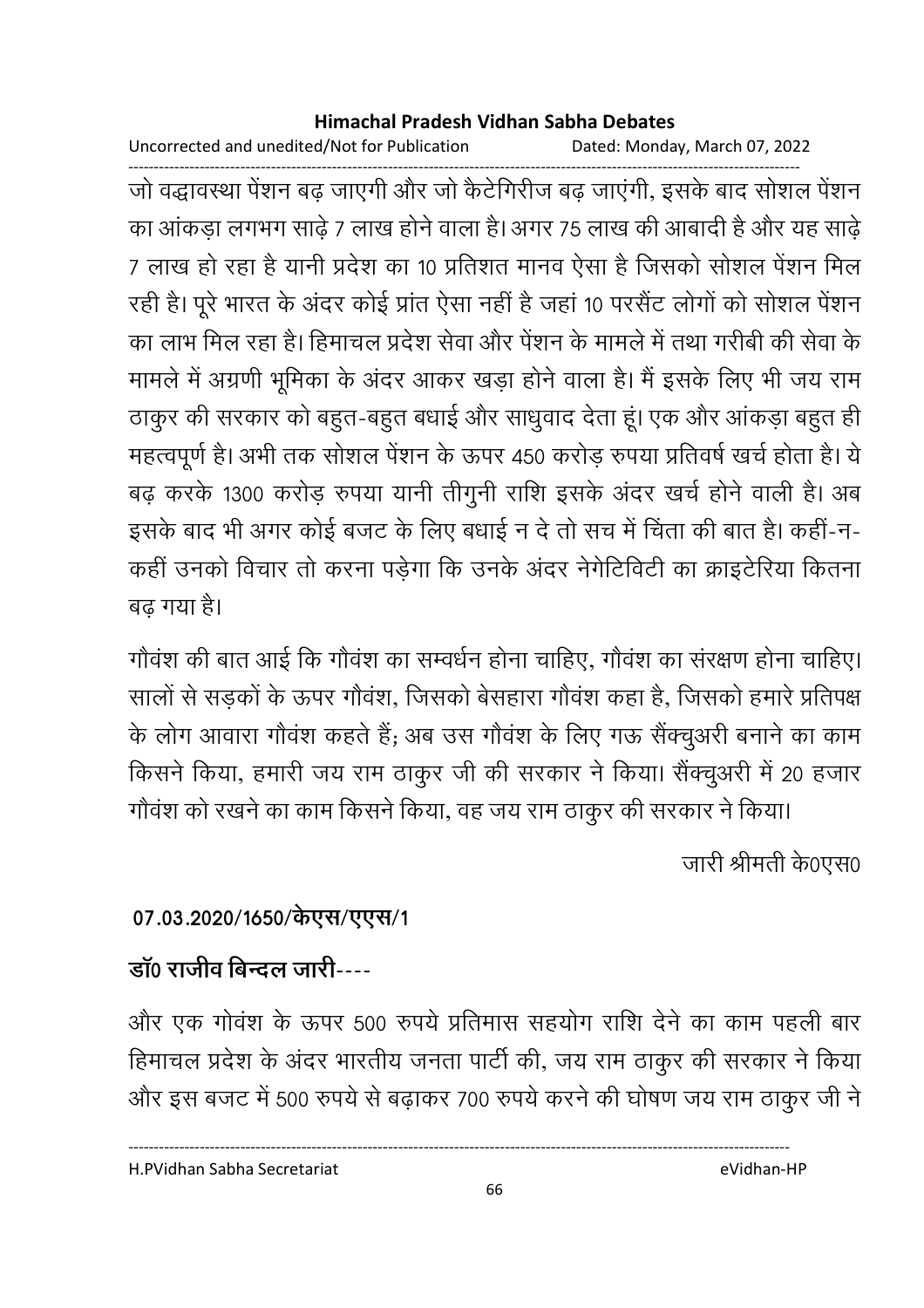Uncorrected and unedited/Not for Publication Dated: Monday, March 07, 2022

------------------------------------------------------------------------------------------------------------------------------------ की तो बंधाई तो बनती है। हम बहुत-बहुत बंधाई देते हैं, बहुत शुभकामनाएं देते हैं। संबका सहयोग चाहिए, गोवश सड़कों के ऊपर नहीं होना चाहिए क्योंकि उसकी आवश्यकता है। अगर शराब पीने वाले को एक रुपया और टैक्स लग जाएगा, सभापति महोदय, यहां पर हमारे एक माननीय सदस्य ने एक बात सुनाई कि रात को पीते समय वह थोड़ा छीटा दे कर बोलता है कि मैं गऊ के नाम की पी रहा हूं। सभापति महोदय, हमारी सरकार सेवा करने वाली सरकार है और हमारी सरकार ने सूक्ष्म वर्ग व निर्धन वर्ग की चिंता की है। जो छोटा कर्मचारी है, आगनबाड़ी वर्कर, आशा वर्कर, मल्टीपरपज़ वर्कर, वाटर कैरियर, पंचायत चौकीदार, रेवन्यू चौकीदार, इस प्रकार का जो छोटा वर्कर है, एक भी वर्ग ऐसा नहीं छोड़ा जिसके मानदेय में वृद्धि करके सरकार ने यह बताने का प्रयास नहीं किया कि हम छोटे कार्यकर्ता के साथ खड़े हैं और उनके मानदेय में माकूल इज़ाफा करके इस बात को कहने का प्रयास किया है कि हम कोविड की भारी तंगी के बावजूद आपके साथ खड़े है। इसके लिए भी इस बजट को प्रस्तुत करने के लिए हम बहुत-बहुत बधाई देते है, बहुत शुभकामनाएं देते हैं।

सभापति महोदय, आगनबाड़िया मज़बूत होनी चाहिए क्योंकि वहां से बच्चों की नींव डलती. हैं। अगर आगनबाड़ियों के लिए सरकारी भवन नहीं है तो वहां पर वातावरण अच्छा नहीं | होता। किराये का आज एक जगह भवन लिया, कल दूसरी जगह लिया, कहीं पर मकान नहीं मिलता तो आगनबाड़ी बहने वहां पर अच्छे से काम नहीं कर पाती हैं। 1000 आगनबाड़ियों को इस बजट के अंदर नए मकान बनाकर देने का जो फैसला

## 07.03.2020/1650/केएस/एएस/2

किया है, एक बहुत विहंगम प्रयास, अच्छा प्रयास किया गया है और उसके लिए भी हम माननीय मुख्य मंत्री जी और भारतीय जनता पार्टी की सरकार को बहुत-बहुत बधाई देते. हैं। 6718 मांडल आगनबाड़िया बन चुकी है तथा 12,207 आगनबाड़िया और मांडल बनाई जाएगी, इसके लिए भी हम सरकार को बहुत-बहुत बधाई देते हैं।

H.PVidhan Sabha Secretariat eVidhan-HP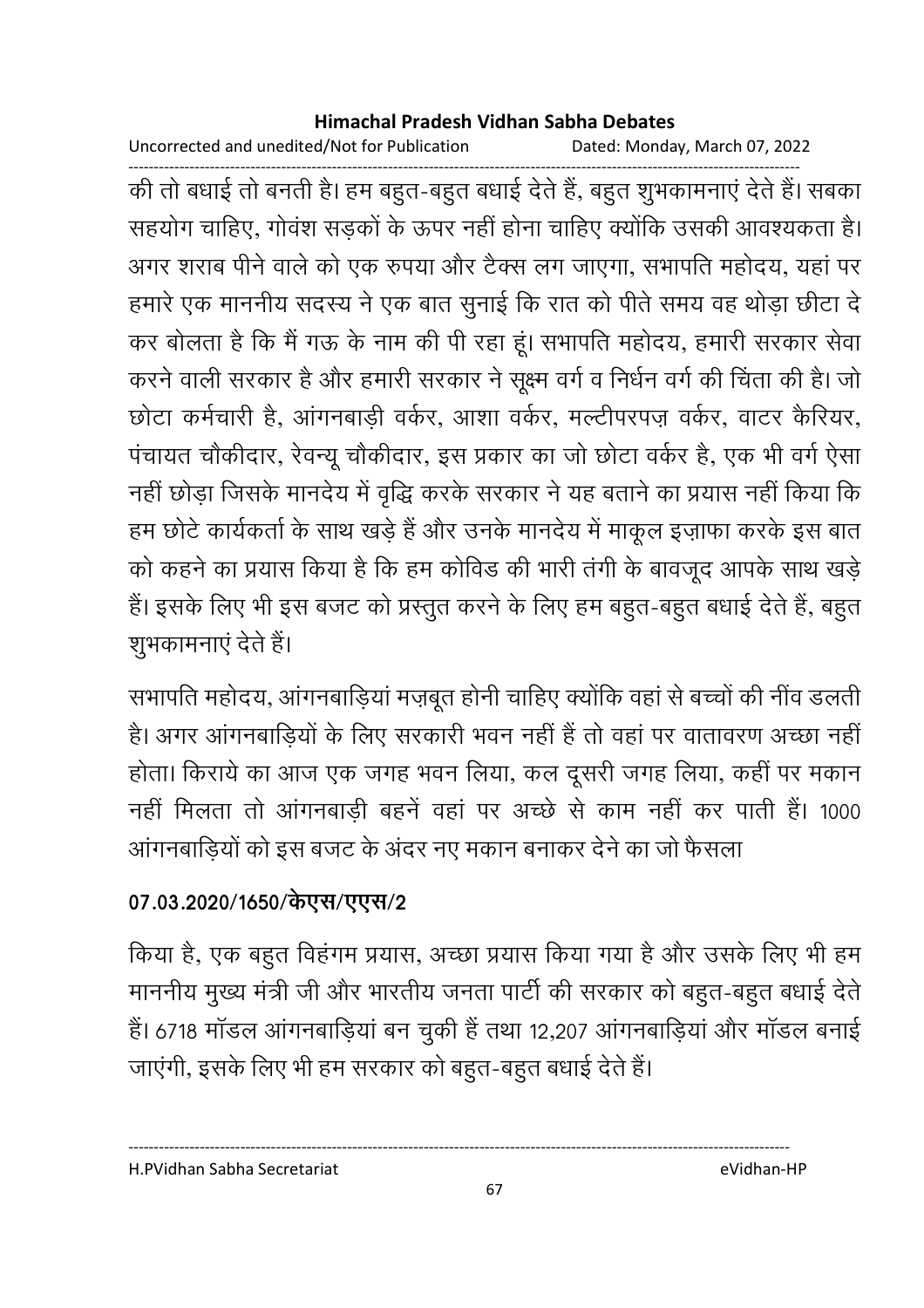Uncorrected and unedited/Not for Publication Dated: Monday, March 07, 2022

------------------------------------------------------------------------------------------------------------------------------------ सभापति महोदय, पंचायत के प्रतिनिधि जो दिन-रात सेवा करते हैं, पंचायत का प्रधान, उप-प्रधान, वार्ड मैम्बर, बी.डी.सी. व जिला परिषद का सदस्य, नगर निकार्या के सदस्य, कापरिशन के मैम्बर, सभी के मानदेय में वृद्धि करना चुने हुए प्रतिनिधियों की दृष्टि से एक बहुत अच्छा फैसला है।बहने स्वरोज़गार की तरफ आगे बढ़े, उसके लिए सैल्फ हैल्प ग्रुप्स बन रहे हैं। कोई बी.डी.ओ. के माध्यम से, कोई नाबार्ड के माध्यम से तथा कोई अपने आप प्रेरणा से बना रहे हैं। जो रजिस्टर्ड सैल्फ हैल्प ग्रुप्स है, उन सभी को 25 हजार रुपये का एक मुश्त रिवाल्विंग फंड उनके सहयोग के लिए सरकार ने प्रावधान किया है। महिलाओं को मज़बूत करने की दिशा में 25 करोड़ रुपये का एक बहुत ही अच्छा काम हुआ। है जिसके लिए भी हम सरकार को बधाई देते हैं। एक अत्यत महत्वपूर्ण बात, संस्कृत हमारी सभी भाषाओं की जननी है। सारी दुनिया की भाषाएं संस्कृत से निकली हैं। संस्कृत के कारण भारत दुनिया का विश्व गुरू रहा। जो संस्कृत पढ़ाने वाले शास्त्री है। टीचर के नाते वे पढाते हैं अगर उन्होंने

श्रीमती अ0व0 द्वारा जारी---

### **07.03.2022/1655/av/as/1**

## **डाॅ0राजीव बिन्दल----जारी**

बी0एड0 या टैट किया है तो ऐसे अध्यापको को टी0जी0टी0(संस्कृत) और टी0जी0टी0(हिन्दी) का दर्जा देना सचमुच में संस्कृत और हमारी संस्कृति के प्रति सम्मान हैं। हम इसके लिए भी सरकार को बहुत-बहुत बधाई व शुभकामनाएं देते हैं। हमारी सरकार ने स्वास्थ्य के क्षेत्र में भी बहुत काम किए हैं। माननीय प्रधान मंत्री ने हिमाचल प्रदेश को चैंपियन का दर्जा दिया है। कोविड महामारी की वैक्सनिशन देने में हिमाचल प्रदेश नम्बर एक पर आया। लेकिन जो सबसे ज्यादा महत्व की बात मुझे दिखाई देती है वह आयुष्मान योजना है जिसके अंतर्गत 2.40 लाख लोगों ने 218 करोड़ रुपये का लाभ लिया। हिमाचल प्रदेश सरकार ने एक नई योजना 'हिम केयर' शुरू की और इस साल के बजट में इसके

H.PVidhan Sabha Secretariat eVidhan-HP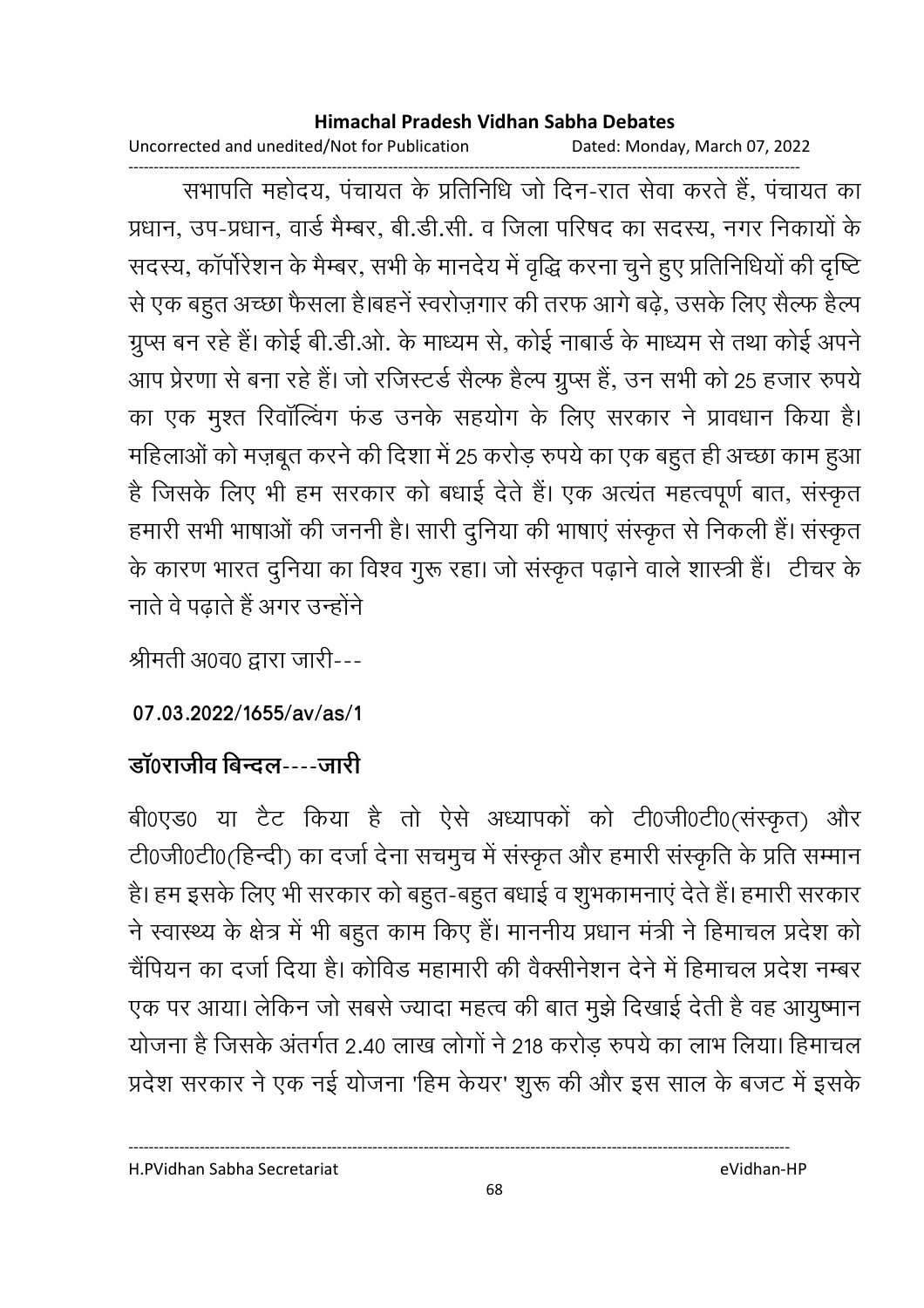Uncorrected and unedited/Not for Publication Dated: Monday, March 07, 2022

------------------------------------------------------------------------------------------------------------------------------------ लिए बहुत अच्छी घोषणा की गई है। यदि कोई व्यक्ति बीमार होता है तो हम उसको कहते। रहते हैं कि भाई हिम केयर कार्ड बना लो। मगर वह व्यक्ति नहीं बना पाता क्योंकि कई बार एक गरीब व्यक्ति 1,000 रुपये खर्च करने की स्थिति में भी नहीं होता। इसलिए इस बजट में कहा गया है कि पूरे वर्ष यानी 12 महीने हिम केयर कार्ड का पंजीकरण चालू रहेगा। इसके लिए भी हम सरकार को बहुत-बहुत बधाई व शुभकामनाएं देते हैं। यहां पर माननीय ऊर्जा मंत्री बैठे हैं, हम इनको बधाई देते हैं। इन्होंने 60 यूनिट तक फ्री बिजली देने की घोषणा की हैं। इसके अतिरिक्त 125 यूनिट तक 1 रुपया प्रति यूनिट बिजली और किसानों को 30 पैसे प्रति यूनिट बिजली देने की बात कहीं गई है जोकि प्रदेश में पहली बार हुआ है। हमारी सरकार संचमुच में बंधाई की पात्र है। जल जीवन मिशन के सदर्भ में दोनों पक्षों की ओर से बड़े जोर-शोर से चर्चा की जा रही है। यहां पर यह सभी मानते हैं कि कर्नक्शन लग रहे हैं। प्रदेश में 8.35 लाख घरों में कर्नक्शन लगा देना कोई छोटी बात नहीं हैं। प्रदेश में 1,25000 करोड़ रुपये की पाच नई योजनाओं को पूरा करने का लक्ष्य रखना, सिवरेज की चार बड़ी नई योजनाओं को पूरे करने का लक्ष्य रखना व 7 मल निकासी योजनाओं के ऊपर तेज गति से कार्य करने की बात करने के लिए हम सरकार को बधाई देते हैं। लेकिन सभापति महोदय, मंत्री जी को

## **07.03.2022/1655/av/as/2**

बंधाई देने के साथ-साथ में यह भी कहना चाहूंगा कि इसके अंदर नाहन का जिक्र करना बहुत जरूरी था। नाहन जिला हैंडक्वोटर है और यह शहर 421 साल पुराना है। वहां सिवरेज की व्यवस्था नहीं है और इसके लिए हम आपसे लगातार आग्रहपूर्वक कह रहे हैं । तथा अभी दोबारा अनुरोध करते हैं कि इस बजट के अंदर आप नाहन सिवरेज सिस्टम का भी प्रावधान करें। आपको बंधाई है क्योंकि आपने छोटे-छोटे टाऊन भी सिवरेज सिस्टम के अंतर्गत कवर कर लिए हैं। इसलिए नाहन को भी इस बजट के अंदर लाने की कृपा करें क्योंकि नाहन भी जिला सिरमौर का हैंडक्वार्टर है। मुझे विश्वास है कि माननीय मुख्य मंत्री और माननीय जल शक्ति मंत्री इसी बजट में उसके लिए प्रावधान करेंगे। इसके अतिरिक्त

H.PVidhan Sabha Secretariat eVidhan-HP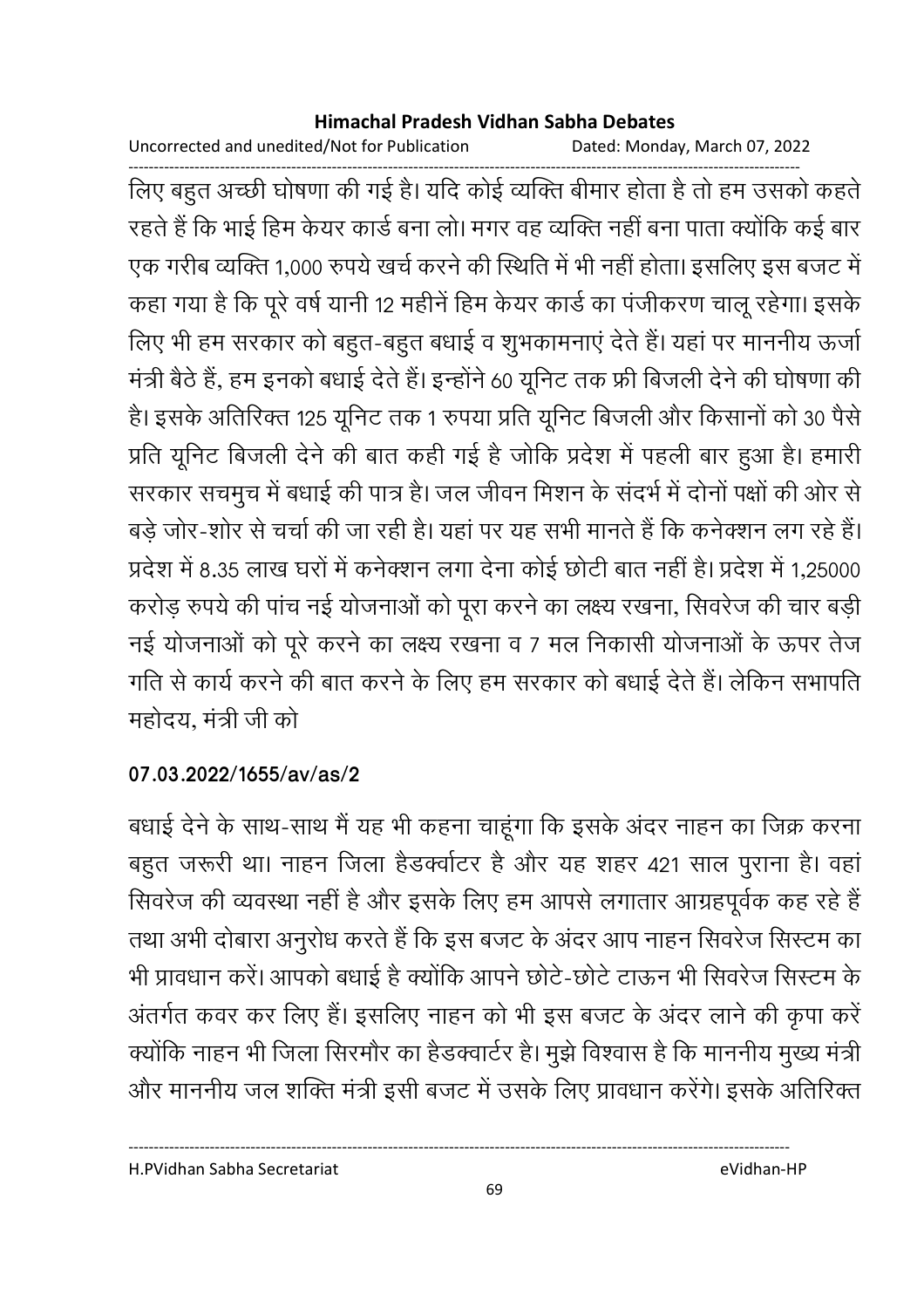Uncorrected and unedited/Not for Publication Dated: Monday, March 07, 2022

मैं यह कहना चाहता हूं कि प्रदेश में सड़कों का कार्य लगातार होता आया है और आगे भी होगा। लेकिन रीन्यूल कोट करने का जो पहले 5 साल का पीरियड था उसको घटाकर 3 साल करना बहुत ही अहम फैसला है। बर्फ या भारी बारिश से सड़क खराब होने पर जब एक्सियन को सड़क की रीन्यूल के लिए कहा जाता है तो उसका कहना होता है कि मैं कैसे करूं, मेरे पास धनराशि का प्रावधान नहीं है। अब उसको 5 साल से 3 साल किया है; इसके लिए हम सरकार को बहुत-बहुत बधाई देते हैं।

# टी सी द्वारा जारी

## 07/03/2022/1700/टी0सी0वी0/डी0सी0/1

डॉ0 राजीव बिंदल .... जारी।

बेरोज़गार युवकों की बात बड़े जोर से कही जाती है और उनके नाम पर राजनीति करना भी बहुत आसान है। यह सच बात है कि जो बेरोजगार है, वह रोजगार ढूंढ रहा है। वह प्राइवेट व सरकारी सेक्टर में स्वरोजगार के अंदर रोजगार ढूंढ रहा है। उनके लिए 'मुख्य मंत्री स्वाबलम्बन योजना' बहुत कामयाब निकली है। इस योजना के तहत 457 करोड़ रुपये का प्रावधान करके लगभग 3000 युवाओं को सीधा-सीधा रोज़गार और 30,000 युवाओं को इन-डायरेक्ट रोजगार मिला है। इस योजना में माकूल धन है। सभापति महोदय, टूरिज्म सेक्टर हिमाचल प्रदेश में रोजगार का सबसे बड़ा साधन हो सकता है, यह सभी कहते आए हैं। जब से मैं इस माननीय सदन में आया हूं तब से टूरिज्म की बात होती है। इसके लिए सभी ने प्रयास किया परंतु एक सक्षम प्रयास इस वर्ष के बजट के अंदर दिखाई देता है। एशियन डवलपमेंट बैंक का लगभग 2,121 करोड़ रुपये का जो प्रोजैक्ट है, वह हिमाचल प्रदेश के लिए टूरिज्म डवलपमेंट का एक बहुत बड़ा साधन बनने वाला है। हम इस प्रोजैक्ट के लिए वर्तमान सरकार को बहुत-बहुत बधाई देते हैं। इसमें 1000 करोड़ रुपये का पहला चरण और 1060 करोड़ रुपये का दूसरा चरण है। इसमें सिरमौर के बहुत-सारे हिस्से शामिल हैं। नाहन टाउन और चूड़धार का क्षेत्र भी इसमें शामिल है। ए0डी0बी0 को इस प्रोजैक्ट को अतिशीघ्र आगे बढ़ाने की आवश्यकता है। इसके लिए भी सरकार को

eVidhan-HP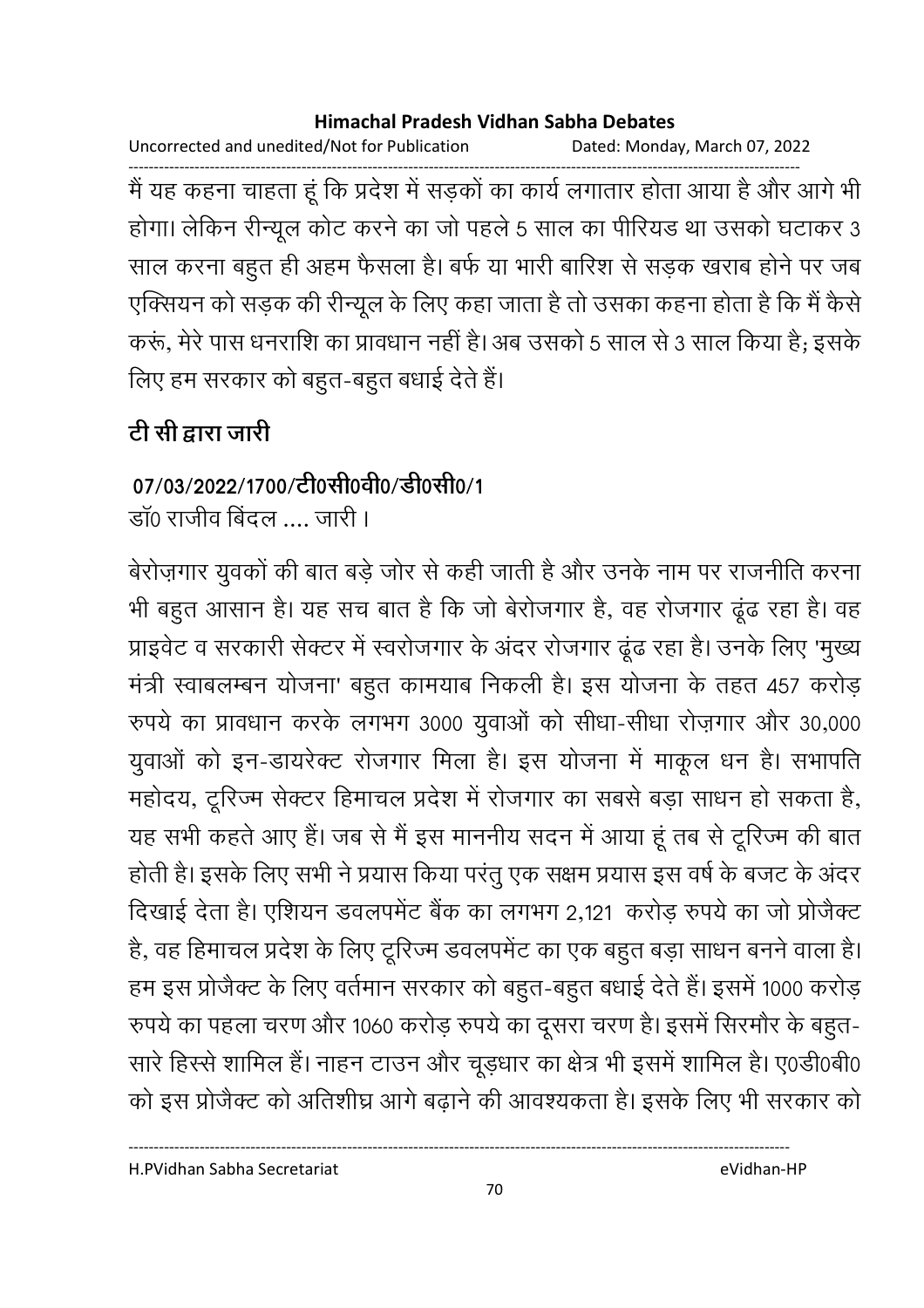Uncorrected and unedited/Not for Publication Dated: Monday, March 07, 2022

------------------------------------------------------------------------------------------------------------------------------------ बहुत-बहुत बधाई। इससे सभी माननीय विधायकों के क्षेत्रों के अंदर विकास के नये आयाम स्थापित होंगे।

सभापति महोदय, वाटर कजवेशन पूरे देश व दुर्निया की आवश्यकता है। वन विभाग ने बहुत-सारे अच्छे काम किए, मैं केवल चिन्हित बातों की ओर ध्यान आकर्षित कर रहा हूं। वाटर कजर्वेशन के लिए 125 वाटर बार्डीज बनाने के लिए 25 करोड़ रुपये का प्रावधान किया गया है। हम चाहेंगे कि हर क्षेत्र में वाटर बाडीज बनाए। वाटर कजर्वेशन होने से फारेस्ट बढ़ेगा, पशुधन बढ़ेगा और जगली जानवरों को भी इससे बहुत बड़ी राहत मिलेगी। इस बजट के अंदर सरकार ने एक और नया फैसला लिया है।

## 07/03/2022/1700/टी0सी0वी0/डी0सी0/2

चीड़ के जगल हमें किसी भी प्रकार से रोजगार नहीं दें पा रहे हैं। सभापति महोदय, मैंने यही सदन में अपना विषय रखा था कि चीड़ के जगलों की स्थिति बहुत भयावह है। उसके अंदर से बिरोजा निकालने के बाद उसमें आग लग जाती है। उसमें एक साल में आग लगती है और दूसरे साल वह पेड़ गिर जाता है। तीसरे साल वन विभाग सड़े हुए पेड़ को उठा ले जाते हैं। 40-50 सालों में पेड़ बिरोजा निकालने लायक होता है और वह तीन साल के अंदर खत्म हो जाता है। बिरोजे वाले और बाकी लोगों की मौज है लेकिन जगल का सत्यानाश हो। जाता है। मैंने यहां फोटोग्राफ भी दिखाएं थे लेकिन किसी सरकार ने कोई कार्रवाई नहीं। की। इस सरकार ने चीड़ के पेड़ बदल कर चौड़ी पत्ती वाले पेड़ लगाने का अच्छा निर्णय लिया है। इसके लिए हम सरकार को बहुत-बहुत शुभकामनाएं देते हैं। यह एक महत्वपूर्ण निर्णय है। स्वर्ण जयन्ती वर्ष में 75 गावों को विशिष्ट पहचान देकर उनको पूर्णतः विकसित करके एक अच्छा विलेज बनाया जाएगा।

एन0एस0 द्वारा जारी ...

07-03-2022/1705/NS/DC/1 डा0 राजीव बिन्दल ......जारी

H.PVidhan Sabha Secretariat eVidhan-HP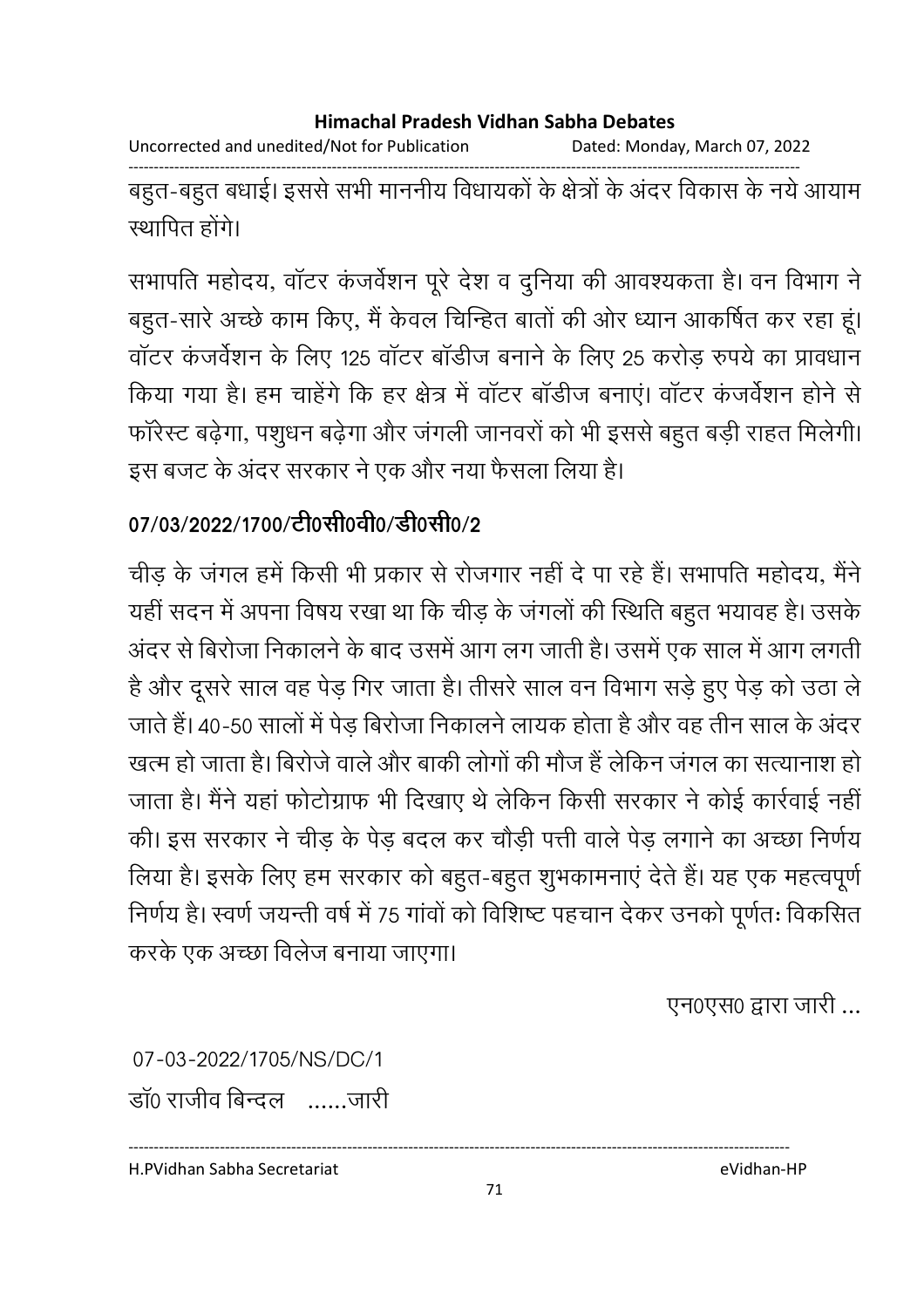Uncorrected and unedited/Not for Publication Dated: Monday, March 07, 2022

------------------------------------------------------------------------------------------------------------------------------------ युवाओं के प्रत्सिाहन के लिए, उनको नशे से दूर रखने के लिए, उनकी मासपेशियों को सुदृढ़ करने के लिए सरकार ने खेल महाकुभ करने का निर्णय लिया। यह बहुत महत्वपूर्ण बात है। इसके साथ ही सरकार खेल के बहुत बड़े प्रजिक्ट को पूरा करने जा रही है और उसके अदर सिरमोर जिला के माज़रा का Astroturf Field भी शामिल है। मैं इसके लिए सरकार को बंधाई देता हूं। सभापति महोदय, जब भी कहीं गेम्ज़ होती है तो खेलने वाले खिलाड़ी बार-बार यह आग्रह किया करते हैं कि हमारी डाइट मनी बहुत कम है। सरकारो ने पहले भी डाइट मनी बढ़ाने का प्रयास किया और किसी ने 10 रुपये, किसी ने 20 रुपये बढ़ाए। यह जय राम ठाकुर जी की सरकार है जिसने डाइट मनी को 120 रुपये से 240 रुपर्य बढ़ाया और 200 रुपर्य से 400 रुपर्य किया। सच में यह बहुत बड़ा निर्णय है। मैंने पहले ही कहा कि सरकार ने असभव को सभव करके दिखाया और ये फैसले बहुत कठिन फैसले हैं। डाइट मनी थोड़ी-थोड़ी बढ़ाते हैं तो उतनी देर युवा को वह सब कुछ नहीं मिलता जो मिलना चाहिए।

सभापति महोदय, बजट के अंदर एक और निर्णय लिया गया। हिमाचल प्रदेश के गैर जनजातीय क्षेत्र के अंदर अढ़ाई लाख से अधिक जनजातीय लोग रहते हैं। श्रीमती आशा कुमारी जी वरिष्ठ सदस्य है और इन्होंने मेरी बात को सुधारने का प्रयास किया है कि गैर जनजातीय क्षेत्र में अढ़ाई लाख से भी ज्यादा जनजातीय लोग रहते होंगे। इन लोगों के विकास की दिशा के अंदर जो ट्राईबल का बजट है उसका खर्च नहीं होता है। हमने देखा है कि हमारे यहाँ का ट्राईबल दूरदराज़ में रहता है और उसके लिए सड़क पहुंचाना, बिजली और पानी पहुंचाने की दिक्कत रहती है। पहली बार सरकार ने हिम्मत की है कि गैर जनजातीय क्षेत्र में रहने वाले जनजातीय लोगों के लिए विशेष योजना बनाई जाएगी। इसके लिए मैं मुख्य मंत्री जी को बंधाई और साधुवाद देता हूं।

मैंने पहले ही कहा कि यह बजट गरीब की चिंता करने वाला बजट है। इसके लिए वर्ष 2022-23 में लगभग 13,000 गरीबों को मकान इस साल अलग-अलग मद के माध्यम से दिए जाएंगे। मैं इसके लिए मुख्य मंत्री जी को बधाई देता हूं। अभी हमारे फाज़िल दोस्त ने कहा कि चिकित्सकों के पद बढ़ा दिए। सभी ने बढ़ाए कभी 25 पद कभी 50 पद और कभी

100 पद बढ़ाए परन्तु एकमुश्त 500 डाक्टरों के पदों को सृजित

H.PVidhan Sabha Secretariat eVidhan-HP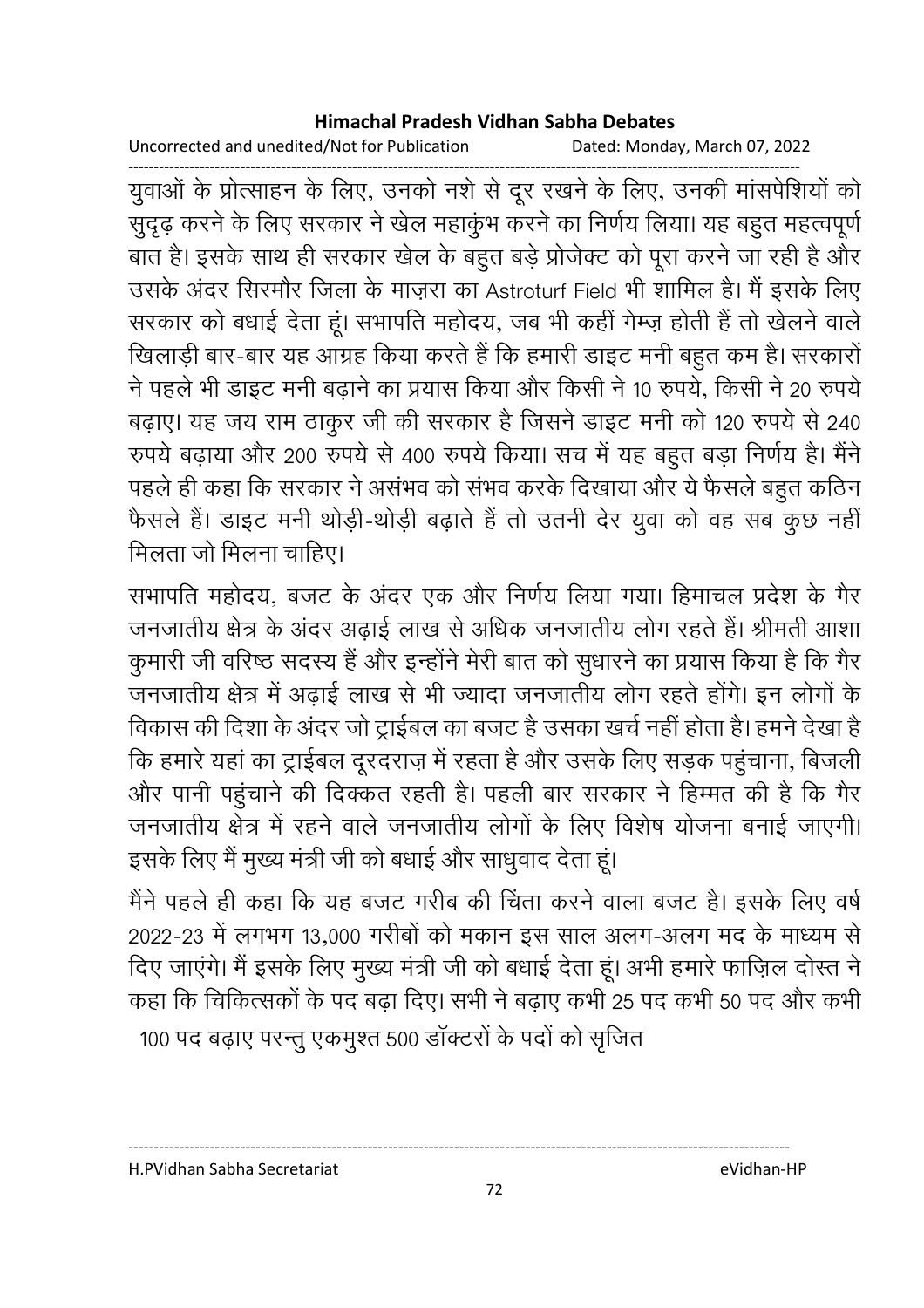Uncorrected and unedited/Not for Publication Dated: Monday, March 07, 2022 ------------------------------------------------------------------------------------------------------------------------------------

### 07-03-2022/1705/NS/DC/2

करना और इनका बजट के अंदर प्रावधान कर देना संच में बंधाई की बात है। इसके लिए में, जय राम ठाकुर जी को बधाई देता हूं। 50 नई एम्बुलैस लाना, पैट स्कैन लगाना और अनेक प्रकार के इक्विपमैट्स लगा करके अस्पतालों को स्ट्रेंथन करना बहुत सराहनीय निर्णय है। मैं दोबारा से कहना चाहूँगा कि किसानों की चिंता करते हुए 11 नई अनाज मर्डिया खड़ी करना, 50,000 एकड़ भूमि प्राकृतिक खेती के अंदर लाना, महर्षि बाल्मिकी छात्रवृत्तिं योजना, श्रीमती इन्दिरा गांधी छात्रवृत्तिं योजना, डा0 भीम राव अम्बेदकर छात्रवृत्ति योजना, स्वामी विवेकानंद छात्रवृत्ति योजना को बढ़ा करके 1500 रुपये महीना | करना और सैनिक स्कूलों के बच्चों की छात्रवृत्ति को बढ़ा करके 2000 रुपये करना सराहनीय निर्णय है। भविष्य के हिमाचल की दिशा के अंदर उसको आगे बढ़ाना चाहे यह रेलवे, रोपर्व और हवाई पट्टी की दिशा के अंदर हो, मैं कहना चाहूँगा कि यह बजट गरीब के विकास के लिए गरीब की चिंता का बजट है। इसमें पूरी हिम्मत के साथ असभव को सभव करके दिखाया गया है और सच में बंधाई के पात्र हैं। 7.50 लाख पेशन भोगी

श्री आर0 के0 एस0 द्वारा जारी।

07.03.2022/1710/RKS/HK-1

डा. राजीव बिन्दल… जारी

सामाजिक सुरक्षा पेशन प्राप्त करने वाले कुल जनसंख्या के 10 प्रतिशत लोग हिमाचल प्रदेश में ही है और "इसके लिए" मैं श्री जय राम ठाकुर जी को बहुत-बहुत बंधाई देता हूं। मैं दो-तीन छोटे-छोटे सुझाव देकर अपनी बात समाप्त करना चाहूगा। आपने बहुत अच्छी योजनाए शुरू की है और इन योजनाओं को इसी वर्ष आगे बढ़ाने के लिए आप प्रयासरत भी है। कुछ सरकारी अधिकारी कामों को लंबित करने की दिशा में प्रयासरत हैं उनको महत्व देकर कार्य को आगे बढ़ाने की आवश्यकता है। टाउन प्लानिंग डिपार्टमेंट लगातार कार्यो को लंबित करने का काम करता है, इस विभाग को भी पूरी तरह देखने की आवश्यकता है। फरिस्ट क्लीयरैस के मामलों की परमिशन जल्दी मिले, उस दिशा में भी प्रयास करने की जरूरत है। आकिटेक्चर वाले भी नक्शे जल्दी से प्रस्तुत करे इसके लिए भी निर्देश देने की

H.PVidhan Sabha Secretariat eVidhan-HP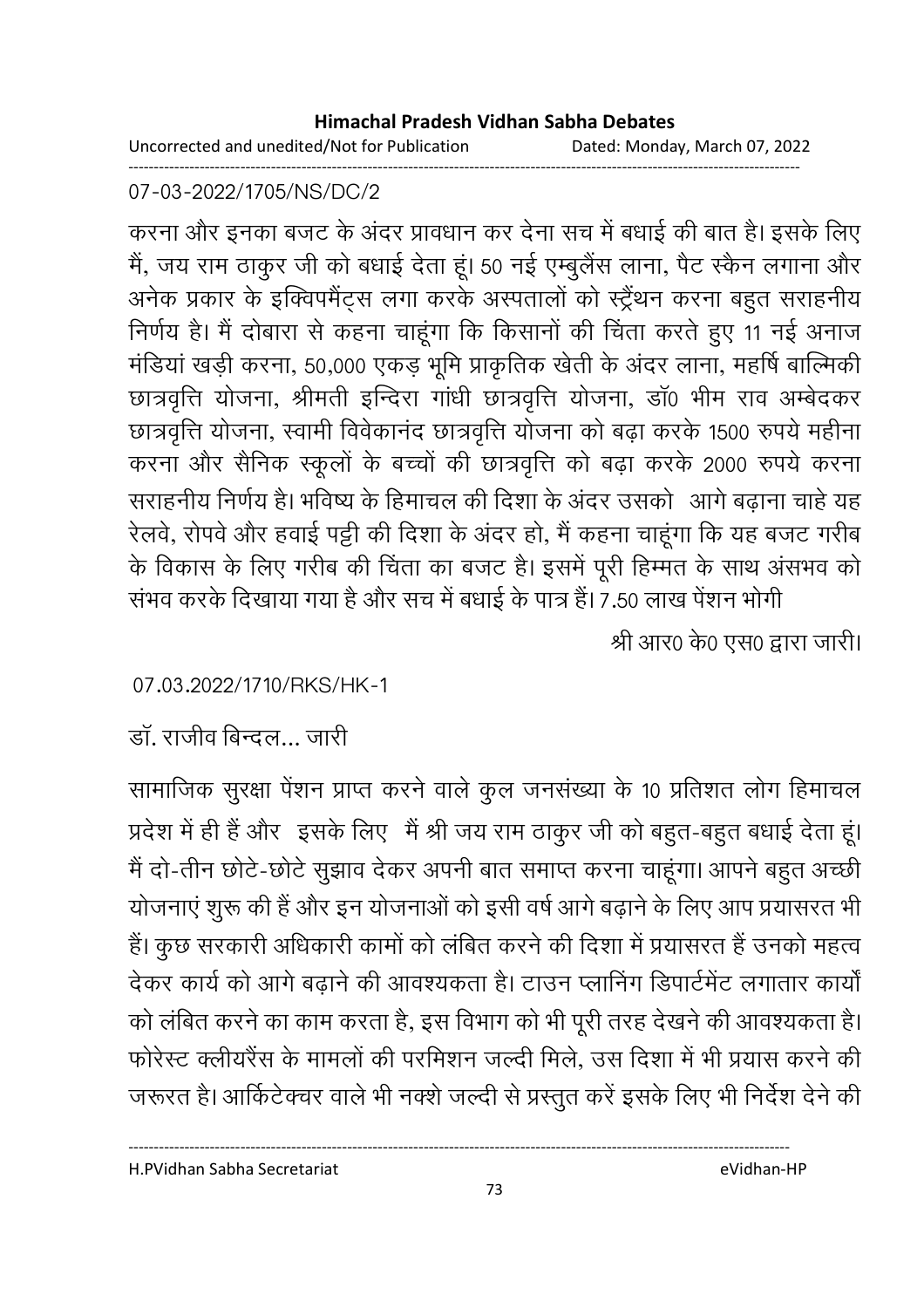Uncorrected and unedited/Not for Publication Dated: Monday, March 07, 2022

------------------------------------------------------------------------------------------------------------------------------------ आवश्यकता है। विभागों में आपसी तालमेल की भी बहुत आवश्यकता है। अगर किसी विभाग के पास भूमि बेकार पड़ी है तो उस भूमि को दूसरे विभाग को ट्रासफर करने के लिए कई वर्ष लग जाते हैं। कई वर्षा तक भूमि हस्तातरण मामलों में एन.ओ.सी. नहीं मिल पाती। इस दिशा में बहुत सारे उदाहरण देने को है और मैं व्यक्तिगत रूप से मिलकर माननीय मुख्य मंत्री को इन उदाहरणों को प्रस्तुत करूंगा। यह बजट गरीब, बेरोज़गार, किसान और कर्मचारियों के लिए प्रस्तुत किया गया है और इसके लिए मैं माननीय मुख्य मंत्री जी को बधाई देना चाहूँगा। सभापति महोदय, आपने मुझे बोलने का समय दिया, आपका धन्यवाद। जय हिन्द, जय हिमाचल।

# (माननीय अध्यक्ष पदासीन हुए।)

**अध्यक्ष** : अब माननीय सदस्य श्री आशीष बुटेल चर्चा में भाग लेंगे।

07.03.2022/1710/RKS/HK-2

**श्री आशीष बुटेल** : अध्यक्ष महोदय, माननीय मुख्य मंत्री जी ने अपना पाचवा और इस सरकार का आखिरी बजट प्रस्तुत किया है। इस बजट से प्रदेश की जनता को बहुत उम्मीदे थी लेकिन जब बजट पेश किया गया तो इसमें शेरो-शायरी के मनोरंजन के अलावा कुछ भी नहीं था। इस बजट में शैरी-शायरी तो खूब हुई लेकिन जब प्रदेश की जनता को भूख लगेगी तो शेरी-शायरी से उसका पेट नहीं भरेगा। इस बजट में प्रदेश हित की बातों को सबसे ऊपर स्थान मिलना चाहिए था लेकिन ऐसा नहीं हुआ। इस बजट के अनुसार आने वाले समय में प्रदेश की आर्थिकी काफी प्रभावित होगी। यह वर्ष चुनाव का वर्ष है और हमें यह अपेक्षा थी कि आप चुनाव को मद्देनजर रखते हुए अच्छी योजनाए लागू करेंगे। अगर इस बजट में इफ्रास्ट्रक्चर डवैलपमेंट, बेरोजगारों के लिए कोई ठोस नीति और कर्मचारियों के लिए ओल्ड पेशन स्कीम की बात की होती तो हम आपका धन्यवाद करते। हमने और भी कई बातें माननीय मुख्य मंत्री के समक्ष प्रमुखता से उठाई है। इस बजट में मुझे कहीं भी financial crunch नजर नहीं आ रहा जिस प्रकार से यह बजट हैं।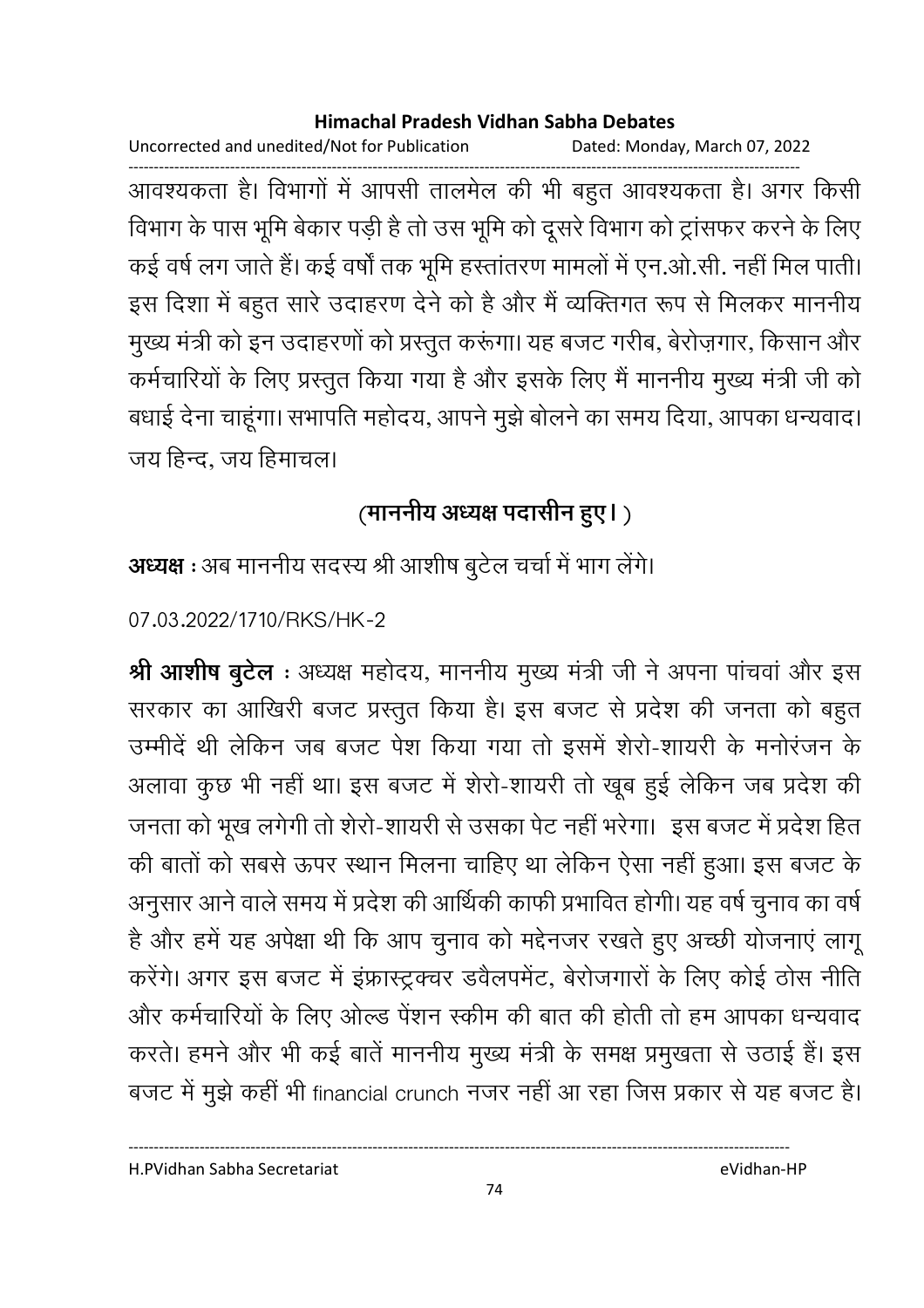Uncorrected and unedited/Not for Publication Dated: Monday, March 07, 2022 ------------------------------------------------------------------------------------------------------------------------------------ अगर आप इस बजट में ज़िलों की बात कहते तो हम समझते की बजट में कुछ नया है। यह सरकार का पाचवा बजट है लेकिन इससे पहले के जो चार बजट पेश किए गए हैं उनकी कई योजनाएं आज तक लाँच नहीं हो पाई हैं।

श्री बी.एस.द्वारा…जारी

07.03.2022/1715/बी.एस./एच0के0/-1

## श्री आशीष बुटेल जारी…

और न ही टेकअप हो पाई है। इन पिछले चार वर्षों में जो criminal wastage of public fund वह भी पिछले चार वर्षों में बहुत ज्यादा हुआ है। अगर हम नेशन हाइवें की बात करे, तों वह भी बजट में होती थी। मैं कहना चाहता हूं कि जिला कांगड़ा में एक भी इच नेशन हाइवें पर काम नहीं हो पाया है। आपके विधान सभा क्षेत्र में फोर-लेन से टू-लेन पर आ गया है। कई ऐसे विधान सभा चुनाव क्षेत्र है, जहां पर पिछले चार वर्षों से लोक भवन बन रहे हैं | या कई जगह ये बनना भी शुरू नहीं हुए हैं। आज प्रदेश में चार हजार के करीब पचायते हैं और उन पंचायतों में सूचना पट्ट लगाए गए थे, जिन पर एक अनुमानित खर्चा 50 हजार रुपए के करीब आया था। आप एक भी ऐसी पंचायत बता दे जहां पर वे सूचना पट्ट लगे हो, तो उनमें विधायक निधि पैसा किस पर्पज के लिए लगा, यदि वे इस बात को दशोते हो, तो में मान जाऊंगा। महोदय, बजट बेहद निराशा जनक तो है ही, परंतु इसमें किसी के लिए कुछ नहीं दिया गया है। बस एक ही बात की जाती है कि पिछले 50 सालों में कांग्रेस सरकार थी, तो उन्होंने क्या-क्या काम किए, कितना ऋण इस प्रदेश के लिए छोड़ कर गई। मैं एक चीज आपको याद करवाना चाहता हूं। आप अगर कह रहे हैं कि आज 50 वर्ष हुए हैं, तो उसमें से तकरीब 20 वर्ष तो आपकी सरकारें रही हैं। जब वर्ष 1998 और 2003 के बीच भाजपा की सरकारे रही | थी, उस समय कितना ऋण लिया गया? उसको पहले देख करके आना चाहिए। मुख्य मंत्री जी से मेरा निवेदन है कि आपने दो बार इस मान्य सदन में कहा कि पिछली कांग्रेस की सरकार 28 हजार करोड़ रुपए का ऋण छोड़ करके गई है। यह मुझे नहीं मालूम कि कौन आपको ये गलत जानकारी दे रहा है। आपके ही बजट भाषण

H.PVidhan Sabha Secretariat eVidhan-HP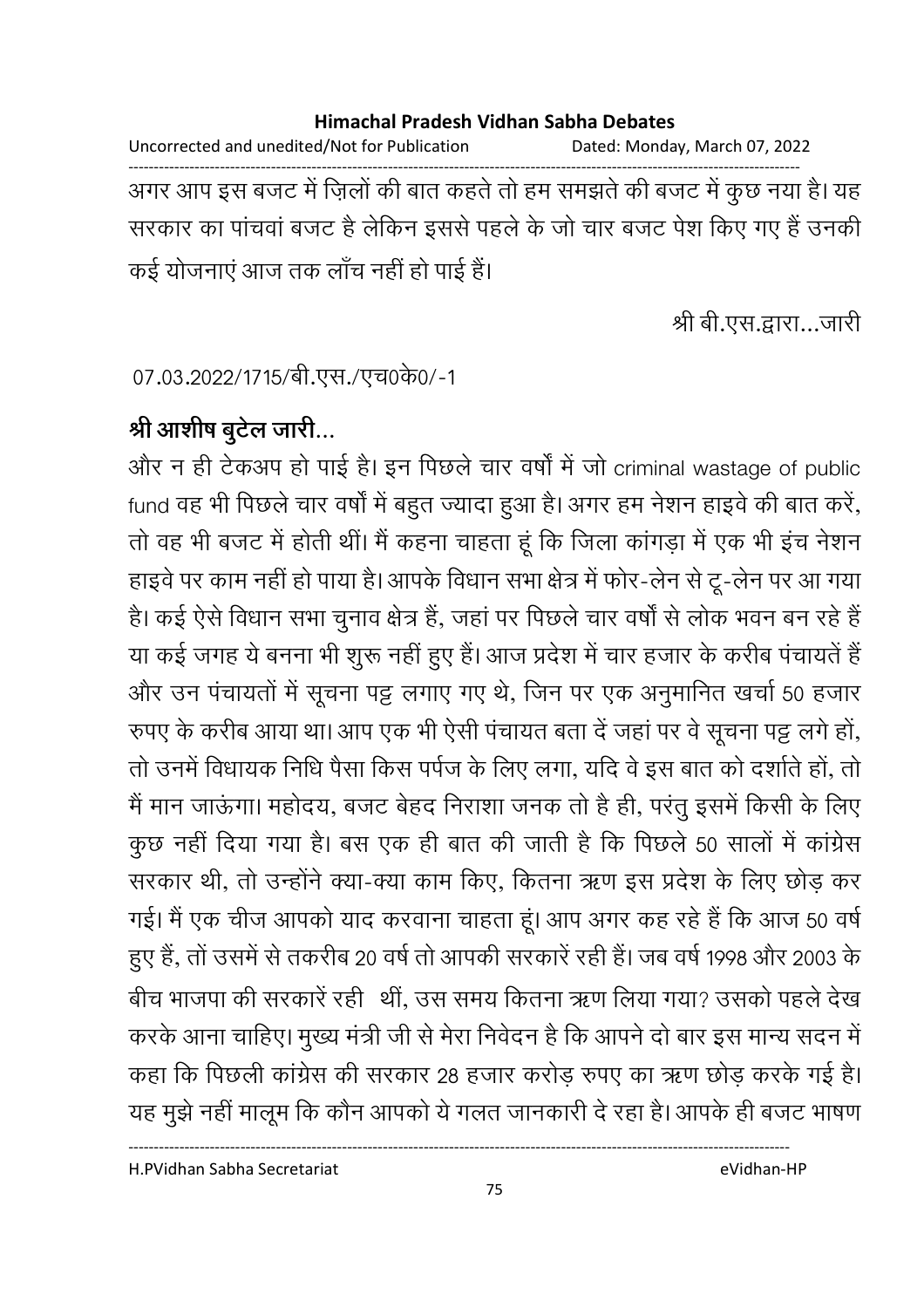Uncorrected and unedited/Not for Publication Dated: Monday, March 07, 2022

------------------------------------------------------------------------------------------------------------------------------------ वर्ष 2018-19 में बड़ा साफ लिखा है कि जो पिछली सरकार थी, वह 18 हजार 800 रुपए का ऋण झोड़ करके गई है। आपको पता है कि लोन सब सरकारे लेती है। लेकिन अगर हमारी सरकार ने 18,800 करोड़ रुपए का ऋण लिया था उसमें काम भी किया था capital outlay उस हिसाब से हुआ। उस समय capital outlay पर खर्चा होता था, वह तकरीबन 50 प्रतिशत कम-से-कम जो ऋण लिया जाता था उस पर होता था। आज क्या स्थिति है?

## 07.03.2022/1715/बी.एस./एच0के0/-2

आज आप बात कर रहे हैं कि 12 हजार 530 करोड़ रुपए का आप और ऋण लेने जा रहे हैं। महोदय, उस पर capital outlay कितना लेंगे? 12,000 करोड़ रुपए में से विर्फ 5600 करोड़ रुपए ऐसा होगा, जिसे आप इन्फ्रास्ट्रक्चर के विकास कार्य में इस्तेमाल करेंगे। यह जो आकड़ा इस बार 5600 करोड़ रुपया है, वह पिछली बार 7,000 के करीब था, उसे भी इस बजट में कम कर दिया गया है। यह भी बात सामने आनी चाहिए कि जो capital outlay इस बजट में है। वह 1500 रुपए से कम हुआ है। आपने 12,500 हजार करोड़ रुपए की राशि लिखी है तो इससे यह लोन बढ़ने वाला है और यह अनुमानित कर्ज वर्ष 2022-23 | में 18,000 से 20,000 तक पहुंच जाएगा। आज की तारीख में cumulative debt यानी कुल जोड़ जो हमारे ऋणों का है वह 70,000 करोड़ रुपए मार्च, 2022 तक पहुंच जाएगा। आप एक चीज याद रखे कि जब कांग्रेस सरकार सत्ता से गई थी, उस समय यह 46,385 करोड़ रुपए था। आज वह 70,000 करोड़ रुपए पहुंच चुका है। इसका मतलब है कि 23,000 से 24,000 करोड़ रुपए ऋण आपकी सरकार में लिया गया है। पांच सालों में जब तक आप जाएंगे, आप सत्ता में आने से गए, यह प्रदेश की जनता जानती है, लेकिन जब आप कुसी छोड़ करके जाएंगे तब तक आप प्रदेश को 30-35 हजार करोड़ रुपए ऋण में डूबो करके जाएंगे।

श्री एन0 जी0 द्वारा जारी...

H.PVidhan Sabha Secretariat eVidhan-HP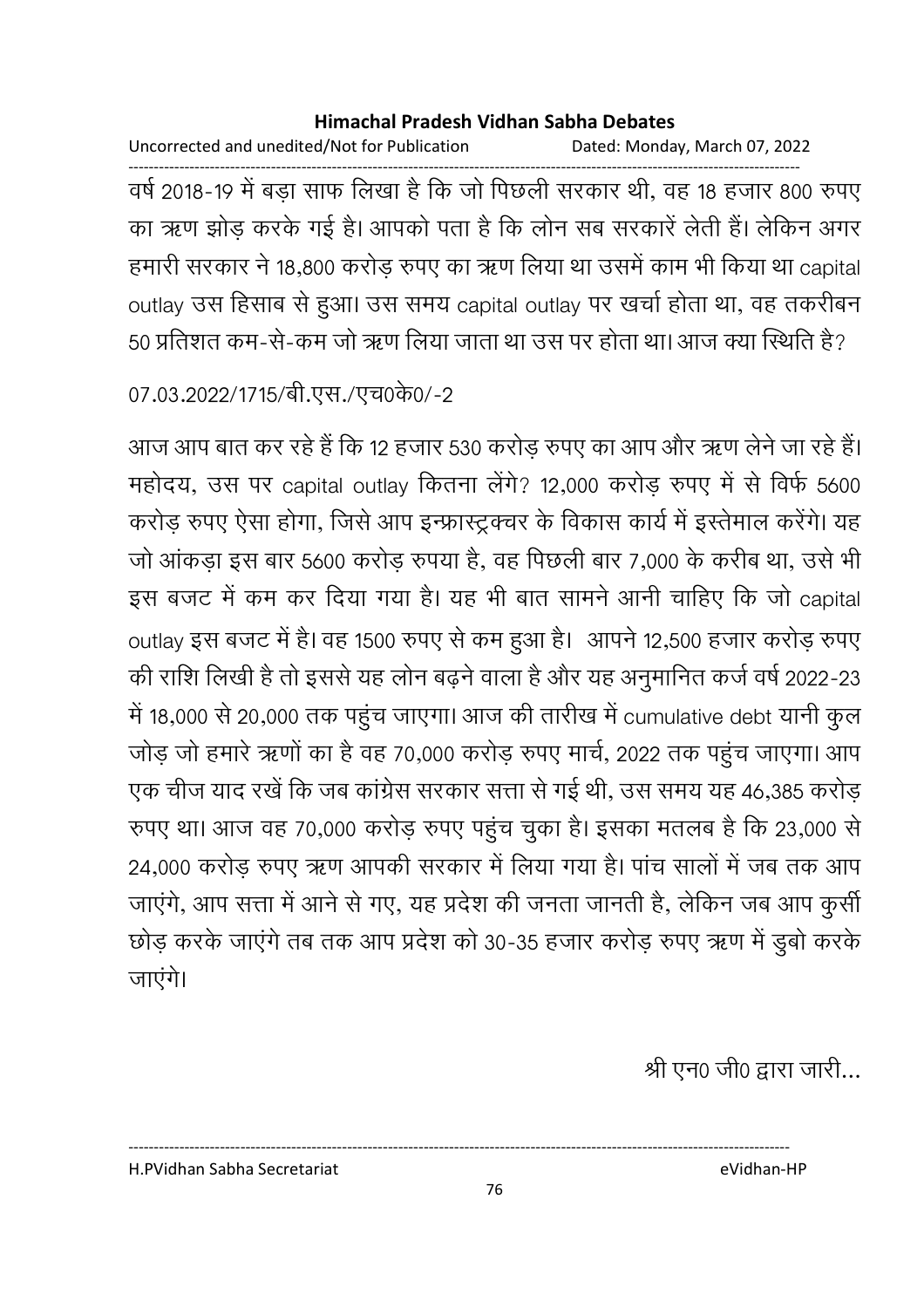## 07-03-2022/1720/वाई.के.-एन.जी. /1

# श्री आशीष बुटेल….. जारी

यह आपकी ही किताबे बोल रही है, मैं नहीं कह रहा हूं। दूसरा, हम राजस्व प्राप्तिया की बात करते हैं जो सरकार की आय का साधन है। इस विषय पर तो पूरे बजट में कोई बात ही नहीं की गई है कि किस प्रकार से संसाधन जोड़े जाएंगे, कैसे संसाधनों को इक्कठा किया जाएगा। जी.एस.टी. का Compensation या Protected Amount जो हर वर्ष लगभग 1,700 करोड़ रुपये आता है वह भी दिनाक 30-06-2022 को बंद होने वाला है। इसके अलावा केन्द्रीय ग्राट्स का भी एक decline trend रहा है और वे भी कम होती जाएगी। इसमें आपने कहा कि इस वर्ष हमने कोई टैक्सिस भी नहीं जोड़े हैं। मैं यह मान कर चलता हूँ कि आपने कोई नए टैक्स नहीं लगाएं हैं, आपकी ग्राट्स कम हो रही है और जी.एस.टी. का Compensation Amount भी नहीं मिल पाएगा तो आप मुझे यह बताए कि आपकी राजस्व प्राप्तिया कैसे बढ़ रही है? इस बजट में यह शब्दों व आकड़ों का हैर-फेर नहीं है तो फिर क्या है?

अध्यक्ष महोदय, इस बजट में राजस्व प्राप्तियों को बढ़ाने के लिए कोई भी दिलचस्पी नहीं दिखाई गई है। राजस्व प्राप्तिया आप कैसे बढ़ाएंगे, क्या आप सड़क पर चलने वाले का मास्क न पहनने पर चालान करके राजस्व प्राप्तिया बढ़ाएंगे, क्या किसी गाड़ी का चालान कर देंगे तो उससे राजस्व प्राप्तिया बढ़ जाएंगी, क्या इसके अलावा हमारे पास कोई भी आय का स्त्रोत नहीं है? इसके अलावा मैं शब्दों के हेर-फेर पर एक बात और करना चाहता हूं। हमारी सरकार के दौरान भी यही विभाग था, यही अधिकारी थे और आपकी सरकार में भी यही विभाग है व यही अधिकारी है। आपने प्रति व्यक्ति आय को दिखाने के लिए प्रदेश की जनसंख्या को ही कम कर दिया। वर्ष 2018-19 में आपने अनुमानित जनसंख्या 76 लाख दशोई थी और आज वर्ष 2022-23 में वह 74 लाख दशोई गई है। 2 लाख लोग कहा गए, क्या पिछले 4 वर्षों में प्रदेश में कोई पैदा ही नहीं हुआ और क्या 2 लाख लोगों की मृत्यु हो गई? इसका यही मतलब हुआ कि इस बजट में शब्दों व आकड़ों का बहुत हेर-फेर चल रहा है। मैं समझता हूं कि यह बजट इस प्रकार से ठीक नहीं। है।

H.PVidhan Sabha Secretariat eVidhan-HP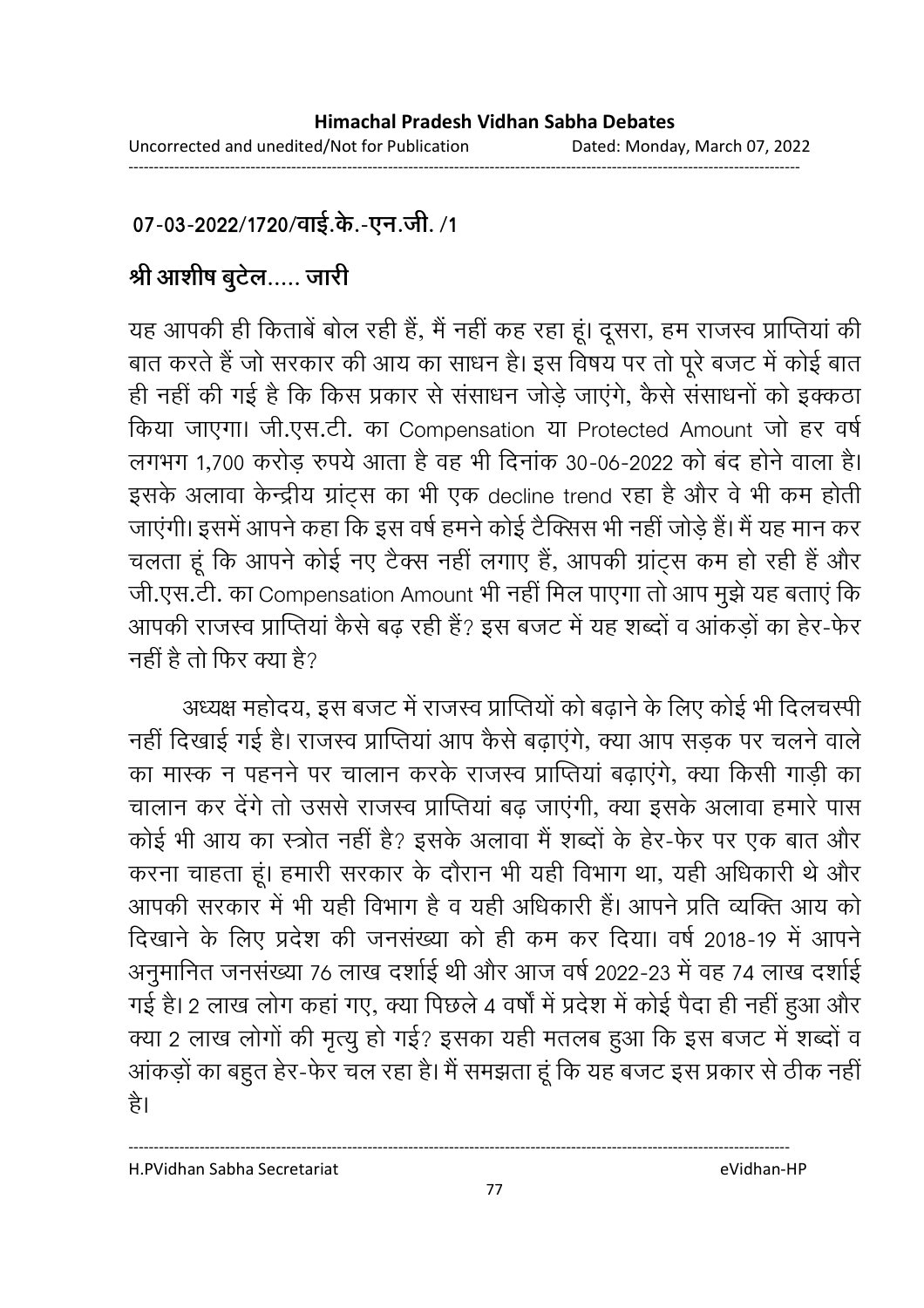### 07-03-2022/1720/वाई.के.-एन.जी. /2

अध्यक्ष महोदय, यहां पर ट्रेज़री बेचिस की ओर से बहुत चर्चा हो रही है और अभी माननीय डा0 राजीव बिन्दल जी भी कह रहे थे कि कांग्रेस सरकार में बिना आय के वृद्धा पैशन की आयु 80 वर्ष से ऊपर थी और हमारी सरकार ने इसे 70 वर्ष कर दिया। आपने वर्षे 2018-19 के अपने बजट भाषण में कहा कि बिना आय प्रमाण पत्र के किसी भी ऐसे व्यक्ति को पैशन मिल जाएगी जिसकी आयु 70 वर्ष से अधिक हो चुकी हो। अब आप इसे अपने बजट भाषण में 60 वर्ष पर लेकर आ गए हैं। लेकिन प्रदेश की जनता आप पर किस प्रकार से विश्वास करें क्योंकि आपके पहले बजट भाषण में जब आपने इसे बिना आय प्रमाण पत्र के 70 वर्ष पर लाया था तो उसके बाद दिनाक 17-05-2021 को एक अधिसूचना निकाली गई जहां पर कहा गया कि यदि किसी दम्पति में से कोई भी आयंकर दाता है या उसकी कोई अन्य पैशन आती है तो उसे यह पैशन नहीं मिलेगी, ऐसा क्यों हुआ? आपने यह कुछ सोच-समझ कर ही किया होगा, लेकिन आपर्क व आपकी सरकार के ऊपर यह विश्वास कैसे किया जाए क्योंकि जब आप वर्ष 2018-19 में इसकी आयु को 70 वर्ष पर लेकर आए थे। तब भी आपने कहा था कि आय प्रमाण पत्र की जरूरत नहीं है और उसके बाद आपने दिनाक 17-05-2021 को एक फरमान जारी कर दिया कि दम्पति में से कोई भी आयंकर दाता होगा तो उसके पक्ष में यह पैशन नहीं लग पाएगी। अध्यक्ष महोदय, यहां पर किसानों | के ऊपर बात चलती है और किसानों के साथ क्या-क्या हुआ हम सब जानते हैं। प्रदेश व देश में किसानों ने लगभग 1 वर्ष तक अपना आक्रोश जताया। केन्द्र सरकार द्वारा किसान बिल लागू किए गए लेकिन जब केन्द्र सरकार को भूख लगी और किसानों के कारण उनके पास खाना उपलब्ध नहीं था तब उन किसान बिलों को वार्पिस लिया गया। अब प्रदेश की सरकार ने भी असर्वेदनशीलता दिखाते हुए प्रदेश में कृषि व बागवानी का बजट ही काट दिया। प्रदेश सरकार ने कृषि व बागवानों का वह बजट काट दिया जिससे किसानों-बागवानों को आय हो सकती थी और आपने इस बजट में 75 करोड़ रुपये पिछले बजट के मुकाबले कम कर दिया। उस सैक्टर को काटा गया है जोकि

श्री जे.एस. द्वारा जारी.........

**07.02.2022/1725/JS/YK/1**

H.PVidhan Sabha Secretariat eVidhan-HP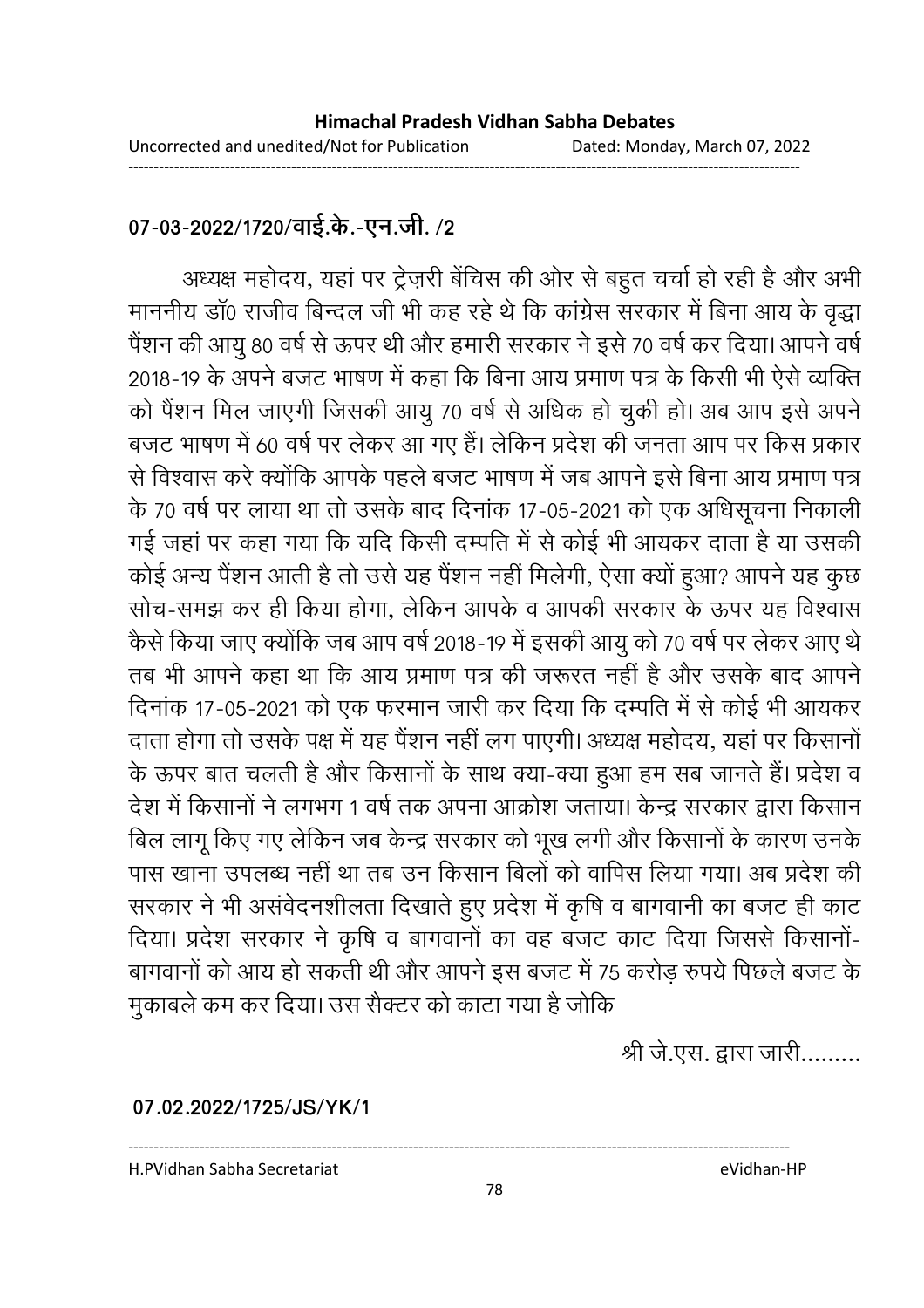Uncorrected and unedited/Not for Publication Dated: Monday, March 07, 2022

#### ------------------------------------------------------------------------------------------------------------------------------------ श्री आशीष बुटेलः----जारी-------

कोविड-19 के दौरान जिसकी वज़ह से आपकी इकोनामी आगे बढ़ी थी। महोदय, बजट में मानदेय बढ़े और मैं धन्यवाद भी करता हूं कि आपने मानदेय बढ़ायें हैं। यह ऊंट के मुंह में जीरे के समान है। मैं आपको बहुत ही रोचक बात बताना चाहता हूं। आपने दिहाड़ी 50 रुपर्य बढ़ाई, मैं उसका स्वागत करता हूं और माननीय मुख्य मंत्री जी का उसके लिए धन्यवाद भी करता हूं। जो दिहाड़ीदारों की दिहाड़ी बढ़ी वह 50 रुपये बढ़ी लेकिन जो पढ़ें-लिखे एस.एम.सी. टीचर्ज़ है, उनकी 33 रुपर्य, आई.टी. टीचर्ज़ की 33 रुपर्य, स्पैशल पुलिस आफिसर की 33 रुपये, आगनवाड़ी सहायिका की 30 रुपये और आशा वर्कज़े की, जिसने कोविंड काल में घर-घर जा कर अपनी जान की परवाह किए बिना, अपने परिवार की परवाह किए बिना उस दौर में काम किया, उसकी आपने दिहाड़ीदार के साथ कम्पेयर करके 60 रुपये की दिहाड़ी बढ़ाई । यह आपने किया है और अगर आप चाहते तो सबसे बड़ा तबका जहां पर दिहाड़ी लगती है, वह मनरेगा का है, आप उसको बढ़ाते। यदि आप मनरेगा की दिहाड़ी बढ़ाते तो आपका धन्यवाद भी करते। यहां पर एजुर्कशन की बात की जाती है। पिछले चार सालों में मेरे चुनाव क्षेत्र में स्कूलों की अनाउसमैट हुई और वहां पर कहा गया कि इस स्कूल में यह कमरे बनने जा रहे हैं और इस स्कूल के लिए 3 करोड़ रुपर्य दे दिए। एक टोकन अमाउंट वहां पर आ जाता है जिसके हिसाब से टैंडर भी नहीं लगता। आज हालत यह है कि आप कहते हैं कि आपने बजट बढ़ा दिया। आपने पिछले चार सालों में एक कमरा भी मेरे चुनाव क्षेत्र में नहीं बनाया। इसके लिए वहां की जनता आपको माफ करने वाली नहीं है। दूसरी बात यह है कि आप कहते हैं कि हमने एजुकेशन में बहुत कुछ कर दिया। आप लोगों से बच्चों के लिए लैपटाप तक दिए नहीं गए। आज तक लैपटाप बच्चों को नहीं मिल पाए हैं। माननीय मंत्री जी यहां पर मौजूद हैं। माननीय मंत्री जी, आपके विभाग का 14 परसेंट का बजट यहां पर डिक्लाइन शो कर रहा है। अबेन डवलपमैंट में यह जो हमारा बजट है इसको नीचे ला दिया गया है। एम. एम. सैगी की जब हम बात करते उसमें आपने कहा तो है कि शहरी गरीबों को भी मनरेगा की तर्ज़ पर रोजगार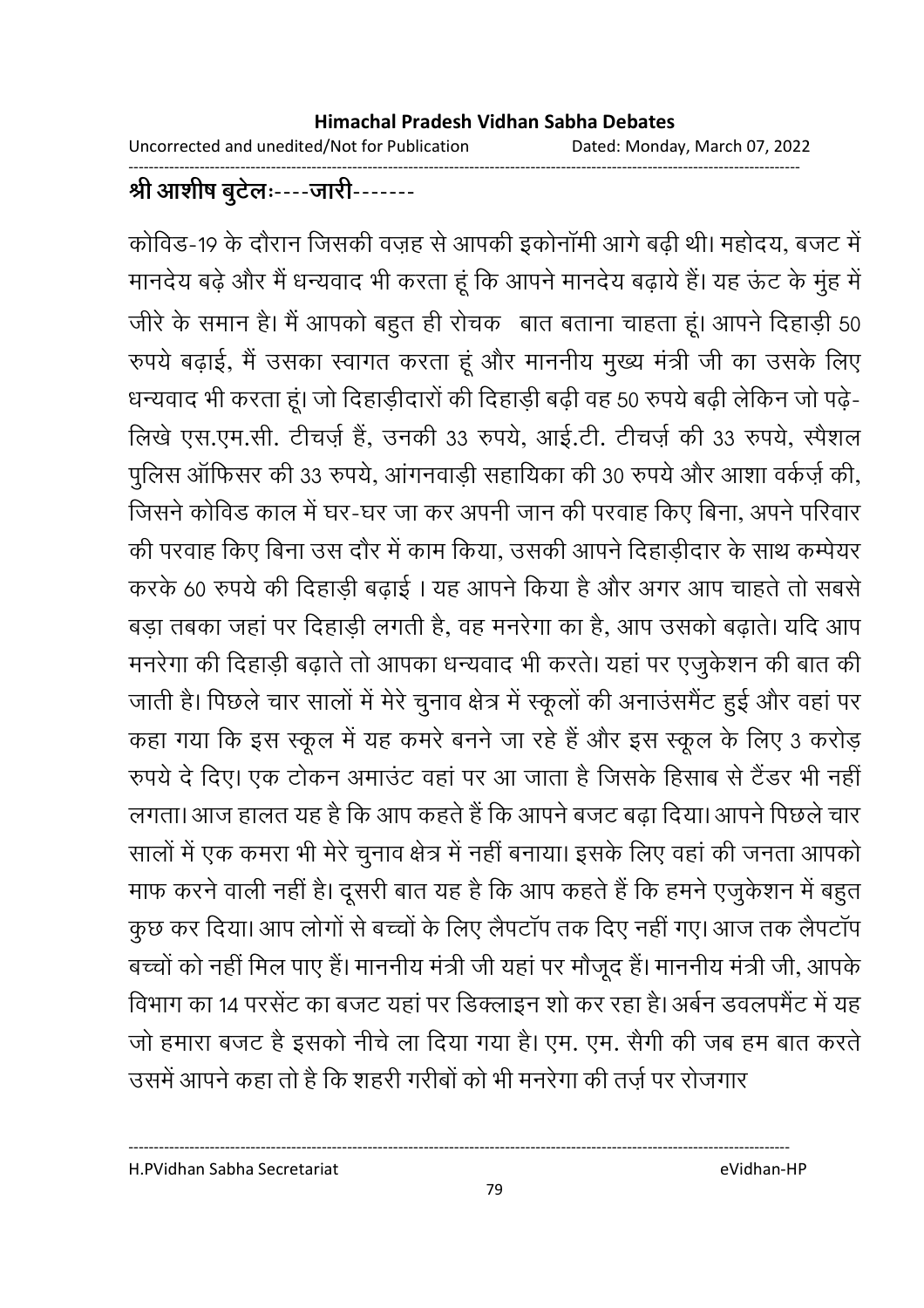Uncorrected and unedited/Not for Publication Dated: Monday, March 07, 2022

------------------------------------------------------------------------------------------------------------------------------------

#### **07.02.2022/1725/JS/YK/2**

मिलेगा। मगर वह कानून कब बनेगा, यह सोचने वाली बात है। खास करके जो टी.सी.पी. और एम.सी., मेरे चुनाव क्षेत्र में जो नगर निगम आपने बनाई, जो वहां पर गरीब लोग थे, आस-पास के लोग थे, आम लोग थे, पंचायते थी, उनको मर्ज़ करके आपने नगर निगम बनाया है। आज वहां पर दिक्कत क्या आती है कि अगर किसी ने, जहां पर टी.सी.पी. एक्ट लागू नहीं होता था, वहां पर यदि दो मंजिला भवन बना दिया और टी.सी.पी. एक्ट उसमें लागू नहीं है, उसके पास नहीं लिखा है तो फिर भी उसको नोटिस दे देते हैं कि तुम्हारा बिजली व पानी कट जाएगा। इसके लिए हमने प्रार्थना की थी कि आप लोग उसका सर्वे करवाए। कुछ पैसा वहां नगर निगम को सर्व के लिए दिया जाए ताकि ठीक ढंग से सर्व हो, ताकि जो भी काम वहां पर है उनको पूरा किया जाए। वाटर सप्लाई एण्ड सैनिटेशन में इस बार के बजट में माइनस 23 का डिक्लाइन है। एंग्रीकल्चर में मैंने जैसे कहा कि 6 परसेंट का उसमें डिक्लाइन है। इण्डस्ट्री में 12.3 परसेट का, स्वास्थ्य एवं परिवार कल्याण विभाग में 5 परसेंट का डिक्लाइन है। इसके अलावा इस बजट में जो बाते होनी चाहिए थी, जो हमारे भाई व बहन करूणमूलक आधार पर हैं, वे आपसे बात करना चाहते थे। वे 220-225 दिनों से बाहर बैठे हैं, आप लोगों को उन लोगों की बात करनी चाहिए थी, आपको पुलिस की बात करनी चाहिए थी जिनको आज भी 7 रुपये प्रतिदिन मिलता है यानि 210 रुपये उनको राशन के दिए जाते हैं आप लोगों को उनकी बात करनी चाहिए थी। आपको होम गार्डज़ की बात करनी चाहिए थी, जो पुलिस का काम करते हुए उनके बराबर उनको न कोई इनसैंटिव मिलता है, न कोई उनको सैलरी मिलती है इसलिए उनकी बात यहां पर करनी चाहिए थी। यहां पर आउटसोर्स कर्मचारियों की नीति बनाने की बात करनी चाहिए थी। यहां पर बात होनी चाहिए थी, जिसको हम लोकतंत्र का चौथा स्तम्भ कहते हैं, मीडिया की बात होनी चाहिए थी। मुझे तो यह जानकर बहुत हैरानी हुई कि दो साल पहले जब बजट अनाउस हुआ था तो यह कहा गया था कि जितने भी इनके जितने भी स्टेट एक्रेडेटिड जनेलिस्ट्स- है उन सबको लैपटाप दिए जाएंगे। उनको लैपटाप तो दे दिए लेकिन बिना कार्ड के, बिना मेमरी कार्ड के दें दिए। उनको खुद जा करके मेमरी कार्ड खरीदना पड़ा। इस पर भी यदि आप जांच करवाना चाहे तो आप जांच करवाएँ

**07.03.2022/1730/SS-AG/1**

H.PVidhan Sabha Secretariat eVidhan-HP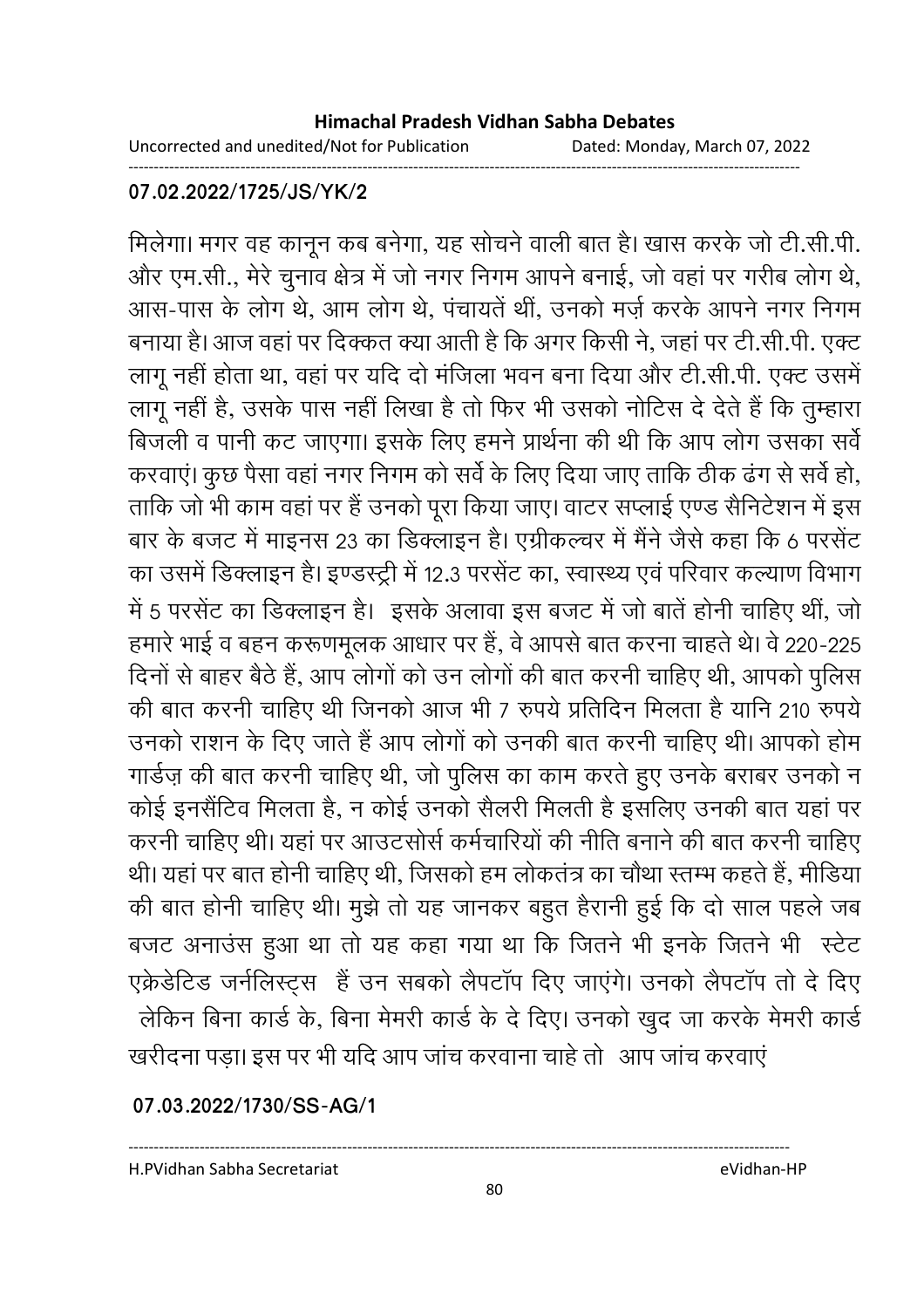Uncorrected and unedited/Not for Publication Dated: Monday, March 07, 2022 ------------------------------------------------------------------------------------------------------------------------------------

# श्री आशीष बुटेल क्रमांगत ः

कि क्या जब वह लैपटाप खरीदा गया है तो उसके इतने पैसे दिए गए थे कि उसको एस0एस0डी0 कार्ड मिलेगा या नहीं मिलेगा।

महोदय, बेरोज़गारों की चर्चा हमेशा बजट में करते आए। पिछली बार भी आप काफी लोगों को बेरोज़गारी से हटाना चाहते थे और कहते थे कि रोज़गार देंगे। लेकिन नहीं दें पाए हैं। इस बार भी आपने कहा है कि 30 हजार बच्चों को रोज़गार देंगे। परन्तु रोज़गार कैसे देंगे? उसके लिए कोई नीति हो होगी। क्या चोर दरवाजे से आप सारी नौकरिया देंगे तो उस तरह से कहा जाएगा कि वे रोज़गार ले रहे हैं? क्या ऐसा होगा कि जिस तरह से कोई चाहेगा वैसा नौकरी लग जाएगी? क्या इसके लिए नीति नहीं होनी चाहिए थी? आपके बजट में पेशकश होनी चाहिए थी कि किस तरह से हम बेरोज़गारी को दूर करेंगे। चरणबद्ध तरीके से करते, उसको वैसे ही करना चाहिए था।

महोदय, मैं अपने विधान सभा क्षेत्र पालमपुर की बात करना चाहूगा। हमारे निर्वाचन क्षेत्र में एक मेन मुद्दा चल रहा है। जब हम कहते हैं कि ज्यूडिशियल रिफोम्से हम लेकर आना चाहते हैं और उसके लिए आपके बजट में पैसा भी है। तो पालमपुर में ऐसा क्या था कि नहीं | हो सकता। जितनी मेरी जानकारी है कि हाई कोर्ट तक से एंडिशनल ए0डी0जे0 का कोर्ट परमानेट बैच के लिए पालमपुर हेतु क्लीयर हो गया था। लेकिन सरकार नहीं करती। मैं आपर्स रिक्वेस्ट करूंगा कि इसके ऊपर ध्यान दिया जाए।

रोपर्व की बात हुई। आपने कहा है कि रोपर्व आएंगे। आपका एम0ओ0यू0 गवर्नमेंट आफ इंडिया से साइन होगा। लेकिन जो गवर्नमेंट आफ इंडिया से एम0ओ0यू0 साइन होने वाला है इसमें कितने पैसे आएंगे, क्या आएंगा, किस तरह से होगा, पी0पी0पी0 मोड पर होगा या गवर्नमेंट करेगी, वह बताए। आपकी पार्टी के लोगों वहां पर आलरेडी वाहवाही लूट चुके हैं। ये कहते हुए कि हम इतना पैसा लेकर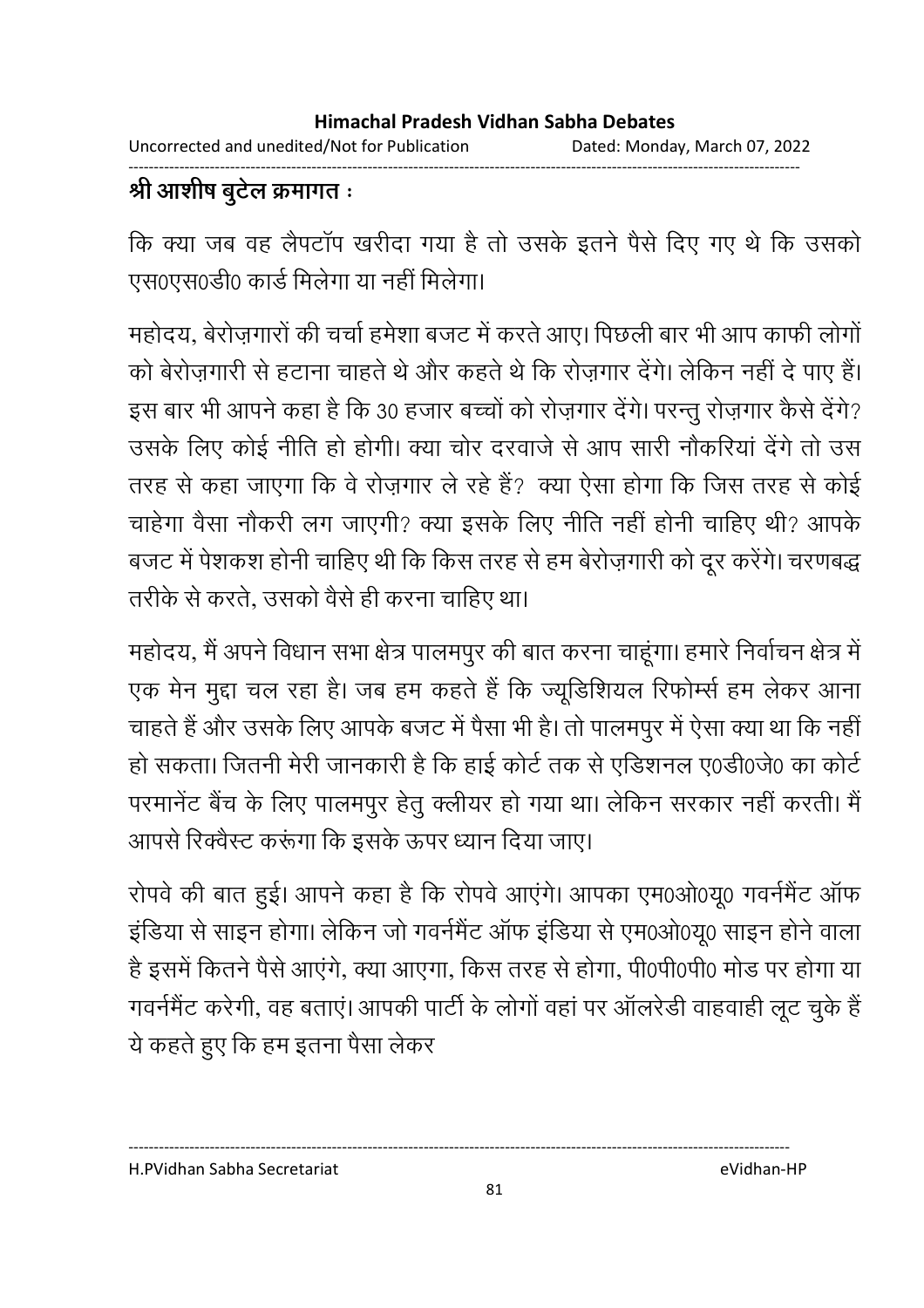Uncorrected and unedited/Not for Publication Dated: Monday, March 07, 2022 ------------------------------------------------------------------------------------------------------------------------------------

### **07.03.2022/1730/SS-AG/2**

आ रहे हैं। सैंट्रल गवर्नमैंट से इतना पैसा आ रहा है। जब स्टेट गवर्नमैंट को नहीं मालूम कि कितना पैसा पालमपुर रोपर्व के लिए आएगा तो वहां पर आपके भाजपा के लोगों को इसके बारे में कैसे मालूम है, यह बात मेरी समझ से बाहर है।

महोदय, आम्डे पुलिस हैंडक्वार्टर की बात माननीय मुख्य मंत्री की पालमपुर के लिए अनाउसमैट है। उसके ऊपर इस बजट में कुछ नहीं है। हम डवलपमैट ब्लाक की बार-बार बात करते हैं, सिर्फ परमजीत सिंह जी, रमेश चंद ध्वाला जी और मेरा डवलपमेंटल ब्लाक रह गया; पता नहीं ध्वाला जी आपको चाहिए या नहीं लेकिन मुझे तो अवश्य चाहिए। पालमपुर विकास खंड कार्यालय का एक मुद्दा बहुत समय से लटका हुआ है। उसके लिए हम लोग चाह रहे हैं वह सोल्व हो।

फिर उसके बाद एक और बात है उसके लिए मैं धन्यवाद करता हूं कि ए0डी0बी0 के तहत पालमपुर की ब्यूटीफिकेशन का एक प्रजिक्ट है। मुख्य मंत्री जी चले गए लेकिन में उनसे यही कहना चाहूँगा कि इस प्रजिक्ट को पार्किंग के प्रजिक्ट में तबदील किया जाए। पालमपुर में पाकिंग की बहुत ज्यादा समस्या है। अगर ए0डी0बी0 के अंडर वहां पर कुछ कार्य हो तो पाकिंग का हो, ऐसी रिक्वेस्ट में माननीय मुख्य मंत्री से करना चाहूंगा।

इंडोर स्टेडियम की बात हुई। इंडोर स्टेडियम की चर्चा तो यहां पर ऐसे हुई कि सब इंडोर स्टेडियम शुरू कर देंगे। लेकिन पालमपुर का इंडोर स्टेडियम जिसका शिलान्यास माननीय मुख्य मंत्री कर चुके हैं उसमें पी0ंडब्ल्यू0ंडी0 के पास 30 लाख रुपया 17 करोड़ रुपर्य के विरुद्ध आया था। परन्तु अगर 30 लाख रुपर्य वहां पड़े थे तो उनको भी आज वहां से उठा लिया गया है। महोदय, तो मैं समझता हूं कि इसमें बिल्कुल भी रुचि नहीं है।

महोदय, मैं ज्यादा न कहता हुआ सिर्फ इतना कहना चाहगा कि पिछले डेढ़ वर्ष से पब्लिसिटी पर सरकार ने कितना पैसा खर्च किया है, उसका एक प्रश्न आप ही समक्ष इस विधान सभा में लगाया है। वह प्रश्न हर सत्र में स्थगित प्रश्न के रूप में

H.PVidhan Sabha Secretariat eVidhan-HP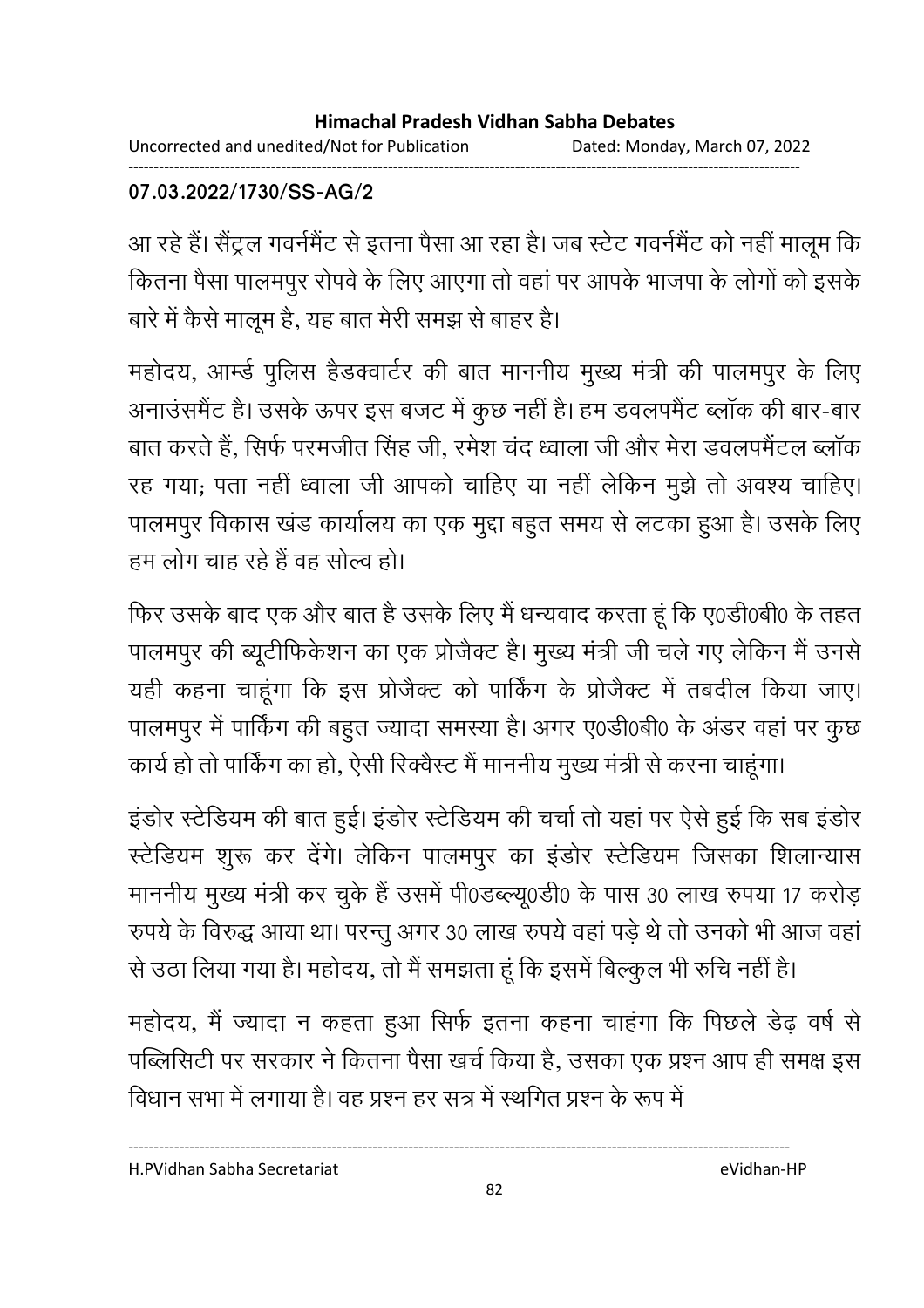Uncorrected and unedited/Not for Publication Dated: Monday, March 07, 2022 ------------------------------------------------------------------------------------------------------------------------------------

### **07.03.2022/1730/SS-AG/3**

आता है और फिर से उसको स्थगित कर दिया जाता है। क्या पिछले डेढ़ साल में इस सरकार का यह भी मालूम नहीं है कि पब्लिसिटी पर कितना पैसा खर्च किया है। जब हम बात कर रहे हैं कि 12500 करोड़ रुपये का हम ऋण लेने लगे हैं। उसमें से हम 5200 करोड़ रुपया इंफ्रास्ट्रक्चर डवलपमैंट पर लगाएंगे। इलैक्शन आ गया है तो क्या 7 हजार करोड़ रुपया उसकी पब्लिसिटी पर लगने जा रहे हैं? महोदय, मैं ज्यादा न कहता हुआ आपसे इतना कहूँगा कि यह सरकार जाने वाली सरकार है। इस चमन की ये जाती बहारे हैं और जल्द ही इलैक्शन में पता लगेगा कि यह बजट जनता को किस तरह से भाया। मुझे तो बिल्कुल नहीं भाया और मैं इस बजट का पुरजोर विरोध करता हूं।

महोदय, आपने मुझे समय दिया, आपका बहुत-बहुत धन्यवाद।

**अध्यक्ष** : अब इस चर्चा में माननीय सदस्य श्री विनोद कुमार जी भाग लेगे। जारी श्रीमती के0एस0

# 07.03.2020/1735/केएस/एएजी/1

**श्री विर्नाद कुमार (नाचन):** माननीय अध्यक्ष महोदय, हिमाचल प्रदेश के लोकप्रिय मुख्य मंत्री आंदरणीय जय राम ठाकुर जी ने 04 मार्च, 2022 को वर्ष 2022-23 के जो बजट अनुमान प्रस्तुत किए हैं, उसका समर्थन करने हेतु मैं खड़ा हुआ हूं। आपने समय दिया, इसके लिए मैं आपका धन्यवाद करता हूं।

अध्यक्ष महोदय, नाचन विधान सभा क्षेत्र की जनता के आशीर्वाद से इस माननीय सदन का में भी यह दसवा बजट सुन व देख रहा हूं। यहां पर विपक्ष के माननीय सदस्यों की ओर से कहा गया कि बजट निराशाजनक है, इसमें कुछ नहीं है लेकिन बजट निराशाजनक विपक्ष के लिए हैं, जनता के लिए नहीं है, यह बात मैं निश्चित तौर पर कहना चाहूगा। इसके साथ

H.PVidhan Sabha Secretariat eVidhan-HP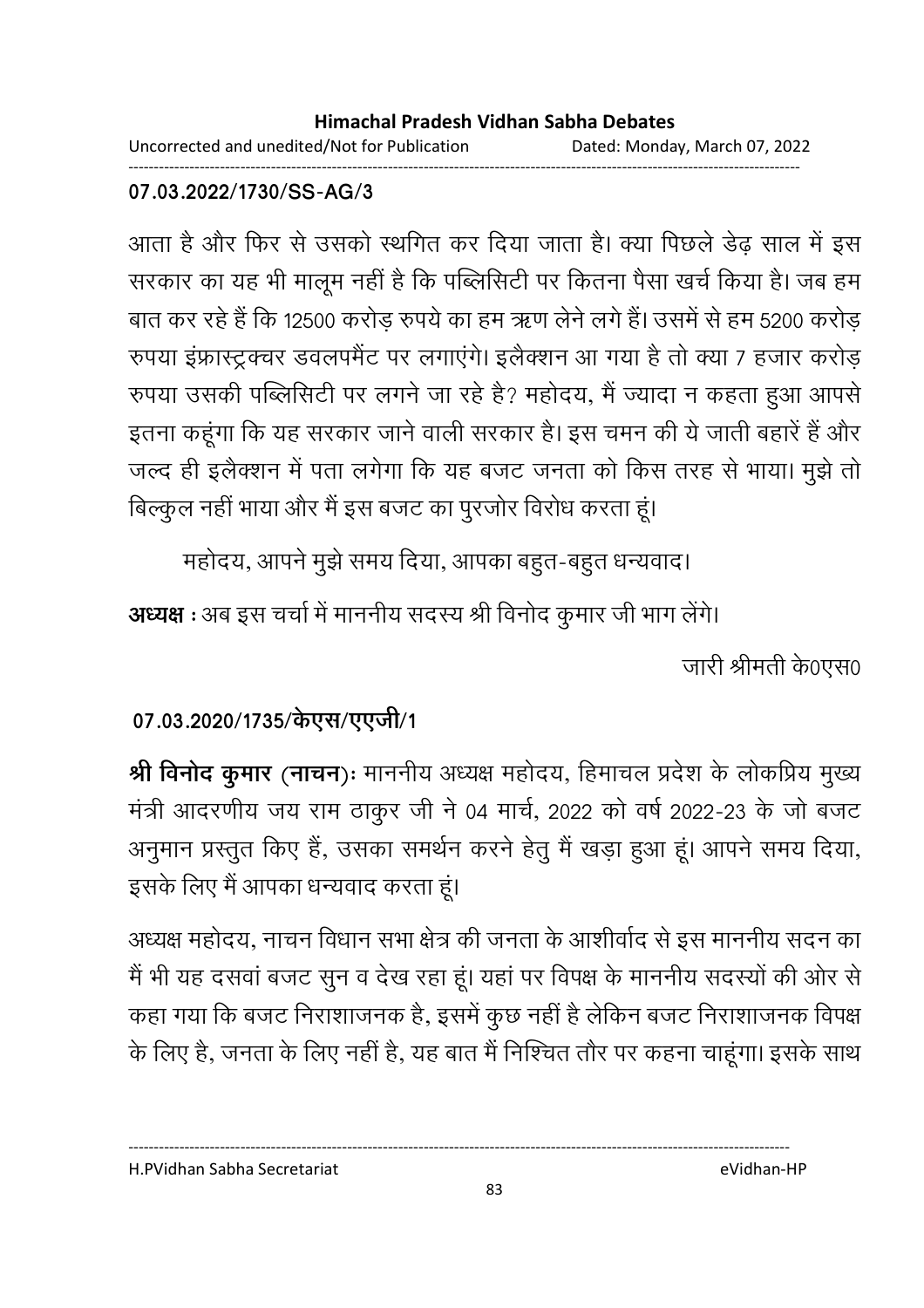Uncorrected and unedited/Not for Publication Dated: Monday, March 07, 2022

------------------------------------------------------------------------------------------------------------------------------------ हीं इन्होंने कहा कि इस बजट में सिर्फ शैरो-शायरी की गई तो मैं अपने सहयोगी साथियों के लिए कहना चाहूंगा किः-

## न संघर्ष न तकलीर्फ, क्या है मज़ा फिर जीने में, मेरे मित्र तूफ़ान भी थम जाएगे, जब लक्ष्य रहेगा सेनि में, <u>जब लक्ष्य रहेगा सीने में</u>।

अध्यक्ष महोदय, मैं हिमाचल प्रदेश के लोकप्रिय मुख्य मंत्री आदरणीय जय राम ठाकुर जी को बधाई देना चाहूँगा। जिस तरह से इस कोरोना महामारी के बीच में इन्होंने इस बजट को प्रस्तुत किया है, मैं कहना चाहूंगा कि हिमाचल प्रदेश में रहने वाले हर जनमानस का, हर वर्ग का निश्चित तौर पर इस बजट में ध्यान रखा गया है।

अध्यक्ष महोदय, यह बात सही है कि हर चुने हुए प्रतिनिधि द्वारा कोशिश की जाती. है कि उसके विधान सभा क्षेत्र में विकास के नए आयाम स्थापित हो, विकास के नए-नए काम हो और हर चुना हुआ व्यक्ति यही प्रयास करता है। आप लोगों ने अगर बजट भाषण को ढंग से सुना होगा तो हिमाचल प्रदेश के लोकप्रिय मुख्य मंत्री आंदरणीय जय राम ठाकुर जी ने सबसे पहली चिंता, सबसे पहली बात चुने हुए

## 07.03.2020/1735/केएस/एएजी/2

प्रतिनिधियों को ले कर कहीं है। इन्होंने कहा कि प्लानिंग की बैठक में जो सुझाव सभी माननीय विधायकों की ओर से आए हैं, सभी विधायकों की ओर से एक बात कहीं जाती हैं। कि नाबार्ड को ले कर जो हमारी सीलिंग रहती है, उसको बढ़ाया जाना चाहिए। मैं माननीय मुख्य मंत्री जी का धन्यवाद करना चाहूंगा कि नाबार्ड के तहत जो 135 करोड़ रुपया हर विधान सभा क्षेत्र को मिलता था, उसको अब माननीय मुख्य मंत्री जी ने 150 करोड़ रुपये | करने की घोषणा की है, इसके लिए मैं उनको बधाई देना चाहूगा। मैं विपक्ष के मित्रों को कहना चाहूंगा कि 150 करोड़ रुपये सिर्फ सत्ता पक्ष के विधायकों को ही नहीं मिलेंगे , 68 के 68 विधायकों को मिलेगे। इसके साथ-साथ में यह भी कहना चाहूंगा कि 150 करोड़ रुपये में

H.PVidhan Sabha Secretariat eVidhan-HP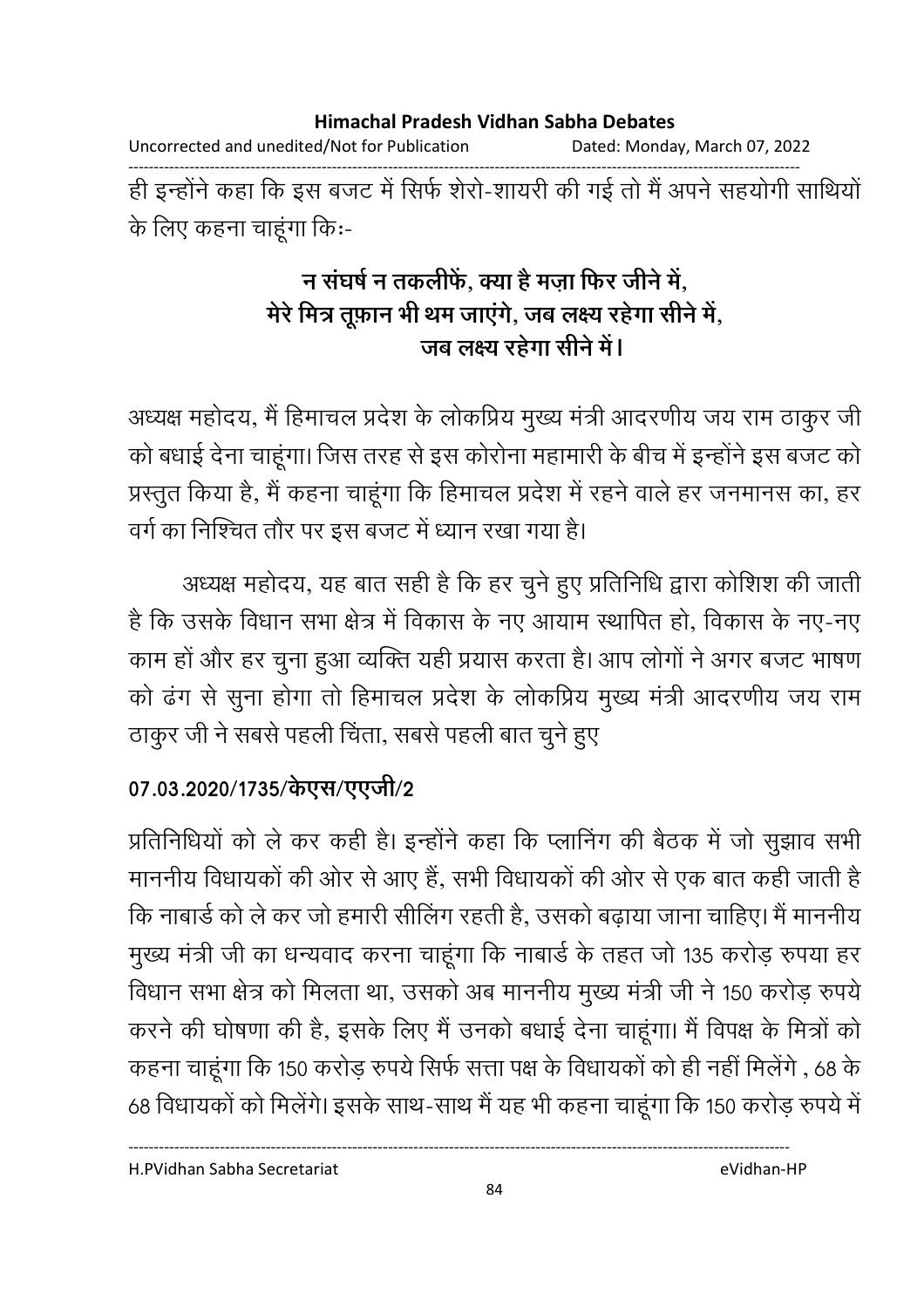Uncorrected and unedited/Not for Publication Dated: Monday, March 07, 2022 ------------------------------------------------------------------------------------------------------------------------------------ से 70 करोड़ रुपया केवल हमारे इस पांच साल के कार्यकाल में हिमाचल प्रदेश के लोकप्रिय मुख्य मंत्री आदरणीय जय राम ठाकुर जी की इस सरकार द्वारा बढ़ाया गया है।

अध्यक्ष महोदय, प्रदेश के मुख्य मंत्री आंदरणीय जय राम ठाकुर जी के आशीर्वाद से हर विधान सभा क्षेत्र के विकास कार्य के लिए अब विधायक क्षेत्र विकास निधि 2 करोड़ रुपर्य की गई है और यह बात भी सही है कि वर्ष 1999 से विधायक क्षेत्र विकास निधि को शुरू किया गया था। उस वक्त केवल 15 लाख रुपया हर विधान सभा क्षेत्र के विकास कार्य के लिए दिया जाता था।

श्रीमती अ0व0 द्वारा जारी----

**07.03.2022/1740/av/as/1**

## श्री विनोद कुमार----जारी

उसके साथ-साथ में यह भी कहना चाहूंगा क्योंकि यहां पर जैसे माननीय सदस्या श्रीमती. आशा कुमारी ने कहा है कि श्री प्रेम कुमर धूमल की सरकार ने नई शुरुआत की थी। अगर इसको उस समय की हमारी पार्टी की सरकार ने शुरू किया था तो मैं अपनी उस सरकार को भी बंधाई देता हूँ। आज हमें 2 करोड़ रुपये की राशि दी जा रही है। अगर हम वर्ष 1998 से लेकर वर्ष 2017 की बात करें तो लगभग इन 19-20 वर्षों के लबे अंतराल में विधायकों को अपने-अपने निर्वाचन क्षेत्र के विकास के लिए 1.17 करोड़ रुपये की राशि ही दी जाती थी। लेकिन जब से हिमाचल प्रदेश में आंदरणीय श्री जय राम ठाकुर के नेतृत्व में सरकार बनी है तब से इसमें लगभग 83 लाख रुपये की बढ़ोतरी की गई है। इसके लिए मैं माननीय मुख्य मंत्री जी का धन्यवाद करना चाहूंगा। अगर ऐच्छिक विधायक निधि की बात की जाए तो इस बार भी माननीय मुख्य मंत्री जी ने इसमें 2 लाख रुपये की बढ़ोतरी की है। हम जब सरकार में आए थे तो हमें ऐच्छिक विधायक निधि के रूप में 5 लाख रुपये की धनराशि मिलती थी परंतु वर्तमान बजट के अनुसार अब यह राशि 12 लाख रुपये कर दी गई है। इसमें हमारी सरकार ने कुल मिलाकर के 7 लाख रुपये की बढ़ोतरी की है जिसके लिए मैं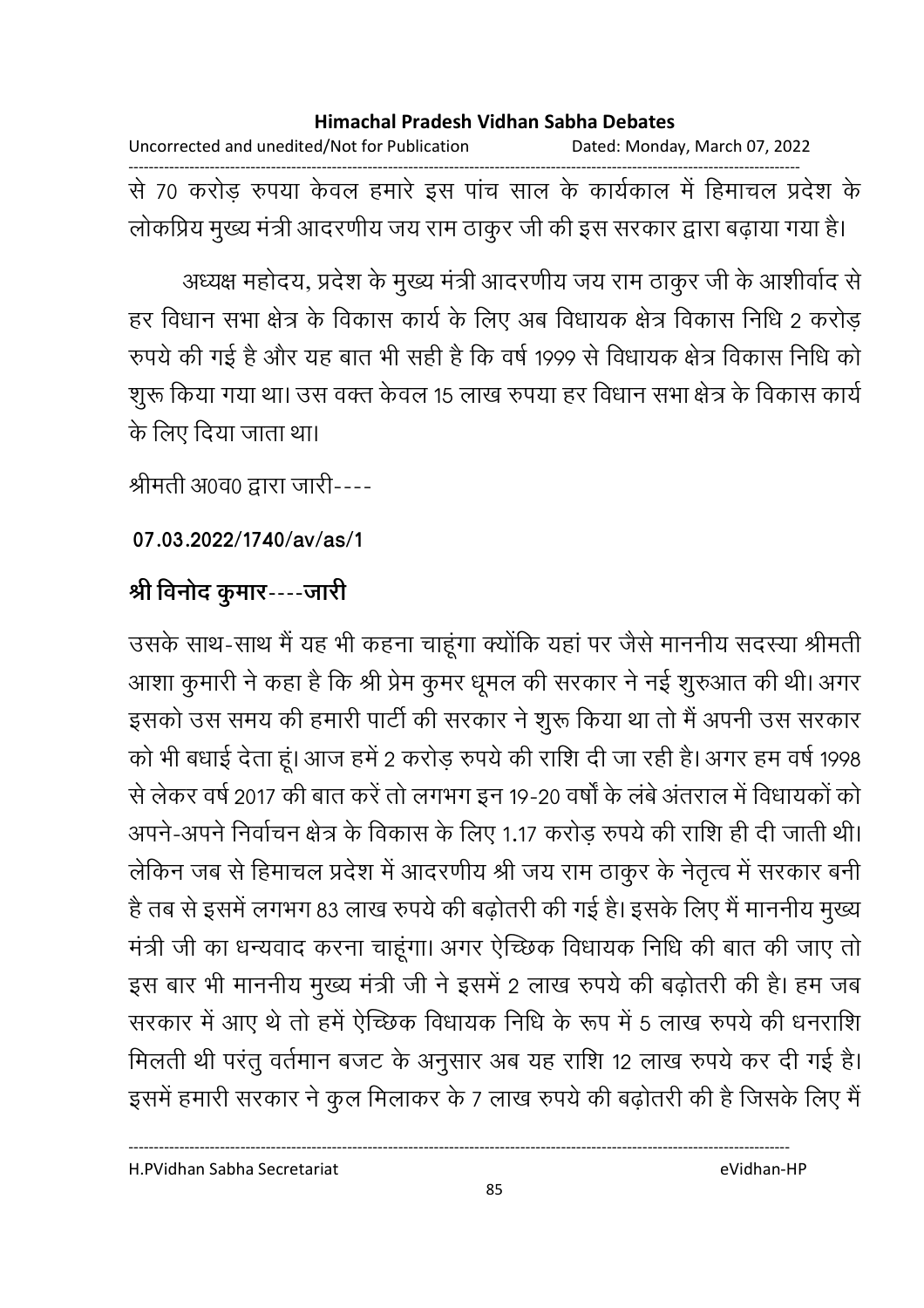Uncorrected and unedited/Not for Publication Dated: Monday, March 07, 2022

------------------------------------------------------------------------------------------------------------------------------------ माननीय मुख्य मंत्री का धन्यवाद करना चाहूंगा। यह बात सही है कि जब भी किसी सरकार की ओर से बजट प्रस्तुत किया जाता है तो सरकार में चुने हुए सभी प्रतिनिधि उसका समर्थन करते हैं और विपक्ष के हमारे साथी उसका विरोध करते हैं। लेकिन मेरा चुने हुए सभी प्रतिनिधियों से एक निवेदन रहेगा कि हमने जो डिमाण्ड मुख्य मंत्री जी से की होती हैं-और उसको जब उनके द्वारा पूरा कर दिया जाता है तो निश्चित तौर पर हमें उसके लिए माननीय मुख्य मंत्री का धन्यवाद करना चाहिए। हमारे सहयोगी इस बात को लेकर के बड़ी-बड़ी बात कर रहे थे कि गैस का सिलेंडर बहुत महंगा हो गया है। यहां पर कुछ लोग कह रहे थे कि गैस का सिलेंडर 1,000 रुपये का हो गया और कुछ कह रहे थे कि 1,100 रुपर्य का हो गया। मैं इस माननीय सदन के अंदर कहना चाहता हूं कि यदि 1,000 रुपर्य या 1,100 रुपये गैस सिलेंडर का रेट होगा तो मैं आज ही

**07.03.2022/1740/av/as/2**

विधान सभा सदस्य से इस्तीफा देता हूं। मैं यह कहना चाहूंगा कि आज की डेट में गैस का सिलेंडर 970 रुपये या 972 रुपये में मिल रहा है। यहां पर आप लोग जो 1,000 रुपये की बात कर रहे हैं तो आप लोग अपना वक्त भूल गए हैं। मैं आपको याद दिलाना चाहूंगा कि आपकी सरकार के समय में गैस का सिलेंडर 1,263 रुपये में भी आया है। यहां पर चाहें उज्ज्वला योजना की बात की जाए या गृहिणी सुर्विधा योजना की बात की जाए; हमारी सरकार ने कहा है कि हम इस योजना को हिमाचल प्रदेश में जारी रखेंगे। इसके आतीरक्त, यदि इसमें और ज्यादा विस्तार करने की आवश्यकता होगी तो हम वह भी करने का प्रयास करेंगे। यहां पर जो यह कहा जा रहा है कि आपने गैस का कर्नक्शन तो दे दिया परंतु उस सिलेंडर को एक गरीब व्यक्ति कैसे भरेगा? मैं इस सदन के माध्यम से हिमाचल प्रदेश में रहने वाले उन सभी गरीब परिवारों को बंधाई देना चाहूंगा कि माननीय मुख्य मंत्री के आशीर्वाद से अब एक नहीं, दो नहीं बल्कि तीन-तीन सिलेंडर मुफ्त दिए जाएंगे। मैं इसके साथ-साथ यह भी कहना चाहूंगा कि जिन्होंने पहले गैस का कर्नक्शन ले लिया है तथा साथ में एक फ्री गैस सिलेंडर लिया है; उनको अब दो-दो और मुफ्त गैस के

----------------------------------------------------------------------------------------------------------------------------------

86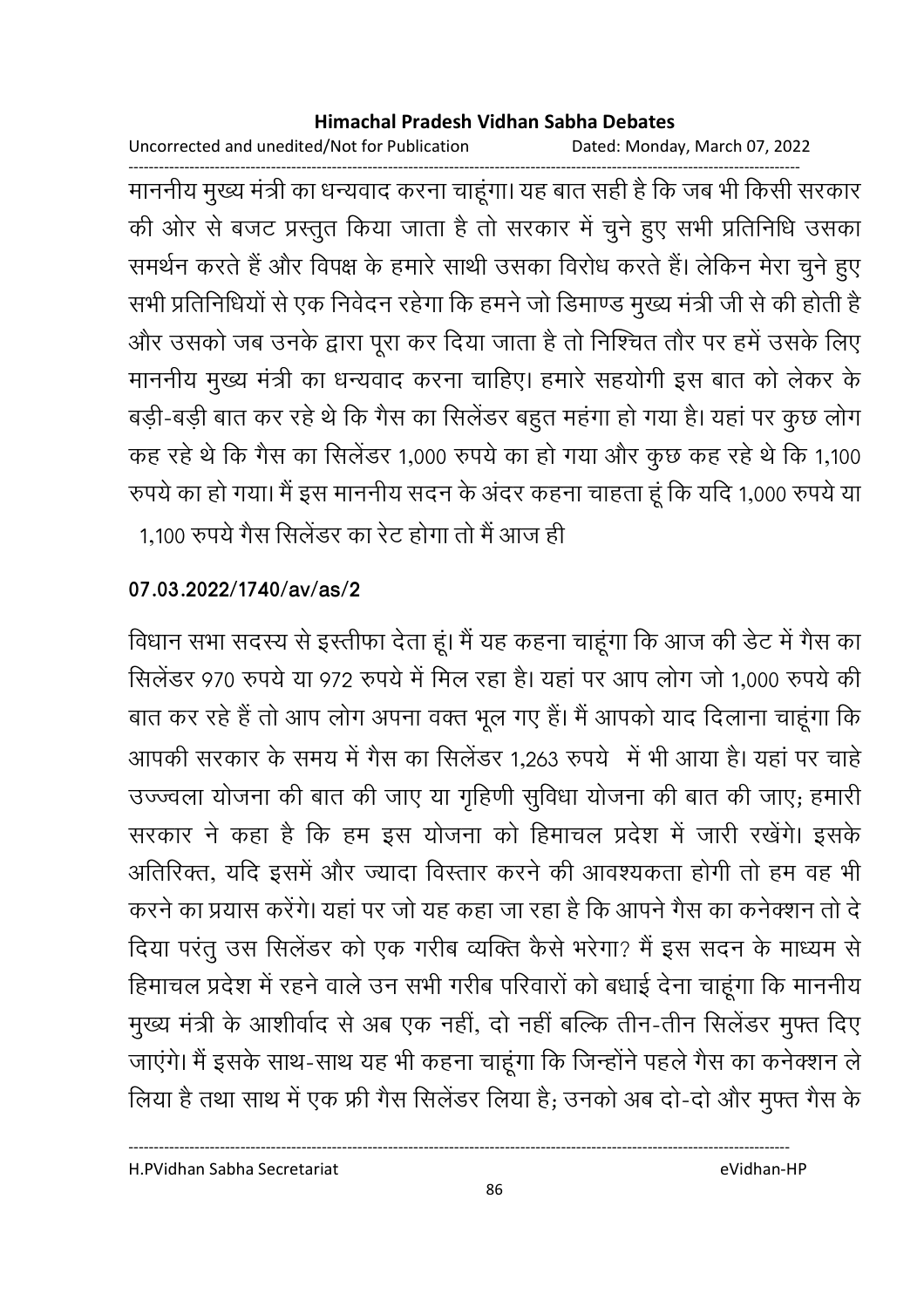Uncorrected and unedited/Not for Publication Dated: Monday, March 07, 2022

------------------------------------------------------------------------------------------------------------------------------------ सिलेंडर मिलेंगे। इसके अतिरिक्त जिन्होंने दो फ्री गैस के सिलेंडर ले लिए हैं उनको एक-एक और फ्री गैस का सिलेंडर मिलेगा। मैं यह कहना चाहता हूं कि माननीय मुख्य मंत्री के आशीर्वाद से प्रदेश में बहुत ही महत्वपूर्ण कार्य हो रहे हैं और इस बजट में इन्होंने हर वर्ग का सहयोग करने का पूरा प्रयास किया है |

# टी सी द्वारा जारी

# 07/03/2022/1745/टी0सी0वी0/ए0एस0/1

श्री विनोद कुमार . .. जारी

इसके साथ-साथ में यह भी कहना चाहूंगा कि हम गाय को गों-माता कहते हैं लेकिन हमने उसके लिए किया क्या है? मैं प्रदेश के लोकप्रिय मुख्य मंत्री जी को बधाई देना चाहूगा। जब से हिमाचल प्रदेश में आपके नेतृत्व में हमारी सरकार बनी हैं, अनेकों कऊ सेक्चुअरीज और गों सदनों का निर्माण हिमाचल प्रदेश के अंदर किया गया। आज 20 हजार गौवश उन कऊ सेक्चुअरीज और गौसदनों में रखने का का कार्य किया जा रहा है। जहां यह कऊ सेक्चुअरीज व गों-सदन चल रहे हैं और जितने भी गोंवश वहां पर रखे गए हैं, उनको एक गोंवश के ऊपर 500 रुपया प्रतिमाह दिया जाता था। इसके बारे में एक डिमांड आई थी कि इसको बढ़ाया जाना चाहिए। मुख्य मंत्री जी ने इसको 500 रुपये से बढ़ाकर 700 रुपये करने का काम किया है। जितना भी गौवश इनके अंदर रखा गया है, उनका आशीर्वाद निश्चित तौर पर सरकार को मिलेगा और विशेष करके मुख्य मंत्री जी को मिलेगा। पशु पालको को को बेहतर सुविधा देने के लिए 44 मोबाइल एबुलेसिज हमारी सरकार के माध्यम से हिमाचल प्रदेश में चलाई जाएगी। इससे पिछड़े क्षेत्र के पशु पालकों को लाभ मिलेगा। इस पर 7 करोड़ रुपये की राशि खर्च की जा रही है। मैं सभी दूध उत्पादकों की आर से मुख्य मंत्री जी का धन्यवाद करना चाहूंगा कि आपने इस बजट में भी दूध के दाम 2 रूपये प्रति लीटर बढ़ाने की घोषणा की। इसे पहले आपने दूध के मूल्य में 7 रुपये प्रति लेटिर की बढ़ोतरी की है यानी आपने दूध के मूल्य में कुल 9 रुपये प्रति लेटिर की बढ़ोतरी की है। इस प्रदेश में अनेको सरकारे आई और चली गई लेकिन इतनी बड़ी वृद्धि दूध के रेट में अगर किसी सरकार ने की है तो आदरणीय मुख्य मंत्री ठाकुर जय राम की सरकार ने की है। दिनाक 27 दिसम्बर, 2017 को मुख्य मंत्री जी ने मुख्य मंत्री पद की शपथ ग्रहण की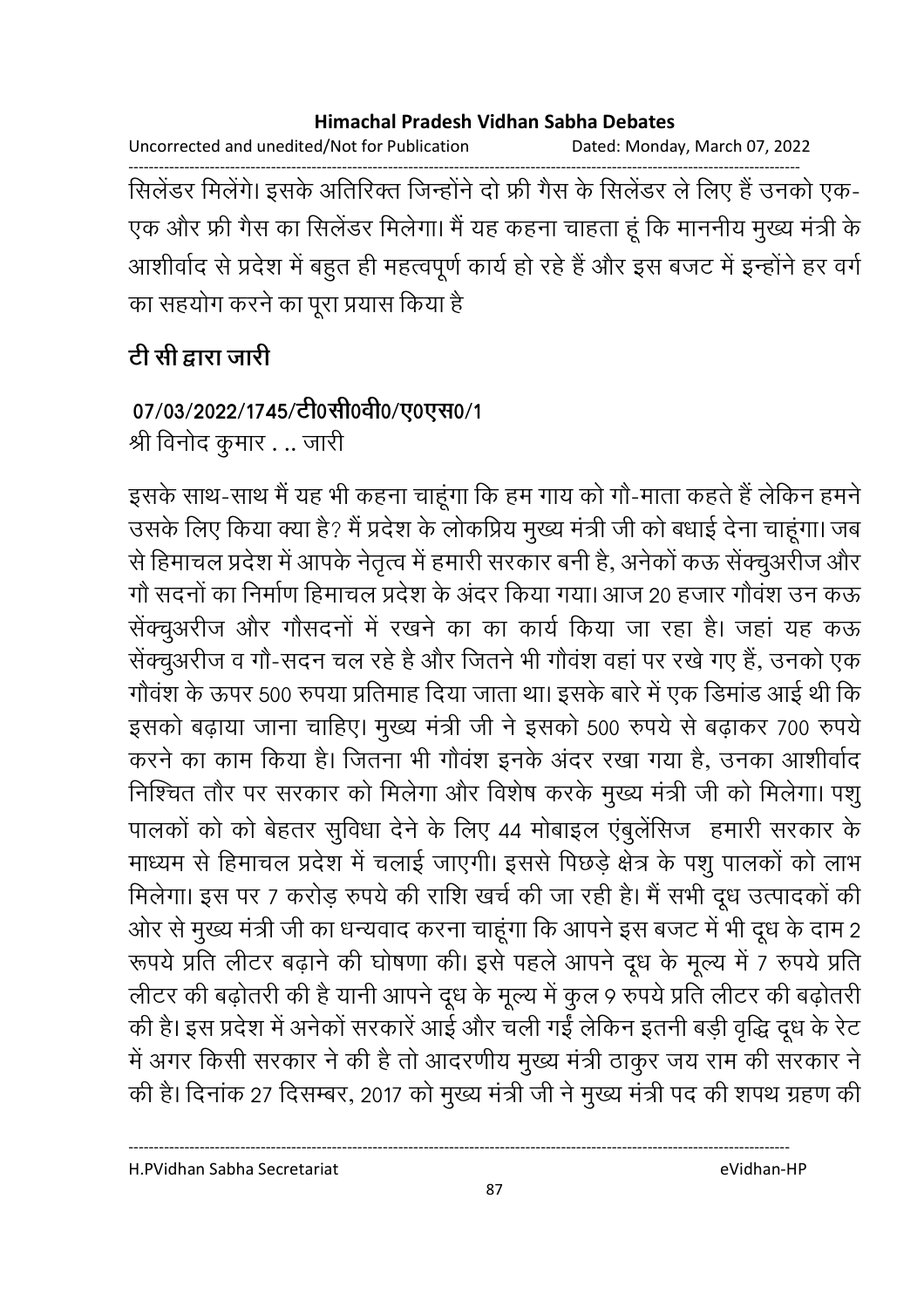Uncorrected and unedited/Not for Publication Dated: Monday, March 07, 2022

------------------------------------------------------------------------------------------------------------------------------------ और उसके बाद कैबिनेट की बैठक में मुख्य मंत्री जी ने हिमाचल प्रदेश के एक लाख बुजुंगो लिए पेशन की आयु सीमा 80 से 70 साल करने का निर्णय लिया। कुछ माननीय विधायक कह रहे थे कि जो घोषणाए मुख्य मंत्री जी ने की है, ये इम्प्लेमिट कब होगी? मैं इस माननीय सदन में कहना चाहूंगा कि मुख्य मंत्री जी ने जितनी भी स्कीमों की घोषनाएं की थी, उन सभी स्कीमों को चलाया गया है और लागू किया गया है। जब मुख्य मंत्री जी बजट पेश कर रहे थे तो हम भी यह मानकर चल रहे थे कि पेशन की आयु सीमा शायद 65 साल तक हो जाए।

एन0एस0 द्वारा जारी ...

### 07-03-2022/1750/NS/DC/1

श्री विनोद कुमार – ……जारी

लेकिन जब मुख्य मंत्री जी ने कहा कि अब मैं बिना इनकम की पेशन की आयु सीमा को 70  $\,$ वर्ष से घटा कर 60 वर्ष कर रहा हूं। सत्ता पक्ष में सबके चेहरे खिले हुए थे और विपक्ष में जितने सहयोगी बैठे थे उनके होश उड़े हुए थे। इसका क्या कारण था? कारण यह था कि अगर 80 वर्ष से 70 वर्ष हुई तो 1 लाख से ऊपर बुजुर्गा को लाभ मिला और अब 70 वर्ष से 60 वर्ष होगी तो निश्चित तौर पर यह संख्या मेरे हिसाब से अढ़ाई लाख से तीन लाख के करीब होगी और ये सारे बुजुर्ग श्री जय राम ठाकुर जी और इस सरकार को आशीर्वाद देंगे। जिनके कारण उनको पेशन मिलने वाली है। अध्यक्ष महोदय, जब हम विपक्ष में थे और गाव में लोगों के बीच जाते थे तो कुछ बुजुर्ग पेशन का फार्म जेब में लेकर हमारे पास आते थे और कहते थे कि कब वक्त आएगा और कब पेशन लगेगी? मैं आपको बताना चाहूंगा कि अब राम राज्य आ गया है और जय राम ठाकुर जी के नेतृत्व में हमारी सरकार चली है। निश्चित तौर पर चाहे गौवश की बात हो या बुजुर्गा की बात हो, इन सबका ध्यान हमारी सरकार में रखा गया है। उन बुजुर्गा का ध्यान हमारी सरकार के माध्यम से रखा गया जिनके कारण आज हम आप सब लोग यहां पर बैठे हैं।

अध्यक्ष महोदय, वृद्धा पेशन, विधवा पेशन और दिव्यागजनों की पेशन की बात ही नहीं बल्कि मुख्य मंत्री जी ने हर वर्ग का सहयोग करने की कोशिश की है और इस पेशन को बढ़ाने का पूरा प्रयास किया है। आप सबके ध्यान में होंगा कि यह पेशन योजना हमारी सरकार के समय में शुरू हुई थी और इस पेशन योजना को पूर्व मुख्य मंत्री आंदरणीय श्री |

H.PVidhan Sabha Secretariat eVidhan-HP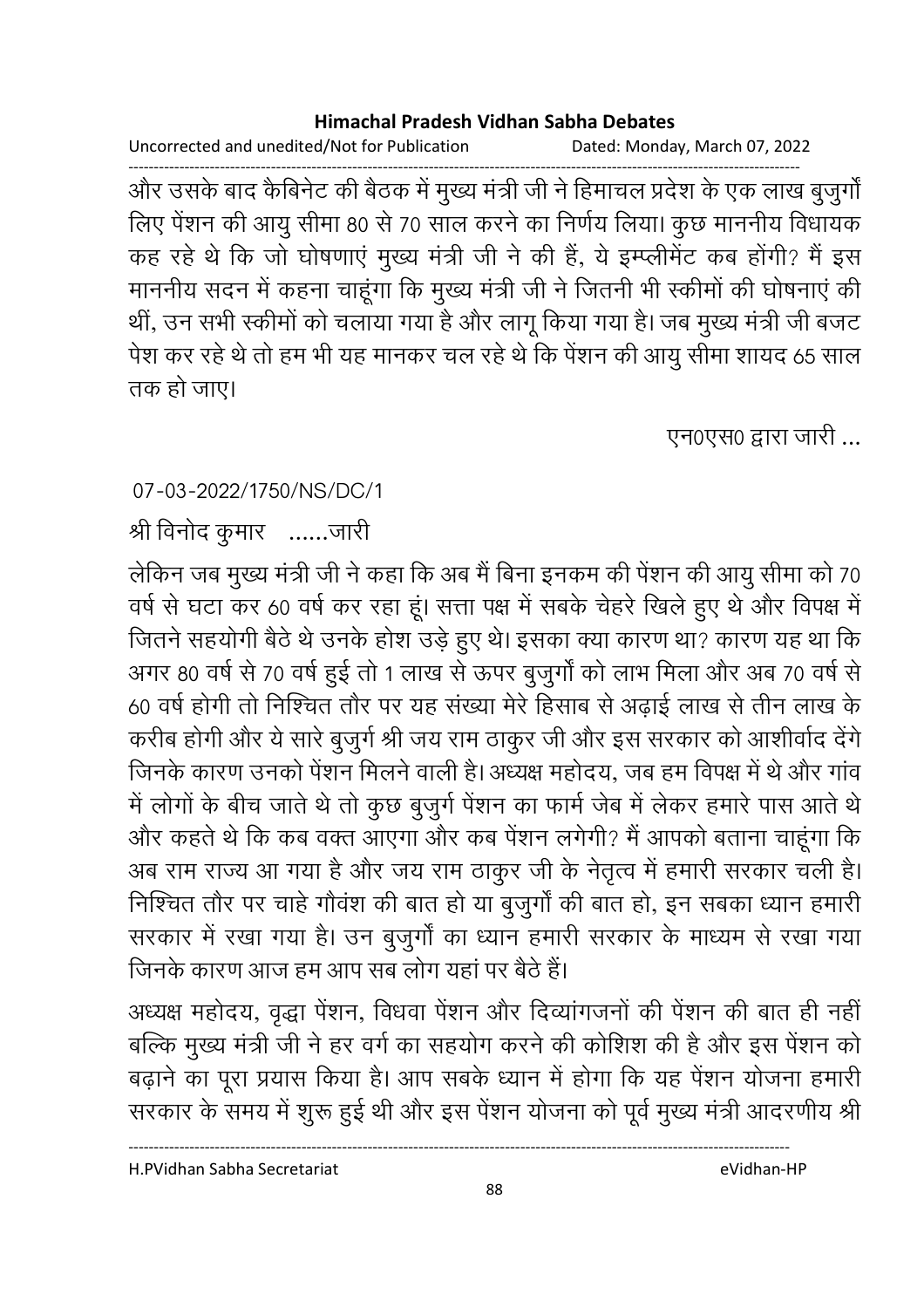Uncorrected and unedited/Not for Publication Dated: Monday, March 07, 2022

------------------------------------------------------------------------------------------------------------------------------------ शाता कुमार जी के समय में शुरू किया गया था तथा उस समय 50 रुपये पेशन दी गई थी। आपमें से कुछ सहयोगी उस समय थे और जो हसे थे कि आप विधवा पेशन और वृद्धा पेशन के रूप में 50 रुपये देंगे। आज इस पेशन का बहुत बड़ा लाभ पूरे हिमाचल प्रदेश में देखने को मिल रहा है। जैसे यहां पर कहा गया कि 6.35 लाख बुजुर्ग और परिवार है जिनको हमारी सरकार के माध्यम से पेशन दी जा रही है। पूर्व मुख्य मंत्री आदरणीय श्री शाता कुमार जी का सहयोग व आशीर्वाद इस पेशन को शुरू करने में रहा है। मैं कहना चाहूंगा कि बुजुर्गा के दर्द को किसी ने समझने की कोशिश की है तो निश्चित तौर पर हिमाचल प्रदेश के लोकप्रिय मुख्य मंत्री आंदरणीय श्री जय राम ठाकुर

## 07-03-2022/1750/NS/DC/2

जी ने की है। उन सभी बुजुर्गा का सहयोग और आशीर्वाद निश्चित तौर पर प्रदेश के मुख्य मंत्री श्री जय राम ठाकुर जी को मिलेगा।

अध्यक्ष महोदय, पंचायती राज संस्थानों के माध्यम से जितने भी प्रतिनिधि चुन करके आए है उनके लिए मुख्य मंत्री जी ने पूरी कोशिश की है कि चुने हुए प्रतिनिधि का मान सम्मान होना चाहिए और इनके मानदेय को बढ़ाया है। मैं इसके लिए हिमाचल प्रदेश के सभी जिला अध्यक्षों को बंधाई देता हूं। मुख्य मंत्री जी ने इनका मानदेय 3000 रुपये बढ़ाने की घोषण की है। अब जिला परिषद के चेयरमैन को 15,000 रुपये मासिक वेतन मिलेगा। जब वे 15,000 रुपये वेतन एक महीने का लेगे तो इसमें से 7000 रुपये वेतन बढ़ाने का काम श्री जय राम ठाकुर जी की सरकार ने किया है। मैं, मुख्य मंत्री जी का सभी जिला परिषद के अध्यक्षों की ओर से धन्यवाद करता हूं। जिला परिषद के उपाध्यक्षों को 2000 रुपये वेतन बढ़ाने का काम मुख्य मंत्री जी ने किया है और उनको अब 10,000 रुपये मासिक वेतन मिलेगा। इसमें से 4000 रुपये वेतन हमारी सरकार के कार्यकाल में बढ़ा है। इसके लिए मैं मुख्य मंत्री जी का धन्यवाद करना चाहूंगा। अध्यक्ष महोदय, इसके अतिरिक्त जिला परिषद के सदस्य, चाहे बी0डी0सी0 के चेयरमैन, उपाध्यक्ष की बात हो, चाहे बी0डी0सी0 मैंबर की बात हो.

श्री आर0 के0 एस0 द्वारा जारी।

H.PVidhan Sabha Secretariat eVidhan-HP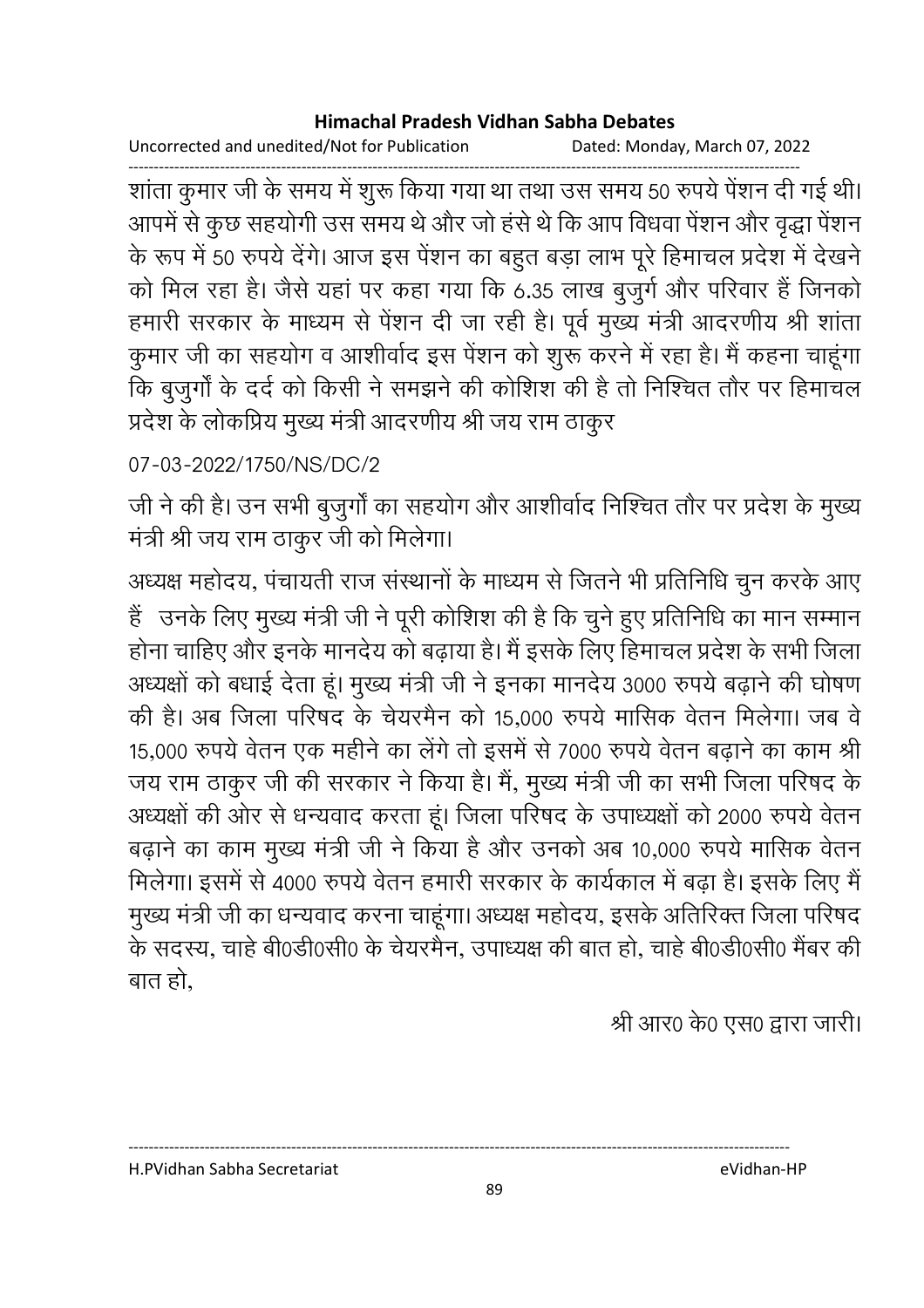Uncorrected and unedited/Not for Publication Dated: Monday, March 07, 2022 ------------------------------------------------------------------------------------------------------------------------------------

07.03.2022/1755/RKS/DC-1

श्री विनोद कुमार… जारी

पंचायत प्रधान या उप-प्रधान की बात हो, सभी पंचायत प्रतिनिधियों का मानदेय माननीय मुख्य मंत्री जी ने और सरकारों की अपेक्षा अधिक बढ़ाया है। जल जीवन मिशन के अंतर्गत प्रदेश में काफी काम हुए हैं। विपक्ष के साथियों ने कहा कि प्रदेश में इतनी ज्यादा पाइपे आ गई कि पाइपों को बिछाने के लिए जगह नहीं मिल रही हैं। कई जगह पाइपों के बाड़ लगा दिये गए। जब हम विपक्ष में थे तो हम पाइपों के लिए तरसते थे। पाइपे जंग लगने के कारण सड़ जाती थी परंतु हमें पाइप नहीं दी जाती थी। हम विधायक निधि से ही लोगों को पाइपें दे पाते थे। लेकिन जल जीवन मिशन के तहत जो दो वर्षों में -8,35,000 नये कर्नक्शन्ज लगाने का काम किया गया है, उसके लिए मैं माननीय मुख्य मंत्री और जल शक्ति मंत्री को बंधाई देना चाहूँगा। आज हिमाचल प्रदेश के किसी भी विधान सभा चुनाव क्षेत्र में पाइपों को लेकर कोई इश्यू नहीं है। पहले पाइपे नहीं मिलती थी लेकिन आज जिस व्यक्ति को पानी का कनैक्शन लेने के लिए जितनी पाइपों की आवश्यकता होती है, उसे उतनी ही पाइपे दी जा रही है। पाइपों के साथ नलका भी मुफ्त दिया जा रहा है। पिछले वर्ष 12,000 बेंघर लोगों को आवास देने का लक्ष्य रखा गया था जिसे हमारी सरकार ने निश्चित रूप से पूरा किया है। हमने इस वर्ष 12,769 बेघर लोगों को आवास देने का लक्ष्य रखा है। इस वैश्विक महामारी के समय आशा वर्कजे ने अपनी बेहतरीन सेवाए दी है। आप आशा वर्कजे के बारे | में बड़ी-बड़ी बाते कर रहे थे लेकिन में आपसे पूछना चाहता हूं कि आपने अपने कार्यकाल में इन कार्यकर्ताओं को क्या दिया? आपके समय में आशा वर्कजे का मानदेय सात सौ या ; ह+ ç, X2 , /& + ह" ह! X - ह" -+! , -\$! ह उससे तो हमारा आने-जाने का किराया भी पूरा नहीं हो पाता। हमारी सरकार ने इस मानदेय में 3700 रुपये की बढ़ोतरी की है और अब उन्हें 4700 रुपये मानदेय दिया जा रहा हैं। अगर उनके मानदेय में इतनी बड़ी बढ़ोतरी हुई है तो यह भारतीय जनता पार्टी की सरकार ने की है। आगनवाड़ी कार्यकर्ताओं के मानदेय में 1700 रुपये की बढ़ोतरी की गई है। अब इन कार्यकर्ताओं को नौ हजार रुपये मासिक वेतन मिलेगा। इस नौ हजार मासिक वेतन में 4500 रुपये की राशि हमारी सरकार द्वारा बढ़ाई गई है। मिनि आगनवाड़ी

H.PVidhan Sabha Secretariat eVidhan-HP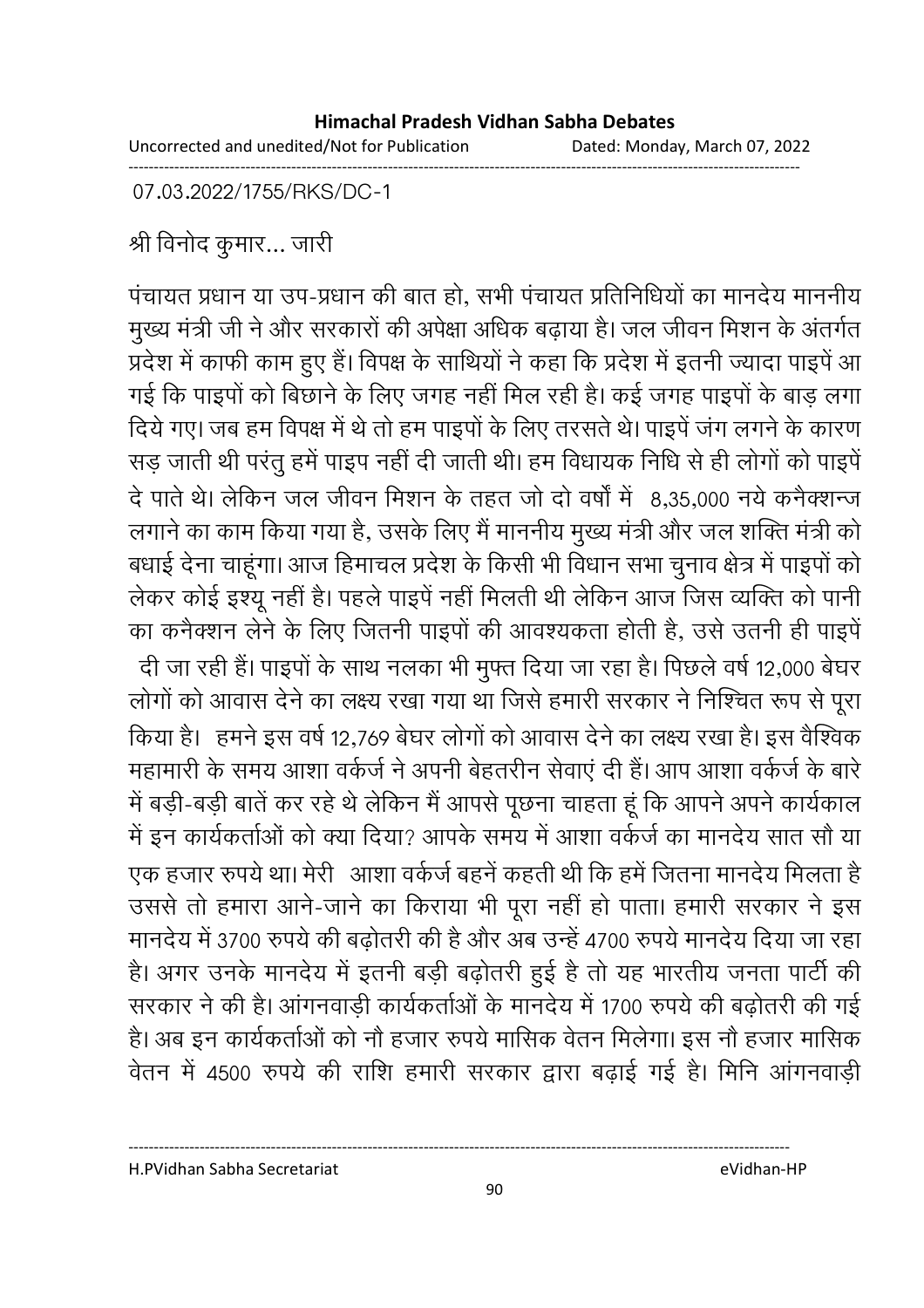Uncorrected and unedited/Not for Publication Dated: Monday, March 07, 2022

------------------------------------------------------------------------------------------------------------------------------------

कार्यकर्ता, आगनवाड़ी सहायिका, मिंड-डे-मील वर्कर्ज,वाटर कैरियर, जल रक्षक और पैरा फिटजे इन सभी श्रीणेयों का मानदेय हमारी सरकार ने ही बढ़ाया है।

श्री बी.एस.द्वारा…जारी

07.03.2022/1800/बी.एस./एच0के0/-1

# श्री विनोद कुमार जारी...

इसकी विशेष बंधाई तो मैं अपने बड़े भाई जी को देना चाहता हूं और इसके साथ-साथ चाहें | मिनी आगनबाड़ी की बात हो, चाहे आगनबाड़ी सहायिका की बात हो, चाहे मिड-डे-मील की बात हो, जल रक्षक की बात हो, चाहे पैराफिटर की बात हो । इन सब का मानदेय हमारी सरकार ने बढ़ाया है। इसके साथ-साथ अध्यक्ष महोदय में कहना चाहूगा।

अध्यक्ष : माननीय सदस्य कपया समाप्त करें।

श्री विनोंद कुमार : जो लोग तपती धूप में और ठिंठुरती सदी में जो दिन-रात मेहन करता। हैं। उसका ध्यान भी हमारी सरकार ने रखा है। उस मजूद की मजदूरी 50 रुपए प्रतिद बढ़ाने का काम हमारी सरकार ने किया है। मैं इस माननीय सदन के माध्यम से कहना चाहूँगा कि हमारे इस कार्यकाल में उस मजदूरी की मजदूरी 140 रुपए बढ़ाने का काम किया है तो जय राम ठाकुर जी की सरकार ने किया है। इसके अलावा यहां पर बात आई एस0एम0सी0 के अध्यापको की, मैं कहना चाहता हूं कि एस0एस0सी0 के जितने भी हमारे | अध्याप साथी है, मैं अपनी सरकार की ओर से उन्हें आश्वस्त करवाना चाहूंगा कि हमारे बजट भाषण में मुख्य मंत्री जी ने कहा है कि आपका एक हजार प्रति माह वेतन बढ़ाएंगे और जहा-जहां भी आप सेवाएं दें रहे हैं, आप अपनी सेवाएं स्वतंत्रता से दे सकते हैं और आने वाले समय में आपको ले करके नीति भी बनाई जाएगी। इसके लिए मैं उनको बधाई देना चाहूंगा और मुख्य मंत्री जी को बंधाई देना चाहूंगा। माननीय अध्यक्ष महोदय, मैं इसके लिए भी मुख्य मंत्री जी हा धन्यवाद करना चाहता हूं कि जब आप मंत्रिमंडल में सहयोगी थे तों आप के माध्यम से एक हिमकेयर योजना आरंभ की गई थी और उस हिमकेयर योजना के तहत पांच लाख से अधिक हिमकेयर कार्ड हमारी सरकार ने हिमाचल प्रदेश के उन करीब लोगों के बनाए गए थे। आज अढ़ाई लाख के करीब ऐसे परिवार है जो इस योजना के

H.PVidhan Sabha Secretariat eVidhan-HP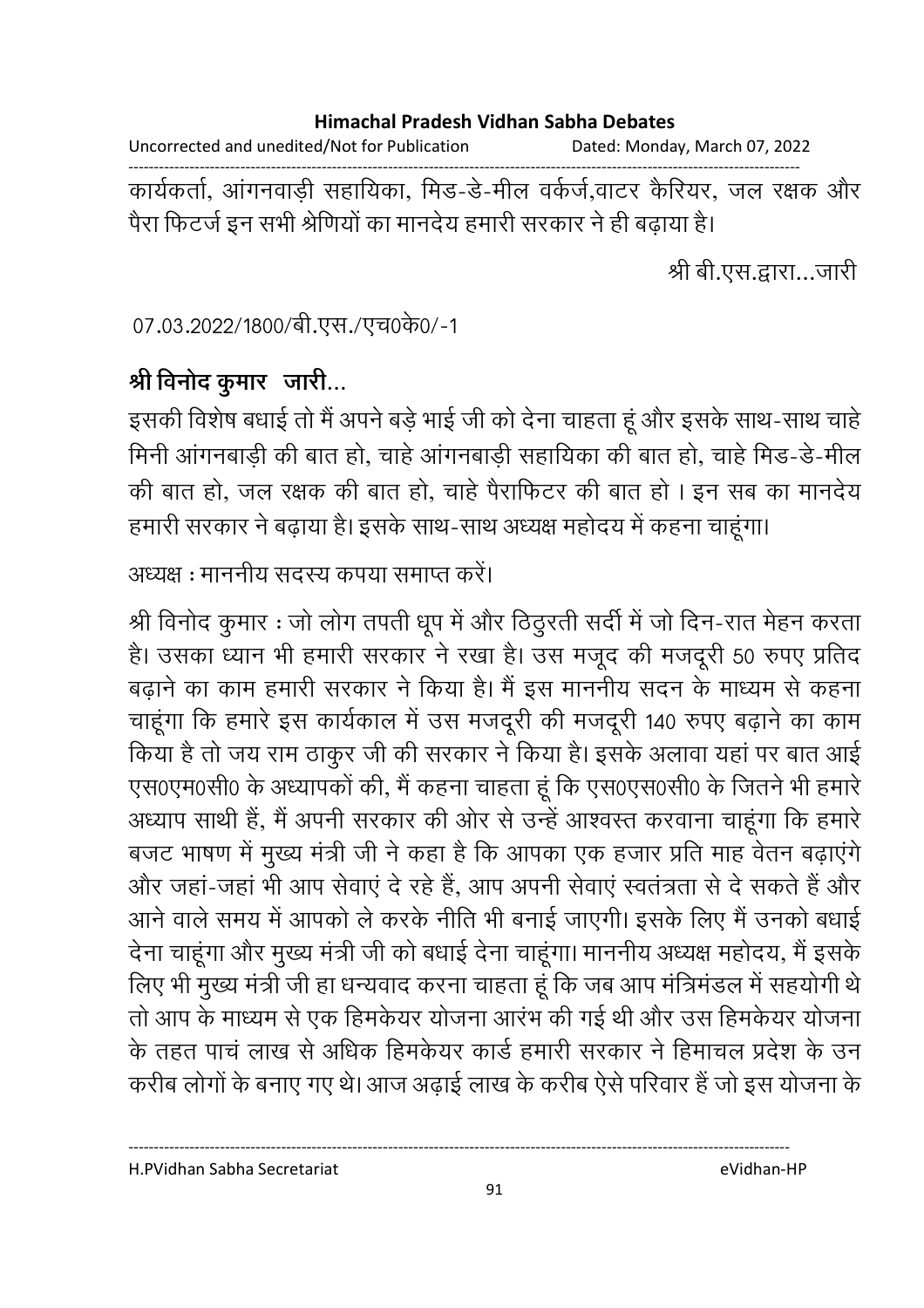Uncorrected and unedited/Not for Publication Dated: Monday, March 07, 2022

------------------------------------------------------------------------------------------------------------------------------------ माध्यम से लाभ उठा चुक है। मुख्य मंत्री जी ने कहा है कि अब जो हिमकेयर कार्ड जनवरी से मार्च, महीने तक बनते थे वे अब पूरी साल भर बनेगे। अब उनके रिन्यूल करवाने की आवश्यकता नहीं है। क्योंकि वे तीन वर्ष तक चलेंगे। मुख्य मंत्री जी ने कहा है कि 50 नई एबुलेसिज लाई जाएगी। इसके साथ ही 500 डाक्टजे के पद भरे जाएंगे और इसके साथ-साथ दूरदराज क्षेत्र में स्वास्थय सुविधा हर द्वार तक उपलब्ध हो उसके मुख्य मंत्री जी ने मुख्य मंत्री मोबाइल क्लीनिक योजना का शुभारभ किया है।

```
07.03.2022/1800/बी.एस./एच0के0/-2
```

```
अध्यक्ष : माननीय सदस्य कृपया वाइडअप करें।
```
श्री विनोद कुमार : हमारी सरकार की ओर से निर्णय लिया गया है कि 0-60 यूनिट बिजली तक जो भी उपभोक्ता खर्च करेगा, उससे कोई भी पैसा हमारी सरकार नहीं लेगी और प्रदेश में ऐसे उपभोक्ताओं की संख्या साढ़े चार लाख है। मैं कहना चाहूंगा कि जब उनसे कोई भी पैसा नहीं लिया जाएगा तो निश्चित तौर पर उसका लाभ हमारी सरकार को मिलेगा। हमारी सरकार ने यह भी निर्णय लिया है कि 60-120 यूनिट बिजली का हम एक रुपया वसूल करेंगे। जहां तक किसानों की बात है मैं कहना चाहूँगा कि किसानों के लिए 30  $\,$ पैसे प्रति यूनिट बिजली देने की बात कहीं गई है। माननीय अध्यक्ष महोदय, मैं इतना ही कहना चाहूँगा कि जो बजट हिमाचल प्रदेश के लोक प्रिय मुख्य मंत्री आदरणीय जय राम ठाकुर ने प्रस्तुत किया है, मैं इसका निश्चित तौर से समर्थन करता हूं और आपने समय दिया आपका धन्यवाद।

```
07.03.2022/1800/बी.एस./एच0के0/-3
```
**अध्यक्ष** : माननीय सदस्य श्री राजेन्द्र राणा जी चर्चा में भाग लेंगे।

**श्री राजेन्द्र राणा, सुजानपुर : माननीय** अध्यक्ष जी, सदन के नेता माननीय मुख्य मंत्री द्वारा 4 मार्च को वर्ष 2022-23 का बजट पेश |किया गया है। उस पर चर्चा करने के लिए मैं भी शामिल हुआ हूं।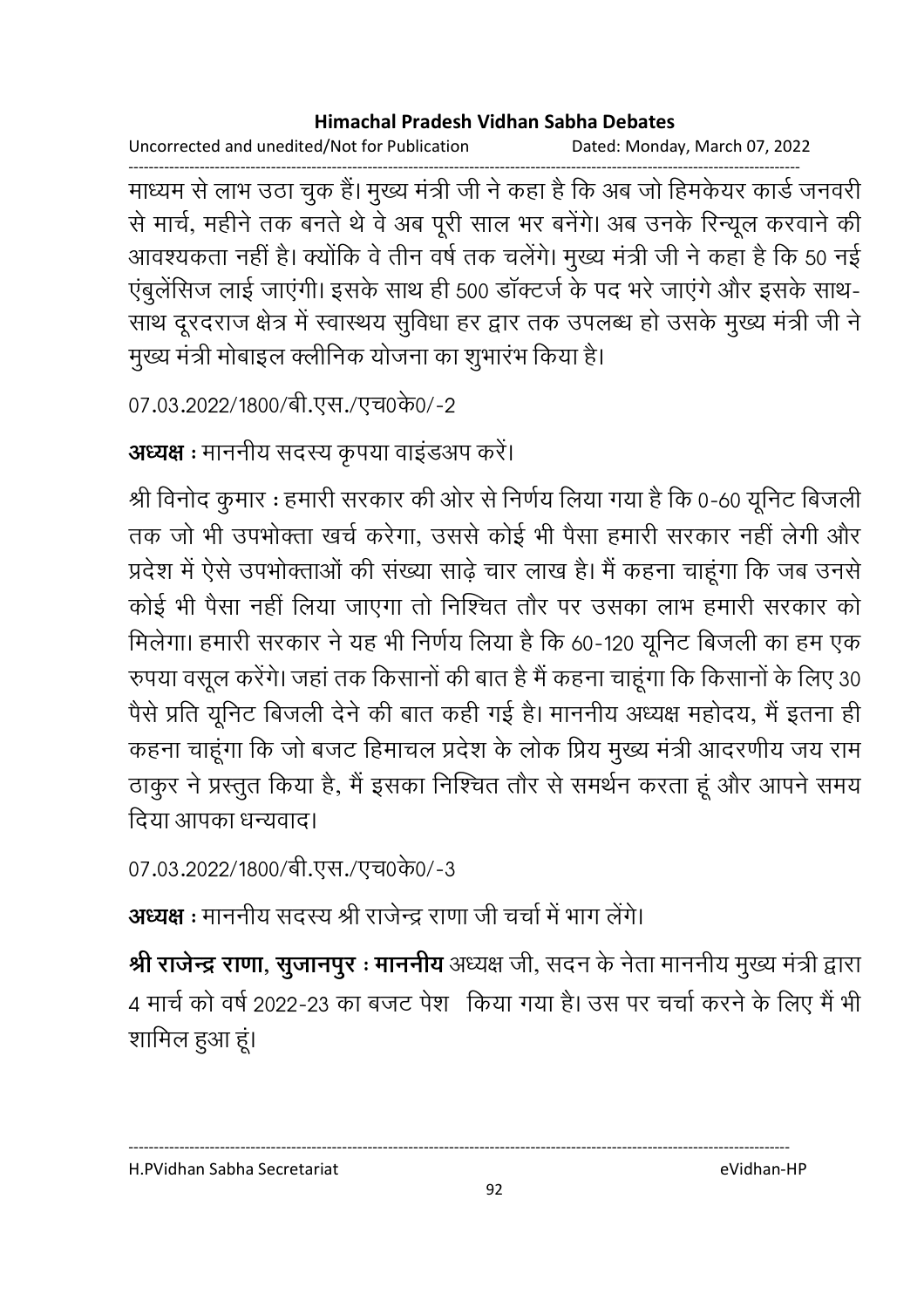Uncorrected and unedited/Not for Publication Dated: Monday, March 07, 2022 ------------------------------------------------------------------------------------------------------------------------------------

श्री एन0 जी0 द्वारा जारी...

07-03-2022/1805/एच.के.-एन.जी. /1

## <u>श्री राजेन्द्र राणा….. जारी</u>

इस बजट में लिखा गया है कि 51,365 करोड़ रुपये का यह बजट पेश किया गया है। इस बजट में यह भी दशीया गया है कि वर्ष 2021-22 में 37,312 करोड़ रुपये प्राप्त हुए हैं और 37,034 करोड़ रुपये व्यय हुए हैं, यानि के 278 करोड़ रुपये सरप्लस अनुमानित है। वर्ष 2022-23 के बजट में प्राप्तिया 36,375 करोड़ रुपये हैं यानि के वर्ष 2021-22 के मुकाबले लगभग एक हज़ार करोड़ रुपये कम दिखाए गए हैं। जबकि वर्ष 2022-23 में 40,278 करोड़ रुपये का व्यय दिखाया गया है और वर्ष 2022-23 में 3,903 करोड़ रुपये का घाटा दर्शाया गया है।

अध्यक्ष महोदय, मैं कहना चाहता हूँ कि इस बजट में यह भी दर्शाया गया है कि वर्षे 2021-22 का जो बजट था उसमें जी.डी.पी. ग्रोथ माइनस 5.2 प्रतिशत थी जबकि यह खुशी की बात है और आकड़ों में दिखाया जा रहा है कि इस वर्ष 8.3 प्रतिशत ग्रोथ होगी। मुझे लगता है कि यह केवल आकड़ों को ही बढ़ाया गया है और हकीकत में ऐसा कुछ होने। वाला नहीं है। यहां पर बहुत सारी चर्चाएं हुई हैं, मेरे साथियों ने भी चर्चा की है और मुझे लग रहा है कि बजट इतना नीरस है कि सत्तापक्ष के सभी माननीय सदस्यों का इसमें कोई भी रूची नहीं है। मैं यहां पर कहना चाहूंगा कि :-

# यह कहना गलत है कि तुम पर नज़र नहीं,

# हम मशरूफ जरूर है, लेकिन बेखबर नहीं।

अध्यक्ष महोदय, पिछले वर्ष जो बजट पेश हुआ था और इस वर्ष जो बजट पेश हुआ है इन दोनों में लगभग वहीं आकड़े हैं और आकड़ों को थोड़ा-बहुत घुमा कर दिखाने की कोशिश हुई है। इस बजट में कुल 29 प्रतिशत बजट राज्य के विकास के लिए खर्च होगा।

H.PVidhan Sabha Secretariat eVidhan-HP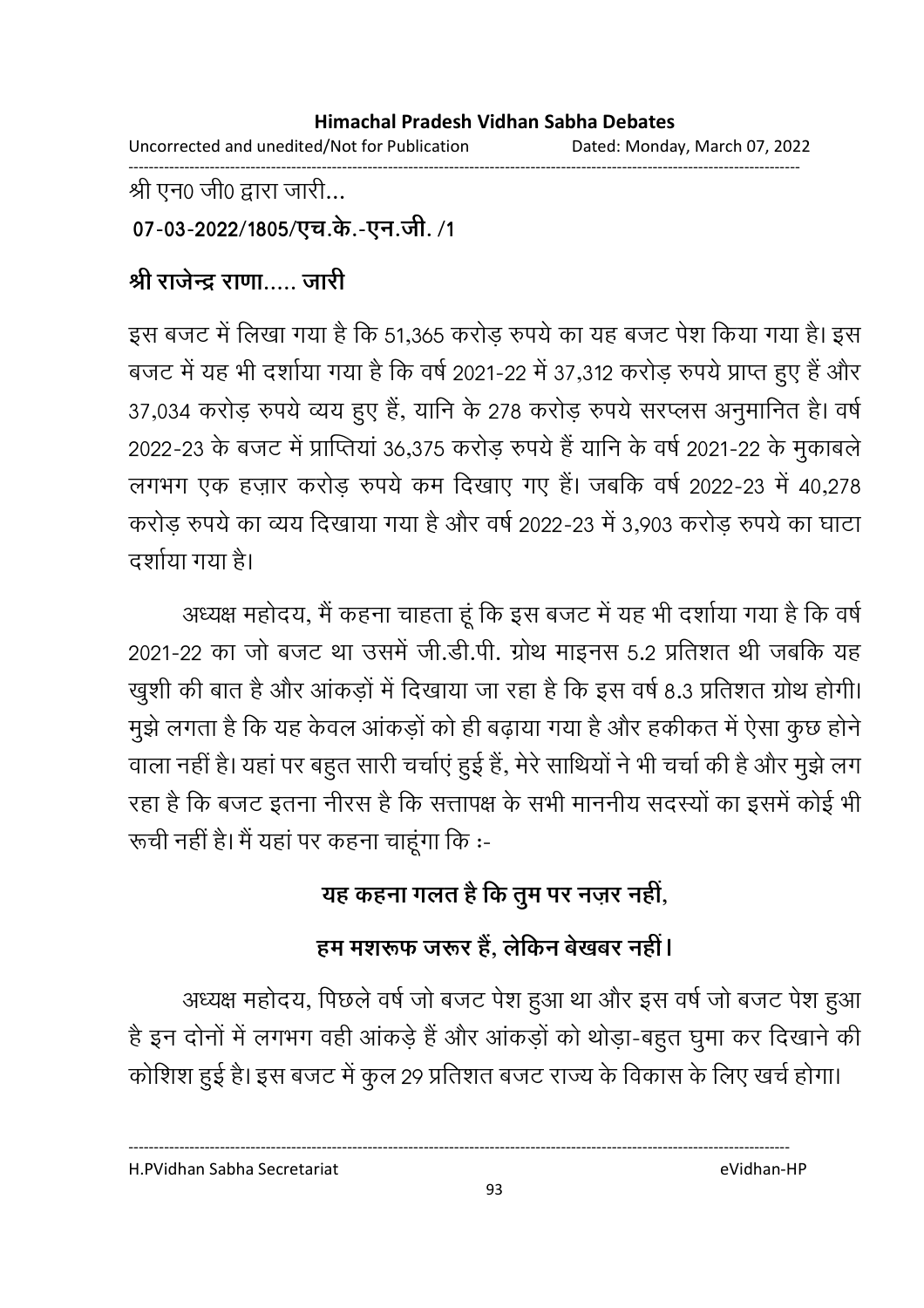Uncorrected and unedited/Not for Publication Dated: Monday, March 07, 2022 ------------------------------------------------------------------------------------------------------------------------------------

### 07-03-2022/1805/एच.के.-एन.जी. **/2**

मुझे लग रहा है कि जो बजट राज्य के विकास के लिए खर्च होना चाहिए वह धीरे-धीरे सिकुड़ कर कम होता जा रहा है जोकि प्रदेश की सेहत के लिए ठीक नहीं है। मैं कहना चाहता हूं कि यहां पर बहुत सारी चर्चा हुई कि 46,000 करोड़ रुपये का कर्ज पिछली सरकार के समय प्रदेश के ऊपर था। आज यह कर्ज लगभग 70,000 करोड़ रुपये होने जा रहा है। पिछली बार जब हम सत्ता में थे और विपक्ष की ओर से जो आवाज़े आती थी और मीडिया के माध्यम से भी समाचार पत्रों में जो पढ़ने को मिलता था कि यह सरकार तो कर्जा लेकर ही चल रही है। उस समय प्रदेश की जनता ने समझा कि प्रदेश में यदि डबल इजन की सरकार चलेंगी तो कर्जा लेने की जरूरत नहीं पड़ेंगी। डबल इजन होंगा तो दिल्ली से पैसा आएगा और डबल स्पीड से प्रदेश चलेगा लेकिन मुझे लगता है कि न तो दिल्ली वाला इजन चला और न ही प्रदेश का इजन चला। कर्ज की स्पीड बढ़ती चली गई और आज प्रदेश पर 70,000 हजार करोड़ रुपये कर्जा हो गया, यह बहुत ही चिंता का विषय है। हम लोग चाहे इस पक्ष के हो या उस पक्ष के, सरकारे आती है, जाती है लेकिन हम ऐसा कब तक करते रहेंगे और प्रदेश को कब तक कर्ज लेकर चलाते रहेंगे? इसके अलावा मैं कहना चाहता हूँ कि भारतीय जनता पार्टी का 22 पन्नों का जो दृष्टि पत्र जिसका नाम 'स्वर्णिम हिमाचल दृष्टि पत्र-2017' था। मैं इसे पढ़ रहा था और इसे पढ़ कर ऐसा लगा कि सरकार ने इसे डस्टबीन में ही डाल दिया है। इस पर कुछ काम हुए हैं लेकिन 70 प्रतिशत से ज्यादा कामों पर तो सरकार की नज़र ही नहीं है। मैं आपका शुभचितक हूं और में यह इसलिए कह रहा हूं क्योंकि जब आप लोग जनता के बीच में जाएंगे तो जनता आपसे सवाल पूछेगी कि क्या आपको हमने इसलिए वोट दिया था कि आपने जो वायदे किए थे वे पूरे नहीं करेंगे? यह आप सब लोगों के लिए चिंता का विषय है। मैं कहना चाहूंगा कि-:

श्री जे.एस. द्वारा जारी.........

**07.02.2022/1810/JS/YK/1**

H.PVidhan Sabha Secretariat eVidhan-HP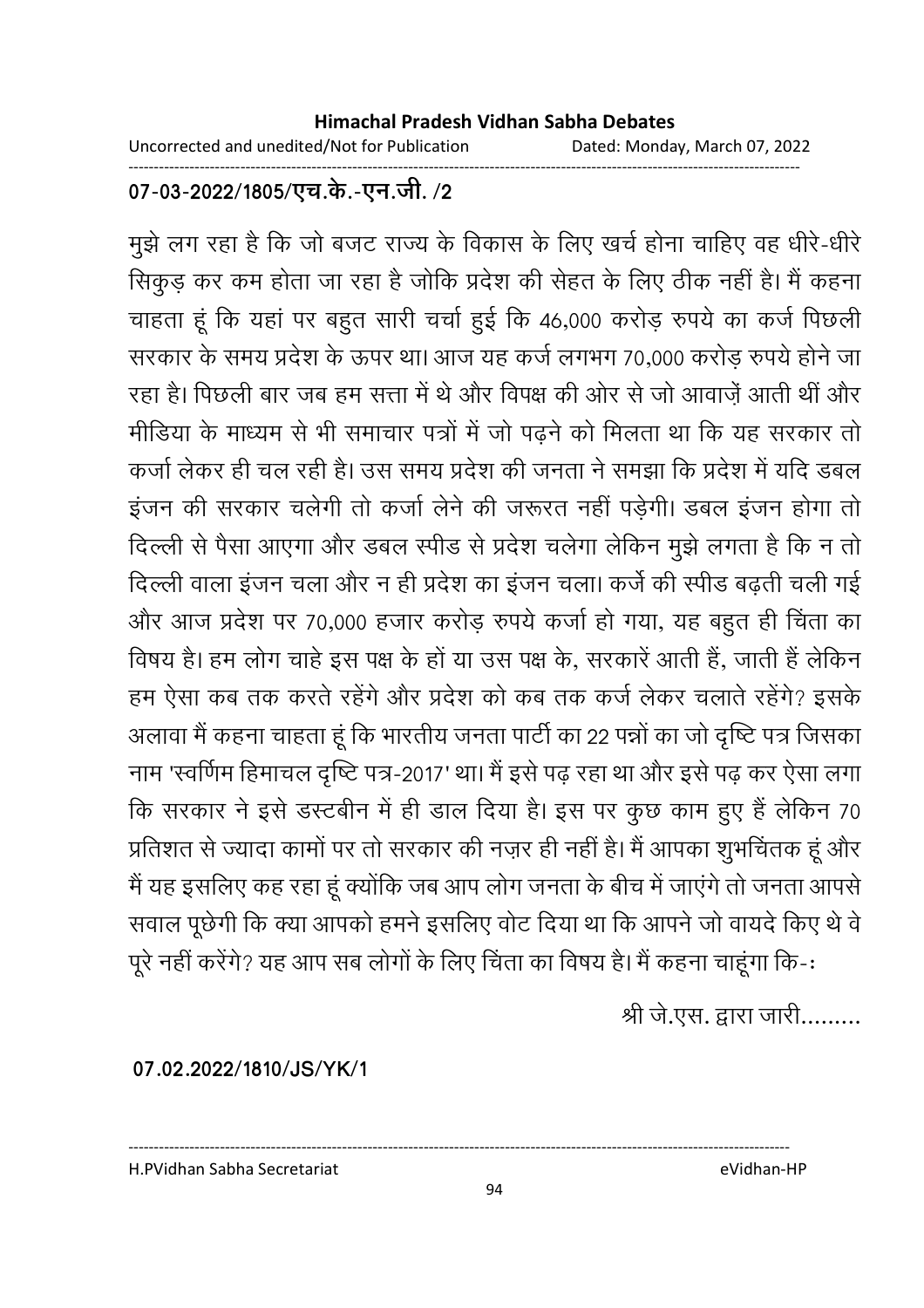| Uncorrected and unedited/Not for Publication | Dated: Monday, March 07, 2022 |
|----------------------------------------------|-------------------------------|
|                                              |                               |

### <u>श्री राजेन्द्र राणाः----जारी------------</u>

# सोचा याद दिला दू भाजपा को, सोचा याद दिला दू भाजपा सरकार के वायदे, महंगाई का विकास और जनता के विनाश में थे इरादें l

मुझे तो ऐसा लग रहा है। उस वक्त तो एक नारा यह भी चला था कि:-

## बहुत हुई मंहगाई की मार, अबकी बार भाजपा सरकार **।**

...व्यवधान...आप देखिए, माननीय सदस्य जी आप सुनिए, मैं तो आप लोगों की बात बड़ी शांति से सुन रहा था। यही नारा तो अब विनाश का कारण बनेगा। लोग आपसे पूछेंगे कि तब तक 70 रुपये की कड़वे तेल की बोतल मिलती थी और अब तो आपने इसे 220 से 235 रुपर्य तक पहुंचा दिया है। यह महंगाई की वजह है। पिछली सरकारों में क्या था। पेंट्रोल और डीजल के जो इन्टरनेशनल मार्किट में दाम थे, वे कहा पर थे और पेंट्रोल और डीजल कितने में मिल रहा था? आपकी सरकारों ने तो इसे 100 रुपये से पार पहुंचा दिया है। आप खाने-पीने की चीजों को देखो। इनकी कितनी कीमते हो गई यह इसी का तो नतीजा है। ये जो बाई इलैक्शन हुए इसको स्टर्डी करने की कोशिश करो। इसमें कोई चिन्तन-मनन करिये। ये जो तीन विधान सभा और एक सीट लोकसभा की है, इसमें भाजपा को बाहर का रास्ता दिखाया गया लेकिन आप लोग इसको अभी भी नहीं समझ पा रहे हैं। आप यहां पर बोल रहे हैं कि हम तो 15 साल के लिए आ गए हैं। आप 15 साल के लिए छोड़िए अब आपकी सरकार की हालत जैसे कोई मरीज वेटिलेंटर पर पड़ा होता है उसकी तरह हो गई हैं। मैं दो दिन अपने चुनाव क्षेत्र में था और मैं लोगों के बीच में था। वहां पर लोग जो चर्चा कर रहे हैं उसकी आपके लिए बड़ी अलामिंग सिचुएशन है। अभी आपके पास 5-7 महीने हैं कुछ अच्छे काम करके जाए। जो बजट है उसकी मैं आलोचना नहीं कर रहा हूं। इसमें कुछ काम अच्छे भी हुए हैं। हम उनकी तारीफ करते हैं कि जो अच्छे काम हुए हैं। आपने विधायक निधि बढ़ाई है हम उसकी तारीफ करते हैं। आपने ऐच्छिक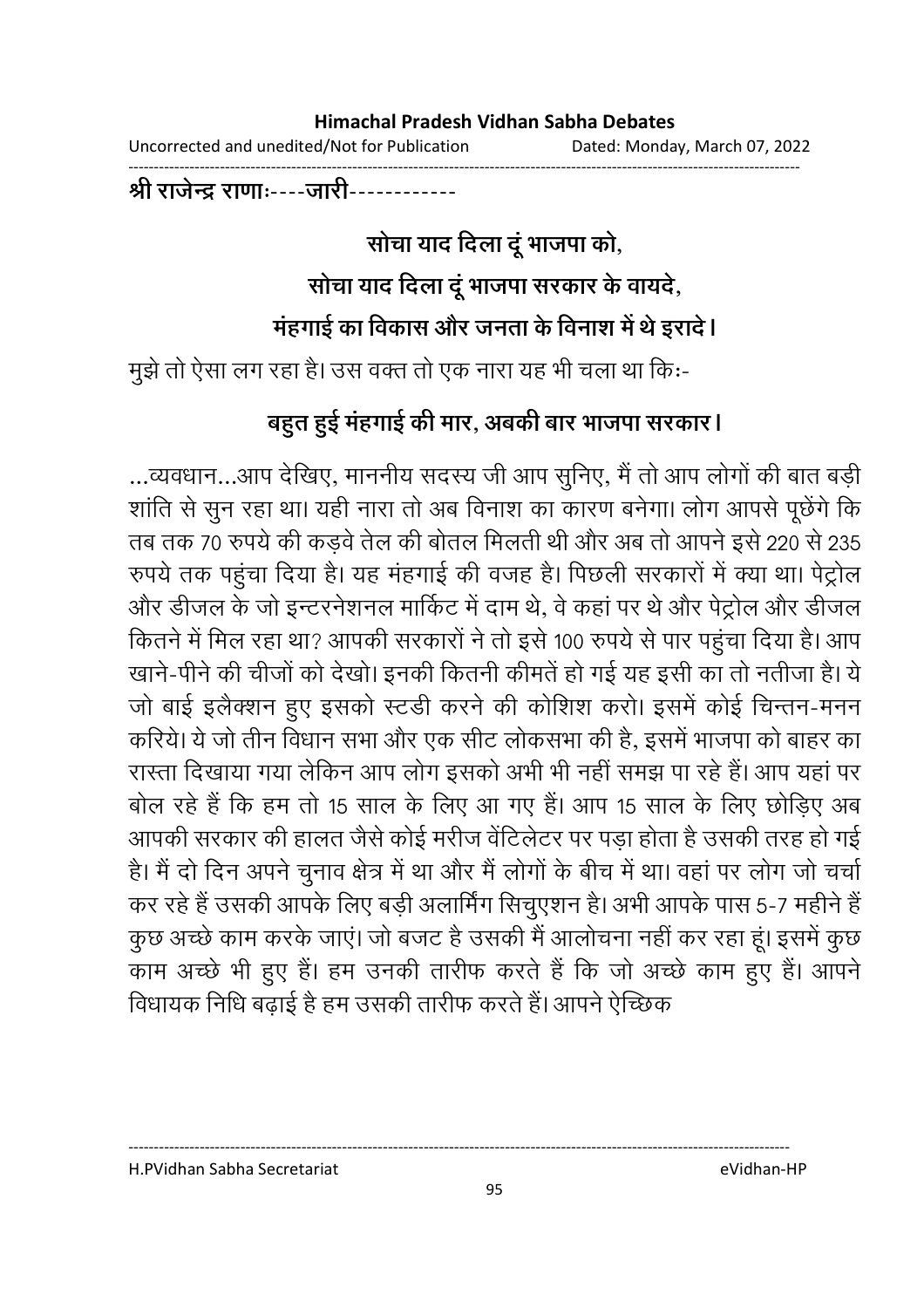Uncorrected and unedited/Not for Publication Dated: Monday, March 07, 2022

------------------------------------------------------------------------------------------------------------------------------------

### **07.02.2022/1810/JS/YK/2**

निधि बढ़ाई है, हम उसकी तारीफ करते हैं। पचायतों के प्रतिनिधियों का आपने मानदेय बढ़ाया है, आपने बुढ़ापा पैशन की आयु सीमा कम की है और पैशन बढ़ाई है, हम उसकी तारीफ करते हैं। लेकिन बहुत सारी चीजे जो आपने पिछले बजट में पेश की थी, वह हकीकत जमीन पर नहीं उतरी है। यहां पर गों सैक्चुअरी की बात भी हुई है। हम गऊ माता की पूजा करते हैं, सम्मान करते हैं परन्तु अभी भी सड़को पर हजारों की तादाद में पशु घूम रहे हैं। मेरे चुनाव क्षेत्र में एक गौशाला बनाई गई और अभी उद्घाटन आन लाइन हुआ है और आन लाइन होने के पहले ही जो दीवारे वहां पर लगाई थी, वे गिर गई। हमने सरकार को लिखा कि यह पब्लिक का पैसा है, इस पैसे का दुरूपयोग हुआ है, इसकी कम-से-कम जांच तो करवाए। तब भी कुछ नहीं हुआ। ठेकेदार मौज़ लूट रहे हैं और मलाई चाट रहे हैं। सरकार में कोई कुछ नहीं हैं। ये सारी बातें समाचार-पत्रों में छपती रही। दूसरा जो सबसे बड़ा ज्वलत मुद्दा है, वह है बेरोजगारी का। आज लगभग जो आकड़े बताए जा रहे हैं कि 14 लाख के करीब हिमाचल प्रदेश में बेरोजगार हो गये हैं। आपने इस बजट में भी यह कहा है कि हम 30 हजार रोजगार देंगे। पिछली बजट बुक में भी था कि 30 हजार रोजगार दिए जाएंगे। लेकिन जमीनी स्तर पर कितने दिए, वह तो आपको तब पता चल जाएंगा जब बजट के ऊपर रिप्लाई आएगा। हकीकत में कुछ नहीं हो रहा है। दूसरे कोविंड के दौरान हजारों नहीं लाखों लोग बेरोजगार हो गए। कई बच्चे प्राइवेट सेक्टर, आई.टी. सेक्टर और इण्डस्ट्रीज में काम कर रहे थे वे सारे-के-सारे बच्चे घर चले गए। सरकार के पास क्या कोई उनका आकड़ा है? सरकार के पास कोई ऐसा रिकार्ड है कि कितने बच्चे बेरोजगार हो गए, किसने लोन ले रखा था, किसने गाड़ी ले रखी थी? आज वे सारे-के-सारे नौजवान परेशान है। सरकार की इसको ले कर क्या योजना है इस बजट में इसका कोई जिक्र नहीं | हैं। इसके अलावा जो कोविंड का दो साल का समय रहा, इसमें जो छोटा,मध्यम या बड़ा व्यापारी तबका है, यह लगभग तबाह हो गया। आप दुकानदारों को पूछिए कि कारोबार की क्या हालत है, वे आपको बताएंगे कि क्या हालत है? लोगों का बहुत बुरा हाल है। सरकार की ओर से उनको कोई-न-कोई इन्सेटिव दिया जाना चाहिए। उनके लिए कोई योजना बनानी चाहिए। अगर व्यापार नहीं चलेगा, इंडस्ट्री नहीं चलेंगी तो न लोगों को रोजगार मिलेंगे और न सरकार को टैक्स आएगा। यह चिन्ता का विषय है। इसमें सरकार की कोई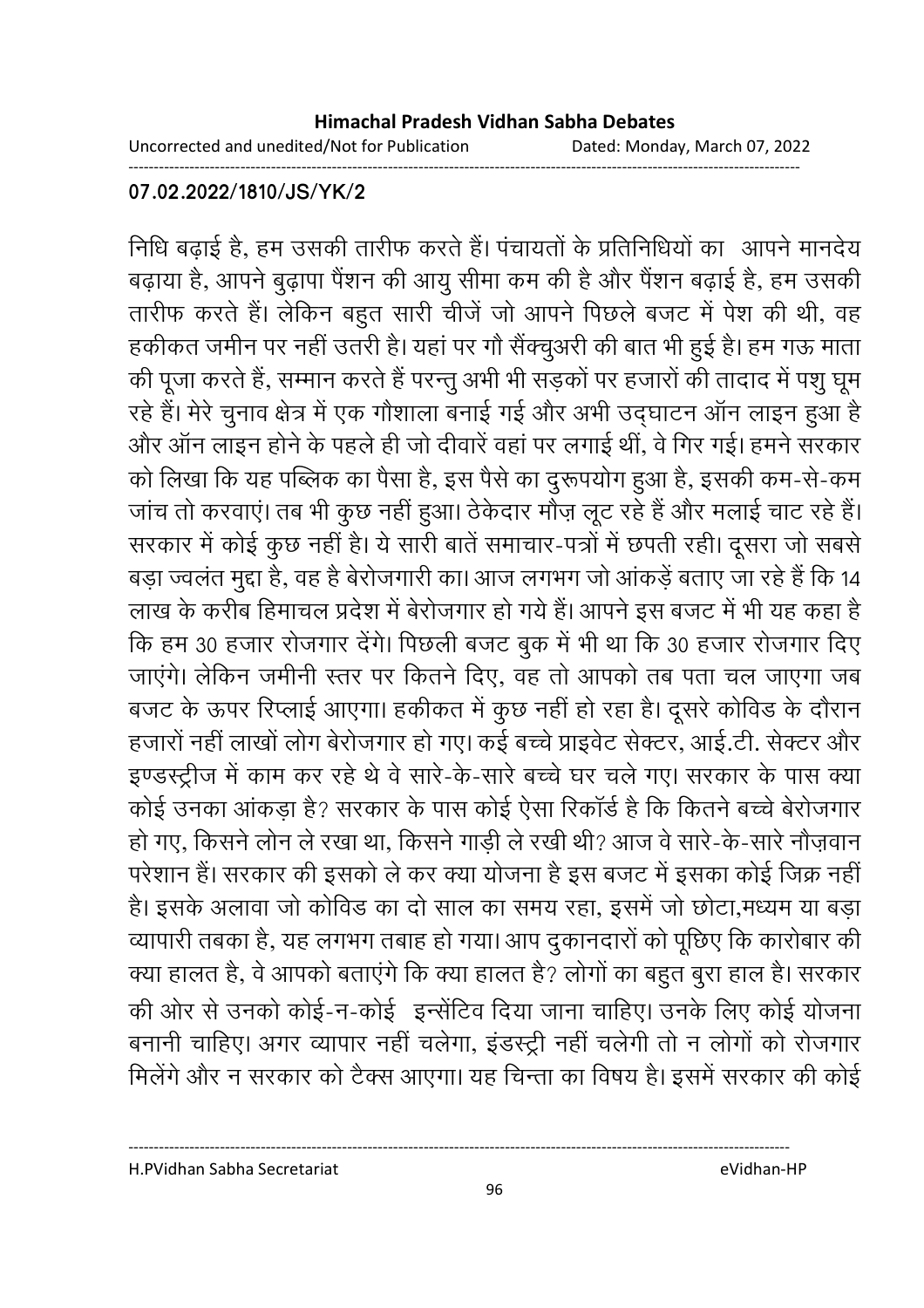Uncorrected and unedited/Not for Publication Dated: Monday, March 07, 2022 ------------------------------------------------------------------------------------------------------------------------------------

नज़र नहीं है। दूसरे, मैं यह कहना चाहूंगा कि नोटबंदी आपकी सरकार ने करी। इससे देश की अर्थव्यवस्था तबाह हो गई।

श्री एस.एस. द्वारा जारी-----

**07.03.2022/1815/SS-YK/1**

## श्री राजेन्द्र राणा क्रमागत <del>:</del>

बहुत बुरा हाल है। नोटबर्दी और जी0एस0टी0 भी बड़े haphazard way से लागू हुई है उससे प्रदेश व देश की अर्थव्यवस्था को भारी नुकसान हुआ है। आप देखिए कि 1.76 लाख करोड़ रुपया रिजर्व बैंक के पास रिजर्व रखा हुआ था। वह इसलिए रिजर्व रखा जाता है कि देश के ऊपर कोई विपदा आ जाए या कोई युद्ध हो जाए या कोई डिजास्टर हो जाए तो उस पैसे का इस्तेमाल किया जा सकता है। उस पैसे को भी आपकी सरकार रिजर्व बैंक से निकाल कर ले गई। आपने बड़ी चर्चा की, मीडिया में चर्चा हुई, रैलियों में चर्चा हुई कि आप किसानों की आमंदन डबल कर देंगे। लेकिन आज किसानों का क्या हाल है? 2017 से पहले आपका मर्डी का जो फोरलेन बन रहा था उसको लेकर कितना विरोध हुआ, आप उसमें शामिल हुए। क्या आपने उनको फैक्टर-2 के तहत मुआवजा दिया? क्या फैक्टर-1 या फैक्टर-4 के तहत मुआवजा दिया? आज जो किसान या जमीदार है वे उसी तरीके से वहा पर जूझ रहे हैं। मेरे चुनाव क्षेत्र में धौलासिद्ध प्रजिक्ट लगा। वहां पर किसानों की जो जमीन ली गई, उसमें आप 30 हजार रुपया किसान को दे रहे हैं। उसकी जो स्टाम्प डयूटी लगाई जा रही है, मंत्री जी मैं आपके डिपार्टमेंट से सवाल कर रहा हूं कि धौलासिद्ध प्रोजैक्ट में जो जमीन एक्वायर हुई है चाहे वह नदौन, सुजानपुर, जयसिंहपुर या ज्वालामुखी निर्वाचन क्षेत्र की है उसमें बहुत बड़ा घोटाला हुआ है। घोटाला यह हुआ है कि किसान से जबरन जमीने खरीदी गई है। उनको 30 हजार रुपया दिया गया जबकि आपका सकेल रेट 2.30 लाख रुपया है। प्रजिक्ट वाले स्टाम्प डयूटी 2.30 लाख रुपये की लगा रहे है परन्तु किसानों को मुजावजा 30 हजार रुपया दिया जा रहा है। उन लोगों को ठंगा गया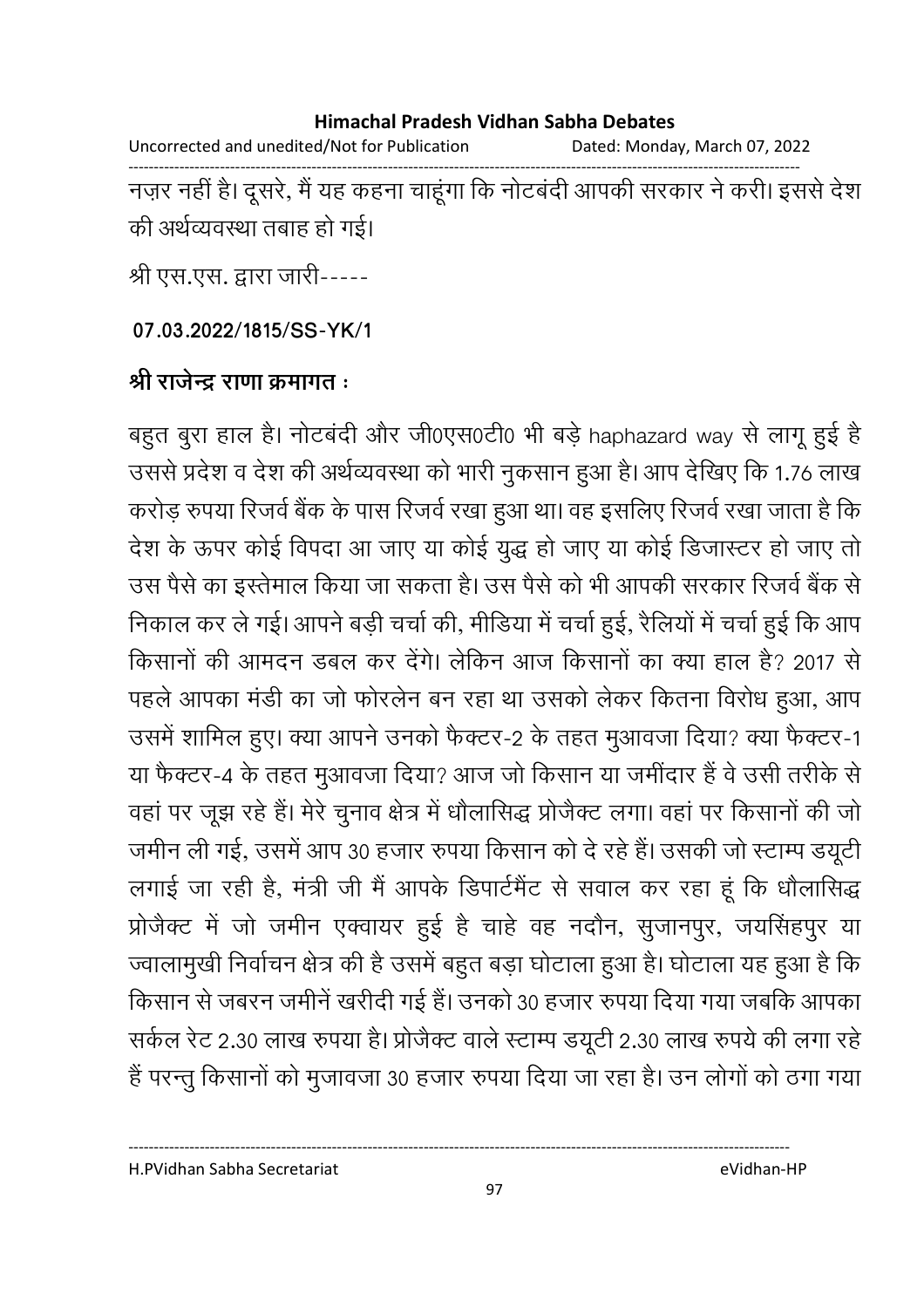### **Himachal Pradesh Vidhan Sabha Debates**  Uncorrected and unedited/Not for Publication Dated: Monday, March 07, 2022 ------------------------------------------------------------------------------------------------------------------------------------ है। आपकी सरकार में किसानों की हालत यह है। यह मैं आपको बताना चाह रहा हूं। आप

इसकी इक्वायरी करिए। यह किसानों के साथ बहुत बड़ा धोखा हुआ है।

# <u>(</u>श्री बलबीर सिंह, माननीय सभापति पीठासीन हुए।)

### **07.03.2022/1815/SS-YK/2**

दूसरा, मैं कहना चाह रहा हूं कि प्रदेश का लगभग ढाई लाख कर्मचारी आज सड़कों पर हैं। वह ओल्ड पेशन स्कीम की लड़ाई लड़ रहा है। यह ओल्ड पेशन स्कीम भारतीय जनता पार्टी के समय में बंद हुई थी। केन्द्र में उस समय माननीय अटल बिहारी वाजपेयी जी प्रधान मंत्री थे। हम सब उनका सम्मान करते हैं लेकिन उस समय ओल्ड पेशन स्कीम बंद हुई थी। हिमाचल प्रदेश में भी भारतीय जनता पार्टी की सरकार थी जब ओल्ड पेशन स्कीम बंद हुई थी। अब मैं जो कहना चाह रहा हूँ आप उसको सुनिए। सरकार पेशन देना चाह रही है या नहीं देना चाह रही है यह सरकार का काम है। परन्तु बाहर यह चर्चा है कि विधान सभा के अंदर जब कोई आदमी इलैक्ट होता है वह चाहे एक महीना, दो महीना, छः महीना, एक साल या पांच साल लगाएं, उसको पेशन दी जाती है। मैं निवेदन करना चाह रहा हूं कि या तों कर्मचारियों को पेशन दो, नहीं तो हम सब लोगों पर प्रश्न खड़े हो रहे हैं। फिर विधायकों की और मेम्बर पालियामेंट की पेशन बंद करवाओं तार्कि वे लोग भी संतुष्ट हो जाए कि सब की पेशन बंद हो गई। इसलिए यहाँ पर भी रेजोल्यूशन लगाया जाए कि सब विधायकों की पेंशन बंद कर दो।

पुलिस डिपार्टमेंट के कर्मचारी लगातार एजेटिशन कर रहे हैं। पुलिस वालों को जो डाइट मनी मिलती है उसके बारे में बजट में कोई ज़िक्र नहीं आया। 7 रुपया उनको डाइट मनी दी जाती है तो क्या 7 रुपया जायज है? पुलिस वाले डाइट मनी को बढ़ाने के लिए लम्बे समय से लड़ाई लड़ रहे हैं। 2015 के बाद जिन लोगों की रिक्रूटमैंट हुई है और उनके वेतन में जो

विसंगतियां है उनको ठीक करने की ज़रूरत है जिसके वे लगातार प्रयास कर रहे हैं।

----------------------------------------------------------------------------------------------------------------------------------

H.PVidhan Sabha Secretariat eVidhan-HP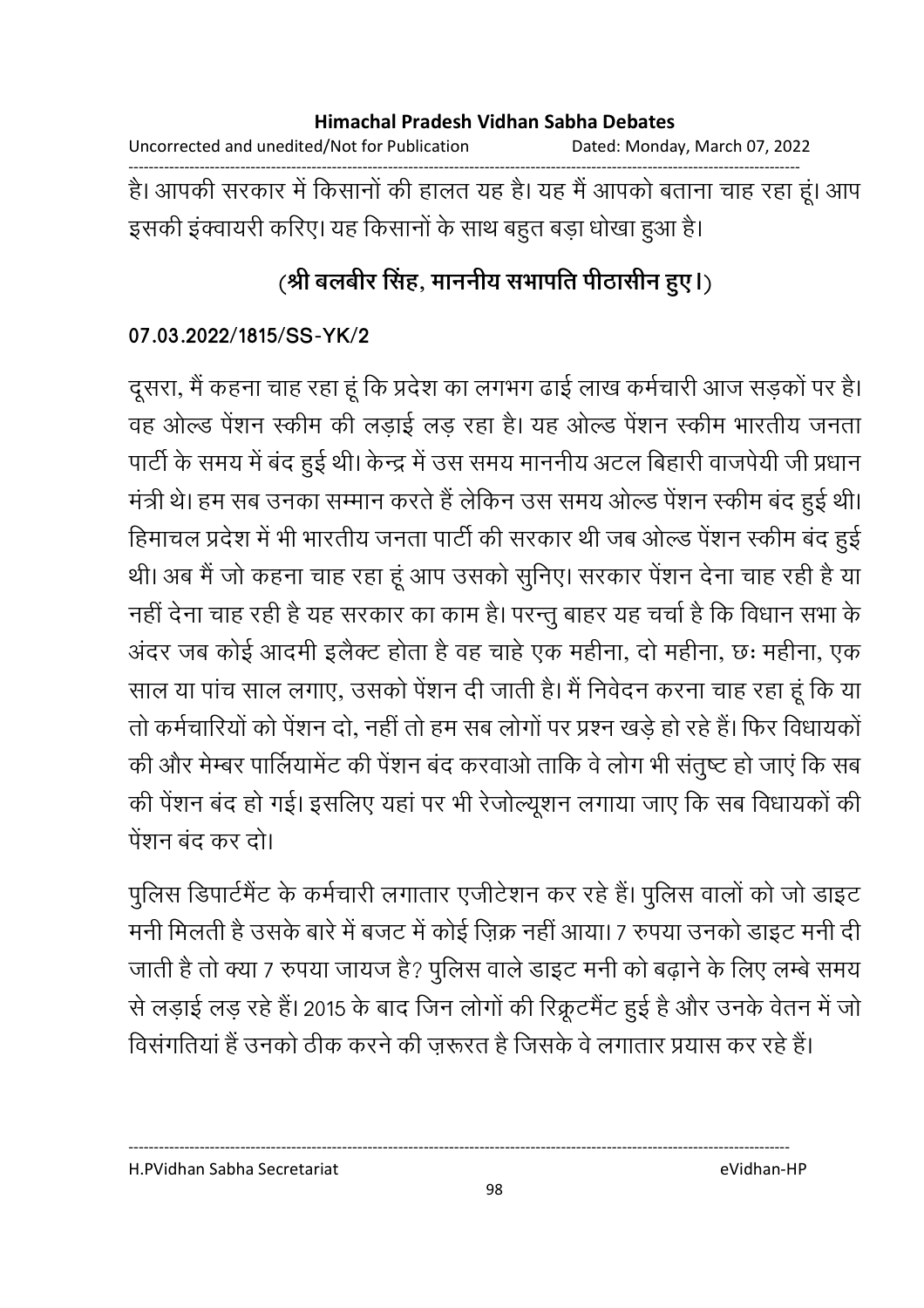Uncorrected and unedited/Not for Publication Dated: Monday, March 07, 2022

------------------------------------------------------------------------------------------------------------------------------------ सभापति महोदय, मैं आपके माध्यम से एक बात फिर से दोहराना चाहूंगा कि हिमाचल प्रदेश के जो हमारे भाई-बहन बाहर नौकरियों के लिए जाते हैं, व्यापार करने के लिए जाते. है तो उनके बच्चे बाहर दिल्ली या अन्य जगह पढ़ रहे हैं। चाहे कोई आमी में देश की सेवा के लिए गया है तो वह फैमिली को साथ लेकर जाता है तो उनका बच्चा 10वीं या 12वीं की क्लास बाहर से ही करता है तो हिमाचल प्रदेश में

## **07.03.2022/1815/SS-YK/3**

शिक्षा को लेकर उसके साथ भेदभाव हो रहा है। उसको 85 परसैट कोटा जो पी0एम0टी0 में मिलता है या एम0बी0बी0एस0 करने के लिए मिलता है, उससे उसको वर्चित रखा जा रहा है। वह भी 2018 में हुआ। वे लोग भी आपके खिलाफ जा रहे हैं, आप उसको भी ठीक कर लीजिए। आज आप देखिए कि प्रदेश में पिछले चार सालों में विकास नाम की कोई चीज़ नज़र नहीं आई। विकास नाम का कोई मतलब नहीं हैं। आप यह बताइए कि चार साल में अगर कोई एक बड़ा प्रोजेक्ट आपके चुनाव क्षेत्र में हुआ होगा।

जारी श्रीमती के0एस0

## 07.03.2020/1820/केएस/एजी/1

# <u>श्री राजेन्द्र राणा जारी---</u>

...व्यवधान... अगर आपके चुनाव क्षेत्र में हुआ होगा तो आपको बधाई लेकिन हमारे यहाँ कोई विकास नहीं हुआ और हिमाचल प्रदेश में विकास नाम की कोई चीज़ मुझे नज़र नहीं। आ रही है। …व्यवधान… हम मज़ाक नहीं कर रहे हैं। मैं यह कहना चाह रहा हूं कि यह जो सरकार बैठी हैं इसका जो नया प्रारूप है, उसको बनाने में हमारा भी योगदान है।

सभापति महोदय, यह जो दो साल का कोविड का समय रहा है, इसमें जो ट्रास्पोर्टज़ है वे चाहे टैक्सी आप्रेटज़े हैं या आटो आप्रेटज़े हैं, उनका दो साल काम नहीं चला। आदमी लोन ले कर टैक्सी डालता है, कोई आटो, कोई ट्रक डालता है। उनके ऊपर जो हैवी टैक्सिज़

H.PVidhan Sabha Secretariat eVidhan-HP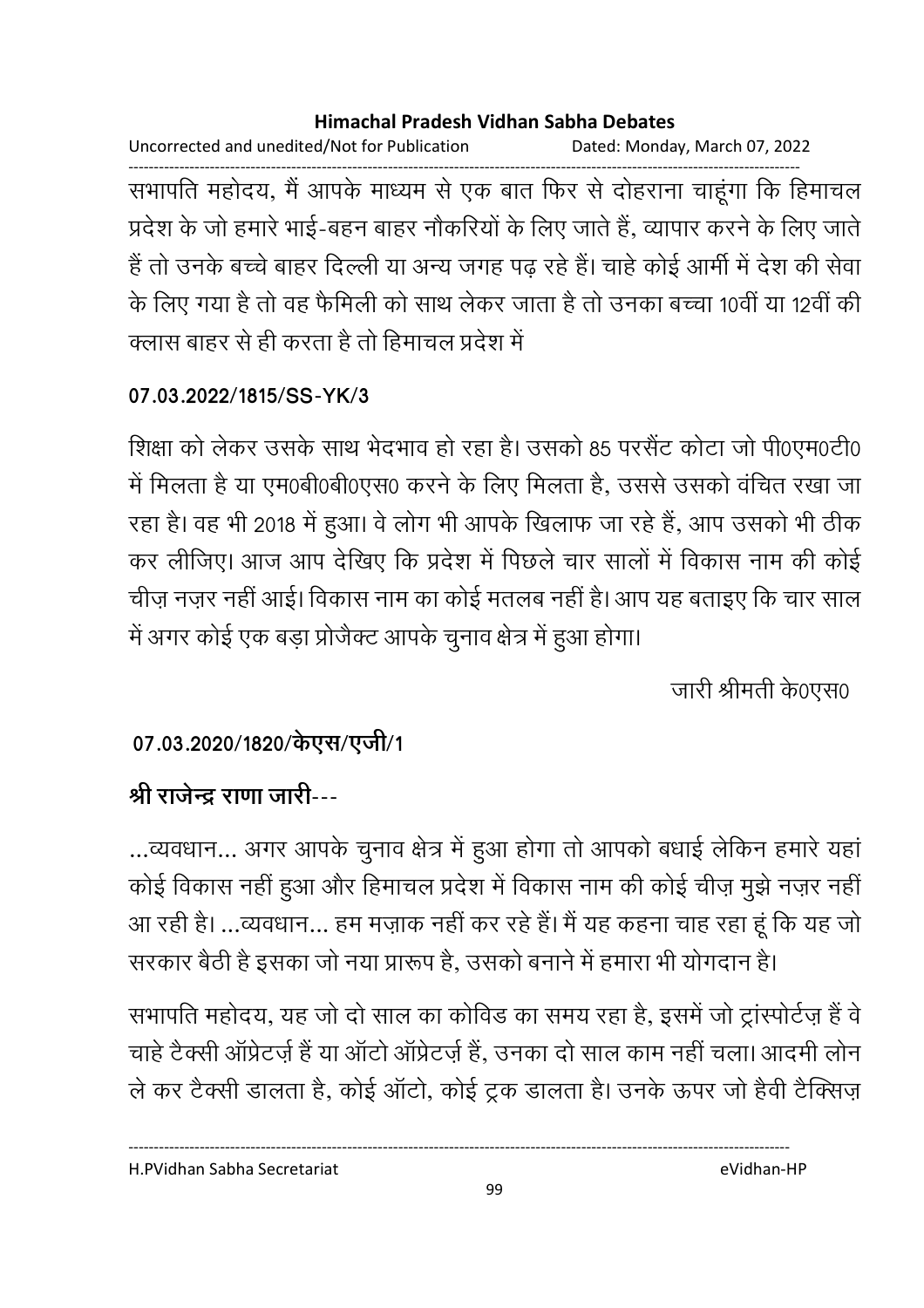Uncorrected and unedited/Not for Publication Dated: Monday, March 07, 2022

------------------------------------------------------------------------------------------------------------------------------------ लगाए गए हैं, जो उनको टैक्स देने थे, उनकी टैक्स देने की स्थिति नहीं है तो सरकार उनको सहयोग क्यों नहीं कर रही है? सरकार को चाहिए कि उनकी मदद करें, उनके टैक्सिज़ को माफ करें या थोड़े-बहुत टैक्सिज़ लगाकर उनका मामला सैटल करे। मुझे लग रहा है कि यह तबका भी आपके खिलाफ जा रहा है।

सभापति महोदय, शनिवार को हमारे सुजानपुर में एक सैनिक सम्मेलन हुआ। उसमें 15 के करीब आमी आफिसर आए। मैं बड़ा हैरान हुआ, जिस तरीके से उन्होंने अपनी बात रखी, उन्होंने बताया कि 2400 दिनों से लगातार जत्र-मंत्र पर पूर्व सैनिक अपने हक की लड़ाई लड़ रहे हैं। मीडिया बैन कर दिया है, उनकी कोई बात बाहर नहीं आती है। 2400 दिनों से वे धरने पर बैठे हैं। वन रैक, वन पैशन का जिस तरीके से उन्होंने उस दिन व्याख्यान किया कि इसमें हमारे साथ ज्यादती हुई है। जिस तरीके से हमें हमारा हक मिलना चाहिए था, हमें नहीं मिला है। मुझे लग रहा है कि बाकी के लोग तो ठंगे गए। कोई 15 लाख के नाम पर तों कोई 2 करोड़ नौकरियों के नाम पर ठंगे गए परन्तु जो देश की सेवा करते हैं, कम से कम उनको तो छोड़ देना चाहिए था।

## 07.03.2020/1820/केएस/एजी/2

सभापति महोदय, ज्यादातर बजट, चाहे केन्द्र सरकार है, चाहे प्रदेश सरकार है, आंधकतर बजट सरकार की पब्लिसिटी में लग रहा है। यह पब्लिक मनी है और कई-कई प्रजिक्टों में तो 70-70 परसेंट बजट पब्लिसिटी पर खर्च किया जा रहा है। यह सरकार विज्ञापनो वाली, पब्लिसिटी वाली सरकार बन गई है। मैं इस बारे में कहना चाहूगा कि:-

> आसमा में देखा तो विमान उड़ रहा था, सड़क पर देखा तो गरीब चल रहा था, <u>न दाल, न रोटी, न कोई रोज़गार,</u> प्रदेश का विकास तो बस विज्ञापनों में बन रहा था।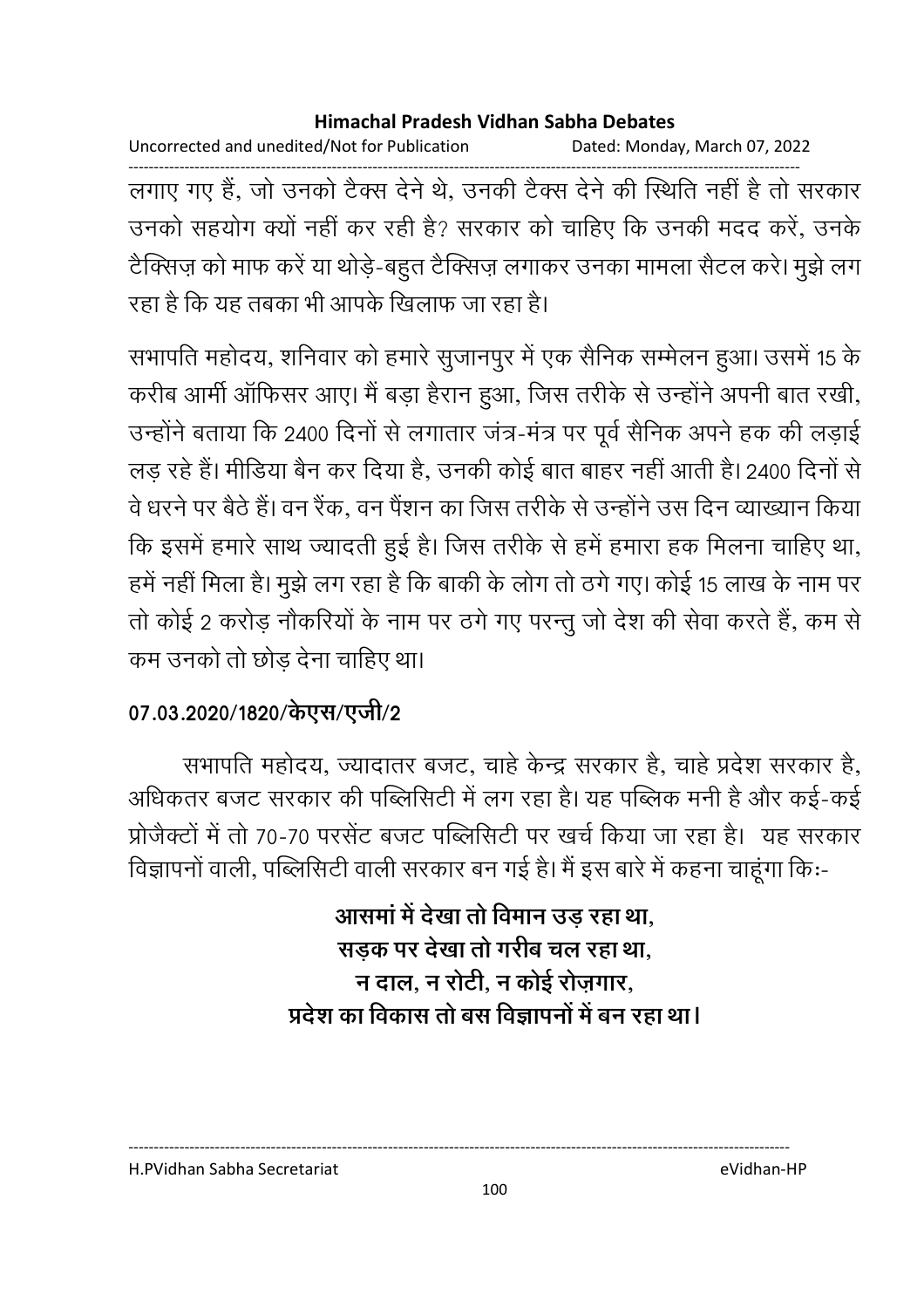Uncorrected and unedited/Not for Publication Dated: Monday, March 07, 2022

------------------------------------------------------------------------------------------------------------------------------------ यह विज्ञापनों वाला जो काम है, मुझे लग रहा है कि विज्ञापनों वाली जो सरकार बन गई है, आप ध्यान दें कि जमीन पर भी काम होना चाहिए।

सभापति महोदय, मैं अपने चुनाव क्षेत्र के बारे में जरूर कहना चाहूगा। अब सरकार के जाने का समय आ गया है। अब सरकार वेटिलेंटर पर है और अंतिम सास ले रही है। इसका सकेत बाई इलैक्शन में लोगों ने दें दिया है। ...व्यवधान... मैं आपकी बात बड़े ध्यान से सुनता हूं। अब आप भी मेरी बात ध्यान से सुनिए। जो कड़वी बातें होती हैं, ये कई बार कड़वी लगती है हालांकि असर बहुत करती है। आप गलतफहमी में जी रहे हैं और जो सत्ता में होते हैं तो उनको सब हरा-हरा नज़र आता है। यह सरकार तो जाने वाली है और इसका एहसास सत्ता पक्ष के जितने भी हमारे साथी बैठे हैं, इनके चेहरों पर साफ-साफ झलक रहा है कि ये बिल्कुल जाने वाले हैं। अब देखिए, साढ़े चार साल का अरसा हो गया, इस सरकार को बनाने में हमारा महत्वपूर्ण योगदान रहा। सुजानपुर में एक काम बता दो जो वहा हुआ हो। मैं चार-साढ़े चार साल से बोल रहा हूं कि सुजानपुर में वीरभद्र सिंह जी की सरकार के समय मैंने एक टाउन हाल बनाने की घोषणा करवाई, शिलान्यास करवाया। उसके लिए 75 लाख रुपए आ गए जो कि चार-साढ़े चार साल से डी.सी. के दफ्तर में पड़े हैं। वहां एक ईट भी नहीं लगी। मैंने कहा कि अब हर चुनाव क्षेत्र में नए डिविज़न खुल रहे हैं,

श्रीमती अ0व0 द्वारा जारी---

### **07.03.2022/1825/av/ag/1**

## <u>श्री राजेन्द्र राणा----जारी</u>

तो सुजानपुर में विद्युत विभाग का सब डिवीजन खोला जाए। इसके अतिरिक्त वहां पर जल शक्ति विभाग का भी एक डिवीजन खोला जाए। हमारे साथी श्री रोहित ठाकुर जी अभी जीत कर आए हैं। वहां जैसे इनके चुनाव क्षेत्र के जुब्बल और कोटखाई नाम से दो हिस्से बन गए हैं तो वहां पर दोनों जगह एस0डी0एम0 के दफ्तर खोल दिए हैं। हमने कहा कि सुजानपुर में भी एस0डी0एम0 का दफ्तर है तो उस तर्ज पर आप टोणी देवी में भी खोलिए। इसके अतिरिक्त, मैं बमसन चुनाव क्षेत्र के लिए बड़े लबे समय से डिग्री कालेज की

H.PVidhan Sabha Secretariat eVidhan-HP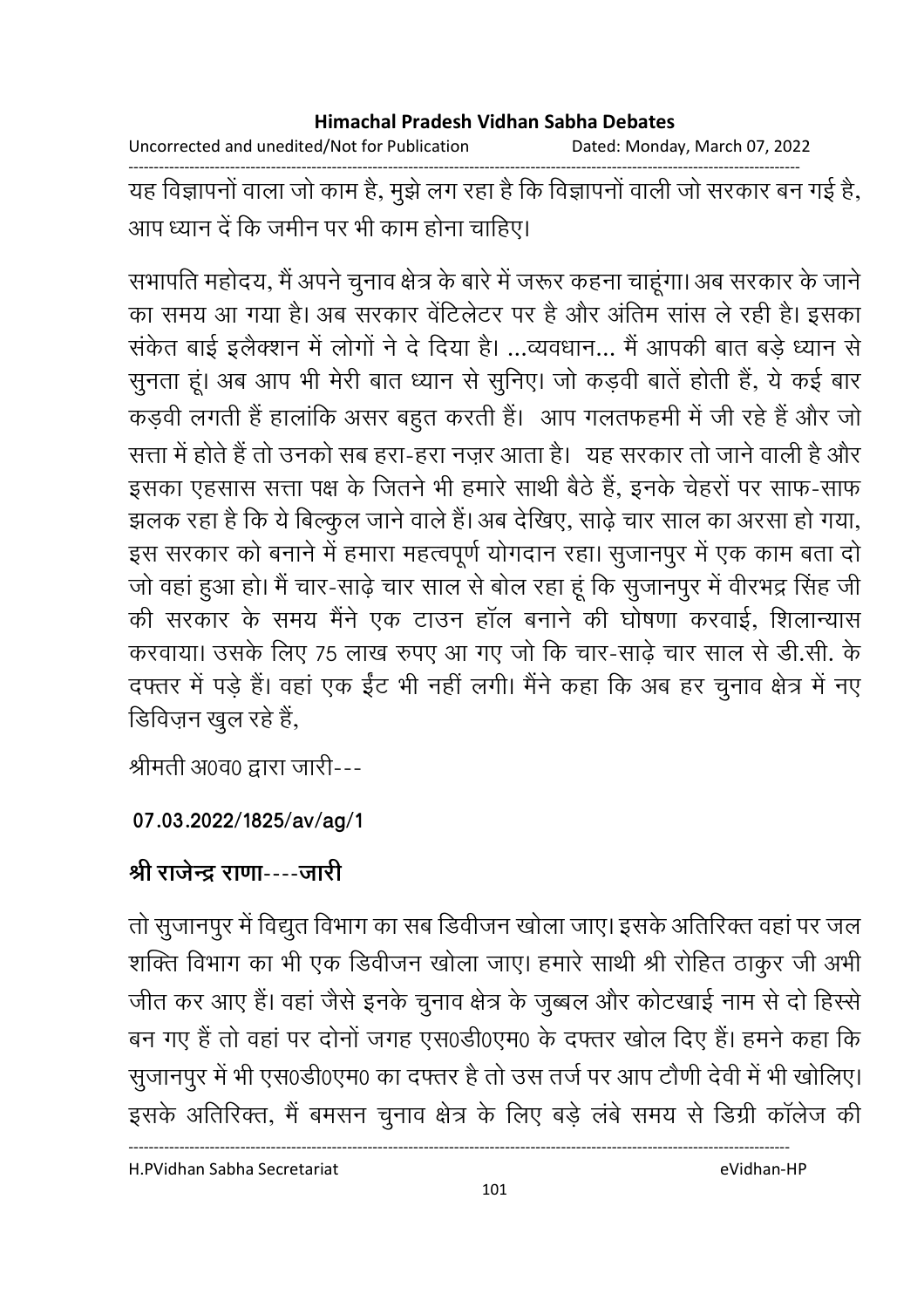Uncorrected and unedited/Not for Publication Dated: Monday, March 07, 2022

------------------------------------------------------------------------------------------------------------------------------------ डिमाण्ड कर रहा हू परंतु इस सरकार ने उस दिशा में कुछ नहीं किया। आपने कहा कि नाबार्ड के अंतर्गत बनने वाली स्कीम्ज के लिए हमने डेढ़ सौ करोड़ रुपये की लिमिट कर दी है। अच्छी बात है, मगर हमने जो सुजानपुर की स्कीम्ज को प्रायोरिटी में डाला है; उनको आपने ठण्डे बस्ते में डाल दिया। उनके बारे में कहा जाता है कि नाबार्ड को भेज दी है मगर पैसा नहीं आ रहा है। इस प्रकार का भेदभाव ठीक नहीं है और मुझे लगता है कि आने वाले समय में प्रदेश की जनता आपको इसका जवाब देंगी। हमारे चबूतरा में पी0एच0सी0 के लिए जमीन दी हुई है, अभी पीछे मेरे एक प्रश्न के जवाब में कहा गया है कि इसके लिए बजट का प्रावधान भी किया हुआ है मगर वह काम अभी तक शुरू नहीं हुआ। मेरे निर्वाचन क्षेत्र में पिछली सरकार के समय में शुरू किए गए कार्य आगे नहीं बढ़ें हैं। मैं अपने स्वास्थ्य एवं परिवार कल्याण मंत्री से भी कई बार निवेदन कर चुका हूं कि सुजानपुर का होस्पिटल मण्डी और कांगड़ा के लोगों को भी फीड करता है। यह एक सिविल होस्पिटल है और प्रदेश के कई सिविल होस्पिटल्ज में आपने स्पेशलिस्ट और पी0जी0 डाक्टर्ज लगा रखे हैं। इसलिए आप सिविल होस्पिटल, सुजानपुर में भी पी0जी0 डाक्टर्ज नियुक्त करने की कृपा करें। अगर आप आकड़े देखेंगे तो हिमाचल प्रदेश में हैल्थ सिस्टम पूरी तरह से रैफरल बन गया है। सुजानपुर से हमीरपुर, हमीरपुर से टाडा और टाडा से पी0जी0आई0; इस प्रकार से आपका हैल्थ सिस्टम एक रैफरल सिस्टम के रूप में कार्य कर रहा है। इसके अतिरिक्त में यह कहना चाहूंगा कि सुजानपुर की सड़कों की हालत बहुत खराब है। वहां पर नई सड़कों का

## **07.03.2022/1825/av/ag/2**

बनना तो छोड़ों परंतु सड़कों की मुरम्मत तक नहीं हो रही है। इसलिए मैं यह कहना चाह रहा हूँ कि यह जो बजट पेश किया गया है; यह बहुत ही निराशाजनक है। इस बजट में प्रदेश में विकास कार्यों के सदर्भ में कोई दिशा-निर्देश नहीं हैं। आप जो यहां पर कहते हैं कि भारतीय जनता पार्टी की सरकार हिमाचल प्रदेश में 15 साल के लिए पक्की हो गई है तो मैं यह कहना चाहता हू कि आपको हिमाचल प्रदेश की जनता ने पावर आफ आटोनी नहीं दे दी है कि यहां 15 वर्षों तक केवल आपकी पार्टी की ही सरकार रहेगी। यह प्रदेश की जनता

H.PVidhan Sabha Secretariat eVidhan-HP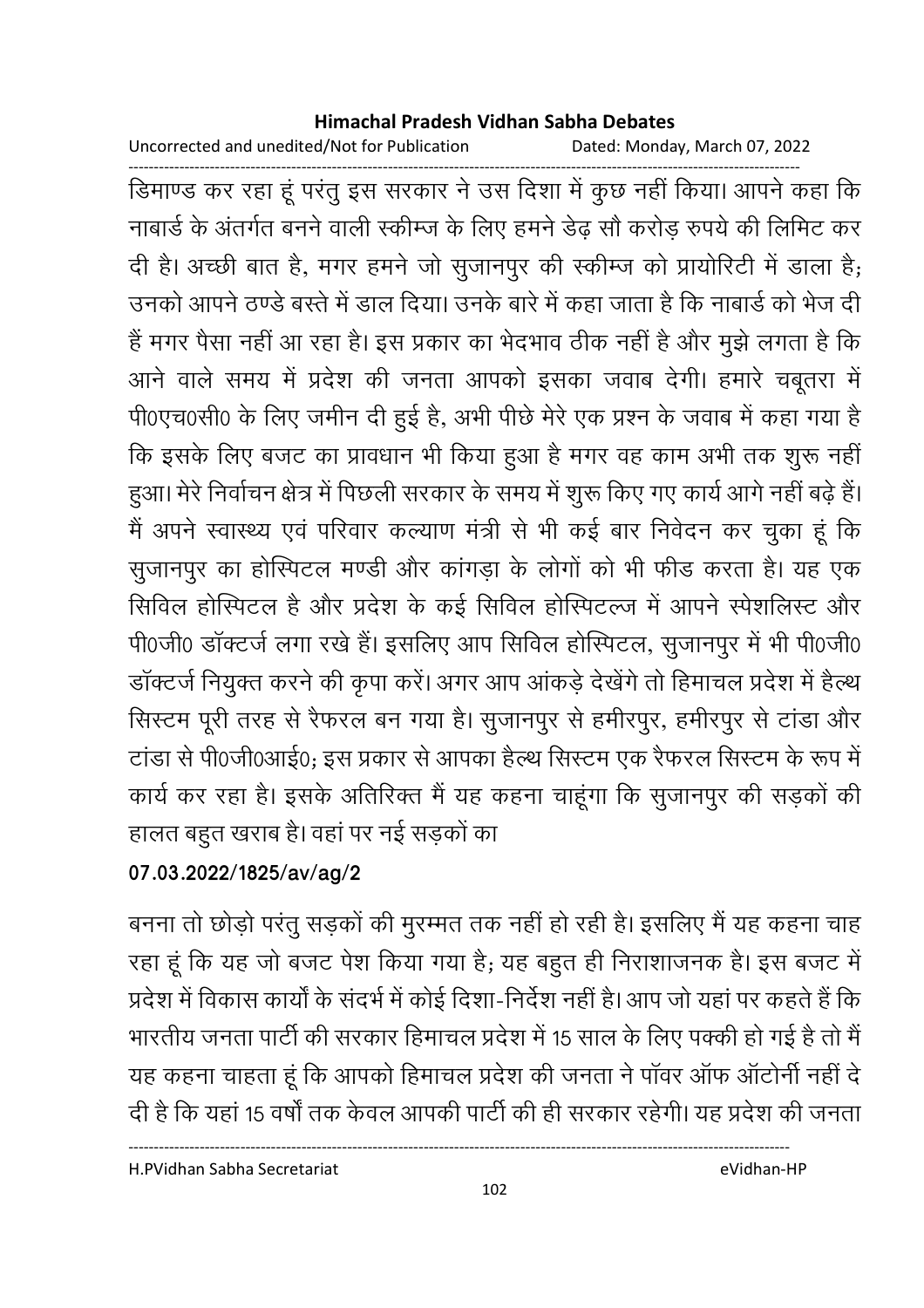Uncorrected and unedited/Not for Publication Dated: Monday, March 07, 2022

------------------------------------------------------------------------------------------------------------------------------------ का अधिकार है और प्रदेश की जनता इसका सोच-समझकर इस्तेमाल करेगी। यहां पर मेरी बात रिकार्ड हो रही है और मैं दावें के साथ कहता हूं कि माह अक्तूबर के बाद आप शिफ्ट होकर विपक्ष में बैठने वाले हैं। यहां पर कांग्रेस पार्टी की सरकार बनने वाली हैं जिसके बारे में न तो मुझे शक है और न ही आपको होना चाहिए। …व्यवधान… आप लोग चिता मत कीजिए अभी तो ट्रेलर आया है, आगे पूरी पिक्चर भी आने वाली है। अत में, मैं यह कहना चाहता हू कि :-

# तुम्हारी फाइलों में गांवों का मौसम गुलाबी है। मगर ये आकड़े झूठे हैं और यह दावा किताबी है॥

इन्ही शब्दों के साथ, मैं अपनी बात समाप्त करते हुए यह कहना चाहता हूं कि मैं इस बजट का समर्थन नहीं कर सकता और यह बजट निराशाजनक है। सभापति महोदय, आपने मुझे बोलने का समय दिया, आपका बहुत-बहुत धन्यवाद।

समाप्त

### **07.03.2022/1825/av/ag/3**

**श्री बलबीर सिंह, सभापति** : अब इस चर्चा में माननीय सदस्य श्री जीत राम कटवाल हिस्सा लेगे।

**श्री जीत राम कटवाल (झण्डुता)** : सभापति महोदय, आपने मुझे माननीय मुख्य मंत्री द्वारा दिनाक 4 मार्च, 2022 को प्रस्तुत बजट के समर्थन में बोलने के लिए समय दिया, मैं आपका बहुत-बहुत धन्यवाद करता हूं। मैं इसके पक्ष में बोलूंगा और तथ्यों के साथ बोलूंगा। यहां पर माननीय सदस्य श्री राजेन्द्र राणा ने कहा कि 'कुछ किताबी है, तो कुछ ख्वाबी है'; परंतु अच्छी बात यह है कि आज दोपहर के बाद होने वाली चर्चा ज्यादातर बजट पर ही केंद्रित रहीं। यह 51,365 करोड़ रुपये का जो बजट है

H.PVidhan Sabha Secretariat eVidhan-HP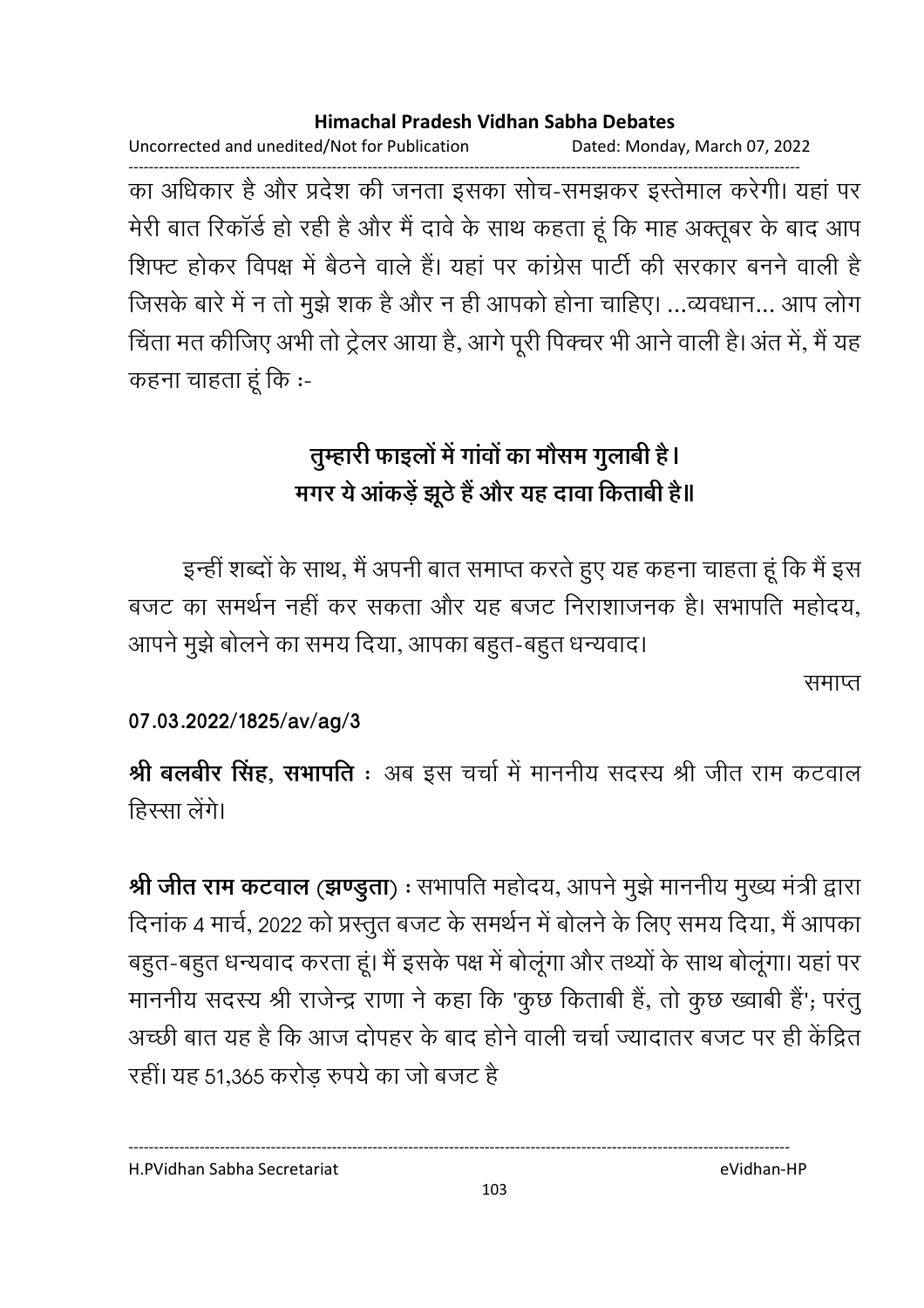Uncorrected and unedited/Not for Publication Dated: Monday, March 07, 2022

------------------------------------------------------------------------------------------------------------------------------------

# <u>टी सी द्वारा जारी</u>

### 07/03/2022/1830/टी0सी0वी0/ए0जी0/1

श्री जीत राम कटवाल ... जारी

इसके मुख्य बिन्दु मैंने और आप सब लोगों ने देखें हैं। इसको हम समावेशी बजट का नाम देते हैं और मैं अपने तथ्य से इसको अप्रूव भी करना चाहूगा। इसकी वार्षिक इकोनोमिक ग्राथ 8.3 प्रतिशत है। मेरे से पहले विपक्ष के एक मित्र ने कहा कि कृषि का क्या होगा? मैं उनको बताना चाहूँगा कि कृषि की वृद्धि दर 8.7 प्रतिशत है। यह फिगर्ज की बात नहीं, यह तथ्य पर आधारित है। इस बजट में 30,000 नोकरियों का प्रस्ताव है। यह आज ही कह देना | कि इनको कैसे भरेगे, यह अच्छी बात नहीं है। आप विपक्ष के नाते अपना सहयोग दें। यह बात अलग है कि आपका विरोध, विरोध मात्र होता है। अगर तथ्य की बात हो तो तथ्य अन्य भी निकलते हैं। हाउसिंग के 12,769 यूनिट्स बनाए जाएंगे। राज्यपाल के भाषण में भी नान इम्प्लायमेंट की बात की गई और कहा गया कि ये 14 लाख है। अभी भी इसकी बात की जा रही है। वे पिछले 4 सालों में ही नहीं हुए या ये सारे कोरोना काल में ही नहीं बढ़ें हैं। सरकार इम्प्लायमेंट कितनी दें सकती हैं, इसका एक तरीका है और वह यह है कि आपके समय में कितनी इम्प्लायमेंट दी गई और वर्तमान सरकार द्वारा कितनी दी जा रही है? यह तुलना की बात है। आप इसके बारे में भली-भाति परिचित है। हर साल आर0टी0आई0 में फिंगर्ज आती है और यहां भी बोली जाती है। माननीय प्रधान मंत्री, श्री नरेन्द्र मोदी द्वारा लगभग पौने आठ साल का समय इस देश को नेतृत्व देते हो गया है। आप सब लोगों को विदित है कि केन्द्रीय सरकार ने हर मोर्च पर सफलता पाई है और हर समस्या का समाधान किया है। 'आयुष्मान भारत योजना' विश्व का बहुत बड़ा प्रोग्राम है। इसके तहत हिमाचल प्रदेश के लगभग 10 लाख लोग कवर्ड है। 'हिम केयर' योजना के तहत 5 लाख तक का बीमा किया जाता है और जो इससे वर्चित रह गए उनका बीमा सरकार 365 रुपये। देकर सुनिश्चित करती है। आयुष्मान भारत योजना के तहत इलाज करवाने के लिए 143 करोड़ रुपया और 203 करोड़ रुपया हिम केयर योजना में दिया गया। इसी प्रकार से केन्द्र की 'वन रेक, वन पेशन' के बारे में भी बात हुई। वर्ष 2013-14

07/03/2022/1830/टी0सी0वी0/ए0जी0/2

H.PVidhan Sabha Secretariat eVidhan-HP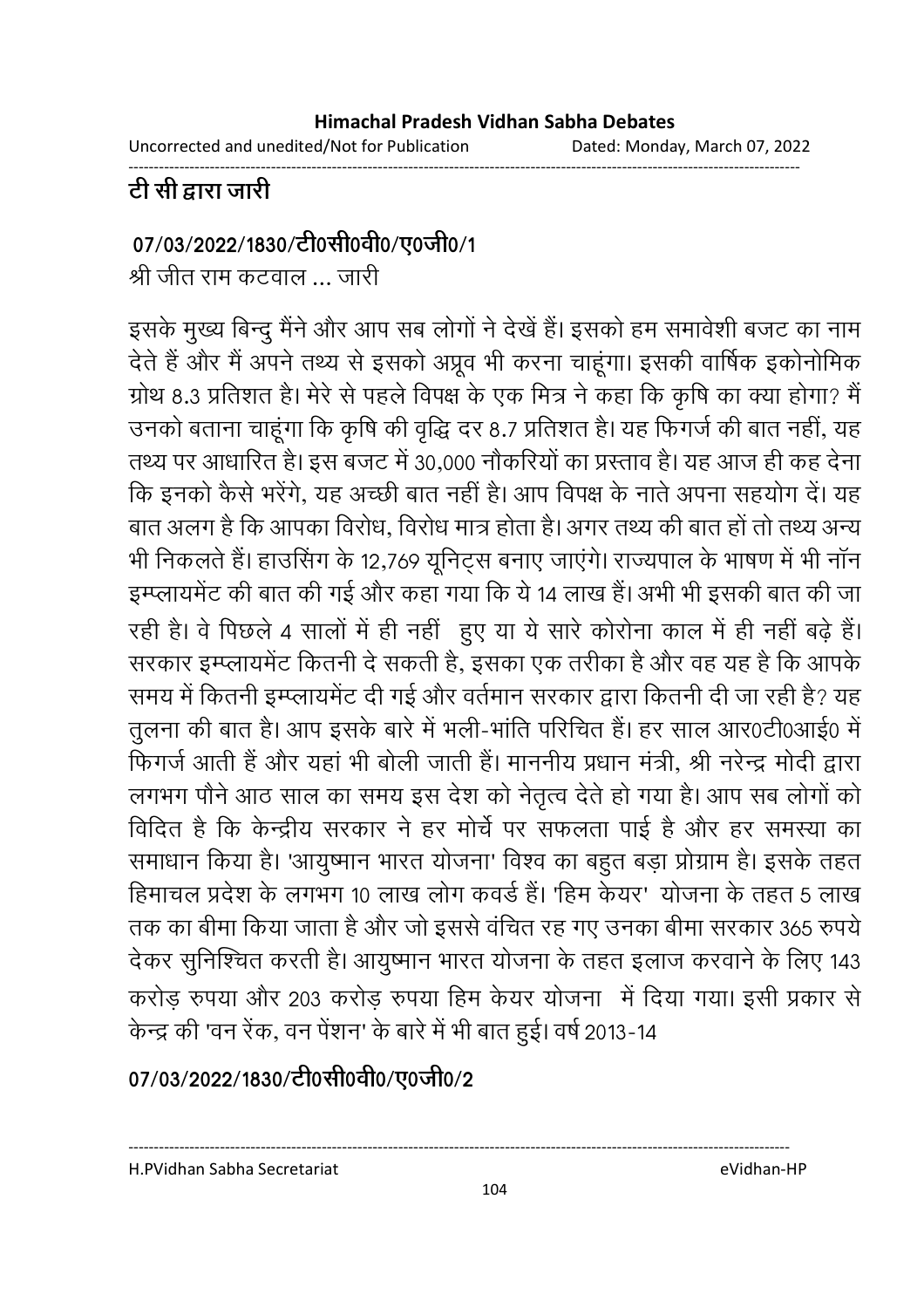Uncorrected and unedited/Not for Publication Dated: Monday, March 07, 2022

------------------------------------------------------------------------------------------------------------------------------------ में कांग्रेस सरकार के समय में इसके लिए मात्र 500 करोड़ रुपये का बजट रखा गया था। लेकिन मोदी सरकार ने 'वन रेक, वन पेशन' के माध्यम से मु0 48000 करोड़ रुपये का भुगतान किया। यही कारण है कि आज 99 प्रतिशत एक्स-संविस मैंन ऐसे हैं जिन्होंने इस देश के लिए अपनी जवानी दी और व़क्त आने पर कई शहीद भी हुए। माननीय प्रधान मंत्री द्वारा उनके परिवार की देखभाल सुनिश्चित ही नहीं की बल्कि उनका मान-सम्मान यथावत बनाए रखा।

एन0एस0 द्वारा जारी ...

07-03-2022/1835/NS/AS/1

श्री जीत राम कटवाल ......जारी

यह बोलने वाली बात नहीं। इसके बाद में वर्ष 2019 से वर्ष 2023 के आई0डी0आर0एफ0 की बात करता हूँ । जैसे पूर्व वक्ताओं ने कहा कि इसमें 80 करोड़ रूपये की लिमिट थी, जब भारतीय जनता पार्टी की सरकार सत्ता में आई उन्होंने इसकी लिमिट को 150 करोड़ रूपर्य कर दिया। पिछले पाच सालों में 779 योजनाए नाबार्ड से स्वीकृत हुई है जिनका अमाउट 3200 करोड़ रुपये हैं। अभी भारतीय जनता पार्टी की सरकार श्री जय राम ठाकुर . जी के नेतृत्व में पिछले चार वर्षा में 826 योजनाएं स्वीकृत हुई जिनमें 3451 करोड़ रूपये। विधायक प्राथमिकता की योजनाओं के लिए आ चुके हैं। सम्भवतः जैसे मेरे विपक्ष के मित्रो ने कहा कि कोई काम नहीं हो रहा है, मैं उनको अवगत करवाना चाहता हूं कि काम हो रहे। है और जिन योजनाओं का मैंने उल्लेख किया उस सदर्भ में मैं यही कह सकता हूं कि प्रत्यक्ष को प्रमाण की आवश्यकता नहीं होती। हमारे विपक्ष के मित्र लोन के बारे में बात कर रहे थे। वर्ष 2012 के अंत में जब प्रदेश की सत्ता भारतीय जनता पार्टी की सरकार के हाथ से गई, उसके बाद कांग्रेस पार्टी की सरकार सत्तासीन हुई तो उस समय लोन की राशि 28707 करोड़ रूपये थी। जब भाजपा की सरकार दिसम्बर 2017 में आई तब लोन 47,906 करोड़ रुपर्य था। इसमें आपने पांच वर्षों में 19,199 करोड़ रुपर्य लोन लिया था। यह आर्थाराइज फिंगज़े हैं। यह रिकोर्डिड फिंगज़े हैं। भारतीय जनता पार्टी की सरकार ने पिछले चार वर्षों में 15,294 करोड़ रुपये का लोन लिया है। दो-तीन मौके ऐसे हैं जहां भारत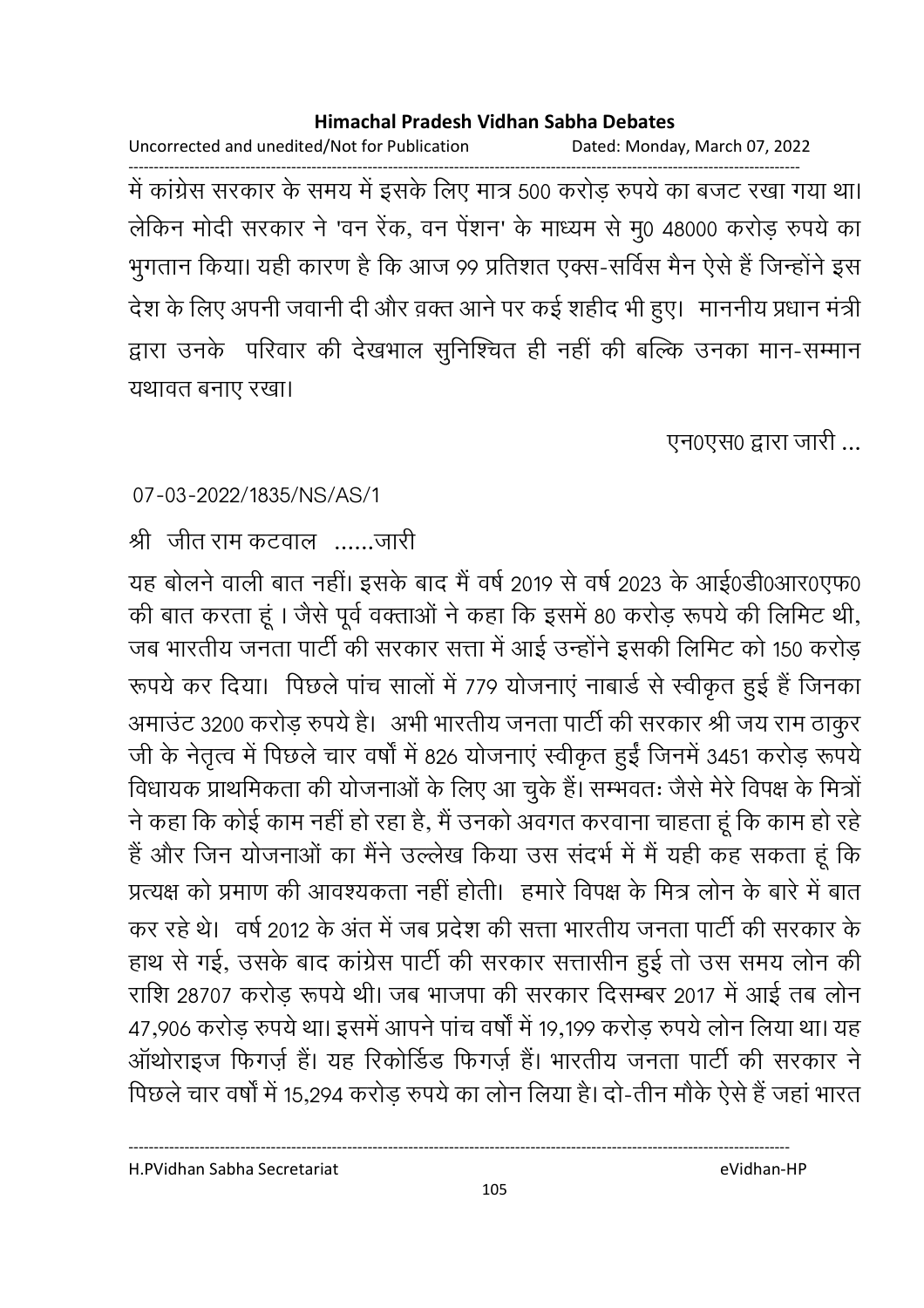Uncorrected and unedited/Not for Publication Dated: Monday, March 07, 2022

------------------------------------------------------------------------------------------------------------------------------------ सरकार से आर्थाराइजेशन ज्यादा थी जोकि कांग्रेस की सरकार के समय में ज्यादा एक्सीड करते थे और आर्थाराइजेशन ज्यादा थी तथा लोन कम लिया गया। इसमें यह कहा जा सकता है कि better finance management, better resources management, better social management or political management और आप डबल इंजन सरकार की बात करते हैं। यह डबल इजन सरकार का ही पुण्य प्रताप है कि हम इस स्थिति में हैं। केंद्र सरकार से 90 प्रतिशत स्पेशल केंटेंगरी स्टेट्स माननीय नरेन्द्र मोदी जी ने वर्ष 2015. में हिमाचल प्रदेश को सुनिश्चित किया था जोकि बहुत पहले चला गया था और यहां तक कि इंडस्ट्रियल पैकेज भी चला गया था जिसको वाजपेयी जी ने दिया था। ये देखने वाली बाते हैं और मात्र बोलने से कुछ नहीं होता। ये सब कुछ रिकोर्ड पर हैं

## 07-03-2022/1835/NS/AS/2

और इसको आप भी देख सकते हैं तथा ये हमें भी दिखता है लेकिन हमें वहीं बोलना चाहिए जो सच और सही हो।

अध्यक्ष महोदय, यह इन्कलूसिव बजट है। इस बजट में ऐसी कोई केंटेगरी नहीं है जिसको इस बजट में वृद्धि न दी गई हो। इस बजट में धन और नौकरियों में भी वृद्धि की गई है। पिछले चार वर्षा के हरेक बजट में इसके लिए 70 प्रतिशत से 120 प्रतिशत तक बढोंतरी की गई है। आप अपने आपको जन हितैषी बोलते हैं और कर्मचारियों की ओ0पी0एस0 के बारे में | बोलते हैं तो आपको यह नहीं भूलना चाहिए कि आज तक के तीनों पे कमीशन भारतीय जनता पार्टी सरकार ने लागू किए हैं। आपने वर्ष 2003 के बाद एन0पी0एस0 को लागू किया हैं। अगर आप स्वच्छ और सही होते तो उस दिन इसको लागू नहीं करते लेकिन आपने लागू किया। आपको इस बात को नहीं भूलना चाहिए।

श्री आर0 के0 एस0 द्वारा जारी।

07.03.2022/1840/RKS/DC-1

श्री जीत राम कटवाल… जारी

मेरे पास आपका वर्ष 2017 का बजट भाषण है जिसमें आपने कप्यूटर तथा आउटसोर्स कर्मचारियों के लिए उपयुक्त नीति बनाने की घोषणा की थी। यह घोषणा आपकी सरकार के पाचवे बजट में की गई थी और इसका दस्तावेज आपके पास भी उपलब्ध होगा। लेकिन

H.PVidhan Sabha Secretariat eVidhan-HP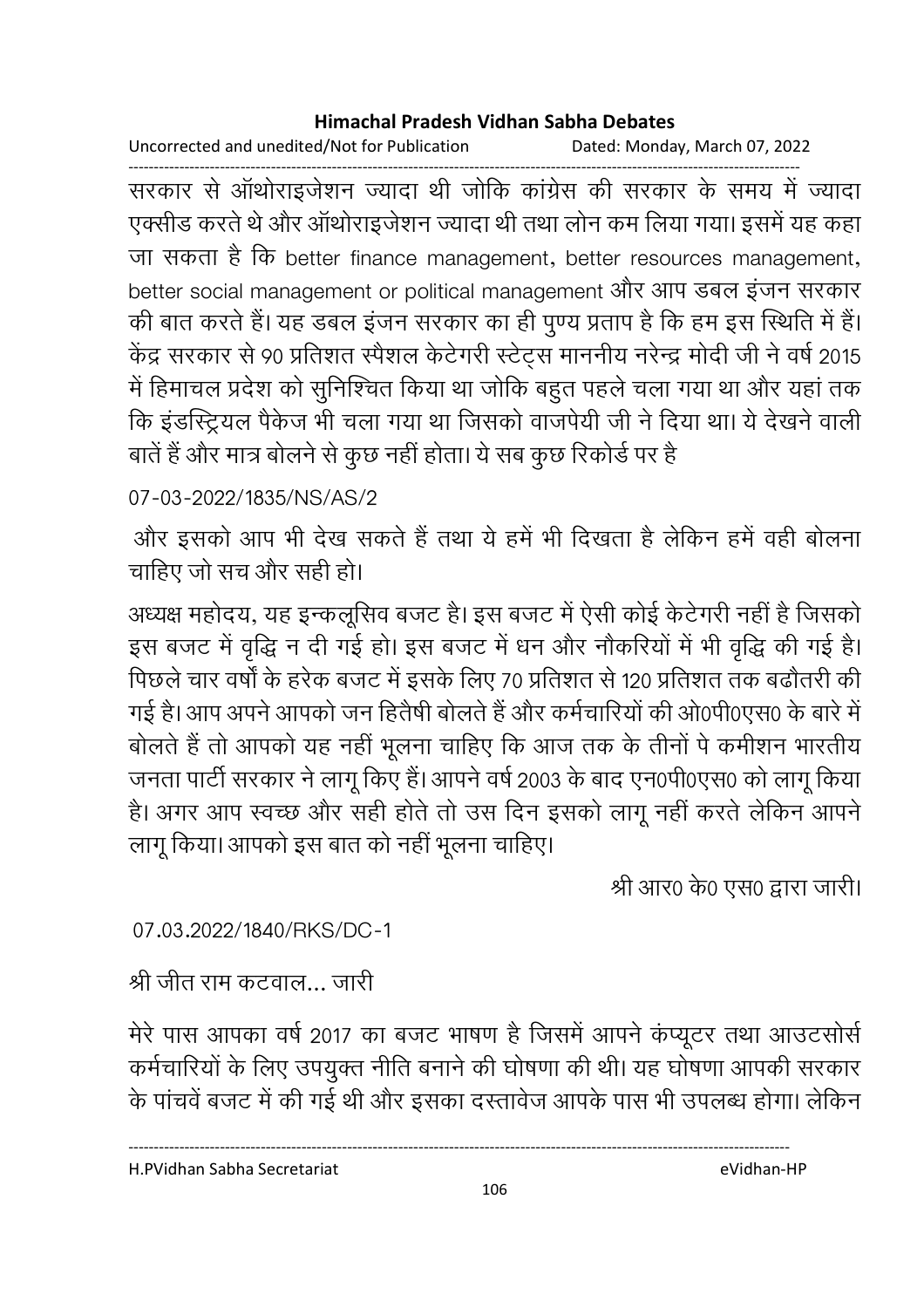Uncorrected and unedited/Not for Publication Dated: Monday, March 07, 2022

------------------------------------------------------------------------------------------------------------------------------------ आप कह रहे हैं कि आप इनकी बातों को नहीं सुन रहे हैं। आपने अपने बजट में यह घोषणा की थी लेकिन आपने इस घोषणा को लागू नहीं किया। अब आप लोगों को भ्रमित करने का षडयत्र कर रहे हैं। हम सभ्य समाज के लोगे हैं और हमें इस तरह किसी को उकसाना नहीं | चाहिए। किसी की विचारधारा का विरोध करना अलग बात है परंतु किसी को भ्रमित करना ठीक बात नहीं है। हमने हरेक सैगमेंट को लाभ दिये हैं लेकिन आप कह रहे हैं कि इस बजट में कुछ भी नहीं है। आपने महामोहेम राज्यपाल के अभिभाषण को झूठ का पुलिदा कहा। आप इस अभिभाषण को ध्यान से पढ़िये। आप कह रहे हैं कि हम इस तरफ आ जाएंगे। यह तो जनता ही तय करेगी कि कौन कहा जाएंगा। इसके लिए आपको भी तैयार रहना चाहिए और हम भी तैयार है। अगर हमने अच्छे कार्य किए होंगे तो हम रिपीट करेंगे। आपके बोलने से कुछ नहीं होगा। हमारी सरकार ने आशा वर्कजे, सिलाई इंस्ट्रक्टजे, चौकीदार, नम्बरदार, जल रक्षक और अन्य सभी श्रीणयों के मानदेय को बढ़ाया है। जिसे पहले सामाजिक सुरक्षा पेशन 850 रुपये मिलती थी उसे अब एक हजार रुपये और जिसे एक हजार रुपये मिलती थी उसे साढ़े ग्यारह सौ रुपये और साढ़े ग्यारह सौ रुपये वालो को 1700 रुपये मिल रही है। आपके समय में इसके लिए 410 करोड़ रुपये का बजट रखा गया था लेकिन आज 1300 करोड़ रुपर्य का प्रावधान किया गया है। लेकिन आप कह रहे हैं | कि यह झूठ है। इस प्रदेश में 18,925 आगवाड़िया स्थापित है। माननीय मुख्य मंत्री जी ने एक हजार नये मांडल आगनवाड़ी स्कूल खोलने का एलान किया है। 12,000 आगनवाडियो को मांडल आगनवाड़ी बनाने की बात की जा रही है। इसके लिए पहले 418 करोड़ रुपये का बजट प्रावधान था लेकिन अब 650 करोड़ रुपये बजट प्रावधान किया गया है। आगनवाङ्यि

07.03.2022/1840/RKS/DC-2

में 38,000 कर्मचारी कार्यरत है। जब मैं सरकारी सेवा में था तो उस समय यह विभाग मेरे पास था। आप हर वर्ष उनसे हड़ताल करवाते हैं लेकिन उनका मानदेय भारतीय जनता पार्टी सरकार ही बढ़ाती है। आज उनका मानदेय नौ हजार रुपये हो गया है। इस मानदेय में 2800 रुपये की बढ़ोतरी की गई है। इस सरकार ने सभी वर्गा का ध्यान रखा है और इसलिए मैं इस बजट को समावेशी बजट कह रहा हूं। सामाजिक सुरक्षा पेशन के लिए 35 हजार रुपये की आय सीमा को बढ़ाकर 50 हजार रुपये किया है। वर्ष 2017 में 3,89,850

H.PVidhan Sabha Secretariat eVidhan-HP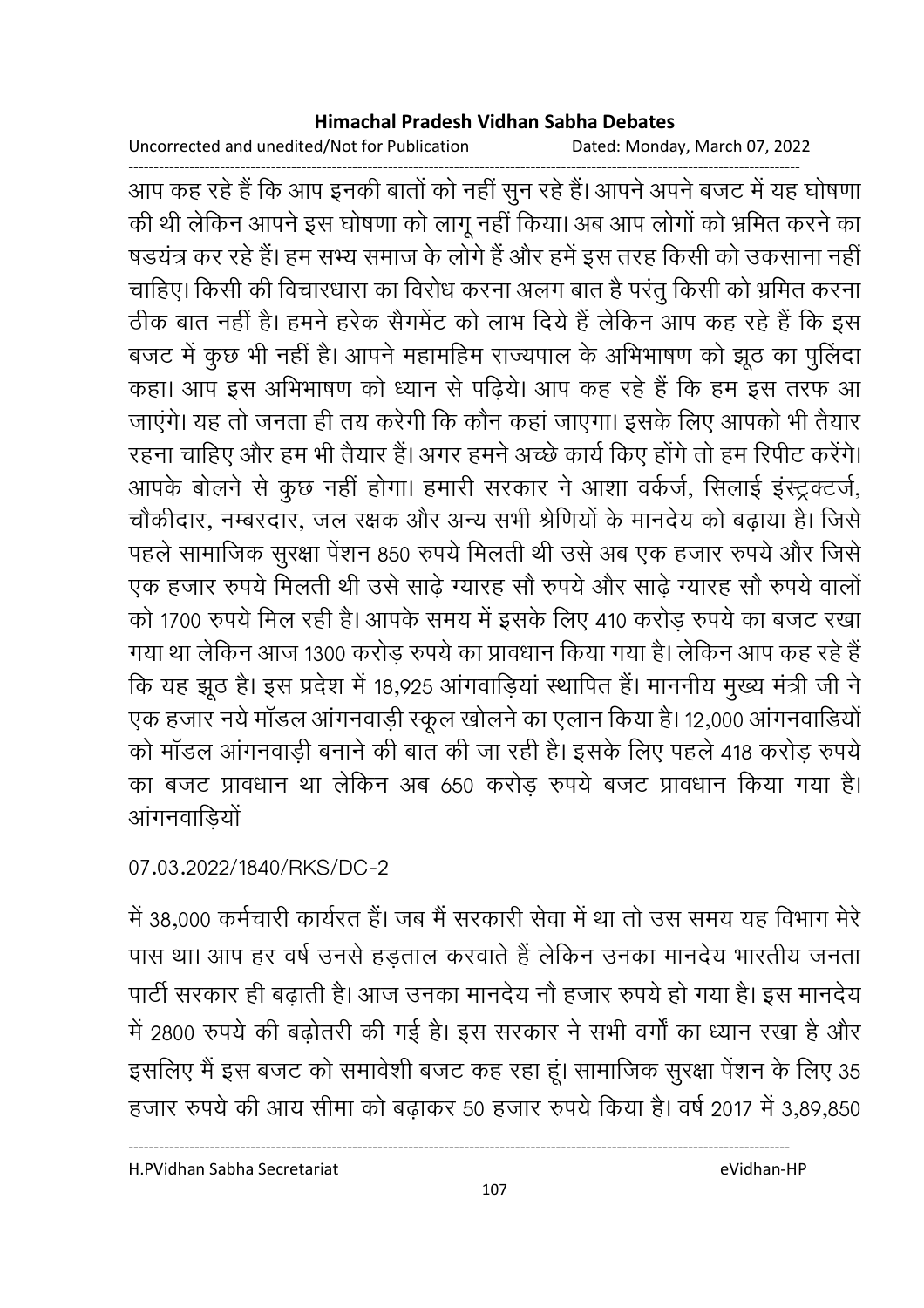Uncorrected and unedited/Not for Publication Dated: Monday, March 07, 2022

------------------------------------------------------------------------------------------------------------------------------------ पेशन धारक थे लेकिन हमारी सरकार ने साढ़े सात लाख लोगों को पेशन देने का प्रावधान किया है। हम कुल जनसंख्या के 10 प्रतिशत लोगों को पेशन देने के लिए 1300 करोड़ रुपये देने की व्यवस्था कर रहे हैं। आपको इस बात का सम्मान करना चाहिए। बिल्ली को देखकर कबूतर आर्ख बंद कर लेता है लेकिन ऐसा नहीं है कि वहां बिल्ली नहीं होगी। आप पढ़ें-लिखे लोग है और आपको सभ्य व्यवहार करना चाहिए। आपकी विचारधार अलग हो सकती है लेकिन लोक कल्याण के लिए भारतीय जनता पार्टी की सरकार ने सबका विकास, सबका साथ, सबका विश्वास और सबका प्रयास मूल मंत्र के साथ काम किया है। इस बजट के अनुसार लगभग 14 प्रतिशत लोगों को डायरेक्ट कैस बैनिफिट हो रहा है। भारत सरकार द्वारा 'किसान सम्मान योजना' के तहत 6-6 हजार रुपये की धनराशि दी जा रही है।

श्री बी.एस.द्वारा…जारी

07.03.2022/1845/बी.एस./डी0सी0/-1

## <u>श्री जीत राम कटवाल जारी...</u>

भारत सरकार द्वारा किसान सम्मान योजना के तहत 6-6 हजार रुपया दिया जाता है। आज आप इनकम टैक्स वालों की सोच रहे हैं, आप उन लोगों की चिंता कीजिए, जिनके लिए हम भी बोलते हैं कि जो व्यक्ति आखिरी पक्ति में खड़ा हुआ है, उसका हम ध्यान रखेंगे। यदि कोई इनकम टैक्स वाले हैं, तो वे अपने आपको संभालने में सक्षम हैं। उनको मेरी और आपकी जरूरत शायद ही पड़ेगी। अगर होंगी भी तो केवल ट्रांसफर के लिए होगी। इस बजट में हर वर्ग का लाभ हुआ है। मैं स्कूलों के बारे में बताना चाहता हूं, स्कूल आफ एक्सीलेस 100 दिए गए हैं और पिछली साल भी इनकी संख्या 100 ही थी, कालेज दिए, वरिष्ठ माध्यमिक स्कूल 68 दिए और ये हर विधान सभा चुनाव क्षेत्रों में दिए गए हैं। हमारी सरकार ने यह नहीं देखा कि कौन सत्ता पक्ष का है और कौन विपक्ष का है। सद्भाव एवं सभाव से देखने की जो भारतीय जनता पार्टी की राष्ट्रवादी सोच है, उस पर हमने कार्य किया है। हमारे मुख्य मंत्री जी की तरफ से कोई कमी नहीं आती है। हमारे बोलने और

H.PVidhan Sabha Secretariat eVidhan-HP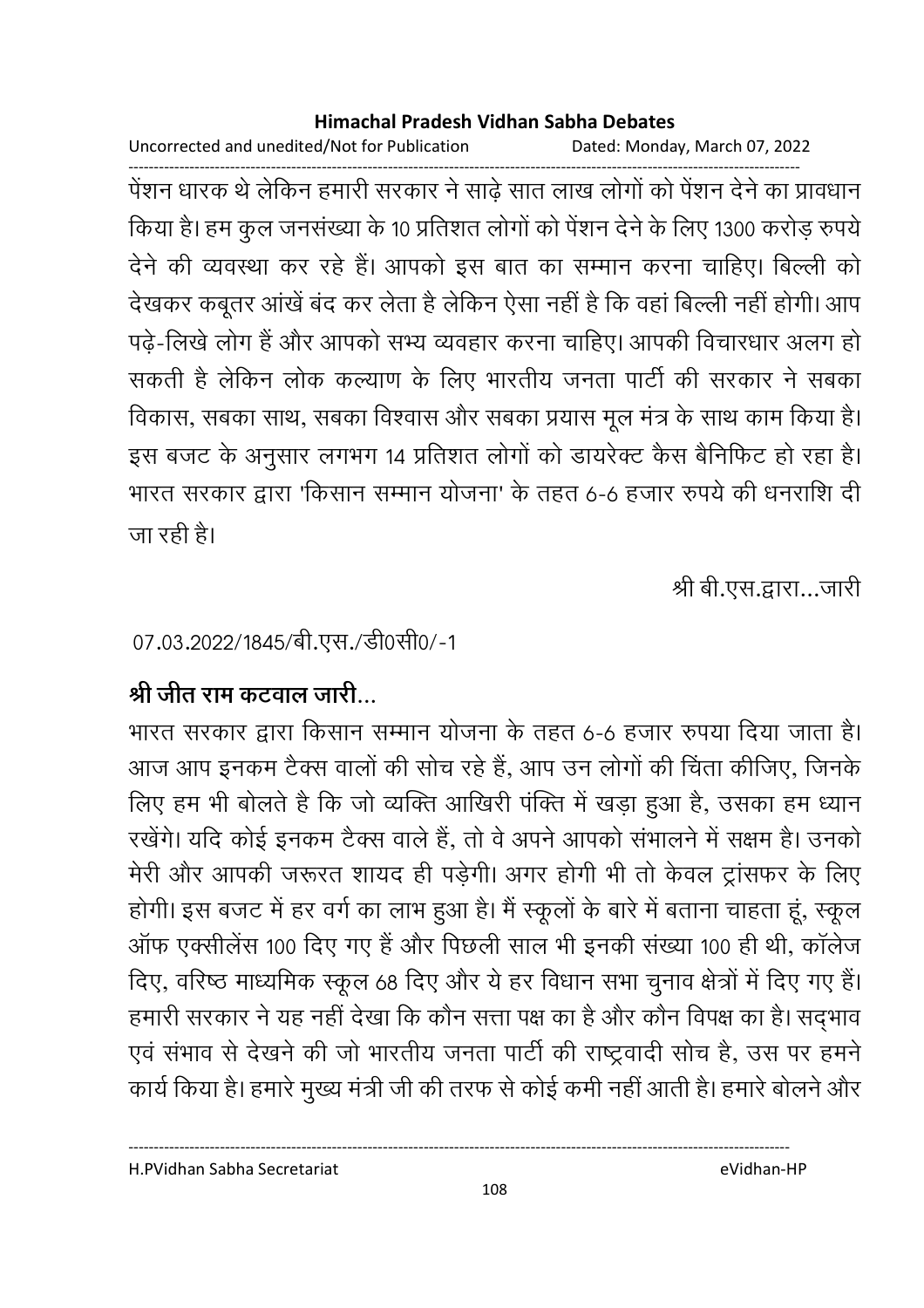Uncorrected and unedited/Not for Publication Dated: Monday, March 07, 2022

सोचने का थोड़ा अन्तर हो सकता है। गृहिणी सुविधा योजना, उज्ज्वला योजना, ये बहुत बड़ा प्रोग्राम है। एक मिनीमम प्रोग्राम के अन्तर्गत आपको एक सामान्य आवश्यकता के तौर पर हर घर में चूल्हा उपलब्ध करवाया और तीन सिलेंडर रिफिल की सुविधा हमारी सरकार दे रही है। यह समावेशी नहीं तो क्या है? यह कई लोगों को भाता नहीं है, क्या यह लोगों के हित की बात नहीं है? एक बात बताना चाहता हूं कि जो गरीब परिवार हैं, जिनके दो-तीन परिवार के सदस्य होते हैं वे एक सिलेंडर को तीन-चार महीने तक चला लेते हैं। यह सोचने वाली बात नहीं है, यह आपने प्रत्यक्ष रूप से देखा भी होगा। यहां पर एन0टी0टी0 टीचर्ज की बात हुई। एक अच्छी सोच की बात है, मैं वर्ष 2017-18 की तुलना में एक और बात देख रहा था, इस बजट में दिन-रात का अन्तर है। यह बात सही है कि समय बदलता है, परंतु सच्चाई तो सच्चाई है उसे आपको मानना चाहिए।

यहां पर डॉक्टर्ज की बात आई, मैं अपने विधान सभा चुनाव क्षेत्र की बात करता हूं। जब मैं विधायक बना था. तो वहां पर 24 पोस्टो के अंगेस्ट मात्र छ: डॉक्टर्ज थे। अब

# 07-03-2022/1850/एच.के.-एन.जी./1

# श्री जीत राम कटवाल……. जारी

इस राष्ट्रवादी विचार की बात मैं करता हूं। भारतीय जनता पार्टी का जो मिशन है और जो उद्देश्य रहता है वह हर जगह का विकास, हर व्यक्ति का विकास, क्षेत्र का विकास, परिवार का विकास, प्रजातांत्रिक तरीके से विकास हो, न कि कांग्रेस की तरह एक ही परिवार के पीछे चले हुए हैं। माननीय सदस्य श्री रमेश चंद ध्वाला जी कह रहे हैं कि पूंछ पकड़ी हुई है। यह पुराने आदमी हैं और इन्हें शब्दों का अच्छा ज्ञान है। मुझे तो अनुभव कम है लेकिन माननीय श्री रमेश चंद ध्वाला जी कह रहे हैं कि गो-दान की तरह ये पूंछ पकड़ कर चले हुए हैं। यह सोचने वाली बातें हैं और मैं यह रिकॉर्ड के ऊपर बोल रहा हूं। हमारा एजेंडा समावेशी विकास का है और वही रहेगा। मैं स्ट्रे एनिमल्स की बात करना चाहता हूं और हम उन्हें गोवंश कहते हैं। इस बजट में माननीय मुख्य मंत्री जी ने कहा कि पहले प्रदेश में 6,000 पशुओं की व्यवस्था थी और अब 20,000 पशुओं की व्यवस्था है। मेरे चुनाव क्षेत्र में 300 पशुओं की व्यवस्था है और 300 पशुओं की व्यवस्था के लिए कार्य चल रहा है। आने

H.PVidhan Sabha Secretariat

eVidhan-HP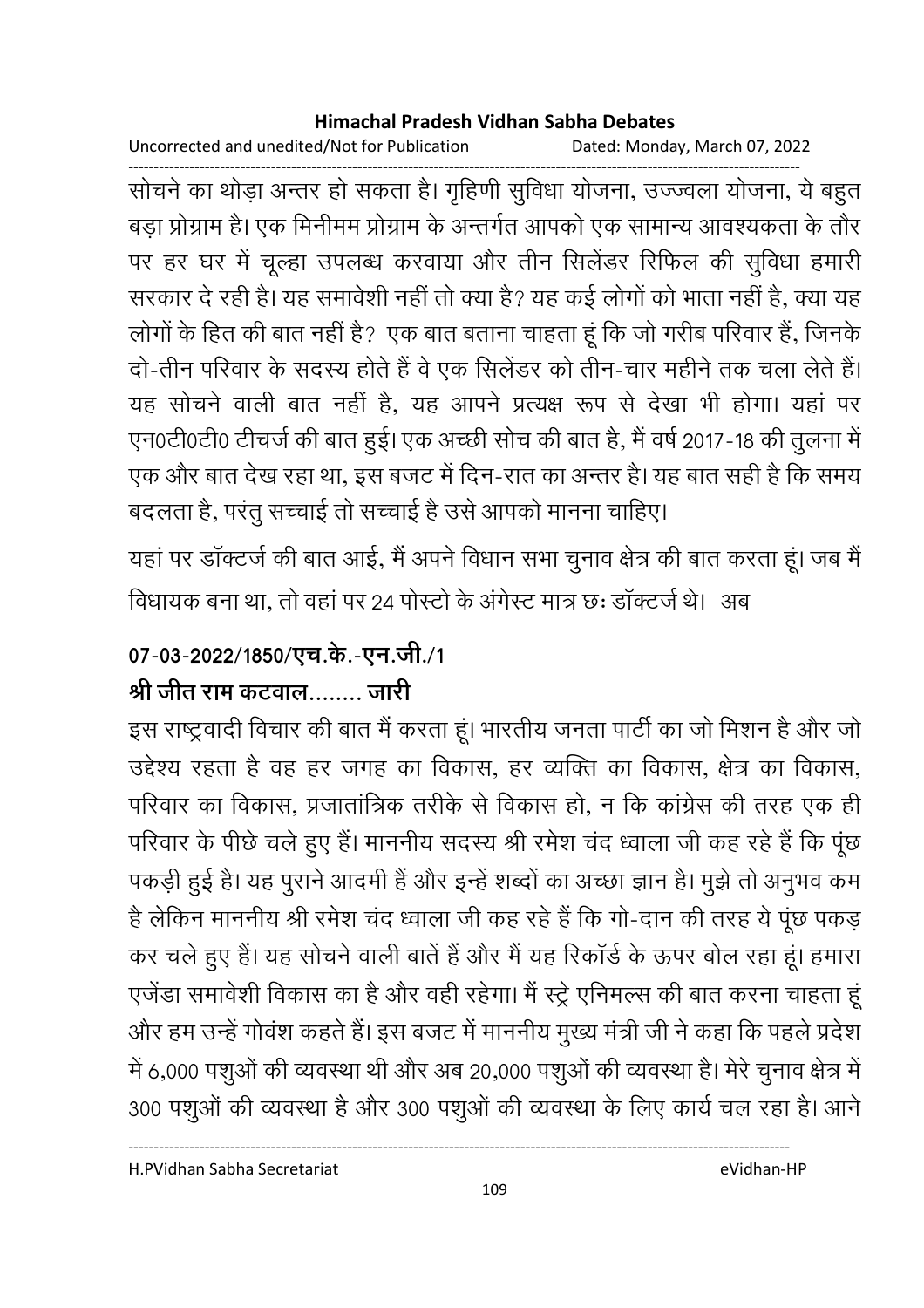Uncorrected and unedited/Not for Publication Dated: Monday, March 07, 2022

------------------------------------------------------------------------------------------------------------------------------------ वाले समय में मुझे पूर्ण विश्वास है कि जून माह तक हमारी सरकार 10,000 पशुओं की आतीरेक्त व्यवस्था करने में अवश्य कामयाब होगी। प्रदेश में गो-अभयारण्यों के केस बन रहे हैं और मेरे क्षेत्र में भी बन रहे हैं। इसे हम सभी को मिलजुल कर समझना होगा तो ठीक रहेगा और यदि विरोध के नाते समझेंगे तो शायद इसके बारे में समझ नहीं पाएंगे। मैं यहां पर जल जीवन मिशन की बात करना चाहता हूं कि यह एक बहुत अच्छा काम हुआ है। आप लोगों की चिंता कई शब्दों से सही लगती है। हमारे बड़े भाई माननीय श्री राम लाल ठाकुर जी कह रहे थे, ये बहुत अच्छा बोलते हैं, इनका बोलने का बहुत अनुभव है और मैं इन्हें बहुत ध्यान से सुनता भी हु, यह कह रहें थे कि नलके तो लग गए लेकिन पानी नहीं हैं। में कहना चाहता हूं पानी की योजनाएं बनाना हम विधायकों का भी काम है। मैं दावें से कह रहा हूं कि मेरे चुनाव क्षेत्र में जून माह तक सभी 9 योजनाएं पूर्ण हो जाएगी।

## 07-03-2022/1850/एच.के.-एन.जी./2

मेरे क्षेत्र में अभी तक 70 लाख लीटर पानी की व्यवस्था थी लेकिन इन योजनाओं से अब 1 करोड़ 60 लाख लीटर पानी और जुड़ रहा है। मेरे क्षेत्र में आने वाले 50 वर्षों के लिए पानी की समस्या नहीं होगी। हमारे क्षेत्र में जिस प्रकार काम हो रहे हैं ये भी अपने क्षेत्र में उसी प्रकार काम करवाए। पानी तो जहां है, जितना है वहीं से उठाना पड़ेगा, चाहे वह कम होगा या ज्यादा। यदि योजनाबद्ध तरीके से काम करेंगे तो सब कार्य हो जाते हैं। मैं माननीय मुख्य मंत्री जी, माननीय जल शक्ति मंत्री श्री महेन्द्र सिंह ठाकुर जी और विभाग के अधिकारियों। का निजी तौर पर आभार व्यक्त करता हूं। मेरा आधा चुनाव क्षेत्र पानी की किल्लत से परेशान रहता था वह इन योजनओं के बाद बिलकुल ठीक होने वाला है। इन योजनाओं को पूर्ण करने के लिए लास्ट डेंट 30 जून, 2022 है लेकिन मुझे पूरा विश्वास है कि 15 मई, 2022 से लेकर 15 जून, 2022 तक सभी योजनाए पूर्ण हो जाएगी। इन योजनाओं के लिए विभाग के अधिकारियों ने मेहनत से काम किया है, माननीय जल शक्ति मंत्री और माननीय मुख्य मंत्री जी ने बजट आवर्टित किया है और लोगों की अपेक्षाओं को पूर्ण करने के लिए कोई कसर नहीं छोड़ी है। इसके लिए भी मैं इनका बहुत आभार व्यक्त करता हूं। मेरे चुनाव क्षेत्र की अन्य गतिविधियों के बारे में बताना चाहता हूं। मेरे क्षेत्र में 9 पुल बन रहे हैं। आप लोगों ने कदरौर के पुल के बारे में सुना होगा जोकि सतलुज नदी पर है और 280 मीटर लम्बा है। इसके अतिरिक्त एक पुल 330 मीटर लम्बा बन रहा है जोकि कदरौर पुल से 50

----------------------------------------------------------------------------------------------------------------------------------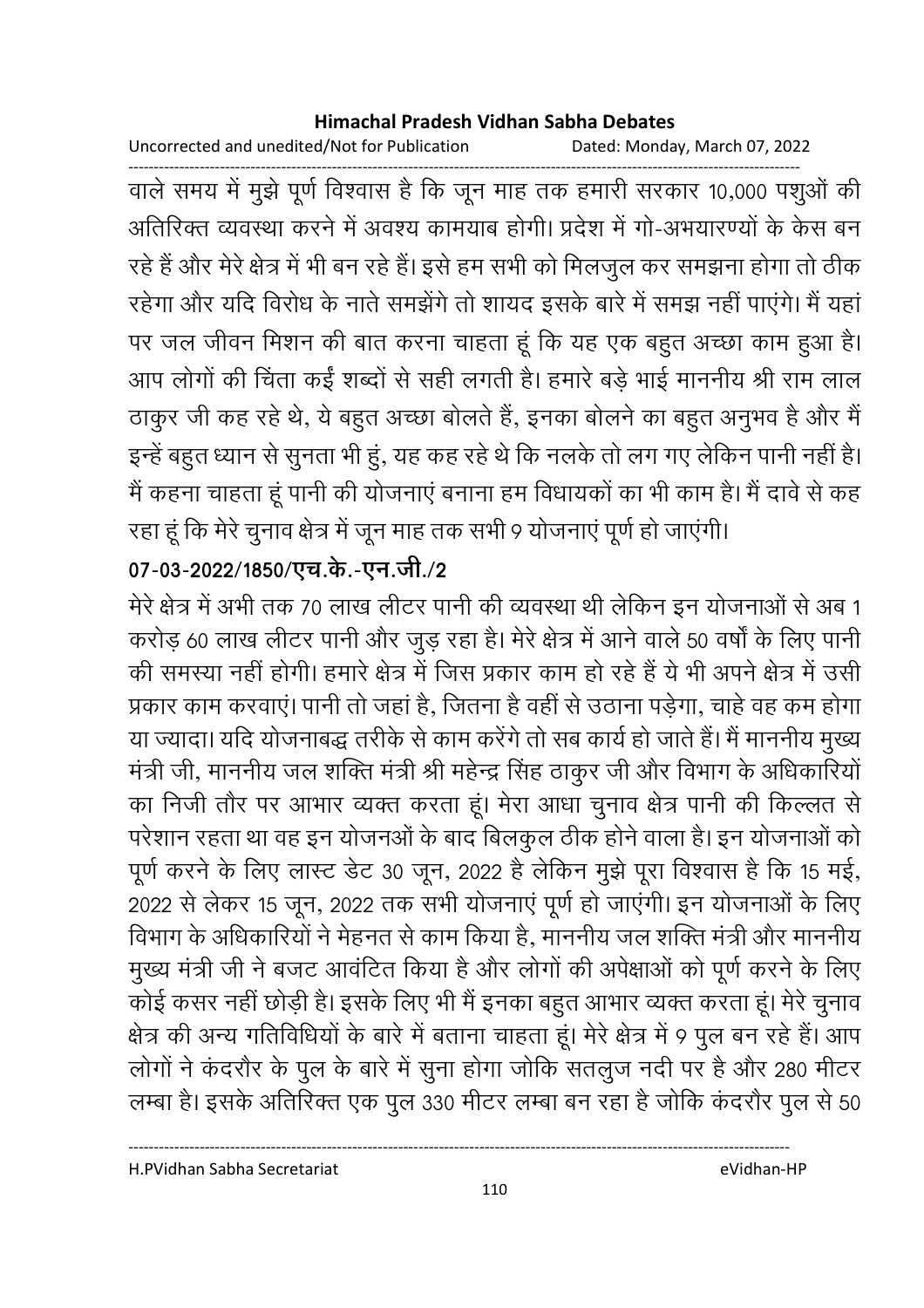Uncorrected and unedited/Not for Publication Dated: Monday, March 07, 2022

मीटर ज्यादा लम्बा है और दूसरा पुल 389 मीटर लम्बा बन रहा है जोकि कंदरौर पुल 109 मीटर ज्यादा लम्बा है। यह दोनों पुल इसी कार्याकाल में शुरू हुए थे और इसी कार्यकाल में पूरे हो जाएंगे। पानी व रोड कनैक्टिविटी के हम साक्षी ही नहीं बने हैं बल्की अपने लोगों को एक अच्छी सुविधा उपलब्ध करवाने में भी सक्षम होंगे। मैं तो यह मानता हूं कि विकास हुआ और बहुत अच्छे तरीके से हुआ।

सभापति : माननीय सदस्य कृपया वाइंडअप कर दीजिए।

श्री जीत राम कटवाल : सभापति जी, सिर्फ तीन-चार मिनट में खत्म कर दूंगा। श्री जे.एस. द्वारा जारी.........

07.03.2022/1845/बी.एस./डी0सी0/-2

वहां पर 27 डॉक्टर्ज हैं। डैंटल डॉक्टर्ज अलग से हैं, आंख के अलग हैं और अब फ़िजियोथेरेपिस्ट भी आने लगे हैं। यह सही है कि विभाग में स्पेशलिस्ट की कमी है। हमारे मैडिकल कॉलेज खुले हैं, उन्हे चलाना भी एक जिम्मेवारी है। मैडिकल कौंसिल ऑफ इंडिया के कुछ रूल्ज होते हैं और मैंडिकल कॉलेज खोलना बहुत बड़ी बात होती है। यहां बात आई कि यहां पर मैंडिकल कॉलेज होते, तो हमारे बच्चे यूक्रेन नहीं जाते। जहां जितनी मैरिट की बात है, वहां बच्चों को आना चाहिए और अगर फिर भी बात नहीं बनती तो बच्चे विदेशों में जाते हैं। वहां सब नहीं जा सकते जिनके पास 30-35-50 लाख रुपया कैश होगा और इच्छा शक्ति होगी कि मैंने अपने बच्चे को डॉक्टर ही बनाना है, चाहे उसे यूक्रेन भेजना हो, चीन में भेजना हो या किरगीस्तान हो। यह भी एक अच्छी बात है कि सरकार ने अच्छा काम) किया है। इसके लिए तारीफ करना तो बनता है।

यहां पर बिजली की बात आई, 60 यूनिट तक फ्री कर दी है और 125 यूनिट्स तक एक रुपए प्रति यूनिट कर दिया है और एग्रीकल्चर वाले जो ट्यूबवेल हैं, हमारे प्लेन वाले एरियाज हैं, एग्रीकल्चर की स्कीमें चलती हैं, उन्हें 50 पैसे से कम करके 30 पैसे कर दिया है। यह भी एक अच्छी बात है उसे भी हमें एकनॉलेज करना चाहिए। इन कार्यों के लिए सरकार का होंसला बढ़ाना चाहिए और काम की प्रशंसा भी करनी चाहिए। आपने भी उन्ही

H.PVidhan Sabha Secretariat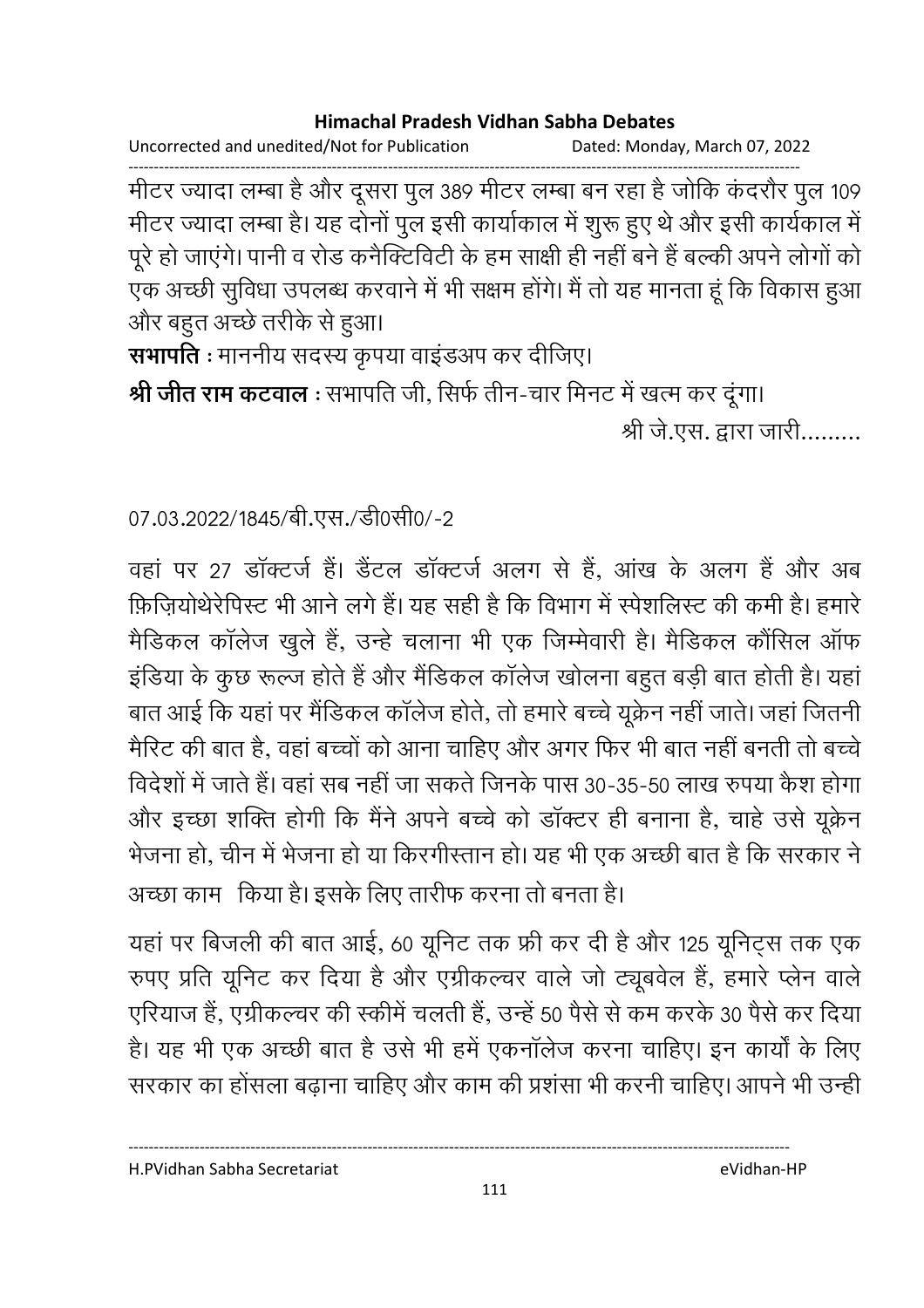Uncorrected and unedited/Not for Publication Dated: Monday, March 07, 2022

------------------------------------------------------------------------------------------------------------------------------------ व्यक्तियों से वोट लेने हैं और हमने भी वहीं जा करके वोट लेने हैं परंतु उन्हें आप जा करके कहेंगे कि आपके साथ बहुत बुरा किया कि बिजली के दाम कम कर दिए, तो आप खुद अदाजा लगा लीजिए कि इसका परिणाम क्या होगा। हमारा जो सबका साथ, सबका विकास

श्री एन0 जी0 द्वारा जारी...

**07.02.2022/1855/JS/HK/1**

श्री जीत राम कटवालः---जारी-----

अध्यक्ष जी, सिर्फ तीन-चार मिनट में खत्म कर दूँगा। इसके साथ ही ज्यूडिशियल कोर्ट खुला, एक्सिअन्ज़ के दफ्तर गए, फायर स्टेशन गए और भारत सरकार की कृपा से आमी की सी.एस.डी.गई तो विकास की एक नई रूप-रेखा के अंतर्गत काम हुआ। उसके लिए मैं प्रदेश व केन्द्र सरकार का आभार व्यक्त करता हूं। ये कोई घड़ी-घड़ाई बातें नहीं है। सारे चुनाव क्षेत्रों में काम हुआ परन्तु बोलने और सुनने में हमें थोड़ा फर्क रहता है। उसको अगर हम करैक्ट कर ले तो एक अच्छी परिपार्टी होगी। काम करने की कला और भ्रम फैलाकर कोई फायदा नहीं होता। आपकी सरकार ने वर्ष 2003 में एन.पी.एस. लागू की। आप लोग बोलते हैं कि अब हम यह कर देंगे और आपने वर्ष 2017 में बोला था कि हम एक महीने के अंदर-अंदर आंउटसोर्स कर्मचारियो,कम्प्यूटर के अंदर जो भी आंउटसोर्स है, उनके लिए पालिसी लाएंगे, यह मेरे पास डाकुमेंट हैं। आप इसके पेज न0-77 को पढ़ लीजिएंगा। ये चीजे भ्रम फैलाना नहीं तो और क्या है? सरकार ने बहुत अच्छा काम किया है। इसकी मैं तारीफ तो करुंगा ही और एक अच्छे तरीके से जो काम किया, उसके लिए मैं सरकार का आभार भी व्यक्त करता हूं।

# (अध्यक्ष महोदय पदीसीन हुए)

अध्यक्ष महोदय, आपने मुझे बोलने का समय दिया, आपका बहुत-बहुत आभार, अभिवादन। जय हिंद, धन्यवाद।

**अध्यक्षः** अगर माननीय सदस्यों की अनुमति हो तो सदन को कल 11.00 बजे तक स्थगित किया जाए?

H.PVidhan Sabha Secretariat eVidhan-HP

----------------------------------------------------------------------------------------------------------------------------------